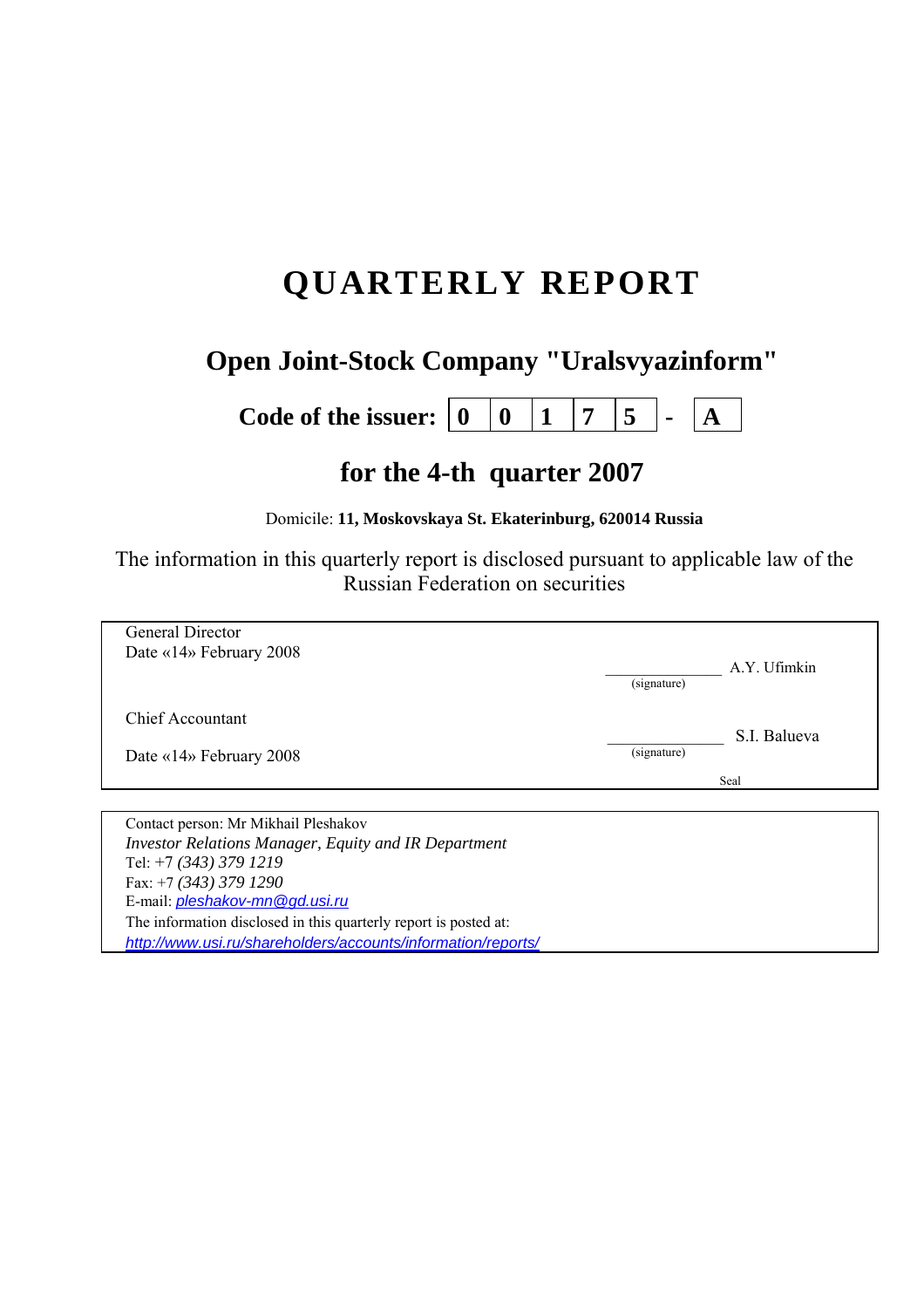# **CONTENTS**

| I. BACKGROUND OF PERSONS-MEMBERS OF THE ISSUER'S GOVERNING BODIES, INFORMATION<br>ON BANK ACCOUNTS, THE AUDITOR, APPRAISER, AND FINANCIAL ADVISER OF THE ISSUER, AND |  |
|----------------------------------------------------------------------------------------------------------------------------------------------------------------------|--|
|                                                                                                                                                                      |  |
|                                                                                                                                                                      |  |
|                                                                                                                                                                      |  |
|                                                                                                                                                                      |  |
|                                                                                                                                                                      |  |
|                                                                                                                                                                      |  |
|                                                                                                                                                                      |  |
|                                                                                                                                                                      |  |
| II. GENERAL INFORMATION ON FINANCIAL AND ECONOMIC STATUS OF THE ISSUER11                                                                                             |  |
|                                                                                                                                                                      |  |
|                                                                                                                                                                      |  |
|                                                                                                                                                                      |  |
|                                                                                                                                                                      |  |
|                                                                                                                                                                      |  |
|                                                                                                                                                                      |  |
|                                                                                                                                                                      |  |
| 2.4. PURPOSES OF SECURITIES OFFERINGS AND AREAS OF USE OF THE FUNDS RAISED FROM PLACEMENT OF ISSUE                                                                   |  |
|                                                                                                                                                                      |  |
|                                                                                                                                                                      |  |
|                                                                                                                                                                      |  |
|                                                                                                                                                                      |  |
|                                                                                                                                                                      |  |
|                                                                                                                                                                      |  |
|                                                                                                                                                                      |  |
|                                                                                                                                                                      |  |
|                                                                                                                                                                      |  |
|                                                                                                                                                                      |  |
|                                                                                                                                                                      |  |
|                                                                                                                                                                      |  |
|                                                                                                                                                                      |  |
|                                                                                                                                                                      |  |
|                                                                                                                                                                      |  |
|                                                                                                                                                                      |  |
| 3.2.2. Core business activities of the Issuer manumum contained and the set of the Issuer manumum of the Issuer                                                      |  |
|                                                                                                                                                                      |  |
|                                                                                                                                                                      |  |
|                                                                                                                                                                      |  |
|                                                                                                                                                                      |  |
| 3.2.7. Additional requirements imposed on the Issuers that are either incorporated investment funds, insurance                                                       |  |
|                                                                                                                                                                      |  |
|                                                                                                                                                                      |  |
| 3.2.9. Additional requirements imposed on the Issuers involved in telecommunications activities24                                                                    |  |
|                                                                                                                                                                      |  |
|                                                                                                                                                                      |  |
| 3.4. ISSUER'S PARTICIPATION IN INDUSTRIAL, BANKING, AND FINANCIAL GROUPS, HOLDINGS, CONCERNS AND                                                                     |  |
|                                                                                                                                                                      |  |
|                                                                                                                                                                      |  |
| 3.6. COMPOSITION, STRUCTURE AND VALUE OF THE ISSUER'S FIXED ASSETS, PROSPECTS OF ACQUISITION,                                                                        |  |
| REPLACEMENT, RETIREMENT OF FIXED ASSETS, AS WELL AS ALL FACTS OF FIXED ASSETS ENCUMBRANCE31                                                                          |  |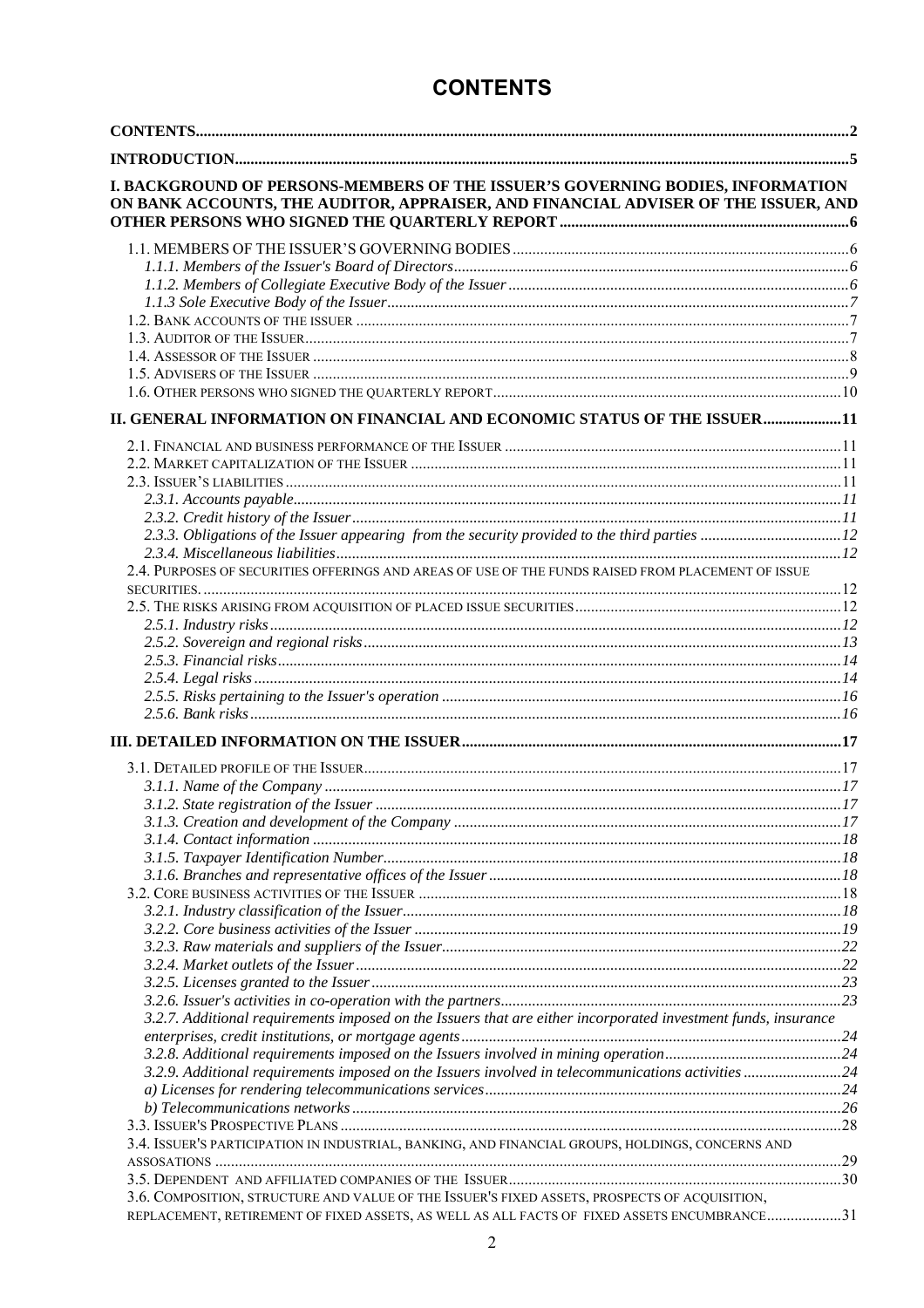| 4.1.2. Factors causing the change of Issuer's sales revenue and Issuer's profut (loss) on ordinary activities34                                                 |  |
|-----------------------------------------------------------------------------------------------------------------------------------------------------------------|--|
|                                                                                                                                                                 |  |
|                                                                                                                                                                 |  |
|                                                                                                                                                                 |  |
|                                                                                                                                                                 |  |
| 4.4. POLICIES AND EXPENSES OF THE ISSUER TO THE SCIENCE AND TECHNOLOGY, LICENSES AND PATENTS, RESEARCH                                                          |  |
|                                                                                                                                                                 |  |
|                                                                                                                                                                 |  |
|                                                                                                                                                                 |  |
|                                                                                                                                                                 |  |
| V. DETAILS OF THE PERSONS - MEMBERS OF THE ISSUER'S GOVERNING BODIES, INTERNAL<br><b>CONTROL AND SUPERVISORY BODIES; BRIEF OVERVUE OF THE ISSUER'S STAFF 42</b> |  |
|                                                                                                                                                                 |  |
|                                                                                                                                                                 |  |
|                                                                                                                                                                 |  |
|                                                                                                                                                                 |  |
|                                                                                                                                                                 |  |
| 5.3. REMUNERATION, BENEFITS AND/OR REIMBURSEMENT OF EXPENSES GRANTED TO THE MEMBERS OF THE ISSUER'S                                                             |  |
|                                                                                                                                                                 |  |
| 5.4. STRUCTURE AND COMPETENCE OF THE ISSUER'S INTERNAL CONTROL AND SUPERVISORY BODIES54                                                                         |  |
| 5.5. INFORMATION ON THE MEMBERS OF THE ISSUER'S FINANCIAL AND BUSINESS OPERATION CONTROL BODIES56                                                               |  |
|                                                                                                                                                                 |  |
|                                                                                                                                                                 |  |
| 5.6. REMUNERATION, BENEFITS AND/OR REIMBURSEMENT OF EXPENSES GRANTED TO THE MEMBERS OF THE ISSUER'S                                                             |  |
| 5.7. QUANTITY, EDUCATIONAL LEVEL AND STRUCTURE OF THE ISSUER'S STAFF. CHANGES IN QUANTITY OF THE                                                                |  |
|                                                                                                                                                                 |  |
| 5.8. INFORMATION ON ANY OBLIGATIONS OF THE ISSUER TO THE EMPLOYEES, THAT COULD CAUSE PROBABILITY OF                                                             |  |
|                                                                                                                                                                 |  |
| VI. INFORMATION ON THE ISSUER'S SHAREHOLDERS, AND INTERESTED-PARTY TRANSACTIONS                                                                                 |  |
|                                                                                                                                                                 |  |
|                                                                                                                                                                 |  |
| 6.2. INFORMATION ON THE ISSUER'S SHAREHOLDERS OWNING AT LEAST 5 PER CENT OF ITS CHARTER CAPITAL OR AT                                                           |  |
| LEAST 5 PER CENT OF ITS ORDINARY STOCK, AND THE INFORMATION ON THE PARTISIPANTS OF SUCH HOLDERS OWNING                                                          |  |
| AT LEAST 20 PER CENT OF THEIR CHARTER CAPITAL OR AT LEAST 20 PER CENT OF THEIR COMMON STOCK 63                                                                  |  |
| 6.3. INFORMATION ON THE SHARE IN THE ISSUER'S CHARTER (SHARE) CAPITAL OWNED BY THE GOVERNMENT OR                                                                |  |
|                                                                                                                                                                 |  |
| 6.5. INFORMATION ON ALTERATIONS IN THE ISSUER'S SHAREHOLDERS OWNING AT LEAST 5 PER CENT OF ITS CHARTER                                                          |  |
|                                                                                                                                                                 |  |
|                                                                                                                                                                 |  |
|                                                                                                                                                                 |  |
|                                                                                                                                                                 |  |
|                                                                                                                                                                 |  |
| 7.2. QUARTERLY FINANCIAL STATEMENTS OF THE ISSUER FOR THE LAST ENDED REPORTING QUARTER69                                                                        |  |
|                                                                                                                                                                 |  |
| 7.5. INFORMATION ON THE VALUE OF THE ISSUER'S REAL ESTATE AND SUBSTANTIAL CHANGES IN THE ISSUER'S                                                               |  |
|                                                                                                                                                                 |  |
| 7.6. INFORMATION ON LITIGATIONS INVOLVING THE ISSUER, IN CASE THAT PARTICIPATION IN SUCH LITIGATIONS MAY                                                        |  |
|                                                                                                                                                                 |  |
| VIII. ADDITIONAL INFORMATION ON THE ISSUER AND THE ISSUE SECURITIES IT PLACED71                                                                                 |  |
|                                                                                                                                                                 |  |
|                                                                                                                                                                 |  |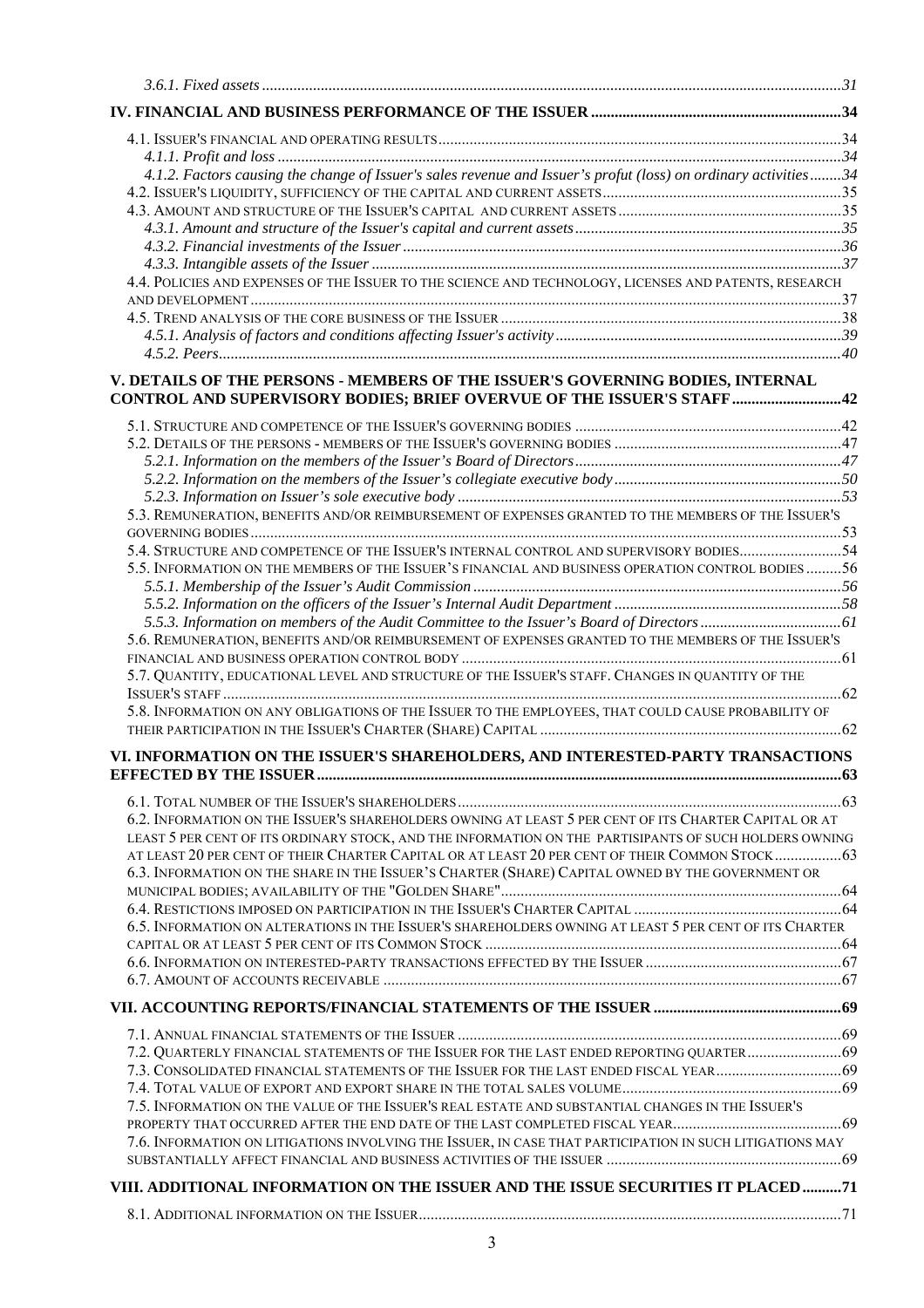| 8.1.4. Information on the procedure of convocation and conduction of the Meeting of the Issuer's supreme           |  |
|--------------------------------------------------------------------------------------------------------------------|--|
|                                                                                                                    |  |
| 8.1.5. Information on commercial organizations in which the Issuer owns at least 5 per cent of the Charter Capital |  |
|                                                                                                                    |  |
|                                                                                                                    |  |
|                                                                                                                    |  |
|                                                                                                                    |  |
|                                                                                                                    |  |
|                                                                                                                    |  |
|                                                                                                                    |  |
|                                                                                                                    |  |
|                                                                                                                    |  |
| 82. S. ANFORMATION ON ORGANIZATIONS THAT SETTLE BOOK-ENTRIES ON THE ISSUER'S ISSUE SECURITIES  82                  |  |
| 8.7. INFORMATION ON LEGAL ACTS THAT GOVERN IMPORT AND EXPORT OF CAPITAL THAT MAY AFFECT THE DIVIDEND,              |  |
|                                                                                                                    |  |
| 8.8. TAXATION OF YIELD ON THE ISSUER'S ISSUE SECURITIES THAT HAVE BEEN PLACED OR ARE BEING PLACED 83               |  |
| 8.9. INFORMATION ON DECLARED (ACCRUED) AND DISBURSED DIVIDENDS ON THE ISSUER'S SHARES, AS WELL AS YIELD            |  |
|                                                                                                                    |  |
|                                                                                                                    |  |
| ANNEX 1. FINANCIAL STATEMENTS OF THE ISSUER AS OF THE END OF DECEMBER 31, 2007                                     |  |
|                                                                                                                    |  |
|                                                                                                                    |  |
| ANNEX 2. CONSOLIDATED FINANCIAL STATEMENTS OF OJSC 'URALSVYAZINFORM' AS OF THE                                     |  |
| FIRST 6 MONTHS OF 2007 ENDED JUNE 30, 2007, COMPILED IN ACCORDANCE WITH                                            |  |
|                                                                                                                    |  |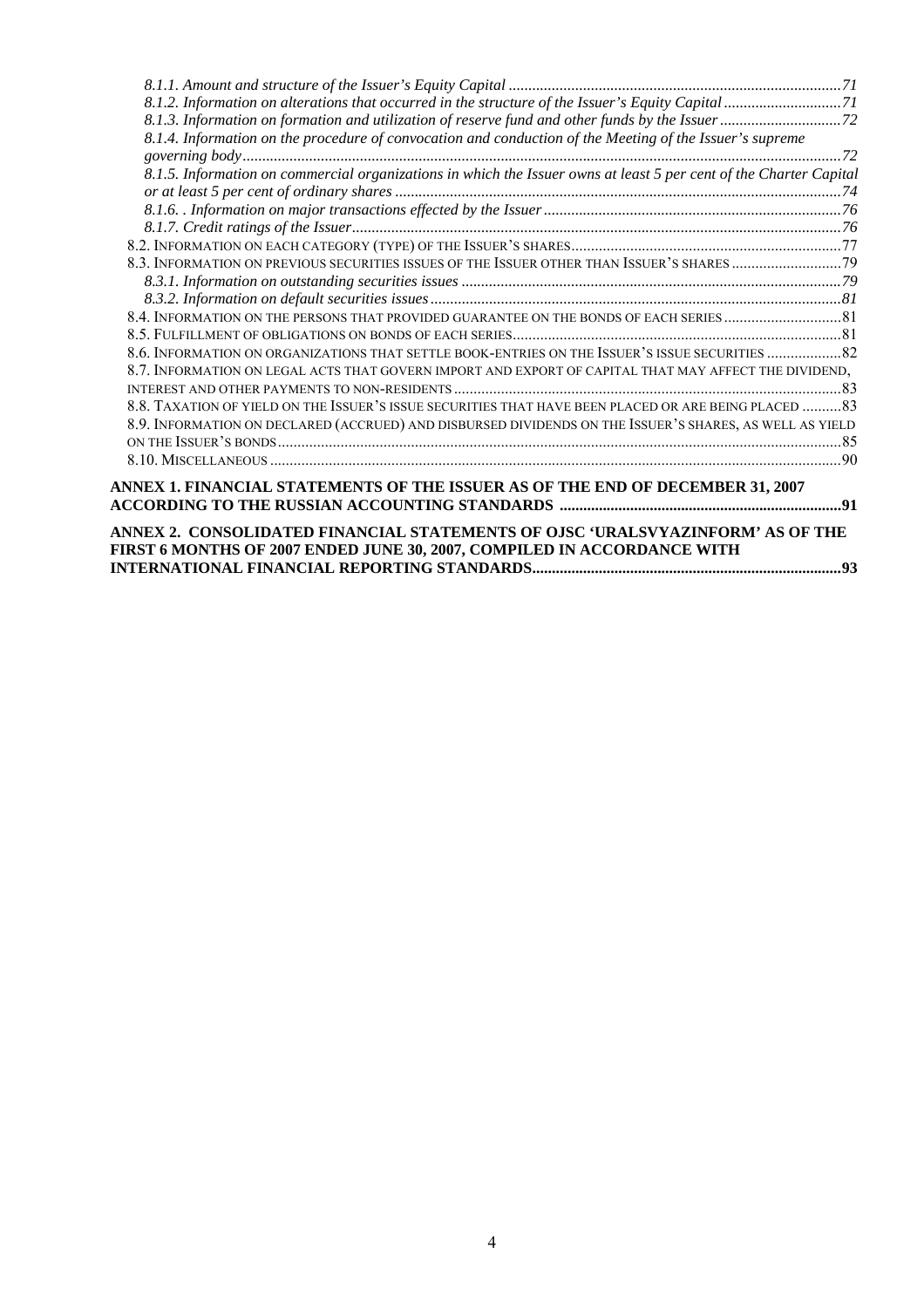# **Introduction**

Basis for the Issuer's liability to disclose information in the form of Quarterly Report:

*Disclosure of information in the form of Quarterly Reports is the liability of Open Joint Stock Company 'Uralsvyazinform' (further referred to as 'the Issuer', 'the Company') arising from sub-items б), в) item 5.1. of the Regulations of the RF Federal Financial Markets Service (FFMS) on disclosure of information by the issuers of issue securities, approved by FFMS Order dd. October 10, 2006№06- 117/пз-н (as amended as of December 14, 2006), provided that:* 

*– the Issuer performed registration of Securities Prospectuses with respect to the securities outstanding;* 

 *– the Issuer is a joint-stock company, created under privatization of a state-owned enterprise, pursuant to the Privatization Plan, so long as this plan was appropriately approved and on the date of its approval was regarded as Prospectus of the Issuer's shares, and the mentioned Privatization Plan allowed for alienation of the Issuer's shares to more than 500 owners.* 

*This quarterly report contains estimates and forecasts of the authorized governing bodies of the Issuer regarding future events and/or activities, development prospects within the industry the Issuer operates in, and results of the Issuer's business activity, Issuer's prospects, probability of occurrences of certain events and undertaking certain actions. Investors are advised to not fully rely on the estimates and forecasts made by the Issuer's governing bodies, as actual results of the Issuer's activities in the future may differ from the forecasts due to the plenty of reasons. Purchase of the Issuer's securities carries inherent risks outlined in this quarterly report.*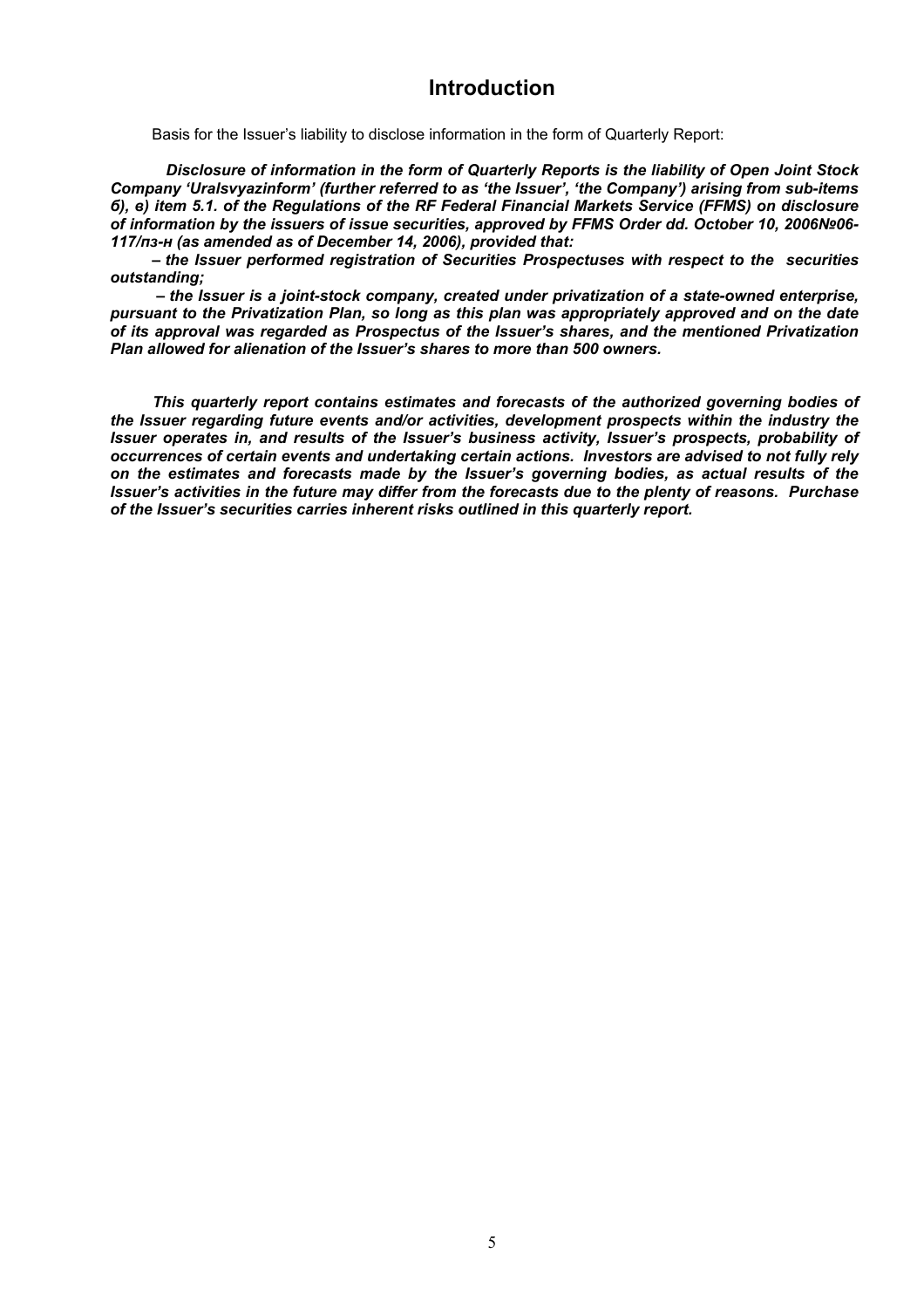# **I. BACKGROUND OF PERSONS-MEMBERS OF THE ISSUER'S GOVERNING BODIES, INFORMATION ON BANK ACCOUNTS, THE AUDITOR, APPRAISER, AND FINANCIAL ADVISER OF THE ISSUER, AND OTHER PERSONS WHO SIGNED THE QUARTERLY REPORT**

# **1.1. МEMBERS OF THE ISSUER'S GOVERNING BODIES**

# **1.1.1. Members of the Issuer's Board of Directors**

Chairman of the Board of Directors: *Evgeniy A. Chechelnitsky*  Year of birth: *1973* 

Members of the Board of Directors: *1. Mikhail V. Batmanov*  Year of birth: *1978 2. Yuri A. Bilibin*  Year of birth: *1971 3. Alla B. Grigorieva*  Year of birth: *1967 4. Vladimir V. Dudchenko*  Year of birth: *1973 5. Yekaterina S. Erofteyeva*  Year of birth: *1975 6. Olga G. Korolyova*  Year of birth: *1950 7. Juliana Y. Sokolenko*  Year of birth: *1967 8. Vladimir A. Statyin*  Year of birth: *1959 9. Dmitry Y. Tushunov* Year of birth: *1964 10. Anatoly Y. Ufimkin*  Year of birth: *1951*

#### **1.1.2. Members of Collegiate Executive Body of the Issuer**

Chairman of the Management Board: *Anatoly Y. Ufimkin*  Year of birth: *1951*

Members of the Management Board: *1. Sergey V. Akimenko*  Year of birth: *1964 2. Svetlana I. Balueva*  Year of birth: *1960 3. Sergey M. Bershev*  Year of birth: *1963 4. Igor D. Bychkov*  Year of birth: *1968 5. Oleg V. Efremov* Year of birth: *1969 6. Valeryi A. Menshenin*  Year of birth: *1957 7. Dmitry I. Samoilov*  Year of birth: *1962 8. Vitalyi V. Stoyanov*  Year of birth: *1950 9. Valeryi A. Chernyshev*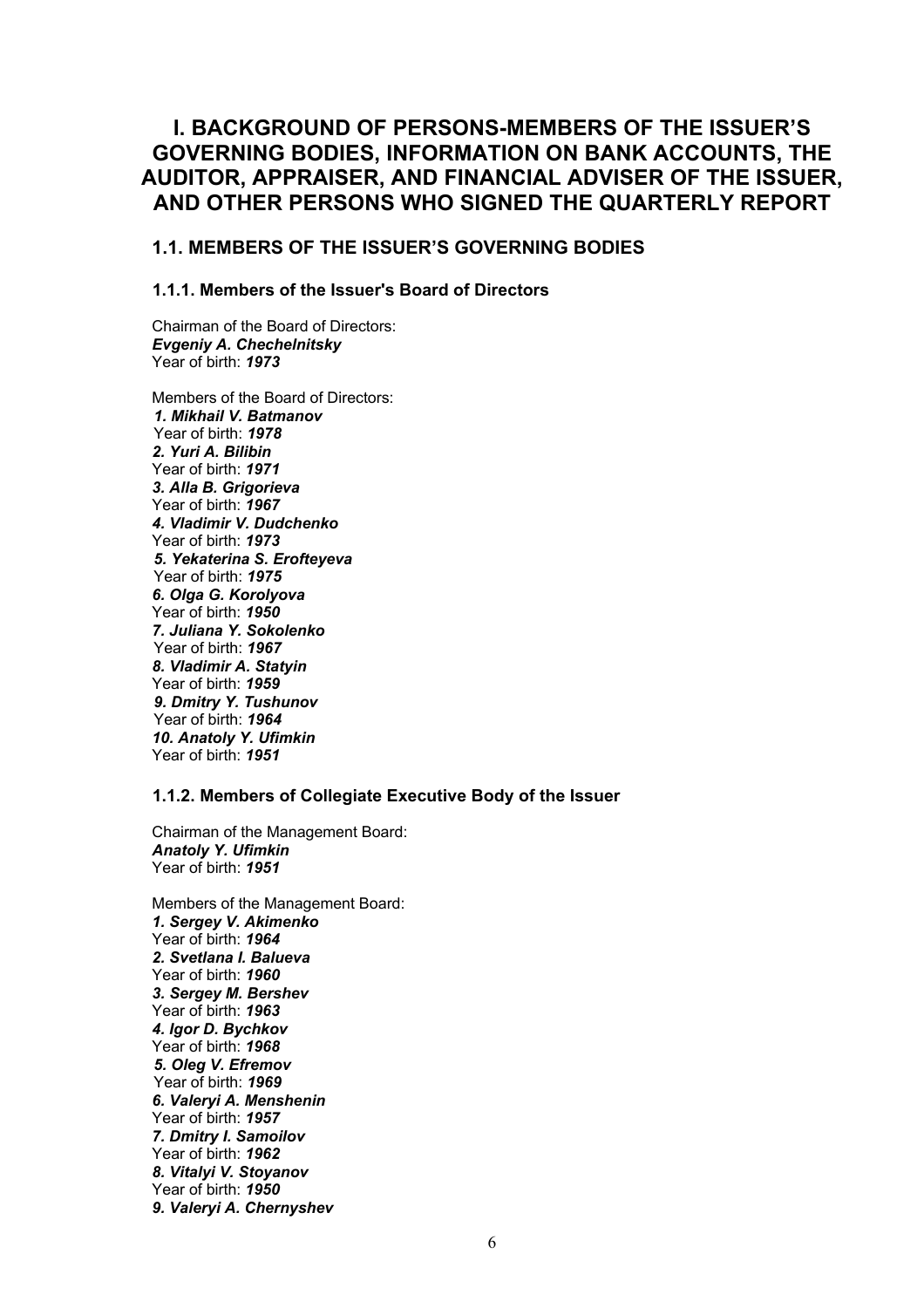#### **1.1.3 Sole Executive Body of the Issuer**  General Director:

*Anatoly Y. Ufimkin*  Year of birth: *1951*

# **1.2. Bank accounts of the issuer**

List of the bank accounts regarded by the Issuer as primary ones:

| Full name of the bank /<br>abbreviated corporate<br>name of the bank                                                                                     | <b>Address</b>                                    | <b>Bank</b><br>Taxpayer<br><b>Identification</b><br><b>Number</b> | <b>Russian Central Bank</b><br><b>Identification Code</b><br>(RCBIC) and<br>correspondent account<br>of the bank | Type of<br>account    | <b>Ilssuer's account number</b> |  |  |  |  |  |  |  |  |  |  |  |  |  |  |  |  |  |                       |                      |
|----------------------------------------------------------------------------------------------------------------------------------------------------------|---------------------------------------------------|-------------------------------------------------------------------|------------------------------------------------------------------------------------------------------------------|-----------------------|---------------------------------|--|--|--|--|--|--|--|--|--|--|--|--|--|--|--|--|--|-----------------------|----------------------|
|                                                                                                                                                          |                                                   | 7707083893                                                        |                                                                                                                  | settlement<br>account | 40702810749020101137            |  |  |  |  |  |  |  |  |  |  |  |  |  |  |  |  |  |                       |                      |
|                                                                                                                                                          |                                                   |                                                                   |                                                                                                                  | settlement<br>account | 40702810049020101332            |  |  |  |  |  |  |  |  |  |  |  |  |  |  |  |  |  |                       |                      |
| Joint-stock Commercial                                                                                                                                   | 4<br>Ordzhonikidze<br>St., 614990<br>Perm, Russia |                                                                   |                                                                                                                  | settlement<br>account | 40702810649020101376            |  |  |  |  |  |  |  |  |  |  |  |  |  |  |  |  |  |                       |                      |
| Savings Bank of the<br><b>Russian Federation</b><br>(OJSC), Zapadno-Uralsky<br>Head Office / Sberbank of<br>Russia, OJSC Zapadno-<br>Uralsky Head Office |                                                   |                                                                   | RCBIC 045773603                                                                                                  | settlement<br>account | 40702810749020101360            |  |  |  |  |  |  |  |  |  |  |  |  |  |  |  |  |  |                       |                      |
|                                                                                                                                                          |                                                   |                                                                   | correspondent account<br>30101810900000000603                                                                    | settlement<br>account | 40702810449020101369            |  |  |  |  |  |  |  |  |  |  |  |  |  |  |  |  |  |                       |                      |
|                                                                                                                                                          |                                                   |                                                                   |                                                                                                                  |                       |                                 |  |  |  |  |  |  |  |  |  |  |  |  |  |  |  |  |  | settlement<br>account | 40702810049020101426 |
|                                                                                                                                                          |                                                   |                                                                   |                                                                                                                  | settlement<br>account | 40702810649020101389            |  |  |  |  |  |  |  |  |  |  |  |  |  |  |  |  |  |                       |                      |
|                                                                                                                                                          |                                                   |                                                                   |                                                                                                                  | settlement<br>account | 40702810149000101692            |  |  |  |  |  |  |  |  |  |  |  |  |  |  |  |  |  |                       |                      |
| Joint-stock Commercial<br>Innovation Bank for<br>telecommunications and<br>68 Lenin St<br>information technologies                                       |                                                   | RCBIC 045773705                                                   | settlement<br>account                                                                                            | 40702810700007230300  |                                 |  |  |  |  |  |  |  |  |  |  |  |  |  |  |  |  |  |                       |                      |
| development<br>«Pochtobank» Closed<br>Joint-stock Company /<br>CJSC « Pochtobank»                                                                        | 614096 Perm.<br><b>Russia 614096</b>              | 5902300019                                                        | correspondent account<br>30101810400000000705                                                                    | settlement<br>account | 40702810300007230302            |  |  |  |  |  |  |  |  |  |  |  |  |  |  |  |  |  |                       |                      |

# **1.3. Auditor of the Issuer**

Information on the Auditor nominated to perform audit of the Issuer's annual financial statements as of the present or completed financial year

Name: *Ernst and Young Limited Liability Company (Ernst and Young LLC)*  Address: *77 Sadovnicheskaya Embankment, building 1, Moscow, Russia, 115035*  Tel.: *7 (495) 705 9700,* fax: *7 (495) 755 9701,*  E-mail address: *moscow@ru.ey.com*

License to render audit services: # Е 002138 Date of issue: 17.09.2007 Expiry date: 30.09.2012 Issue Authority: Ministry of Finance of Russian Federation

Ernst and Young LLC is a member of Non-commercial Partnership "Institute of Professional Bookkeepers and Auditors of Russia" (IPB of Russia).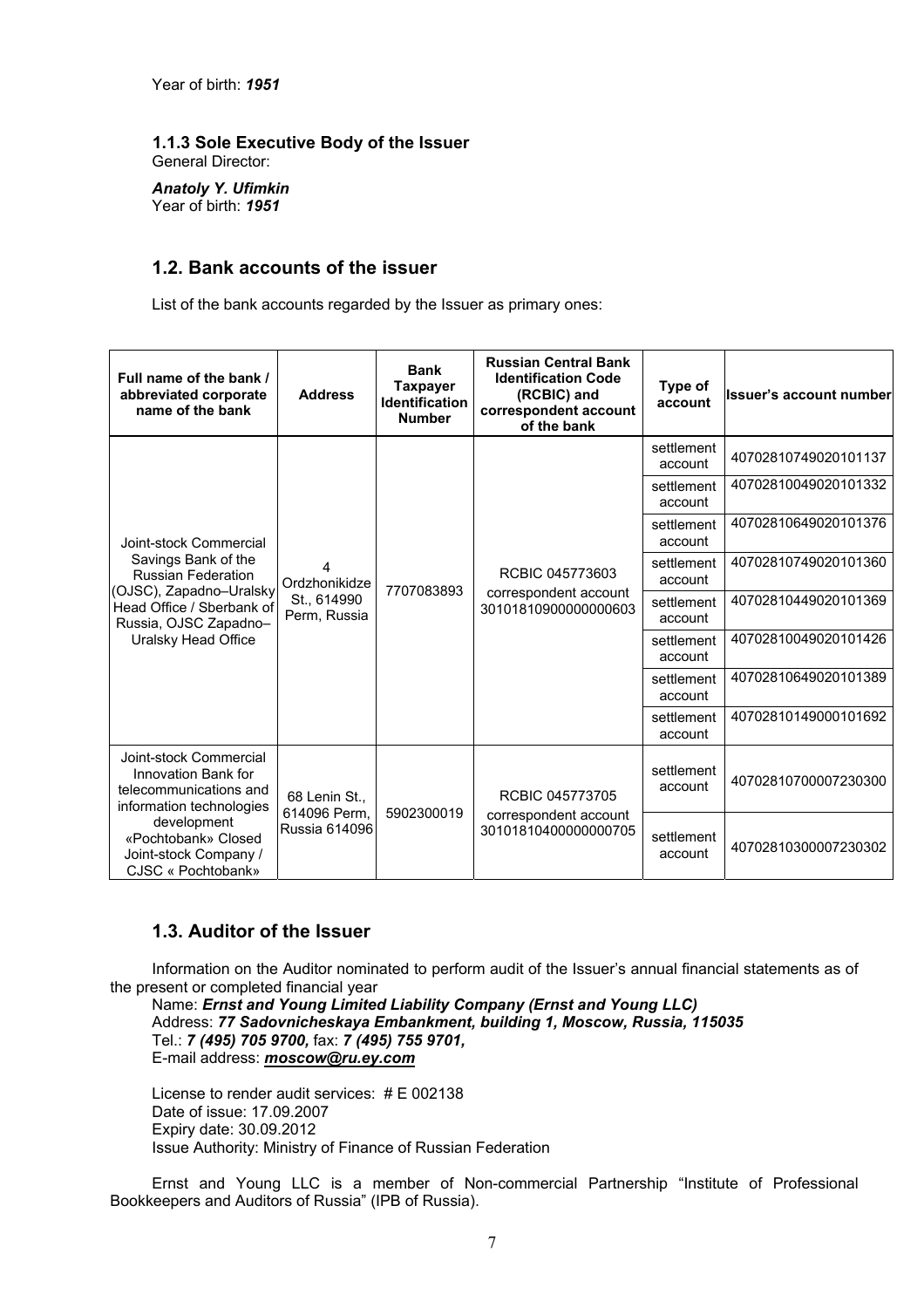Fiscal years in which Ernst and Young LLC accomplished independent research of accounting and financial statements of the Issuer: *2002, 2003, 2004, 2005, 2006.* 

Factors that may challenge independence of the Auditor:

– participation of the Auditor (or any officials of the Auditor) in the Charter Capital of the Issuer: *no such participation;* 

– granting of borrowed funds to the Auditor (any officials of the Auditor) by the Issuer: **no borrowed funds have ever been granted by the Issuer to the Auditor;** 

– existence of close relationship (promotion of the Issuer's goods/services, participation in the joint business activity) and kinship with the Issuer: *no such relationship;*

– information on the Issuer's officials who simultaneously perform functions as the officials of the Auditor: **no such officials.** 

Measures assumed by the Issuer to reduce impact of factors mentioned above: **due to the absence of factors challenging independence of the Auditor, such measures have not ever been undertaken by the Issuer or by the Auditor. Basic measure assumed by the Issuer to avoid such factors is conclusion of the Audit Services Provisions containing essential conditions of the Auditor's independence.** 

Auditor nomination:

– Tender procedure: *tender procedure of the Auditor nomination is governed by "The Provision on Auditor nomination tendering process", the Auditor candidacy being recommended by the Board of Directors for approval by the General Shareholders Meeting of Uralsvyazinform (the Provision was approved by Uralsvyazinform Board of Directors, Protocol of the session dd. January 26, 2007 #8);* 

– procedure of recommendation of the Auditor's candidacy for approval by the General Shareholders Meeting: *following the results of the tender, the Auditor candidacy shall be previously considered by the Board of Directors Audit Committee of the Issuer. After that the Auditor candidacy shall be recommended by the Board of Directors for nomination by the Annual General Shareholders Meeting. The Auditor is approved by the Annual General Shareholders Meeting.*

Information on the Auditor's activities as part of the specific Auditor engagement program:

Procedure of determination of the Auditor's remuneration*: amount of remuneration paid to the Auditor is defined by the Company's Board of Directors (pursuant to item 10 article 65 of the Federal Law "On Joint-Stock Companies" dd. December 26, 1995 №208-ФЗ (as amended on July 27, 2006, including alterations dd. December 18, 2006 (further referred to as "The Federal Law "On Joint-Stock Companies")) and is specified in the Agreement concluded between the Company and the Auditor. Amount of remuneration is calculated in accordance with the category of the Auditor's officers involved and time spent by the officers.* 

Delayed and out-dated payments for the Auditor's services: *as of September 30, 2007 there are no delayed or out-dated payments for the services rendered by the Auditor.* 

#### **1.4. Assessor of the Issuer**

Information on the Assessor(s) engaged by the Issuer in determination of market value of the securities being placed and outstanding securities (obligations on which were not discharged).

Name: *Limited Liability Company "Akkord-Invest"* 

Address: *36/2, Arbat str., Moscow, 119002 Russia, division: 9, Krupskaya str., Ufa, 450077, Russia.* 

Tel.: *(3472) 50-77-50,* Fax: *(3472) 51-11-19,* E-mail address: *investa@ufanet.ru*

License of the Assessor: *№003183 dd. January 23, 2002.* Term of the license: *effective until January 23, 2005.* 

Services rendered by the Assessor: *assessment of the market value of an Issuer's ordinary registered non-documentary share and an Issuer's preference registered non-documentary share (Agreement №01/12/04 dd. December 3, 2004 between «***Akkord-Invest***» LLC and AB «IBG NIKoil» (OJSC) for assessment servicea; Agreement № 4/014/649 dd. October 15, 2004 between AB «IBG NIKoil» (OJSC) and OJSC 'Uralsvyazinform').* 

Information on the Assessor(s) engaged by the Issuer in assessment of the market value of property set to the guarantee on the bonds placed by the Issuer or bonds to be placed by the Issuer, obligations on which haven't been discharged yet: **such an Assessor was not engaged.**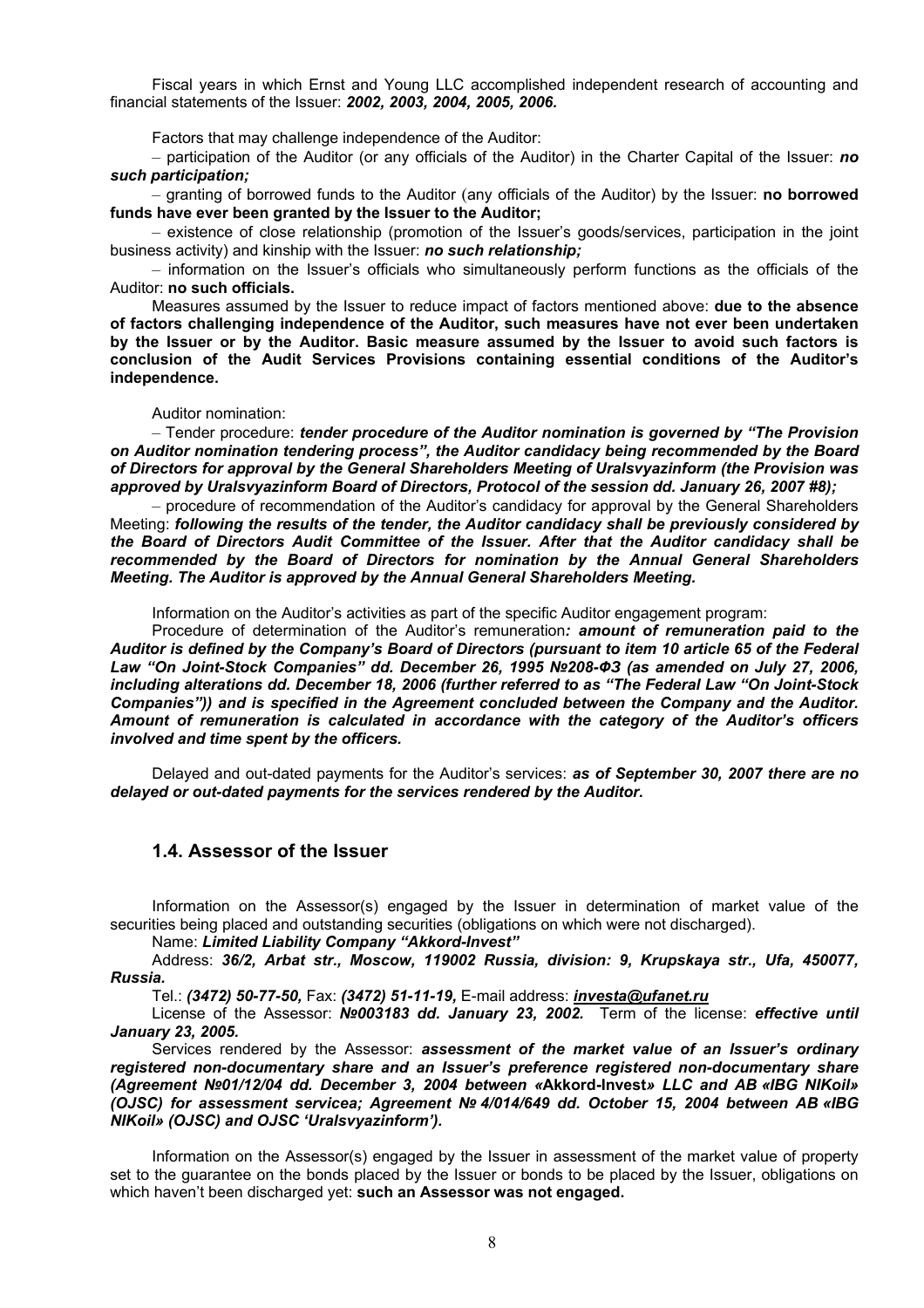Information on the Assessor(s) engaged by the Issuer in assessment of the market value of fixed assets or real estate, the value which was re-estimated, provided that such re-estimation was reflected in other sections of the present Quarterly report: **such an Assessor was not engaged.** 

Information on the Assessor(s) engaged by the Issuer in rendering other assessment services pertaining to the securities issuance: **such an Assessor was not engaged.**

# **1.5. Advisers of the Issuer**

Information on the Securities Market Financial Adviser rendering relevant services to the Issuer on the basis of the Agreement: *such an Adviser was not engaged.* 

Information on Securities Market Financial Advisers that rendered services to the Issuer pertaining to the issuance of securities circulating at presence, and put their signature to the Securities Prospectus:

*1.* Name: *Closed Joint-stock Company «Baltiyskoye Finansovoye Agentstvo» ("BFA")*  Address: **10, Medikov prospekt,** *197376, Saint-Petersburg, Russia*

Tel: *7 (812) 329 8181,* fax: *7 (812) 329 8180*

Internet page used by the Financial Adviser for disclosure of information on the Issuer: *http://www.bfa.ru/*

Licenses:

License for broker operations: *№078-06789-100000 dd. June 24, 2003, open-ended license, issued by the Federal Commission for the Securities Market;*

License for dealer operations: *№078-06792-010000 dd. June 24, 2003, open-ended license, issued by the Federal Commission for the Securities Market;*

License of a Depository: *№078-06768-000100 dd. June 17, 2003, open-ended license, issued by the Federal Commission for the Securities Market;* 

Trust Management License: *№078-06794-001000 dd. June 24, 2003 open-ended license, issued by the Federal Commission for the Securities Market.* 

Document confirming status of the Financial Adviser: **Notification of the Federal Commission for the Securities Market dd. May** *5, 2003 №03-СХ-02/6370.* 

Services rendered by the Financial Adviser: **expertise of securities issue***:* 

*– check-up of information credibility and signing of the Securities Prospectus;* 

*– control on compliance of the Issuer with the requirements of effective Legislation in the course of securities issuance;* 

*– check-up and signing of the Placement Report;* 

*– approval of bid applications Register for the Issuer's securities as of each placement day; after the end of placement the final bid applications Register for the Issuer's securities is approved.*  Outstanding securities that were issued under supervision of the Financial Advisor:

*– non-convertible interest-bearing documentary bearer bonds of 04 series with obligatory centralized custody (state registration number 4-07-00175-А, assigned as of September 23, 2004 by the Federal Financial Markets Service of the Russian Federation);* 

*– non-convertible interest-bearing documentary bearer bonds of 05 series with obligatory centralized custody (state registration number 4-08-00175-А, assigned as of September 23, 2004 by the Federal Financial Markets Service of the Russian Federation).*

*2.* Name: **Closed Joint-Stock Company 'Investitsionnaya Kompaniya AVK'** 

Address: **1, Uritskyi pavilyon, 196605 Saint-Petersburg, Pushkin.** 

Tel: *7 (812) 230 7733*, fax: *7 (812) 237 0650*

**Internet page used by the Financial Adviser for disclosure of information on the Issuer**: *http://www.avk.ru/*

Licenses:

License for broker activity: *№178-03255-100000 dd. November 29, 2000, open-ended license, issued by the Federal Commission for the Securities Market;*

License for dealer operations: *№078-03343-010000 dd. November 29, 2000, open-ended license, issued by the Federal Commission for the Securities Market;* 

License of a Depository: *№078-04116-000100 dd. December 20, 2000, open-ended license, issued by the Federal Commission for the Securities Market;* 

Trust Management License**:** *№078-03412-001000 dd. November 29, 2000, open-ended license, issued by the Federal Commission for the Securities Market.*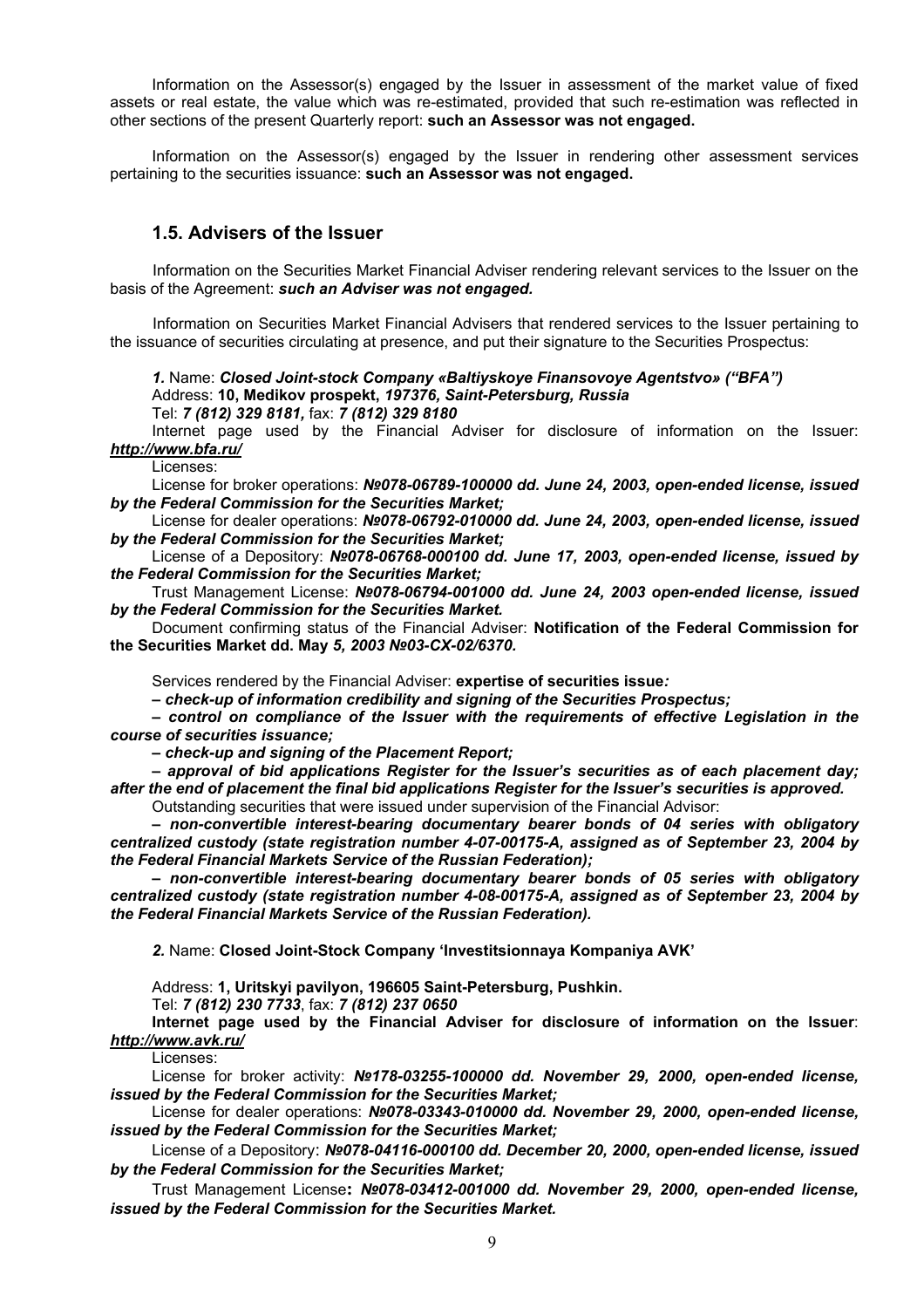Services rendered by the Financial Advisor: *expertise of securities issue:* 

*– consultations on resolutions to be adopted by the Issuer's authorized bodies when arranging securities issue pursuant to the RF Legislation, disclosure of information, development of Resolution authorizing issuance of securities, Securities Prospectus, Placement Report;* 

*– signing of the Securities Prospectus and Placement Report;* 

**–** *approval of Bid Applications Register for the Issuer's securities as of each placement day; after the end of placement the final Bid Applications Register for the Issuer's securities is approved;* 

*– check-up of information disclosed by the Issuer on all stages of securities issue as for its compliance with the requirements of the Federal Laws and other Legal Acts that are followed by the authorized registering authority.* 

Outstanding securities that were issued under supervision of the Financial Advisor:

*– non-convertible interest-bearing documentary bearer bonds of 06 series with obligatory centralized custody (state registration number 4-09-00175-А, assigned as of November 3, 2005 by the Federal Financial Markets Service of the Russian Federation);* 

*– non-convertible interest-bearing documentary bearer bonds of 07 series with obligatory centralized custody (state registration number 4-10-00175-А, assigned as of November 3, 2005 by the Federal Financial Markets Service of the Russian Federation).* 

#### **1.6. Other persons who signed the quarterly report**

Other persons who signed the quarterly report and was not mentioned in previous items of the present section: *there are no such persons.*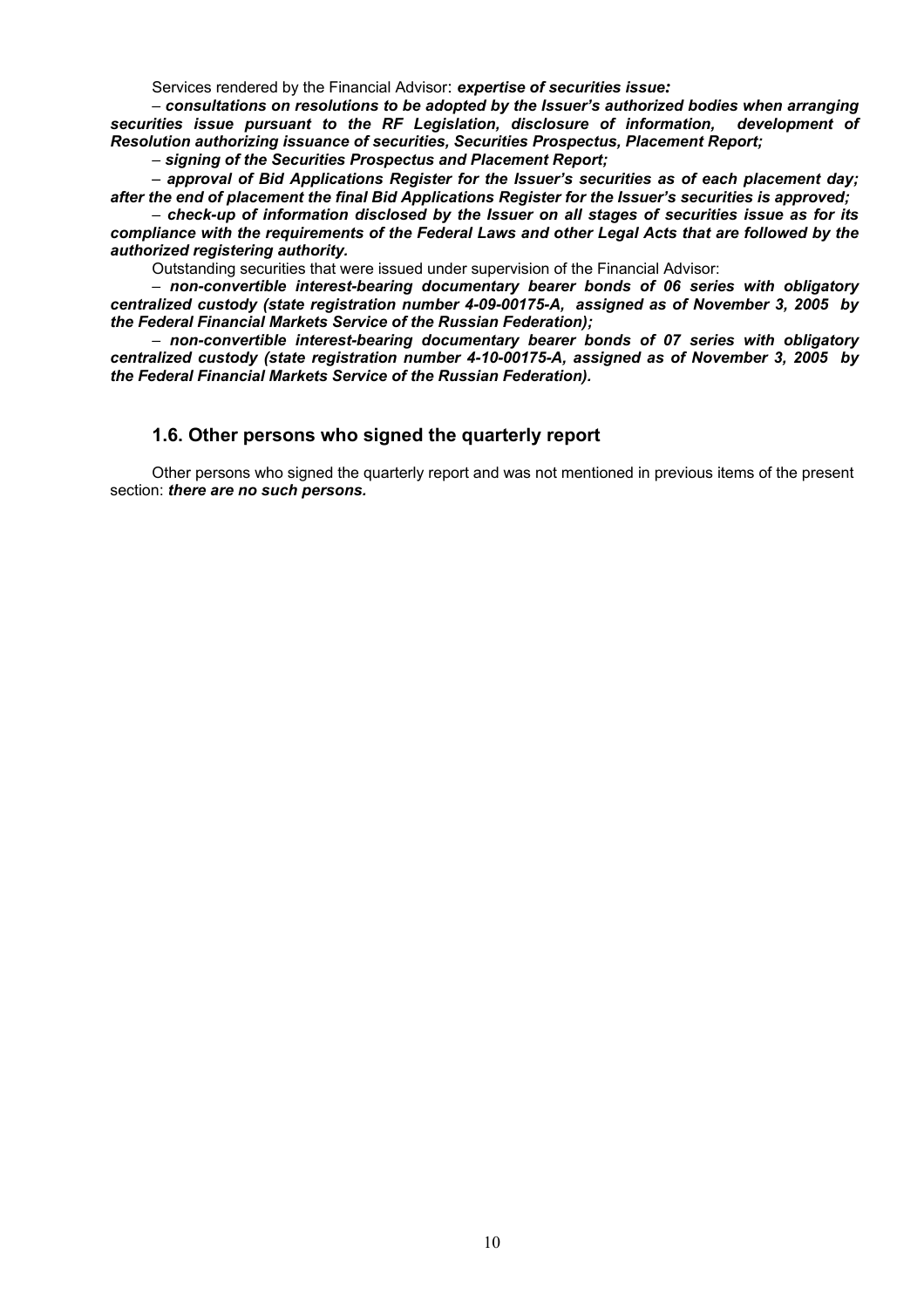# **II. General information on financial and economic status of the issuer**

# **2.1. Financial and business performance of the Issuer**

Financial and economic indicators are not subjects to disclosure in the quarterly report as of the  $4<sup>th</sup>$ quarter.

# **2.2. Market capitalization of the Issuer**

Procedure of calculation of the Issuer's market capitalization: **market capitalization is calculated by multiplying the quantity of shares of a certain category (type) by market price of one share, which is calculated by trade institutor in accordance with the Procedure of calculation of market prices of issue securities and trust funds shares, admitted to trading through the trade institutor, approved by the Decree of the Federal Commission for the Securities Market dd. December 24, 2003,** *№03-52/пс (registered by the Ministry of Justice of the Russian Federation as of January 23, 2004, registration number 5480).* 

Trade institutor: *OJSC Stock Exchange 'Russian Trading System'* 

Market capitalization of the Issuer for 5 last completed fiscal years as of the end of each year, and as of the end of the last completed reporting period:

| <b>Reporting period</b> | <b>Market capitalization, RUR</b> |
|-------------------------|-----------------------------------|
| 2002                    | 15 322 645 303*                   |
| 2003                    | 39 958 717 996*                   |
| 2004                    | 37 270 315 750                    |
| 2005                    | 40 836 773 160                    |
| 2006                    | 64 760 895 336                    |
| 2007                    | 58 466 986 962                    |

*\* As calculated by Non-profit Partnership 'Stock Exchange 'Russian Trading System'* 

# **2.3. Issuer's liabilities**

#### **2.3.1. Accounts payable**

Information on Accounts payable is not subjects to disclosure in the quarterly report as of the  $4<sup>th</sup>$ quarter.

#### **2.3.2. Credit history of the Issuer**

Discharge of obligations by the Issuer with regard to the Loan facilities effective within the last 5 completed years or effective as of the end date of the reporting period, with principal debt amount constituting 5 per cent or more of the Issuer's book value of assets calculated as of the end of the last completed quarter preceding the date of conclusion of the respective Loan Agreement: *there were no such loans for the period from 2002 up to December 31, 2007.*

Discharge of obligations by the Issuer with regard to the bond issues with the aggregate par value amounting to 5 and more per cent of the Issuer's book value of assets as of the end of the last completed quarter, preceding the state registration of the Bonds Placement Report; in case the bonds placement was not completed over plenty of reasons, or the state registration of the Placement Report was not completed, as of the date of the last completed quarter, preceding the state registration of the Bonds Issue:

*Obligations on each bond issue with the aggregate par value amounting to 5 and more per cent of the Issuer's book value of assets as of the end of the last completed quarter, preceding the state registration of the Bonds Placement Report, were discharged by the Issuer on time and in full*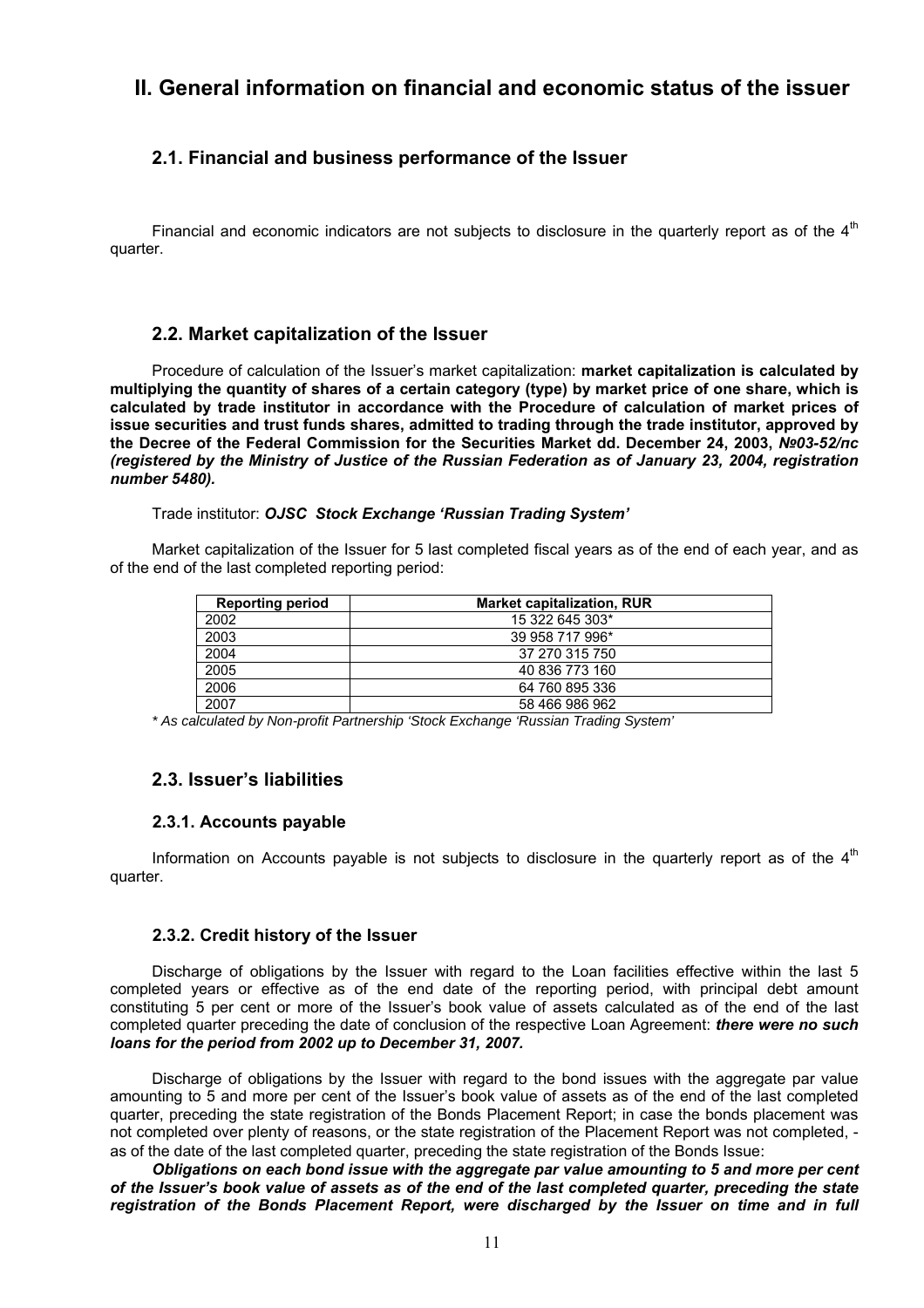| Liabilities               | Lender                            | Amount of<br>principal debt,<br>thousand RUR | <b>Maturity term</b> | Delays in discharge of obligations with regard<br>to the principal debt or the interest (days) |
|---------------------------|-----------------------------------|----------------------------------------------|----------------------|------------------------------------------------------------------------------------------------|
| bond loan of 04<br>series | Individuals and<br>legal entities | 3.000.000                                    | 11/01/2007           | no                                                                                             |
| bond loan of 07<br>series | Individuals and<br>legal entities | 3,000,000                                    | 03/13/2012           | no                                                                                             |

#### **2.3.3. Obligations of the Issuer appearing from the security provided to the third parties**

Overall amount of the Issuer's obligations appearing from the security provided to the third parties as of the end of the reporting period: *RUR 11,449,015.53 thousand.* 

Overall amount of obligations of the third parties, on which the Issuer granted security to the third parties, as of the end of the reporting period: *RUR 2,524,179. 4 thousand,*

among them: – pledge: *no;* 

#### – guarantee: *RUR 2,524,179. 4 thousand.*

Issuer's obligations appearing from the security provided to the third parties within the period from the beginning of the present fiscal year up to the end of the reporting quarter, including securities provided in the form of the pledge or the guarantee, amounting at least 5 per cent of the Issuer's book value of assets as of the end of the last completed quarter preceding the date of the security provided: *no such security was provided.* 

#### **2.3.4. Miscellaneous liabilities**

Deals concluded by the Issuer, including forward transactions that were not reported in its balance sheet, but may exert substantial influence on the Issuer's financial status, its liquidity, sources of financing and conditions of their raising, results of operation and expenses: *there are no such deals.* 

### **2.4. Purposes of securities offerings and areas of use of the funds raised from placement of issue securities.**

In the 3<sup>rd</sup>quarter 2007 the Issuer didn't accomplish placement of the securities through *subscription.* 

#### **2.5. The risks arising from acquisition of placed issue securities**

*Uralsvyazinform operation results are affected by a number of factors that can hardly be controlled by the Company. Though many of them are of macroeconomic nature and affect all companies around, particular spheres of business may tend to be more susceptible to certain risks. The list of risk factors given below is not exhaustive, as there is a variety of factors that may seem negligible at present, but in future appear to exert considerable negative influence on the Company's activities, which would negatively affect its sales volume, profit, assets, capital, liquidity, and paying capacity.* 

#### **2.5.1. Industry risks**

Consequences of potential aggravation of situation within the industry the Issuer operates in. Most significant alterations, as regarded by the Issuer, which may occur in the industry, and assumed actions of the Issuer in case of their occurrence:

*Regulatory developments, enhancement of competition due to the impact of various factors on telecommunications market may result in the risk of the decrease of revenue and profit growth rates.* 

*To compensate for the negative impact of the above-stated factors, the Issuer intends to enhance the quality of services rendered, to implement service packaging, to render converged and value-added services. Besides, the Company plans to implement the Quality Management System in accordance with ISO 9000 standards (version as of 2000).*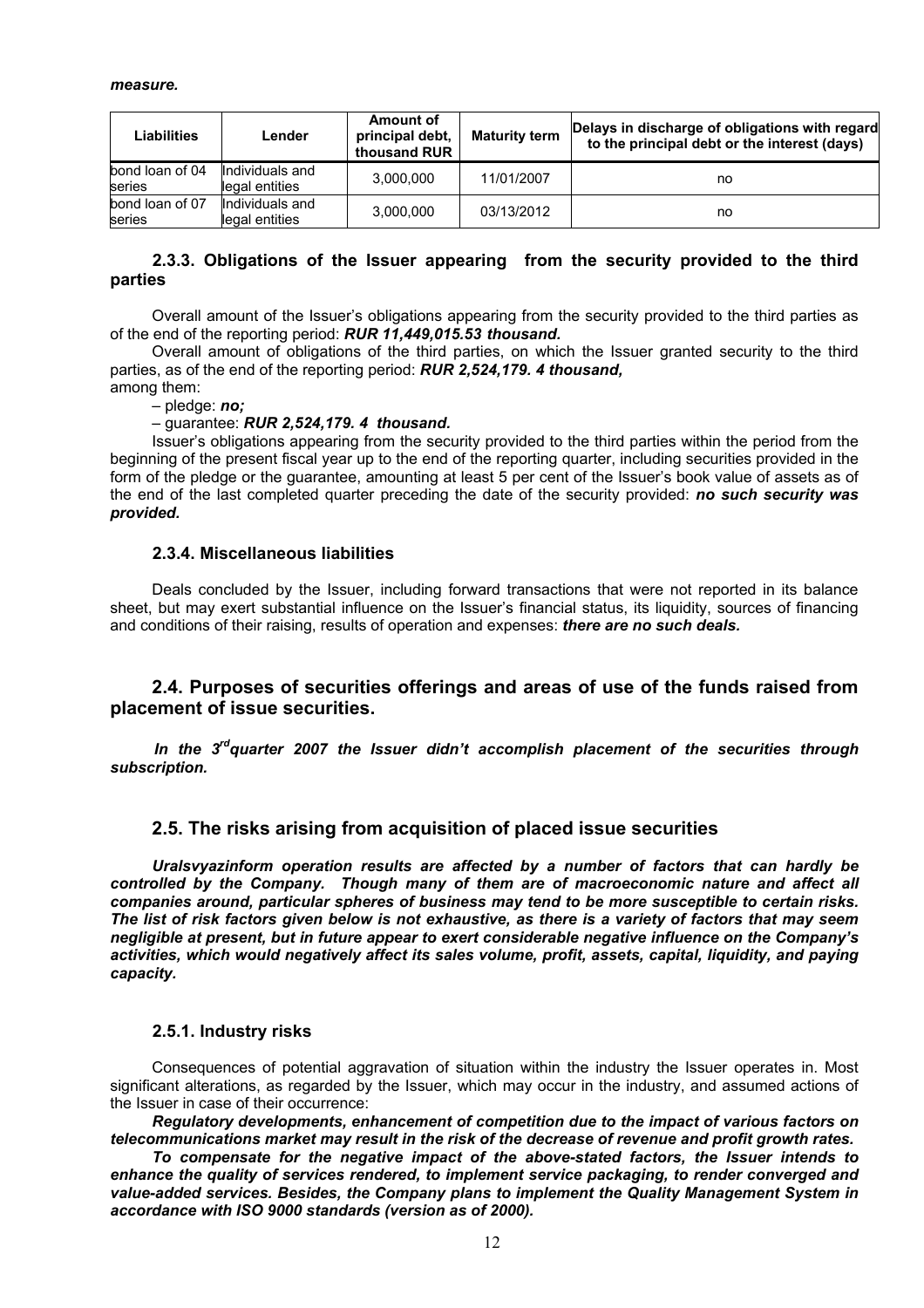Risks pertaining to potential change of prices for raw materials or services utilized by the Issuer in the process of operation, and their influence upon operation and discharge of obligations on securities by the Issuer:

*Risks pertaining to the growth of prices for the outside organizations' services utilized by the Company are negligible, as the growth may be compensated by increase of prices for the services rendered by the Company. In this case the competitive position of the Company shall not suffer considerable changes as the respective growth of prices shall be characteristic of the Company's competitors as well. Still, the Company envisages the opportunity to purchase the outside organizations' services at the competitive market to minimize the risk considered.* 

Risks pertaining to potential alteration of prices to the Issuer's services and their impact on the Issuer's operation and discharge of obligations on securities:

*Since February 1, 2007 the time-based charging for local services was forced into application. It resulted in increase of tariffs for local services by 13 per cent. This fact exerted negative influence upon subscriber base formation, and caused the growth of churn rate. Tariffs for intra-zone services were not altered.* 

*In the current year there exists the risk of temporary decrease in the Issuer's income caused by the fact that according to the Connection Agreements the Issuer pays for the connections starting from the first second, while its subscribers still pay starting from the sixth second (in mobile and fixed networks). At the same time, due to the alterations in the Rules for connection and inter-action of carriers, the Issuer may appear to obtain extra income because of potential reduction of volumes of unauthorized traffic utilized by alternative operators.* 

*As a whole, the influence of industry risks upon the Issuer's operation is regarded as moderate, because due to the merger with regional operators, the Company proved able to utilize integrated infrastructure and technical base within the Urals Federal District of the Russian Federation, which makes it possible to provide the customers with the widest range of services within the Urals Federal District and to develop interregional telecommunications networks for reduction of cost and enhancement of efficiency of services.* 

#### **2.5.2. Sovereign and regional risks**

State in which the Issuer is registered as a tax-payer and performs its core activities, provided that such activities has constituted 10 or more per cent of its profit as of the last completed reporting period preceding the end of the last reporting quarter: *the Russian Federation.* 

Region of operation: *Perm Region and Urals Federal District.* 

Risks pertaining to the political and economic situation within the country and the region, where the Issuer is registered as a tax-payer and/or performs its core activities:

- *elections to the State Duma to take place in 2007;*
- *elections of President of the Russian Federation in 2008;*
- *entrance of the Russian Federation to the World Trade Organization;*
- *general economic situation within the country and region.*

Assumed measures to be taken by the Issuer in case of negative impact caused by the change of political and economic situation in the country:

*• optimization of expenses by means of revelation and utilization of inner reserves and resources;* 

- *adjustment of investment policy;*
- *enhancement of receivables turnover by tightening of discipline of payments to debtors.*

*The Issuer shall discharge its obligations using its own profit or by means of raising short-term loans, if necessary.* 

*As a whole, in the midterm the Issuer reckons that considerable negative impact of sovereign and regional risks upon the Issuer's activity is improbable.* 

Risks pertaining to probable military conflicts, announcement of the state of emergency and industrial strikes within the country or region of the Issuer' domicile:

*Risks of military conflicts, announcement of the state of emergency and industrial strikes within the country or region of the Issuer' domicile is regarded as insufficient so as to consider these risks as able to substantially affect the Issuer's activities. Such opinion is affirmed by the current credit rating of the Russian Federation that is being permanently increased.* 

*In 2008, due to the forthcoming RF President elections, there exists the probability of*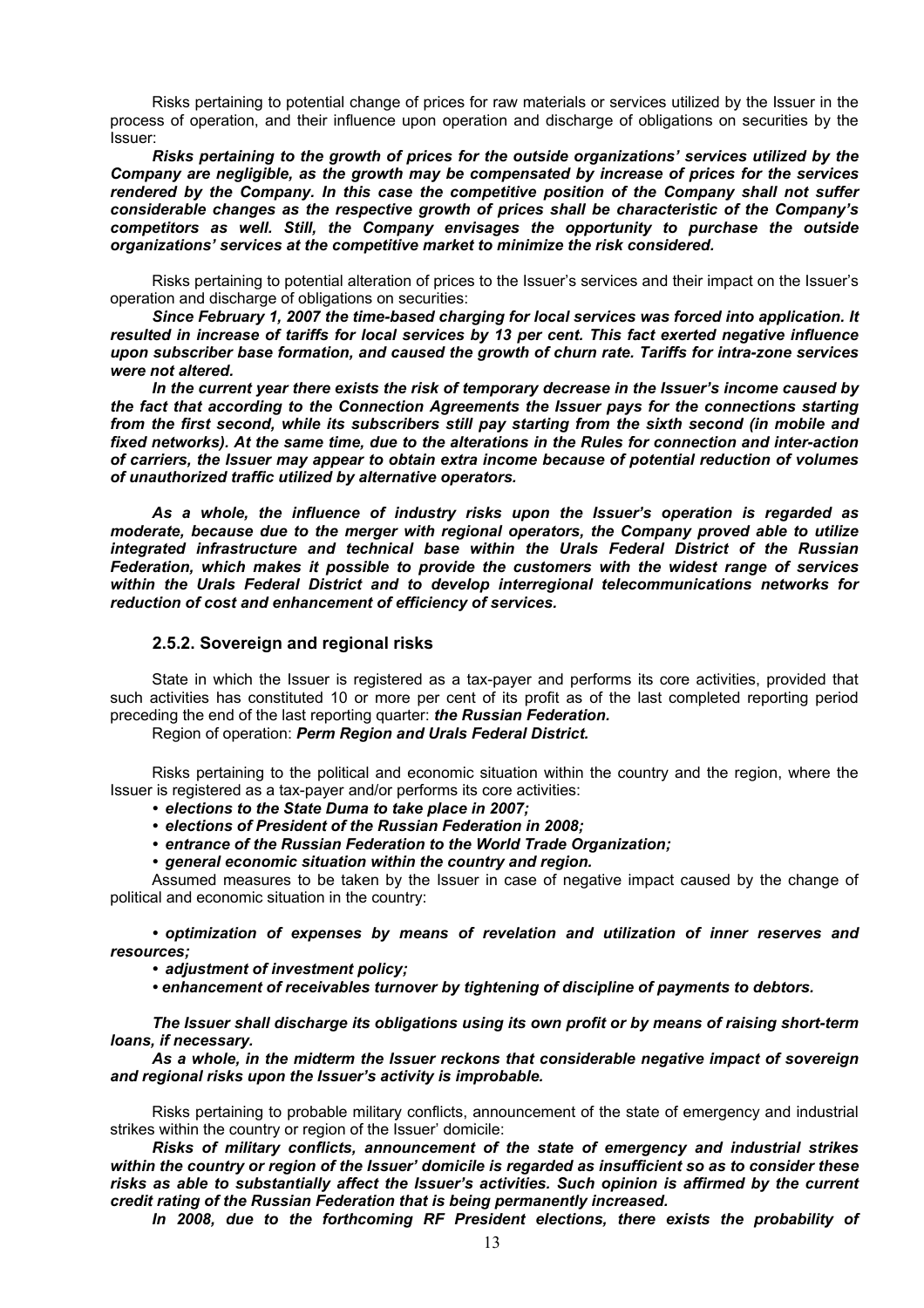*aggravation of political and social situation in 2008 brought on by the political parties. To prevent the strikes, the Issuer creates favorable labor conditions and dischargers all obligations to the employees.* 

*To minimize the risks of terrorist attacks and emergency situations the Issuer undertakes additional safety measures for employees and their families.* 

Risks pertaining to the country and region geographic position:

*Risks pertaining to the geographic features of the region, including natural disasters and risks of potential breakdown in transport connection due to the remoteness of the region, are considered as minimal. Such risks are subject to insurance.* 

#### **2.5.3. Financial risks**

Risk of interest rates fluctuations:

*The alteration of situation at the world and local financial markets, as well as the monetary policy within the country, may lead to the growth of interest rates on loans resulting in the growth of the Issuer's expenditures.* 

#### Currency risks:

*Provided that as of 10/01/2007 95 per cent of the Issuer's debts are denominated in Russian rubles, currency risks are not likely to affect substantially the financial status of the Company.* 

Assumed measures to be taken by the Issuer for neutralization of negative impact of currency rates or interest rates fluctuations:

- *optimization of costs, including reduction of expenses on salaries if necessary;*
- *reconsideration of investment policy;*
- *enhancement of working capital efficiency.*

Potential influence of inflation upon the payments on securities; critical point of inflation in the Issuer's opinion; assumed measures to be taken by the Issuer to decrease the risk of inflation:

*According to the official data, inflation level in Russia made up 11.7% in 2004, 10.9% in 2005, 9% in 2006. In the second half-year 2007, the growth of inflation was observed, that reflects the world tendency for the growth of prices for food commodities. To reduce inflation rate, the Russian Government is developing the series of measures aimed at getting over the effects of local monopolism and stimulation of the growth of production. By estimate of the RF Government, in 2007 the inflation shall total 9-10 per cent.* 

*Disinflation along with the retention of economic growth shall facilitate further growth of the real income of the population and corporate sector and, consequently, shall lead to the increase of communications services consumption.* 

The increase of inflation growth rate may, to the contrary, lead both to the decrease of *communications services consumption, and to the growth of the Issuer's expenses, and borrowed funds costs. It may also result in the decrease of profitability index. Thus, in case of inflation substantially exceeding the level forecast by the RF Government (amounting at 30-40 per cent a year), the Issuer shall take the following measures:* 

- *restriction of cost escalation,*
- *reduction of debts receivable and cut down of debt outstanding period;*
- *increase of debts payable up to the optimal level;*
- *liquidation of redundant free cash flow;*
- *diversification of investment portfolio.*

Items of the Issuer's financial statements most subject to above stated financial risks:

*In the Issuer's opinion, profit and cost of services are mostly subject to the financial risks.* 

*Probability of financial risks (dramatic fluctuations of currency rates, inflation, and growth of interest rates) in the nearest future is regarded as low. However, in case of their occurrence, the Issuer may compensate for these risks by increase of tariffs and reduction of loan volumes.* 

#### **2.5.4. Legal risks**

*As the Issuer doesn't export its services, only internal legal risks are considered in this section. Legal risks, pertaining to the Issuer's activity, are specific of a number of Russian companies, and may be regarded as sovereign risks.*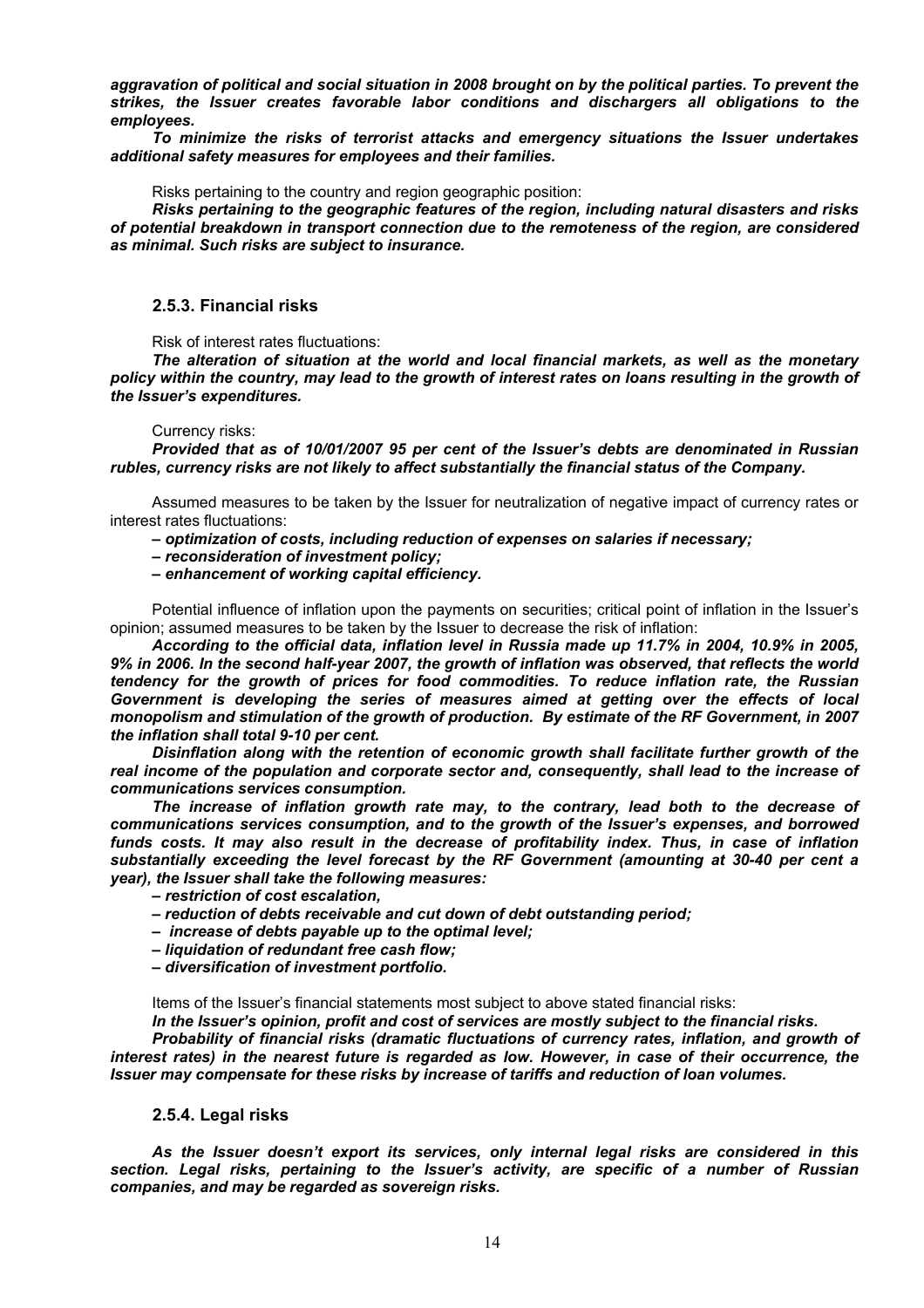Risks caused by alterations in tax legislation:

*Tax Legislation of the Russian Federation allows for diverse interpretation and is subject to the frequent amending and alteration. Russian community thoroughly follows current changes in the tax legislation, and pays much attention to the workshops and conferences attended by the leading experts in the sphere of taxation.* 

*Recent trend of events in the Russian Federation proves that the tax authorities may take a tough line in interpretation of tax legislation and tax computations. As a result, the Company may be presented with claims on those deals and accounting methods on which there have not been any claims before. Thus, the Company may be charged with extra taxes, penalties and fines. Tax inspections may cover three calendar years preceding the year of inspection. In certain cases inspection may be performed with regard to the earlier periods.* 

*As for the Company's chief officers, the relevant legislative provisions have been interpreted correctly by the Company as far, and it is most likely that the Issuer would preserve its position as a law-complying company in future.* 

*Existing overpay on the majority of taxes as of September 30, 2007 speaks for the bare possibility of taxation risks emergence.* 

Risks pertaining to the alterations in the currency control, customs surveillance and imposts:

*Uralsvyazinform has stable partnership with foreign suppliers of equipment, who are the leaders at the world market of communications equipment.* 

*Due to the fact that communications equipment market is the buyer's market, Uralsvyazinform has the prerogative to choose the contractors and determine principles and conditions of collaboration with them.* 

*One of the principles applied by the Issuer when purchasing foreign equipment is the acquisition of the uniform equipment from the range of the leading producers, provided that such equipment is compatible with each other. This principle allows to purchase the equipment from any other manufacturer in case of deterioration of pricing policy or operation conditions of any of the suppliers.* 

*Value of foreign equipment supply contracts concluded by Uralsvyazinform is denominated either in US Dollars or in Euro. Thus, the main risks pertaining to the Company's external economic activity are the risks of dramatic fluctuations of exchange-value of ruble towards the world currencies (US Dollar, Euro).* 

*As far as the external and internal currency policies undertaken by the Government facilitate stabilization of ruble exchange value, the risks of dramatic fluctuations of exchange-value of ruble towards the world currencies tend to be minimizing.* 

*In recent years, the Government policy has been aimed at liberalization of currency and customs legislation.* 

*Since 1 January, 2007, all restrictions over Russian enterprises' activities imposed by Currency Regulation and Control Law dd. 10 December, 2003 # 173-ФЗ were withdrawn. According to the announcements of the Russian Federation Government and Central Bank, there are no plans on stiffening of currency control measures.* 

*Since 24 April, 2006, customs duties for several types of goods imported to the Russian Federation were temporarily canceled. The list of these goods includes some types of communications equipment purchased by Uralsvyazinform. Since 1 January, 2007 these duties were canceled on the permanent basis.* 

#### *Thus, at present Uralsvyazinform currency and customs risks are regarded as minimal.*

Risks pertaining to the alterations in the state requirements to the Company's core activities licensing: *Risks pertaining to the alterations in the state requirements to the Company's core activities licensing are regarded as low. There haven't been any amendments to the legislation within the reporting period.* 

Risks pertaining to the alterations in the court practice:

*Despite the fact that the Russian legal system doesn't imply Case Law, court practice holds much significance in the law enforcement system. Judicial Acts, though not being sources of law in the proper sense of the word, in certain cases may assume liability to interpret legal norms being applied. Information letters of the of the Russian Federation Supreme Arbitration Court Presidium, Supreme Court Decrees, Constitutional Court Decrees are obligatory for application by the judicial bodies.* 

*Provided that the Issuer operates in strict compliance with the current legislation, negative impact of alterations within the court practice is likely to come out only in case that the regulatory*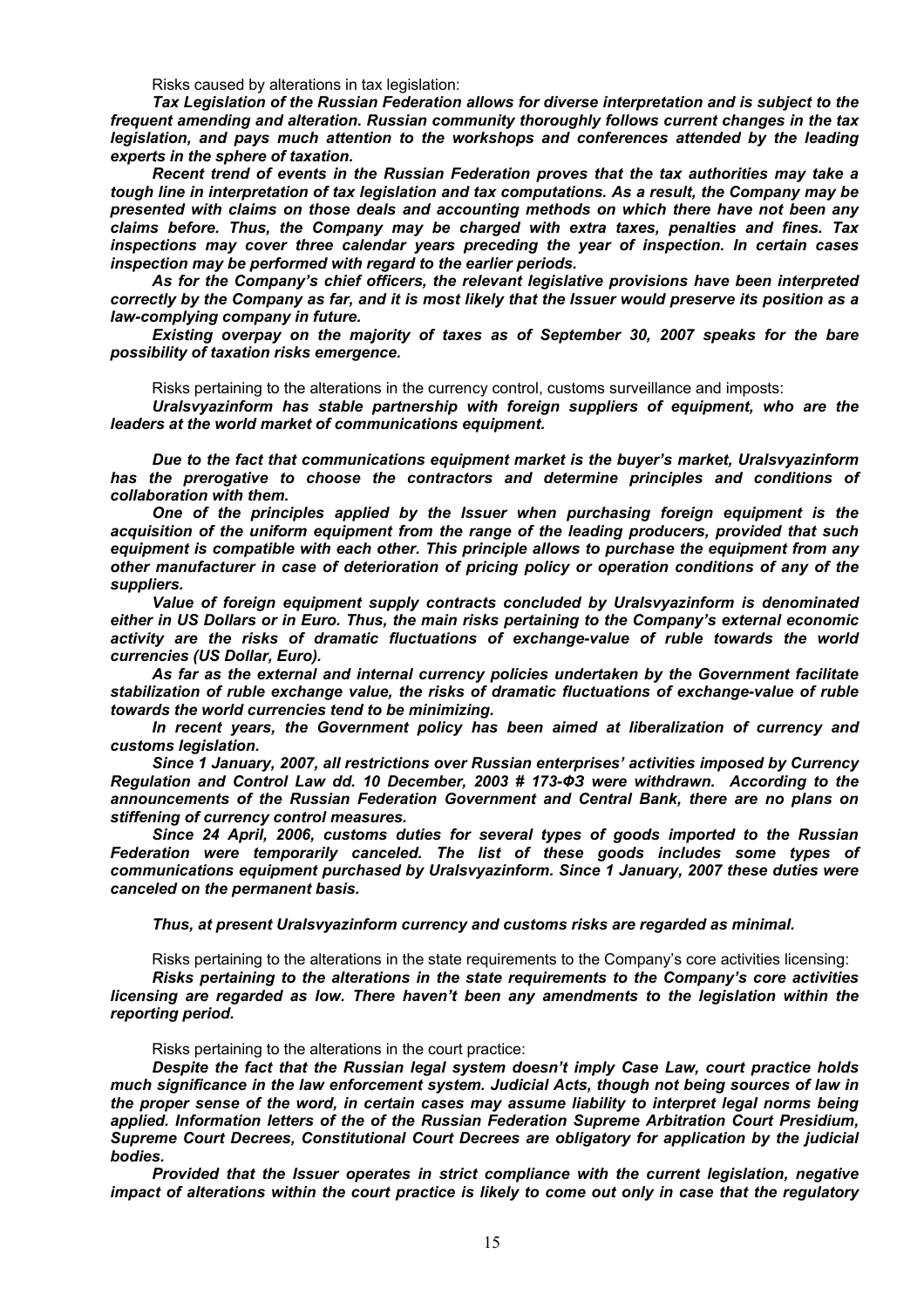*authorities would change their positions or in case that the Issuer would operate under contempt of the law.* 

#### **2.5.5. Risks pertaining to the Issuer's operation**

Risks pertaining to the Issuer's participation in trials and litigations:

*The Company is involved in several arbitration proceedings. One of the most substantial proceedings capable of exerting influence upon the Company's financial status is the Decree #12 dd. 12/01/2006 by Inter-district Inspectorate #7 of the Federal Tax Service. According to the Decree, the Company was charged with extra taxes amounting to RUR 561,332,037.86, penalties amounting to RUR 107,358,263.81, and fines totaling RUR 87,685,697.28 for the years 2003-2004.* 

*The Company filed the claim to the Moscow City Arbitration Court on invalidation of abovementioned Decree of the Federal Tax Service.* 

*By the Decree of the Moscow City Arbitration Court dd. May 23, 2007 with regard to the claim # А40-77769/06-75-465, the Company's claim was satisfied partially. Decree #12 by Inter-district Inspectorate #7 of the Federal Tax Service was ruled illegal with regard to the extra taxes at the amount of RUR 402,379,281.83, fines and penalties at the amount of RUR 159,125,269.19. Other parts of the Claim are dismissed.* 

*The Company intends to appeal the Court's Decree.* 

Risks pertaining to circumstances preventing the Issuer from prolongation of licenses for certain kinds of operations or utilization of objects completely or partially removed from trading circulation (including natural resources):

*Risks of failure in licensing are low, because the Company complies with all the requirements and rules in its activities.* 

Risks of the Issuer's responsibility over the third parties debts (including the debts of subsidiaries):

*The Issuer bears the risks of responsibility over the third parties' debts amounting to the sum of securities provided to them.* 

*As of 09/30/2007, the total sum of the Issuer's obligations over the third parties' debts appearing from the security provided to them made up RUR 2,524,179.4 thousand.* 

*The Issuer regards such risks as low.* 

*The Issuer has 1 subsidiary. The Issuer's responsibility over the debts of its subsidiary may occur in case the Issuer, by its orders obligatory for execution by the subsidiary, would cause losses or bankruptcy of this subsidiary. The Issuer endeavors to prevent such a situation, as its occurrence would contradict the main objective of the Issuer's activity – making a profit.* 

Risk of the loss of customers, supplying the sales turnover that constitutes at least 10 per cent of the overall sales revenue:

*There are no such customers. Factors that may negatively affect the Issuer's sales volume are set forth in the item 3.2.4. of the present Quarterly Report.* 

#### **2.5.6. Bank risks**

*The Issuer doesn't bear bank risks, as it is not a credit institution.*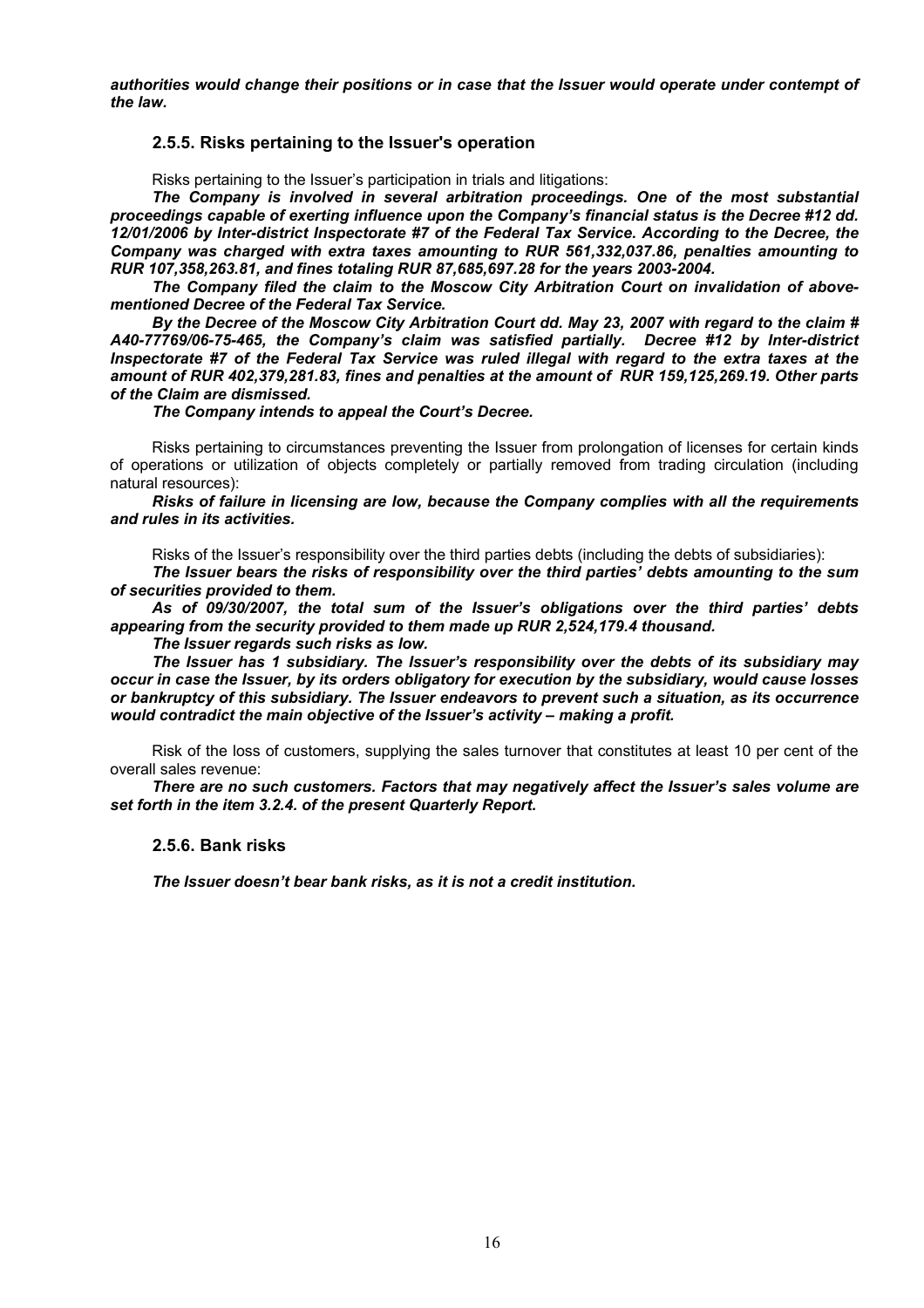# **III. Detailed information on the Issuer**

# **3.1. Detailed profile of the Issuer**

#### **3.1.1. Name of the Company**

Corporate name in full: *Open Joint-Stock Company "Uralsvyazinform"*  Abbreviated corporate name: *O.J.S.C. "Uralsvyazinform"*

Information on registration of the Issuer's corporate name as a trademark or a service mark: corporate name of the Company makes part of the combined trademark, certificate # *311035, priority administered on June 9, 2005. The trademark is registered in the State Register of Trademarks and Service Marks of the Russian Federation; date of registration: July 24, 2006; the term of registration expires on June 9, 2015.*

Information on alterations in the Issuer's corporate name during the Company's existence: **there haven't been any alterations in the Issuer's corporate name.**

#### **3.1.2. State registration of the Issuer**

State registration number: *2359* Date of state registration*: 04/29/1994*  Registering authority: Perm Administration

In accordance with the Federal Law "On State Registration of Legal Entities" OJSC "Uralsvyazinform" was registered by the *Perm division of Federal Tax Office as of September 4, 2002.*  The state registration number: *1025900510349.*

### **3.1.3. Creation and development of the Company**

The Issuer's life period from the date of its State registration: *13 years 5 months.*  Term of existence of the Issuer: *term of existence of the Issuer is unlimited.* 

Creation and development of the Issuer:

*OJSC 'Uralsvyazinform' was created in April 1994 by privatization of the State communications and informatization enterprise called 'Rossvyazinform'.* 

*Following the resolution of the Extraordinary General Meeting of Shareholders of OJSC 'Uralsvyazinform' as of September 27, 2001 the Company was reorganized in the form of merger of OAO "Uraltelecom" of Sverdlovsk region, OAO "Electrosvyaz" of Kurghan region, OAO "Tyumentelecom", OAO "Khantymasyiskokrtelecom", OAO "Svyazinform" of Chelyabinsk region, and OAO "Yamalelectrosvyaz" with and into OJSC "Uralsvyazinform".* 

*On July 1, 2005 the Issuer accomplished the takeover of daughter mobile operators (OOO 'Yuzhno-Uralski Sotovy Telefon' (OOO 'South Urals Cellular Phone'), OOO 'Tyumenruscom' and ZAO 'Ermak RMS') aimed at creation of the sole business structure in the sphere of mobile telecommunications services within the Urals Federal District. On July 1, 2005 the Issuer accomplished the takeover of daughter Internet providers (ZAO 'VSNET' and OOO 'Uralcom') as well.* 

Since 1 January 2006, pursuant to the amended Legislation, the Company has not been *rendering long-distance telecommunications services anymore but acts as an agent to the longdistance operators when rendering services to the subscribers of long-distance operators.* 

*In the 1st quarter 2007 Uralsvyazinform was provided with A-class level in corporate governance national rating. Confirmation of the national rating of corporate governance affirms high level of the Company's corporate governance.* 

Issuer's purposes: *Issuer's major purposes are deriving of profit, provision of customers with high-quality telecommunications services.* 

Issuer's mission: *Forming and satisfying the customers' needs in telecommunications services, and integration into the global information community of the XXI-st century.* 

Miscellaneous information on the Issuer's activity:

Issuer's strategy: *provision of the Company's growth by means of retention of the leading position at the market, implementation of new unique services and enhancement of the Company's efficiency.*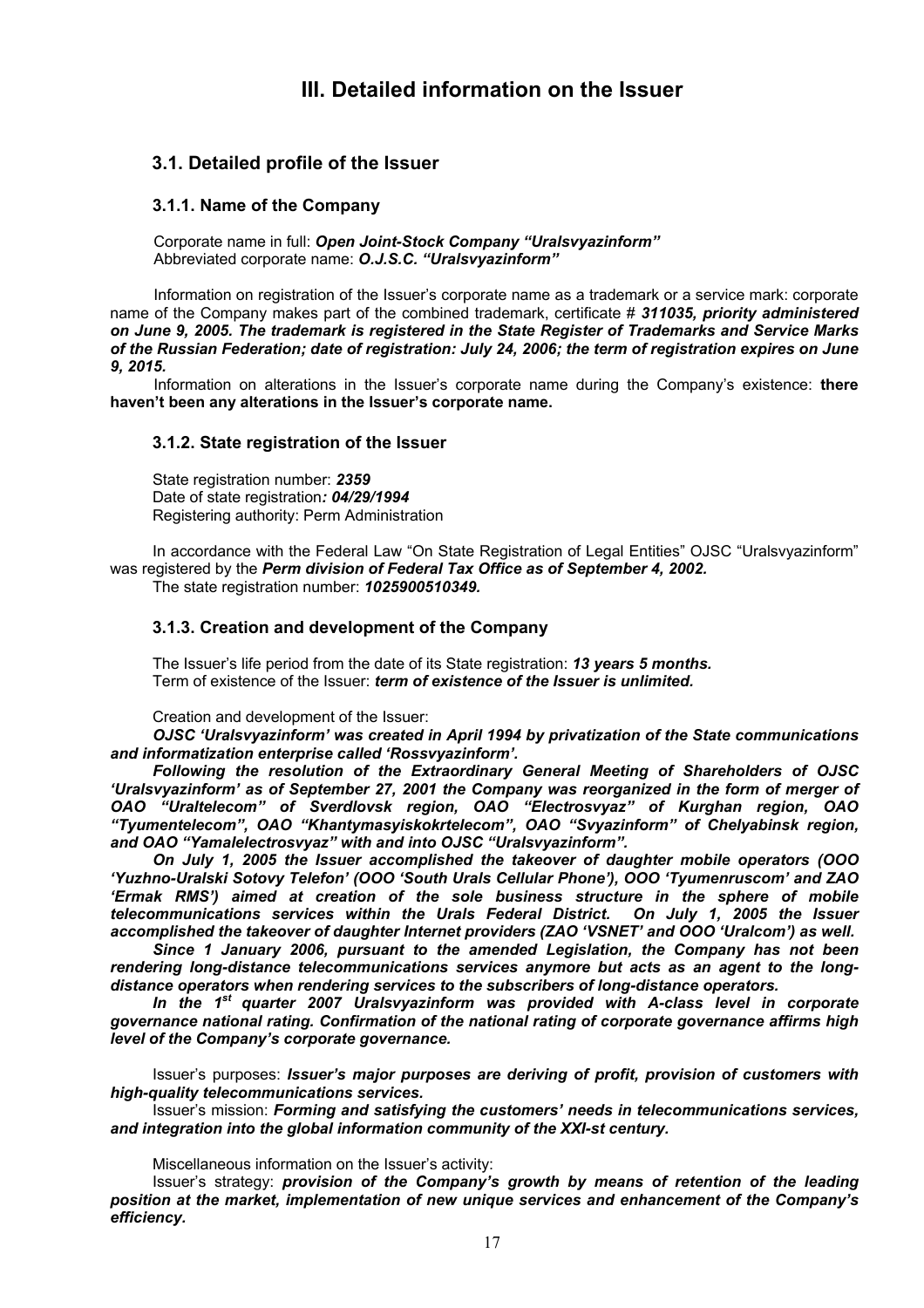*The Issuer means to base its activity upon the largest customer base within the region, broad infrastructure, convergent technologies, personnel competence and the Company's reputation as a reliable service provider and business-partner.* 

*In 2007 the Program of Uralsvyazinform development for 2008-2012 was developed.* 

- Strategic target of the Issuer for 2008 2012 is the growth of its business value by means of:
- *retention of the market share occupied;*
- *growth of operating efficiency;*
- *–reduction of debt load;*
- *growth of average revenue per line;*
- *growth of lines per employee;*
- *digitalization of Automatic Telephone Stations up to 100 per cent by 2010.*

*To achieve the strategic objectives, the Issuer endeavors:* 

- *to develop services based on the accrued subscriber base;*
- *to reduce the costs;*
- *effective management of the Company's real-estate.*

*The Company's long-range budget for 2008 – 2012 included into the Program of Uralsvyazinform development for 2008-2012 confirms the efficiency of strategy chosen.* 

### **3.1.4. Contact information**

Domicile: *11, Moskovskaya St., Ekaterinburg, 620014, the Russian Federation* Tel.: *7 (343) 376 2000, fax*: **7** *(343) 379 1290,* e-mail address: *gd@gd.usi.ru* Internet site containing information on the Issuer and its issue securities: in Russian: *http://www.usi.ru/, http://www.u-tel.ru/*  in English: *http://www.usi.ru/en/* 

Divisions of the Issuer specialized in shareholders and investors relations: *Equity and IR Department* Address: *11, Moskovskaya St., Ekaterinburg, 620014, the Russian Federation* Tel: *7 (343) 379 1326,* fax: *7 (343) 379 1290,* e-mail address: *investor@gd.usi.ru*  Internet site: in Russian: *http://www.usi.ru/shareholders/* 

in English: *http://www.usi.ru/en/shareholders/ .* 

#### **3.1.5. Taxpayer Identification Number**

The Issuer's Taxpayer Identification Number (TIN): *5902183094* 

#### **3.1.6. Branches and representative offices of the Issuer**

Alterations that occurred in the structure of the Company's branches and representative offices: *in the 3rd quarter 2007 there weren't any alterations within the structure of branches and representative offices of OJSC 'Uralsvyazfinform'.* 

Changes that took place in the reporting quarter in the name, address of the branches and representative offices, name of their heads, and term of the letter of attorney granted to the heads: *in the 3rd quarter 2007 there haven't been any alterations in the names, addresses of the branches and representative offices, names of their heads, and term of the letter of attorney granted to the heads.* 

# **3.2. Core business activities of the Issuer**

#### **3.2.1. Industry classification of the Issuer**

Codes of industry classification of the Issuer's main activities pursuant to All-Russia Classifier of Economic Activities (ARCEA): *64.20.11 64.20.12 64.20.21 64.20.22 64.20.3 74.20.14 74.20.15 74.20.35 45.21.1 45.31 45.21.4 74.20.31 74.30.6 74.30.9 80.42 74.84 74.14 74.13.1 52.45.1 52.48.15 74.40* 

| Code of activity in<br>accordance with<br><b>ARCEA</b> | Activity according to ARCEA code |
|--------------------------------------------------------|----------------------------------|
| 64.20.11                                               | Telephone communications         |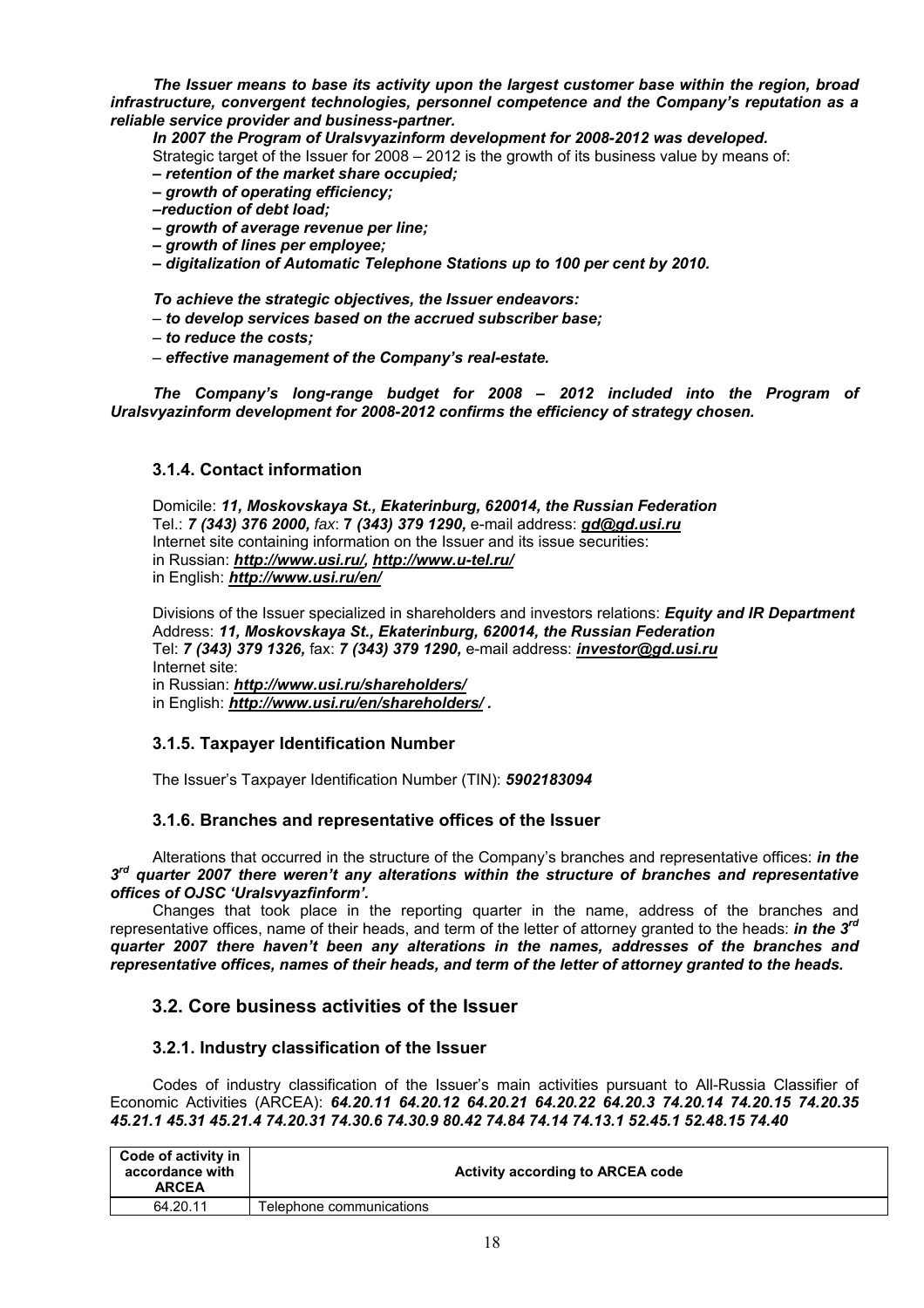| Code of activity in<br>accordance with<br><b>ARCEA</b> | <b>Activity according to ARCEA code</b>                                                                                                                                                                                                                                  |
|--------------------------------------------------------|--------------------------------------------------------------------------------------------------------------------------------------------------------------------------------------------------------------------------------------------------------------------------|
| 64.20.12                                               | Documentary telecommunications                                                                                                                                                                                                                                           |
| 64.20.21                                               | Transmission and distribution of television programs                                                                                                                                                                                                                     |
| 64.20.22                                               | Transmission and distribution of sound broadcasting programs                                                                                                                                                                                                             |
| 64.20.3                                                | Other activities in the field of electrical communication                                                                                                                                                                                                                |
| 74.20.14                                               | Design of industrial processes and industrial-scale production in the sphere of electrical technology,<br>electronics engineering, mining engineering, chemical technology, machine construction, industrial<br>production, systems engineering, and safety engineering. |
| 74.20.15                                               | Project design in the sphere of air conditioning, refrigeration engineering, sanitary engineering and<br>environmental contamination monitoring, acoustics of buildings etc.                                                                                             |
| 74.20.35                                               | Engineering surveys for construction                                                                                                                                                                                                                                     |
| 45.21.1                                                | Structural works in buildings construction                                                                                                                                                                                                                               |
| 45.31                                                  | Electrical installation works                                                                                                                                                                                                                                            |
| 45.21.4                                                | Structural works on pipeline constructions, communications lines and power lines, including attendant<br>auxiliary works                                                                                                                                                 |
| 74.20.31                                               | Topography and geodesy operations                                                                                                                                                                                                                                        |
| 74.30.6                                                | Tests and calculations of construction elements                                                                                                                                                                                                                          |
| 74.30.9                                                | Other types of activities on technical control, tests and analysis                                                                                                                                                                                                       |
| 80.42                                                  | Adults education and other kinds of education left out of other groups                                                                                                                                                                                                   |
| 74.84                                                  | Other services                                                                                                                                                                                                                                                           |
| 74.14                                                  | Consultation in the sphere of business activities and management                                                                                                                                                                                                         |
| 74.13.1                                                | Market conjuncture research                                                                                                                                                                                                                                              |
| 52.45.1                                                | Retail distribution of household electric devices                                                                                                                                                                                                                        |
| 52.48.15                                               | Retail distribution of electric communication equipment                                                                                                                                                                                                                  |
| 74.40                                                  | Advertising                                                                                                                                                                                                                                                              |

# **3.2.2. Core business activities of the Issuer**

Core business activities of the Issuer: *communications services.* 

Type of the Issuer's activities: *the Company operates in continuous cycle (round-the-clock operation, seven days a week).* 

| <b>Types of services</b>    |                                                               |                  | Parameter value in the reporting period |
|-----------------------------|---------------------------------------------------------------|------------------|-----------------------------------------|
|                             | <b>Economic parameter</b>                                     | III quarter 2006 | III quarter 2007                        |
| Intra-zone services         | Revenues from communications services, thousand<br><b>RUR</b> | 1 249 886,7      | 1 166 216,7                             |
|                             | Share of overall sales revenues, %                            | 14,1             | 11,8                                    |
| Local telephone<br>services | Revenues from communications services, thousand<br><b>RUR</b> | 2 412 689,5      | 2 566 383,9                             |
|                             | Share of overall sales revenues, %                            | 27.2             | 25,9                                    |
| Mobile services             | Revenues from communications services, thousand<br><b>RUR</b> | 2 618 018,0      | 3 262 642,8                             |
|                             | Share of overall sales revenues, %                            | 29,6             | 32,9                                    |
| Revenues from<br>carriers   | Revenues from communications services, thousand<br><b>RUR</b> | 1 295 320,9      | 1496 515,0                              |
|                             | Share of overall sales revenues, %                            | 14,6             | 15.1                                    |

Core business activities providing at least 10 per cent of the Issuer's revenues:

Cost structure:

| <b>Cost item</b>                                                   | Value            |                  |  |
|--------------------------------------------------------------------|------------------|------------------|--|
|                                                                    | III quarter 2006 | III quarter 2007 |  |
| Raw materials and supplies, %                                      | 4.6              | 3.1              |  |
| Purchased component parts, semi finished inventory, %              | 0.0              | 0.5              |  |
| Production works and services rendered by outside organizations, % | 4.1              | 4.1              |  |
| Fuel, %                                                            | 0.9              | 0.8              |  |
| Energy, %                                                          | 1.2              | 1.2              |  |
| Labor costs, %                                                     | 26.4             | 22.5             |  |
| Interest on loans, %                                               | 0.0              | 0.0              |  |
| Rental payments, %                                                 | 2.1              | 8.0              |  |
| Benefits-related deductions, %                                     | 5.6              | 4.4              |  |
| Depreciation of fixed assets, %                                    | 12.3             | 12.6             |  |
| Taxes included into the product cost, %                            | 0.2              | 0.2              |  |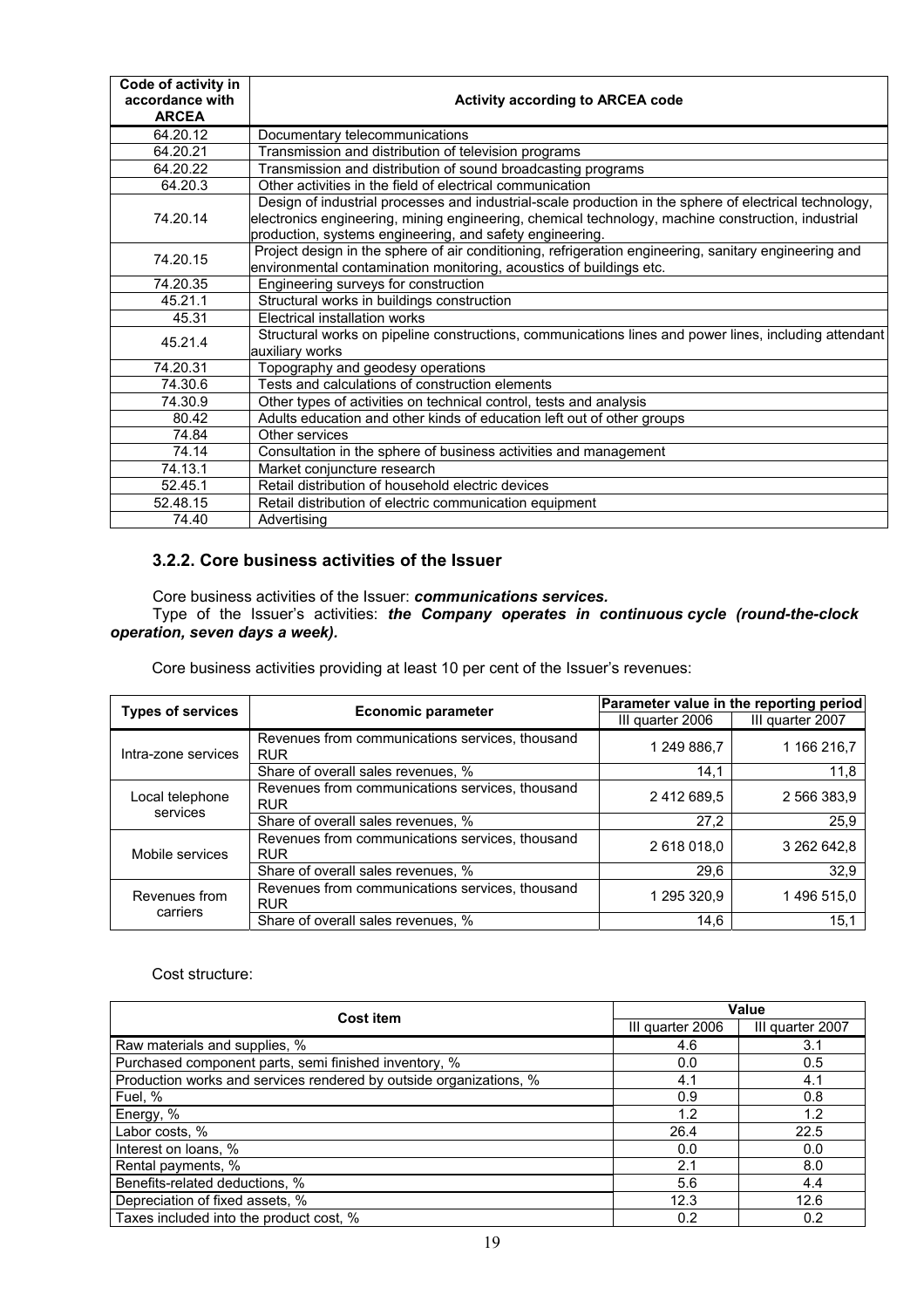| Cost item                                                            | Value            |                  |  |
|----------------------------------------------------------------------|------------------|------------------|--|
|                                                                      | III quarter 2006 | III quarter 2007 |  |
| Other costs, %                                                       | 42.6             | 42.4             |  |
| intangible assets amortization, %                                    | 0.0              | 0.0              |  |
| remuneration for improvement suggestions, %                          | 0.0              | 0.0              |  |
| compulsory insurance payments, %                                     | 0.1              | 0.1              |  |
| hospitality expenditure, %                                           | 0.0              | 0.0              |  |
| miscellaneous, %                                                     | 42.5             | 42.3             |  |
| Total: production and sales costs, %                                 | 100.0            | 100.0            |  |
| Revenues from the sales of products (services), per cent to the cost | 133.2            | 132.0            |  |

Standards (Rules) according to which the financial statements and calculations stated at the present item of the Quarterly Report were compiled:

*Financial statements were compiled pursuant to the applicable Rules of accounting and reporting, set forth by the Federal Law "On accounting" and Regulations on accounting approved by the Russian Federation Ministry of Finance.* 

Meaningful new services offered by the Issuer at its core activity market (provided that the information on such services is open to the public):

*1. Intelligent network (IN)* 

*Intelligent network services are rendered to Uralsvyazinform fixed line subscribers on the basis of А8690 OSP2.3/IN platform being manufactured by ALCATEL since 2000. In the present-day configuration the system is capable of the following volumes of services:* 

*– FreePhone services and PaidPhone services – 5 000 subscribers;* 

*– Televoting – 500 subscribers;* 

*– Prepaid Card Calling / Pay Card Calling – 2 000 000 card accounts.* 

*System capacity – upwards of 32 CAPS.* 

*The platform is designed to service calls over the whole territory of the Company.* 

*To render IN services to the GSM mobile network subscribers, OJSC 'Uralsvyazinform' put in operation 2 mobile IN platforms:* 

*– in Perm city IN platform produced by Comverse Ltd., with the capacity of 3 000 000 subscribers,* 

*– in Chelyabinsk city IN platform produced by ALCATEL, with the capacity of 800 000 subscribers.* 

*Main type of services provided by the platforms is the prepaid services. Prepaid services are now available for the subscribers in the Perm, Kurgan, Sverdlovsk, Tyumen and Chelyabinsk regions. With the mobile IN Comverse platform, prepaid service subscribers gained access to data transfer services and Internet access (MMS/WAP/GPRS) with online charging.* 

*2. Multi-service networks and broadband access* 

*Multi-service networks and broadband access are basis for all types of new services. New designs are being developed and implemented to enhance long-distance and local channels capacity; ADSL/ADSL2 optical network is being extended; new practice of service quality maintenance is being developed and implemented for various types of traffic; unification of services provision procedure is performed.* 

*In 2007 the Company is going to arrange the test zones for GPON, VDSL2 technologies. Implementation of such technologies shall allow for more diverse range of services.* 

#### *3. Next Generation Network*

*In 2005 the first stage of Next Generation Network construction was successfully completed in Yekaterinburg and Chelyabinsk cities.* 

*At present the NGN is being loaded with customer-attractive services. Particularly, broadband network subscribers shall be provided with video-conference, interactive communication, instant messaging services. Mobile and fixed-line subscribers shall be provided with convergent services and mobility services. The first NGN service such as the 'Single number' has been put into commercial operation over the whole area of the Company's activity.* 

*4. Triple Play (voice, video, and data transfer)* 

*New broadband services such as IP TV, VoD are being implemented over the whole area of Inter-Regional Telecoms operation. The main difference of these services from their major peer – cable TV – is their interactivity with the subscriber.* 

*5. Packet switched network and MMS/WAP/GPRS(Internet) services*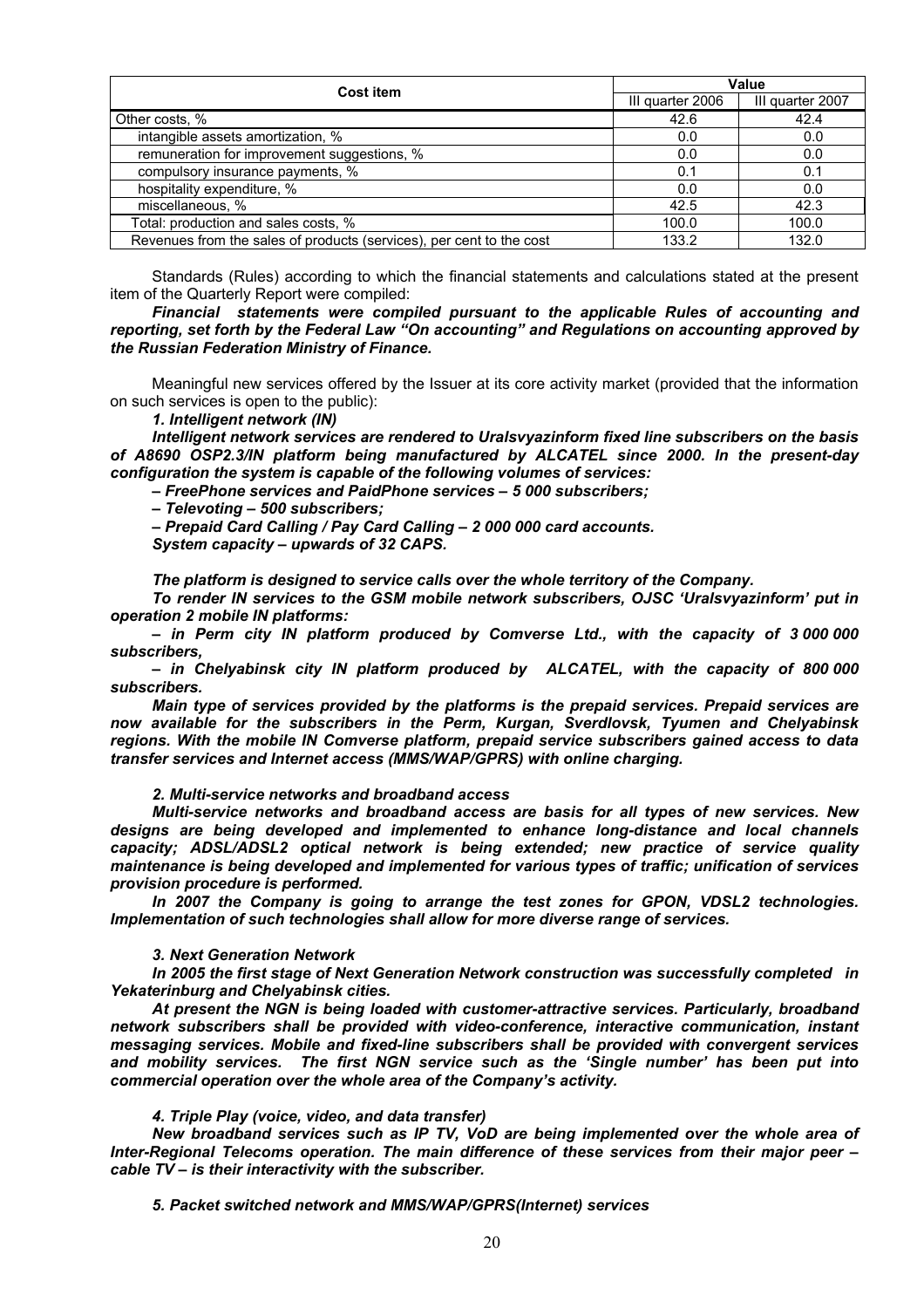*At present the area of the Company's operation is furnished with 2 platforms of packet switched data:* 

*– GPRS platform manufactured by Huawei with the capacity of 400 000 subscribers. The platform is located in Perm city and maintains the Perm, Sverdlovsk, Chelyabinsk, and Kurgan Regions; its capacity is 40 000 simultaneous GPRS sessions;* 

*– GPRS platform manufactured by Ericsson with the capacity of 110 000 subscribers. The platform is located in Tyumen city and maintains the Tyumen Region, Khanty-Mansyisk and Yamalo-Nenetsk Autonomous Districts.* 

*MMS platform manufactured by Ericsson is located in Perm city within Uralsvyazinform integrated mobile GSM network. Capacity of MMS platform is 500 000 subscribers, performance is 25 MMS per second.* 

*The platform enables GSM subscribers to exchange multi-media messages, both between mobile terminals, and between the mobile terminal and electronic mail terminal.* 

*WAP platform manufactured by Ericsson is located in Perm city within Uralsvyazinform integrated mobile GSM network. Its design capacity is 320 references to WAP sites per second. The platform shall enable GSM subscribers to utilize WAP-resources of mobile Internet through the Packet switched data technology. In the III quarter 2006 the capacity of the platform was increased up to 570 transactions per minute.* 

*In 2007 the Company projects to install distributed GPRS platform and extend the packet switched network, which would add capacity for new GPRS connections and enhance the quality of services. The Company intends to extend WAP platform as well.* 

#### *6. Information and entertainment services*

*Information and entertainment services are rendered on the basis of SPACE platform installed in Perm city. Platform capacity is 50 requests/responses of entertainment content per second. This platform allows rendering diverse information and entertainment services through several contentproviders. The choice of this platform is also determined by availability of a wide range of content delivery transport (USSD, SMS, WAP, MMS).* 

*SIM-services are rendered through GSM browsing technology JUST produced by 'Berkut' company. The use of SIM-cards' facilities in conjunction with USSD-transport allows to provide the subscribers with cost-efficient and functional access to all network services and put in the new services with their description displayed immediately in the subscriber terminal menu. The capacity of JUST platform is 30 transactions per second over USSD protocol.* 

*In the II quarter 2006, the centralized CRBT – Color Ring Back Tone platform was put into operation. This platform allows the destination subscriber to choose any ring signal to be heard by the calling subscriber. The service is provided through the equipment produced by a domestic company 'Berkut'.* 

*In 2006 Multi Media Streaming platform was put into operation. This platform allows the GSM/GPRS subscribers to get stream multi-media services and load video content by request.* 

*Currently the Company upgrades SPACE platform in order to transmit content through Cell Broadcast and involve new content-providers; broadens Cell Broadcast Centers in Perm and Ekaterinburg cities; establishes Call Catcher platform (Voice mail, Voice SMS&MMS etc.); upgrades SW 5.0 IN Comverse version; establishes Multimedia Instant Messaging (MIM) platform; establishment of ECDS platform.* 

#### *7. Call centers*

*At present, the call centers are established in all regional divisions of the Company.* 

*A wide range of services is being rendered on the basis of the call-centers: Information and Directory Service, outsourcing, subscribers' support, and fee-based information and entertainment services.* 

*One of the call centers' prospective services is the 'Virtual Secretary' service combining the following options: processing of mass calls, voice mailing, auto informer etc. Call centers are also regarded as a potentially new service to be developed under the NGN technology.* 

#### *8. Subscribers' self-service*

*At present, an integrated system of subscribers' self-service is operating within the GSM networks of Perm, Sverdlovsk, and Tyumen Region, based on CaReM technology produced by 'Berkut' company.* 

*CaReM system operates with all existing access channels: IVR, SMS, USSD, WAP, WEB. This system allowed to increase the level of subscriber service and to reduce staffing of service centers. The system allows the mobile subscribers to perform changes of their service profiles and necessary payments.*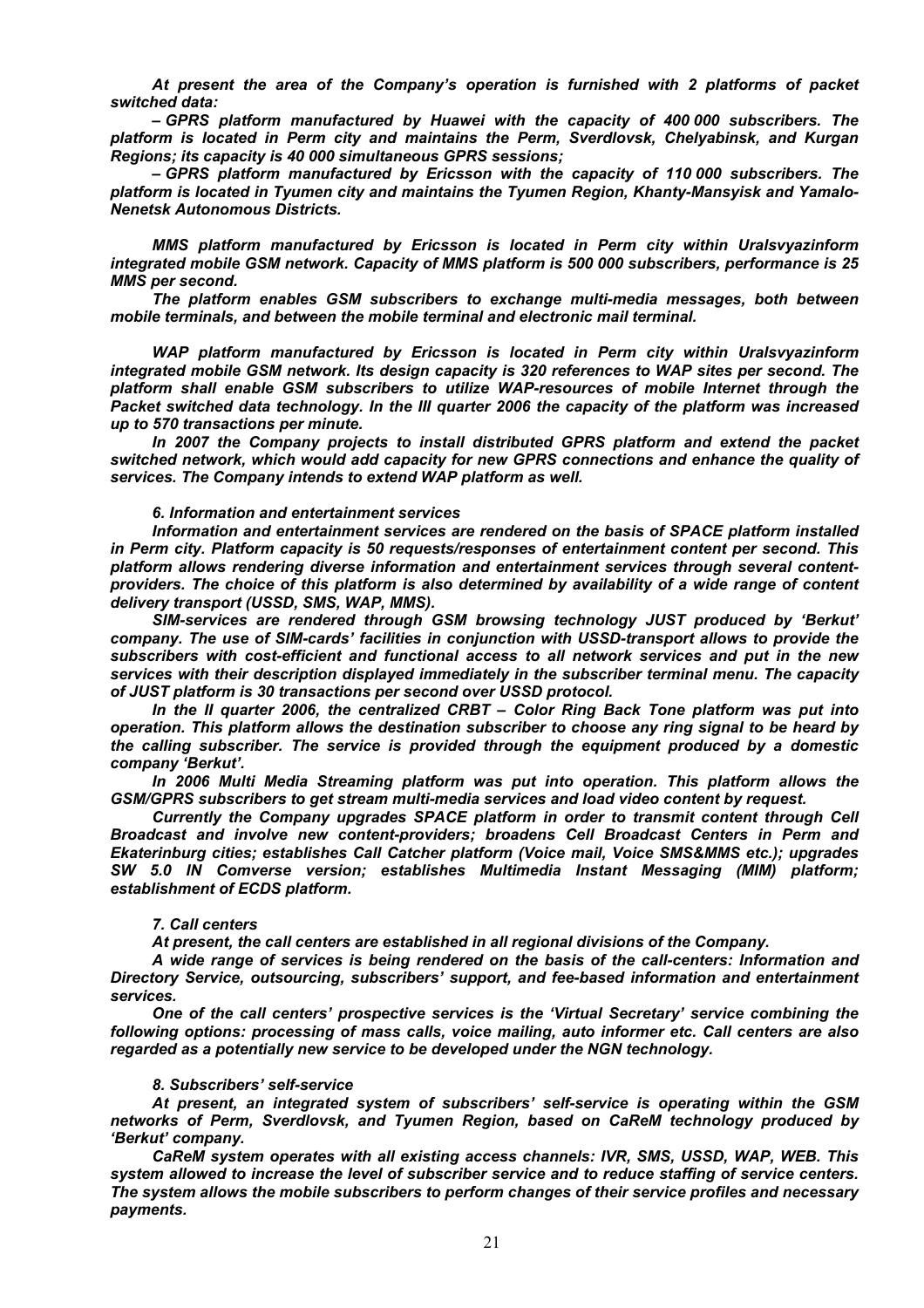*In May 2006 the Integrated Payment System was put into operation through the 'Kiberplat', 'Eport', 'Rapida' payment portals, which made it possible to perform payments over the whole territory of the country. This system is also designed to enable bank settlements for mobile services.* 

*Currently the Company increases the capacity of USSD transport system to extend the range of added value services and subscribers' self-services, and to widen CaRem platform by 50 sessions per second.* 

#### **3.2.3. Raw materials and suppliers of the Issuer**

Issuer's suppliers that provide at least 10 per cent of raw materials supplies, and their share in overall supplies volume as of the  $3<sup>rd</sup>$  quarter 2007:

| Company name                                  | <b>Domicile</b>                                             | Share in overall supplies volume as<br>of the $2^{nd}$ quarter 2007, % |
|-----------------------------------------------|-------------------------------------------------------------|------------------------------------------------------------------------|
| Limited Liability Company 'Tekhnoserv'<br>AS' | 10, building 3, Smirnovskaya<br>ul., 109052, Moscow, Russia | 32                                                                     |

Share of import in the Issuer's supplies of commodities as of the 3<sup>rd</sup> quarter 2007: **0%.** 

Change in prices for raw-materials within the reporting period as compared with the respective reporting period of the previous fiscal year: *total share of raw-materials, fuel and energy makes up nearly 10 per cent of the Issuer's cost value. In the* 3rd *quarter 2007 there were no substantial changes in prices that could affect considerably the financial state of the Issuer.*

Availability of commodity stocks and supplies in the future: *the Issuer maintains stable partnership with the suppliers.* 

#### **3.2.4. Market outlets of the Issuer**

Main market segments the Issuer operates in:

*Uralsvyazinform renders services over the Urals Federal District and Perm Region of the Russian Federation.* 

 *Basic market segments:* 

- − *local telephone services;*
- − *intra-zone telephone services;*
- − *Internet services and data transfer;*
- − *mobile telephone services.*

Negative factors affecting Issuer's sales:

*Up to the end of 2007 the Issuer does not anticipate essential risks in services sales within the communications industry. More urgent are the risks pertaining to the amendments in Legislation:* 

− *inclusion of the cost of calls from the public network to mobile phones into the "Subscriber tariff plan" may lead to the loss of income and decrease in profit;* 

*– the transfer to per-second charge of local telephone connections may lead to the decrease in volume of local traffic consumed and loss of revenues from local services up to 10 per cent;* 

*– the decrease in minute price at the interconnect market may result in reduction of the Company's revenues;* 

*– implementation of time-based charging system may lead to the short-term slowdown of growth of ARPU and revenues from local services. The growth rate shall restore with the growth of mobile network ARPU.* 

*The Company also anticipates the risk of displacement of the fixed services by the mobile services within its business.* 

*Besides, telecommunications industry is characteristic of impetuous emergence and implementation of new products and technologies, and further updating of existing products and services. The negative factor here is the difference in advertising budgets and advertising activity of the federal telecommunications carriers (especially mobile operators) operating at the territory of the Urals Federal District and Perm region.*

Issuer's activities aimed at reduction of negative factors' impact:

- − *advancement of the range of services;*
- − *implementation of next generation technologies;*
- − *improvement of services quality;*
- − *enhancement of the managers' qualification;*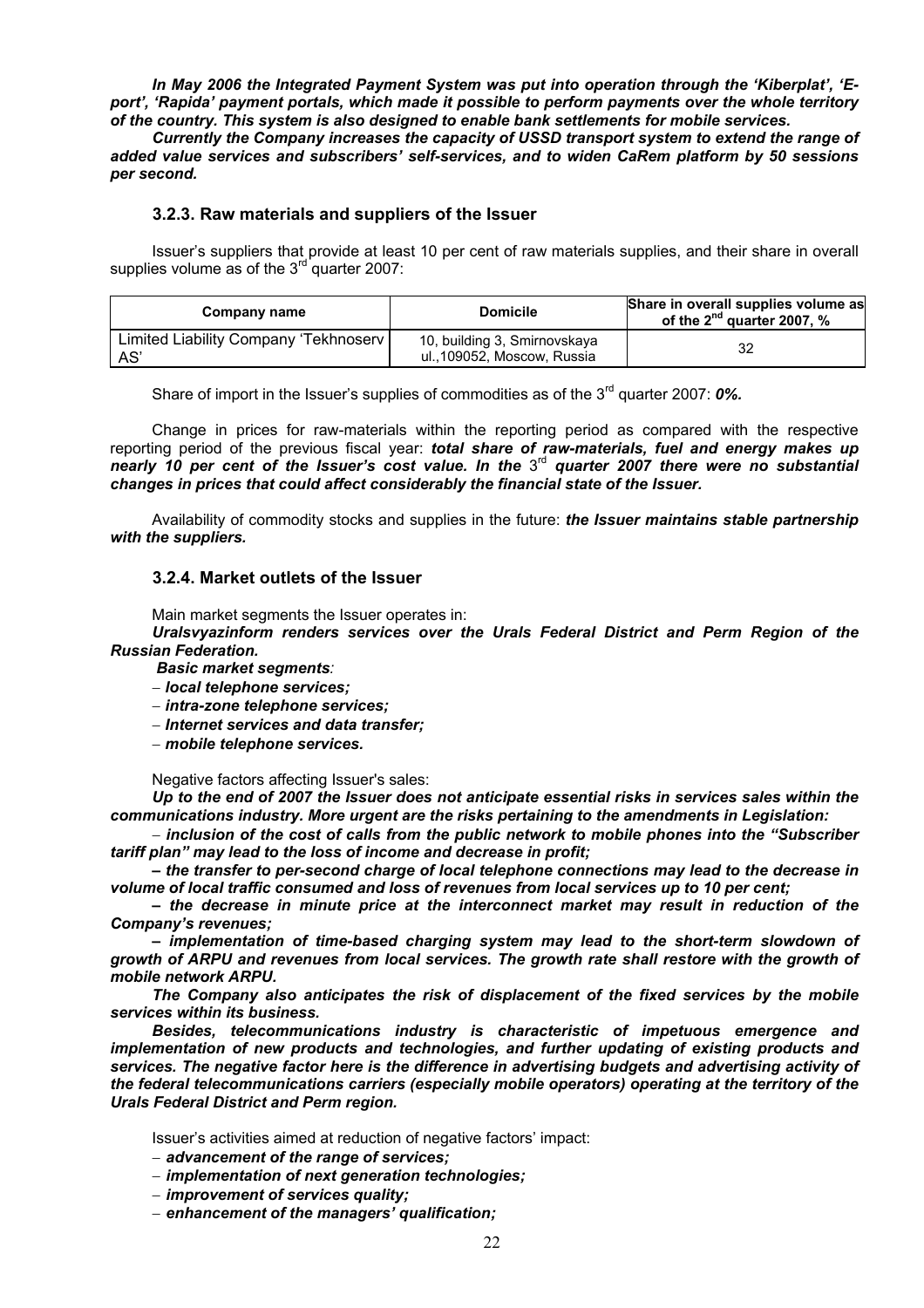- − *monitoring of peers' activity, prompt reaction to developments revealed;*
- − *optimization of production and technology processes;*
- − *reduction of products cost;*
- − *distinct reasoning of prices formation when reporting to Regulatory authorities;*
- − *development of high-profitable new services;*
- − *offering of flexible-choice service packages;*
- − *development of outsourced sales structures;*
- − *continuation of competitive tariff plans development;*
- − *increase in advertising and marketing budgets.*

# **3.2.5. Licenses granted to the Issuer**

Licenses for non-core activities essential for the Issuer:

| <b>Type of the license</b>                                                                                      | License number and date of issue                                          | <b>Validity</b>         |
|-----------------------------------------------------------------------------------------------------------------|---------------------------------------------------------------------------|-------------------------|
| Fire prevention and extinction                                                                                  | Nº 1/03947 dd. 03/30/2004                                                 | 03/30/2004 - 03/30/2009 |
| Construction of buildings with 1 and 2<br>building criticality rating in accordance with<br>the state standards | Nº C-566012605902183094005468-3<br>dd.12/14/2004                          | 12/14/2004 - 12/14/2009 |
| Technical protection of confidential<br>information                                                             | No 920 dd. 10/14/2004, issued by the<br><b>State Technical Commission</b> | 10/14/2004 - 08/17/2009 |
| Map compilation                                                                                                 | YPF-01418F dd. 12/27/2004                                                 | 12/27/2004 - 12/27/2009 |
| Map compilation                                                                                                 | YPF-01419K dd. 12/27/2004                                                 | 12/27/2004 - 12/27/2009 |
| Assembling, repair and maintenance of<br>means for fire safety of buildings and<br>constructions                | Nº 2/01832 dd. 05/21/2003                                                 | 05/21/2003 - 05/21/2008 |
| Assembling, repair and maintenance of<br>means for fire safety of buildings and<br>constructions                | Nº 2/006906 dd. 03/30/2004                                                | 03/30/2004 - 03/30/2009 |
| Exploitation of explosive production objects                                                                    | Nº 00-ЭВ-003379 dd. 09/20/2004                                            | 09/20/2004 - 09/20/2009 |
| Construction of buildings with 1 and 2<br>building criticality rating in accordance with<br>the state standards | Nº FC-5-66-01-27-0-5902183094-<br>009505-3 dd. 08/20/2007                 | 08/20/2007 - 08/20/2012 |
| Collection, utilization, processing,<br>transportation, and disposal of hazardous<br>wastes                     | Nº OT-00-007722 (00), dd. 08/07/2007                                      | 08/07/2007 - 08/07/2012 |

#### *Information on other licenses granted to the Company is specified in item 3.2.9.*

# **3.2.6. Issuer's activities in co-operation with the partners**

Information on the Issuer's activity in co-operation with other enterprises:

|                                          |                                  |                                                                                                                                                                                   | Financial result, thousand RUR         |                                                                                                      |  |  |
|------------------------------------------|----------------------------------|-----------------------------------------------------------------------------------------------------------------------------------------------------------------------------------|----------------------------------------|------------------------------------------------------------------------------------------------------|--|--|
| <b>Investment objects</b>                | Amount of<br>investment.<br>RUR. | <b>Investment objectives</b>                                                                                                                                                      | As of the last<br>ended fiscal<br>year | As of the last<br>reporting period<br>completed prior to<br>the end of the last<br>reporting quarter |  |  |
| ZAO 'Uralsksya<br>telefonnaya companiya' | 5,600,000                        | Development of telecommunication facilities in<br>Ekaterinburg city, rendering telecommunication<br>services to the subscribers                                                   | 403                                    | 23                                                                                                   |  |  |
| ZAO 'Telefonnaya<br>companiya 'Ural'     |                                  | Construction of Automatic Exchange System<br>2,979,610 ATC <sub>3</sub> -11 in Ekaterinburg city, rendering<br>telecommunication services to the subscribers                      | 87                                     | 45                                                                                                   |  |  |
| Trekhgornyi City<br>Administration       | 4,804,000                        | Development of communications infrastructure<br>for common user facilities via integration of<br>existing in Trekhgornyi city communications<br>facilities into a single network. | 5,860                                  | 5,926                                                                                                |  |  |
| <b>TOTAL</b>                             | 13,383,610                       |                                                                                                                                                                                   | 6,350                                  | 5,994                                                                                                |  |  |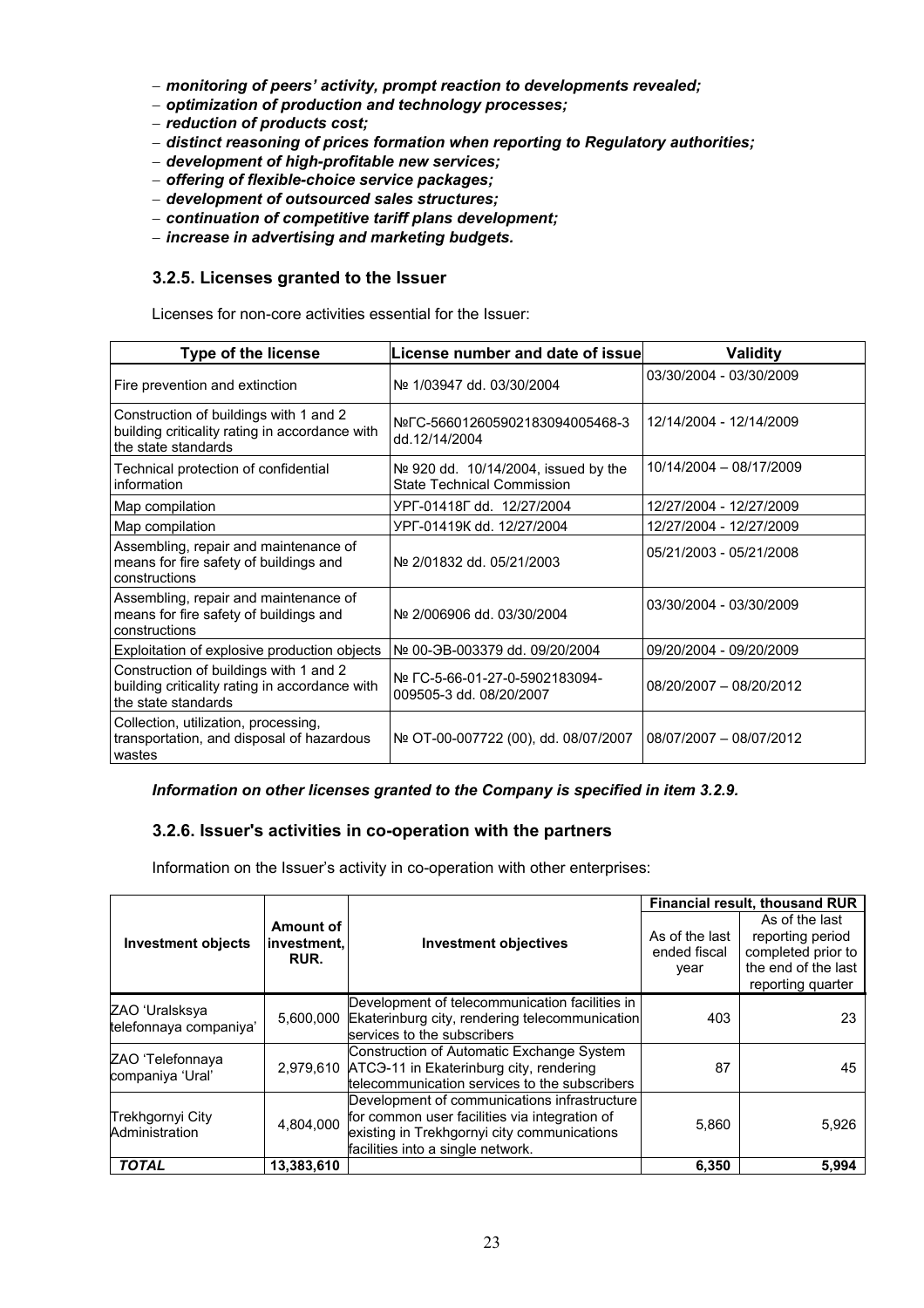**3.2.7. Additional requirements imposed on the Issuers that are either incorporated investment funds, insurance enterprises, credit institutions, or mortgage agents** 

*OJSC 'Uralsvyazinform' is not an incorporated investment fund, an insurance enterprise, a credit institution, or mortgage agent.* 

**3.2.8. Additional requirements imposed on the Issuers involved in mining operation** 

*OJSC 'Uralsvyazinform' does not perform mining operations as its core activities. Uralsvyazinform does not have subsidiaries (affiliates) engaged in mining operations.* 

**3.2.9. Additional requirements imposed on the Issuers involved in telecommunications activities** 

# **a) Licenses for rendering telecommunications services**

| Type of operations (type of<br>networks licensed for use)                                                                                              | <b>Territory of license</b>                                                                                | Number of license, date of<br>state registration | Start date of rendering<br>services / validity of license |
|--------------------------------------------------------------------------------------------------------------------------------------------------------|------------------------------------------------------------------------------------------------------------|--------------------------------------------------|-----------------------------------------------------------|
| Rendering local and intra-zone<br>telephone services (public<br>service networks)                                                                      | The whole territory of<br>the Company's<br>operation                                                       | Nº23222 dd. 10/04/2002                           | 09/30/2002 -10/04/2012                                    |
| Local telephone services with the<br>except of local telephone<br>services rendered through<br>payphones or shared access<br>(public service networks) | The whole territory of<br>the Company's<br>operation                                                       | Nº38225 dd. 01/27/2006                           | 01/27/2006 - 01/27/2011                                   |
| Intra-zone telephone<br>communications<br>(public service networks)                                                                                    | The whole territory of<br>the Company's<br>operation                                                       | Nº38630 dd. 02/16/2006                           | 02/16/2006 - 02/16/2011                                   |
| Local telephone services<br>rendered through payphones<br>(public service networks)                                                                    | The whole territory of<br>the Company's<br>operation                                                       | Nº38354 dd. 01/27/2006                           | 01/27/2006 - 01/27/2011                                   |
| Rendering data transfer services<br>with the except of voice data<br>transfer services (public service<br>networks)                                    | The whole territory of<br>the Company's<br>operation                                                       | Nº38037 dd. 01/27/2006                           | 01/27/2006 - 01/27/2011                                   |
| Rendering voice data transfer<br>services in data transfer network<br>(public service networks)                                                        | The whole territory of<br>the Company's<br>operation                                                       | №37825 dd. 12/23/2005                            | 12/23/2005 - 12/23/2010                                   |
| Telematic communications<br>services                                                                                                                   | The whole territory of<br>the Company's<br>operation                                                       | Nº38716 dd. 02/16/.2006                          | 16/02/2006 -16/02/2011                                    |
| Telegraph communications<br>services                                                                                                                   | The whole territory of<br>the Company's<br>operation                                                       | Nº38953 dd. 02/16/.2006                          | 02/16/2006 - 02/16/2011                                   |
| Communications channels<br>leasing                                                                                                                     | The whole territory of<br>the Company's<br>operation                                                       | Nº46204 dd. 12/08/2006                           | 12/08/2006 – 12/082011                                    |
| Local telephony with shared<br>access (public service networks)                                                                                        | The whole territory of<br>the Company's<br>operation                                                       | Nº39503 dd. 03/15/2006                           | 03/15/2006 - 03/15/2011                                   |
| Cellular<br>radiotelephone communications<br>in<br>900/1800 MHz frequency range<br>(public service networks)                                           | Sverdlovsk region                                                                                          | Nº30254 dd. 12/30/2003                           | 06/30/2005 - 12/30/2013                                   |
| Mobile<br>radiotelephone communications   Bashkortostan<br>in the public service network                                                               |                                                                                                            | Nº37360 dd. 10/04/2005                           | 10/04/2005 - 10/04/2010                                   |
|                                                                                                                                                        | Perm region                                                                                                | Nº48924 dd. 03/09/2007                           | 03/09/2007 - 03/09/2009                                   |
| Mobile<br>radiotelephone communications<br>(in public service networks)                                                                                | Perm region, with the<br>exception of<br>Kudymkar, Kudymkar<br>district, Yusvinsky,<br>Yurlinsky, Gainsky, | Nº40963 dd. 08/01/2006                           | 08/01/2006 - 08/01/2011                                   |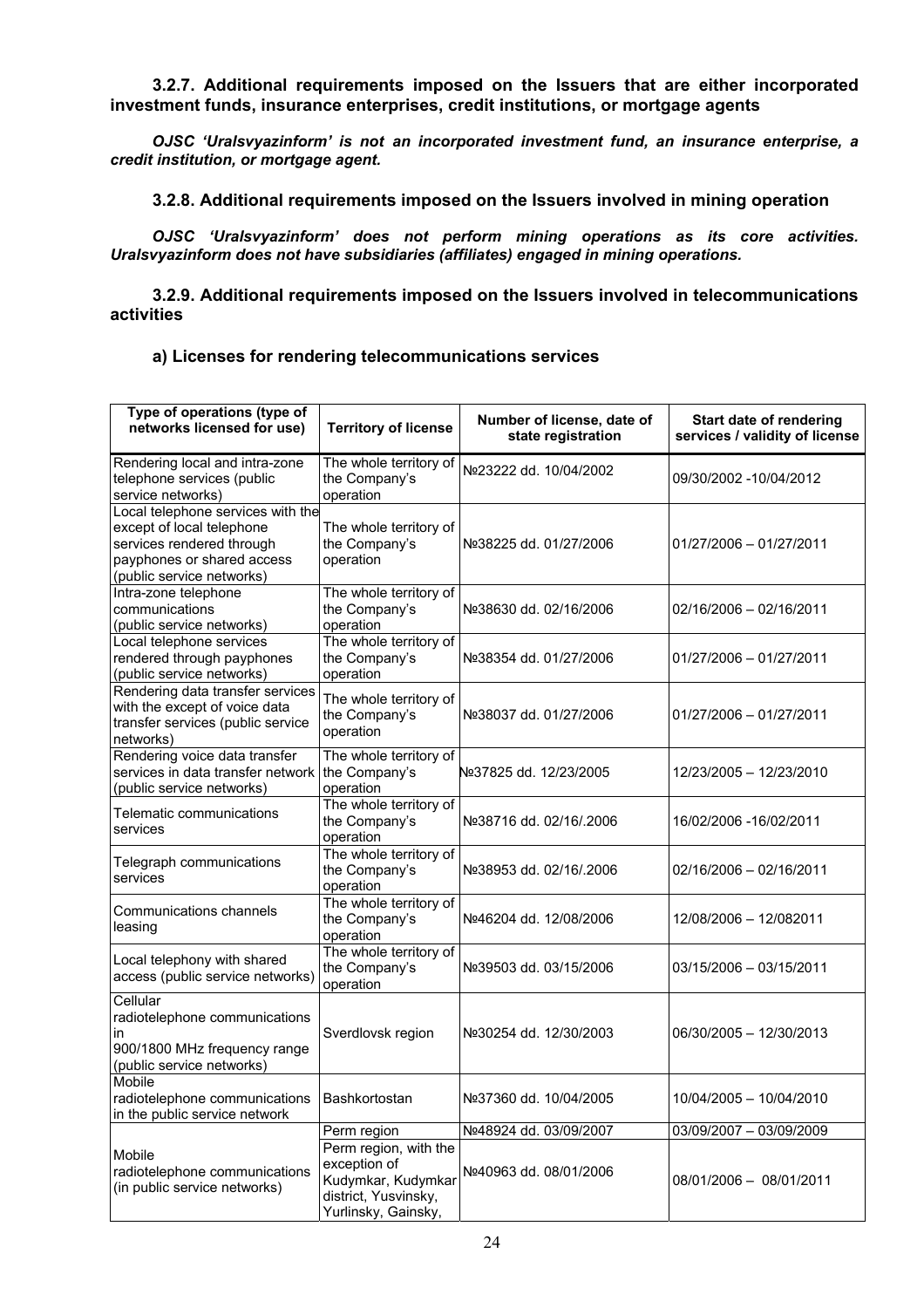| Type of operations (type of<br>networks licensed for use)                                                                                                 | <b>Territory of license</b>                                                                                                                                        | Number of license, date of<br>state registration | Start date of rendering<br>services / validity of license                   |  |
|-----------------------------------------------------------------------------------------------------------------------------------------------------------|--------------------------------------------------------------------------------------------------------------------------------------------------------------------|--------------------------------------------------|-----------------------------------------------------------------------------|--|
|                                                                                                                                                           | Kochevsky, Kosinsky<br>municipal districts                                                                                                                         |                                                  |                                                                             |  |
|                                                                                                                                                           | Kurgan region                                                                                                                                                      | Nº34341 dd. 08/25/1999                           | 08/25/1999 - 05/15/2007. New<br>license was issued #48924<br>dd.05/21/2007  |  |
| Mobile<br>radiotelephone communications<br>in public service networks                                                                                     | Chelyabinsk region                                                                                                                                                 | Nº34342 dd. 08/25/1999                           | 08/25/1999 - 07/05/2007. New<br>license was issued # 50967<br>dd.06/05/2007 |  |
| (900/1800 MHz)                                                                                                                                            | Tyumen region,<br>Khanty-Mansyisk<br>Autonomous District,<br>Yamalo-Nenetsk<br><b>Autonomous District</b>                                                          | Nº34344 dd. 08/01/2005                           | 08/01/2005 - 08/01/2010                                                     |  |
| Mobile<br>radiotelephone communications<br>(trunking communications) (in<br>public service networks)                                                      | Megion city,<br>Khanty-Mansyisk<br><b>Autonomous District</b>                                                                                                      | Nº23882 dd. 10/04/2002                           | 09/30/2002 - 10/04/2007                                                     |  |
| Local telephony using radio<br>access (CDMA-800)<br>(public service networks)                                                                             | Tyumen region                                                                                                                                                      | Nº23879 dd. 10/04/.2002                          | In accordance with the<br>Government Decree dd.                             |  |
| Radiotelephone communications<br>services (CDMA-800)<br>(public service networks)                                                                         | Chelyabinsk region                                                                                                                                                 | Nº23880 dd. 10/04/.2002                          | 02/18/2005 # 87 radio access<br>comes under license Nº23222                 |  |
| Mobile radiotelephone<br>communications services in<br>public service network (NMT-450<br>$MHz$ )                                                         | Perm region                                                                                                                                                        | Nº34234 dd. 09/01/.2005                          | 09/01/2005 - 09/01/2010                                                     |  |
| Mobile radiotelephone<br>communications services in                                                                                                       | Perm region                                                                                                                                                        | Nº33116 dd. 06/01/2005                           | 06/01/2005 - 12/31/2009                                                     |  |
| public service network (AMPS /<br>D-AMPS)                                                                                                                 | Tyumen region                                                                                                                                                      | Nº35032 dd. 06/13/2000                           | 06/13/2001 - 12/31/2009                                                     |  |
| Cellular radiotelephone<br>telecommunications services in<br>450 MHz frequency range (IMT- Perm region<br>MC 450 technology) (public<br>service networks) |                                                                                                                                                                    | Nº30211 dd. 12/30/2003                           | 12/30/2004 - 12/30/2013                                                     |  |
| Personal radio paging                                                                                                                                     | Perm region                                                                                                                                                        | Nº27922 dd. 10/13/2003                           | 04/13/2004 - 10/13/2008                                                     |  |
|                                                                                                                                                           | Chelyabinsk city,<br>Magnitogorsk city<br>within Chelyabinsk<br>region                                                                                             | Nº31484 dd. 04/26/2005                           | 04/26/2007 - 04/22/2010                                                     |  |
| Communications services for                                                                                                                               | Salekhard, Noyabrsk,<br>Gubkinskyi cities<br>within Yamalo-<br><b>Nenetsk Autonomous</b><br><b>District</b>                                                        | Nº33708 dd. 07/28/2005                           | 07/28/2007 - 07/28/2010                                                     |  |
| cable casting                                                                                                                                             | Tyumen city                                                                                                                                                        | Nº36133 dd. 10/31/2005                           | 10/31/2007 - 10/31/2010                                                     |  |
| (public service networks)                                                                                                                                 | Perm region                                                                                                                                                        | Nº39811 dd. 03/26/2006                           | 03/26/2006 - 03/26/2011                                                     |  |
|                                                                                                                                                           | Kurgan region,<br>Sverdlovsk region,<br>Tyumen region,<br>Chelyabinsk region,<br>Khanty-Mansyisk<br>Autonomous District,<br>Yamalo-Nenetsk<br>Autonomous District. | Nº43985 dd.08/30/2006                            | 08/30/2008 - 08/30/2011                                                     |  |
| Communications services for on-<br>air broadcasting (public service<br>networks)                                                                          | Mekhonskoye,<br>Shatrovo towns within<br>Kurgan region                                                                                                             | Nº32500 dd. 06/17/2005                           | 06/17/2005 - 06/17/2007                                                     |  |
|                                                                                                                                                           | Perm region                                                                                                                                                        | Nº32849 dd. 07/25/2005                           | 07/25/2005 - 06/30/2008                                                     |  |
|                                                                                                                                                           | Sverdlovsk region                                                                                                                                                  | <del>Nº32850 dd. 07/25/2005</del>                | <del>07/25/2005 - 06/30/2008</del>                                          |  |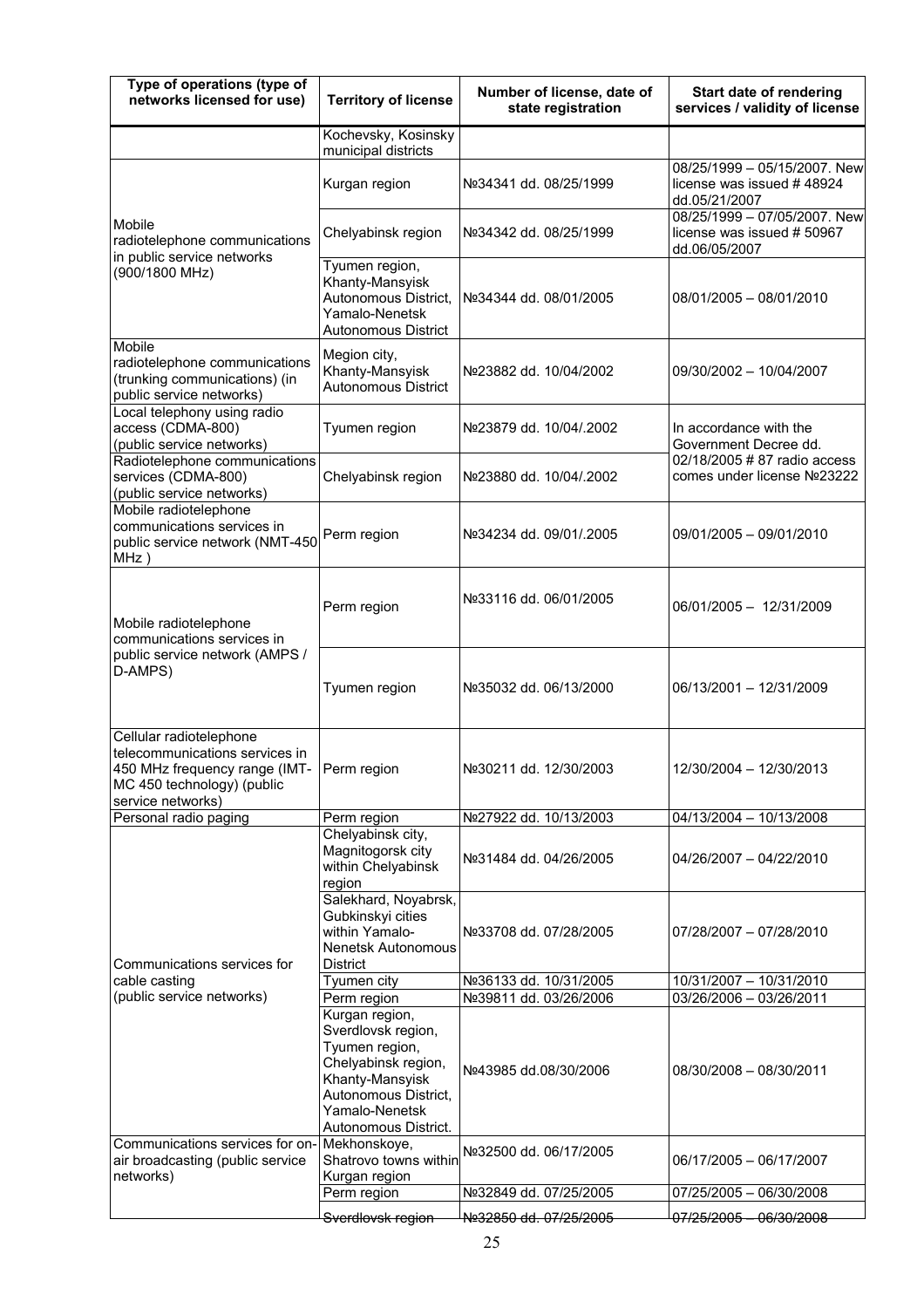| Type of operations (type of<br>networks licensed for use)                                               | <b>Territory of license</b>                                                             | Number of license, date of<br>state registration | Start date of rendering<br>services / validity of license |
|---------------------------------------------------------------------------------------------------------|-----------------------------------------------------------------------------------------|--------------------------------------------------|-----------------------------------------------------------|
|                                                                                                         |                                                                                         |                                                  |                                                           |
|                                                                                                         | Yamalo-Nenetsk<br><b>Autonomous District</b>                                            | Nº32851 dd. 07/25/2005                           | 07/25/2005 - 06/30/2008                                   |
|                                                                                                         | Chelyabinsk city                                                                        | Nº36132 dd. 10/31/2005                           | 10/31/2007 - 10/31/2008                                   |
|                                                                                                         | Langepas town,<br>Surgut city, Khanty-<br>Mansyisk city                                 | Nº36134 dd. 10/31/2005                           | 10/31/2007-<br>10/16/2008                                 |
|                                                                                                         | Yamalo-Nenetsk<br><b>Autonomous District</b>                                            | Nº38449 dd. 01/21/2006                           | 01/27/2006 -<br>01/27/2009                                |
|                                                                                                         | Perm region                                                                             | Nº39127 dd. 02/16/2006                           | 02/16/2006 -<br>02/16/2011                                |
|                                                                                                         | Yamalo-Nenetsk<br><b>Autonomous District</b>                                            | Nº41428 dd. 05/25/2006                           | 05/25/2008 - 05/25/2011                                   |
|                                                                                                         | Perm region                                                                             | Nº42556 dd. 07/12/2006                           | $07/12/2008 - 07/12/2011$                                 |
|                                                                                                         | Khanty-Mansyisk<br><b>Autonomous District</b>                                           | Nº43250 dd. 07/28/2006                           | 07/28/2008 - 07/26/2011                                   |
|                                                                                                         | Sverdlovsk region                                                                       | Nº47089 dd. 12/27/2006                           | 12/27/2008 - 06/21/2011                                   |
|                                                                                                         | Perm region                                                                             | Nº47907 dd. 02/09/2007                           | 02/09/2009 - 12/20/2011                                   |
|                                                                                                         | Yamalo-Nenetsk<br><b>Autonomous District</b>                                            | Nº48480 dd. 03/05/2007                           | 03/05/2009 - 06/21/2011                                   |
|                                                                                                         | Khanty-Mansyisk<br><b>Autonomous District</b>                                           | Nº 51823 dd. 06/05/2007                          | 06/05/2009 - 06/05/2012                                   |
| Communications services for on-<br>air broadcasting (DVB-T)<br>(public service networks)                | Chelyabinsk city                                                                        | Nº40865 dd. 05/12/2006                           | 05/12/2006 - 05/12/2011                                   |
| Broadcasting of sound programs<br>through the wire broadcasting<br>network<br>(public service networks) | The whole territory of<br>the Company's<br>operation                                    | Nº24340 dd. 11/28/2002                           | 11/28/2002 - 11/28/2007                                   |
| Over-the-air television "Ural-                                                                          | Perm region                                                                             | Nº8543 dd. 11/05/2004                            | 11/05/2004 - 11/05/2009                                   |
| Inform TV"                                                                                              | Oktyabrskyi village<br>within Perm region                                               | Nº8544 dd. 11/05/2004                            | 11/05/2004 - 11/05/2009                                   |
| TV program "Vostochnyi<br>Express"                                                                      | Chelyabinsk region                                                                      | Nº11-1634 dd. 09/19/2003                         | 09/19/2003 - Unlimited                                    |
| On-air broadcasting " Vostochnyi the Russian<br>Express"                                                | Federation                                                                              | Nº8548 dd. 11/10/2004                            | 11/28/2002 - 11/28/2007                                   |
| On-air broadcasting «Khanty-<br>mansyiskokrtelecom»                                                     | the Russian<br>Federation                                                               | Nº 11209, dd. 02/01/2007                         | 02/01/2007 -<br>01/18/2012                                |
| On-air broadcasting «Vostochnyi the Russian<br><b>Express Surgut»</b>                                   | Federation                                                                              | Nº 11328, dd. 02/08/2007                         | 02/08/2007 -<br>02/08/2012                                |
| Information program " Khanty-<br>mansyiskokrtelecom "                                                   | Khanty-Mansyisk<br>Autonomous District,<br>Yamalo-Nenetsk<br><b>Autonomous District</b> | Nº ΦC77-20903 dd. 08/26/2005                     | Unlimited                                                 |
| Mobile radiotelephone<br>communications services                                                        | Chelyabinsk region                                                                      | Nº 50967, dd. 07/05/2007                         | 07/05/2007 - 07/05/2012                                   |
| Mobile radiotelephone<br>communications services                                                        | Kurgan region                                                                           | Nº 49897, dd. 06/15/2007                         | 05/15/2007 - 05/15/2012                                   |

Factors that may negatively affect discharge of the Issuer's obligations imposed by the licenses:

*1. Restriction of term of license validity (with prolongation probability).* 

*2. Dependence on decisions taken by the regulating authorities.* 

*3. Sufficiency of funds for purchasing the equipment (requisite amount of investment).* 

*4. Technical and technological risks arising by design process (technology drawbacks, improper choice of equipment).* 

- *5. Legal risks (imperfections in legislation, improperly compiled documentation).*
- *6. Construction risks (equipment defects, low-quality raw-materials etc.).*
- *7. Specific risks pertaining to the use of new non-traditional technologies.*
- *8. Political and economic factors affecting the Company's activity.*
- *9. Force majeure.*

Probability of negative factors occurrence: *non-detected.* 

#### **b) Telecommunications networks**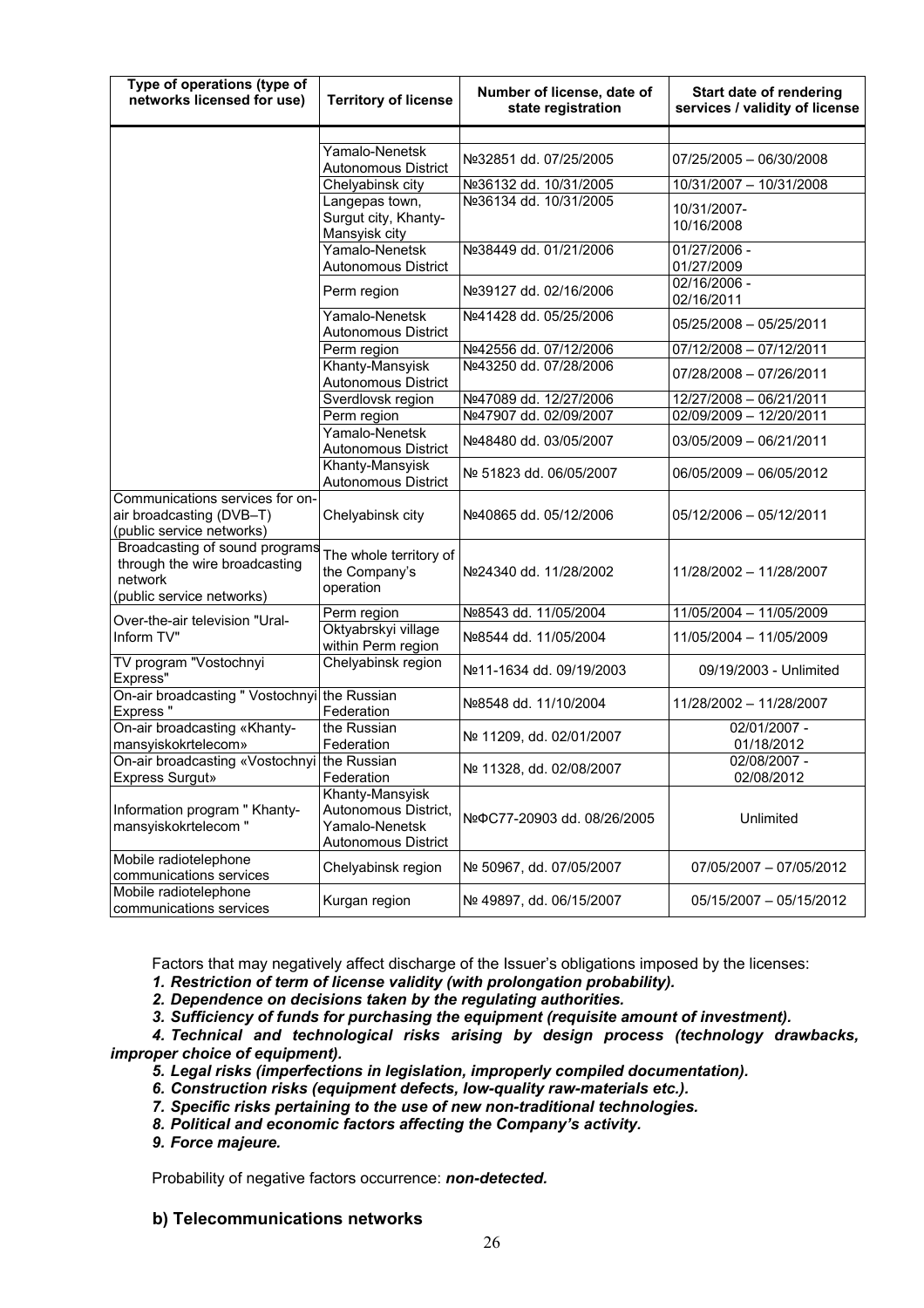Installed capacity and digitalization of Automatic Telephone Stations (ATS) as of September 30, 2007:

| Division / Company       | Installed capacity, thousand numbers | Digitalization level, % |
|--------------------------|--------------------------------------|-------------------------|
| Ekaterinburg division    | 1152                                 | 69.5                    |
| Kurgan division          | 252.6                                | 55.8                    |
| Perm division            | 793                                  | 76.5                    |
| Tvumen division          | 410.6                                | 78.4                    |
| Khanty-Mansiysk division | 417                                  | 100.0                   |
| Chelyabinsk division     | 913.9                                | 67.4                    |
| Yamalo-Nenetsk division  | 126.6                                | 100.0                   |
| OJSC 'Uralsvyazinform'   | 4065.7                               | 74.6                    |

Main performance indices of the Company's divisions as of September 30, 2007:

|                                                                                                 |                |                            | <b>Division</b>     |          |              |           |                     |                 |                    |
|-------------------------------------------------------------------------------------------------|----------------|----------------------------|---------------------|----------|--------------|-----------|---------------------|-----------------|--------------------|
| <b>Index</b>                                                                                    | Unit           | <b>Uralsvyazin</b><br>form | Ekaterinburg Kurgan |          | Perm         | Tyumen    | Khanty-<br>Mansiysk | Chelyabi<br>nsk | Yamalo-<br>Nenetsk |
| Input of numbering<br>capacity in the III quarter                                               | number         | 29 791                     | 7510                | 1 2 8 0  | 5423         | 11<br>136 | 1 704               | 2 7 3 8         | 0                  |
| Growth of number of<br>fixed-line subscribers                                                   | number         | 6578                       | 2 5 8 0             | 650      | 225          | 1875      | $-261$              | 1 3 3 7         | 172                |
| Input of long-distance<br>Automatic Telephone<br>Stations)                                      | channel        | 0                          | 0                   | $\Omega$ | $\mathbf{0}$ | 0         | 0                   | 0               | <sup>0</sup>       |
| Growth of number of<br>long-distance and intra-<br>zone transmission lines.<br>total            | km             | 119.1                      | 0                   | $\Omega$ | 90.3         | 28.8      | 0                   | $\mathbf 0$     | 0                  |
| Growth of length of long<br>distance and<br>linternational<br>communications<br>channels, total | thousand<br>km | 218                        | $\Omega$            | $\Omega$ | $\mathbf{0}$ | 218       | 0                   | $\Omega$        |                    |

Fixed-line penetration as of September 30, 2007:

| <b>Division / Company</b> | Penetration per 100 persons |
|---------------------------|-----------------------------|
| Ekaterinburg division     | 24.5                        |
| Kurgan division           | 23.4                        |
| Perm division             | 27.8                        |
| Tyumen division           | 28.8                        |
| Khanty-Mansiysk division  | 26.6                        |
| Chelyabinsk division      | 25.1                        |
| Yamalo-Nenetsk division   | 22.4                        |
| OJSC 'Uralsvyazinform'    | 25.7                        |

Basic mobile and fixed-line communications systems and frequency ranges utilized by the Issuer:

| <b>Communications system</b>                                  | <b>Service territory</b>            | <b>Frequencies and</b><br>frequency ranges |
|---------------------------------------------------------------|-------------------------------------|--------------------------------------------|
|                                                               | Kurgan region                       |                                            |
|                                                               | Perm region                         |                                            |
| Mobile radiotelephone communications system,                  | Sverdlovsk region                   | 900 MHz.                                   |
| GSM-900/1800                                                  | Tyumen region                       | 1800 MHz                                   |
|                                                               | Khanty-Mansyisk Autonomous District |                                            |
|                                                               | Chelyabinsk region                  |                                            |
|                                                               | Yamalo-Nenetsk Autonomous District  |                                            |
| Mobile radiotelephone communications system<br><b>GSM-900</b> | Bashkortostan                       | 900 MHz                                    |
| Mobile radiotelephone communications system<br><b>NMT-450</b> | Perm region                         | 450 MHz                                    |
| Mobile radiotelephone communications system<br>CDMA-450       | Perm region                         | 450 MHz                                    |
| Mobile radiotelephone communications system                   | Tyumen region                       | 800 MHz                                    |
| CDMA-800                                                      | Chelyabinsk region                  |                                            |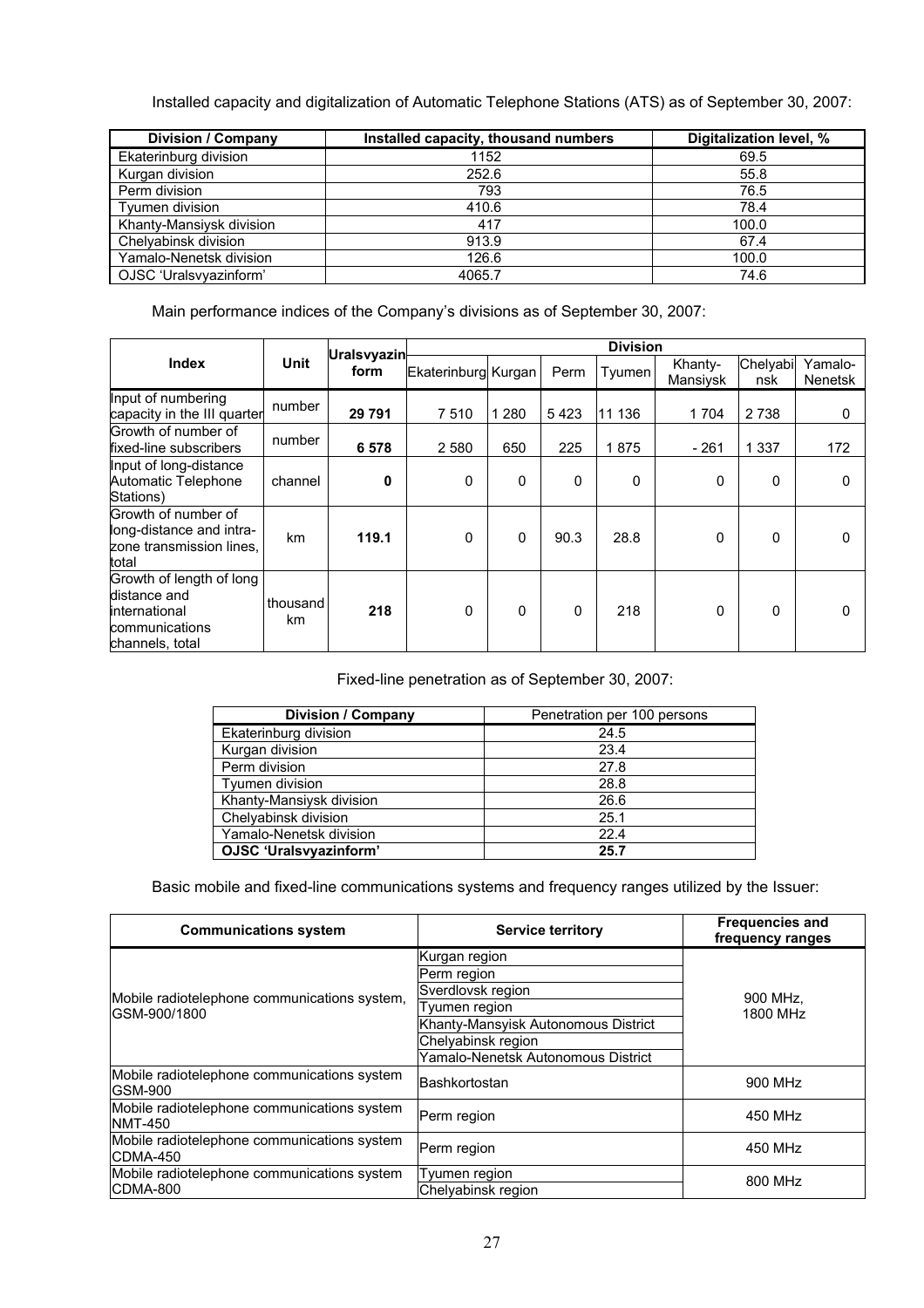| <b>Communications system</b>                                   | <b>Service territory</b>                                                                                       | <b>Frequencies and</b><br>frequency ranges |
|----------------------------------------------------------------|----------------------------------------------------------------------------------------------------------------|--------------------------------------------|
| Mobile radiotelephone communications system<br>AMPS/D-AMPS-800 | Tyumen region                                                                                                  | 800 MHz                                    |
| Radio paging system DECT                                       | Kurgan region<br>Perm region<br>Sverdlovsk region<br>Khanty-Mansyisk Autonomous District<br>Chelyabinsk region | 1880-1900 MHz                              |
| Fixed wireless radio paging system eMGW                        | Yamalo-Nenetsk Autonomous District                                                                             | $1.5$ HHz                                  |
| Mobile radio communications system MPT<br>1327                 | Khanty-Mansyisk Autonomous District                                                                            | 412-422 MHz                                |
| Fixed wireless broadband communications<br>system MDMS         | Sverdlovsk region                                                                                              | 26 HHz                                     |
| Fixed wireless broadband communications<br>system AS4020       | Sverdlovsk region                                                                                              | $3.5$ HHz                                  |
| Fixed wireless broadband communications<br>system WALKair      | Sverdlovsk region                                                                                              | 10 HHz                                     |

# **3.3. Issuer's Prospective Plans**

Issuer's prospective plans on implementation of new services:

*The Company shall further develop broadband access networks on the basis of different technologies (xDSL, FTTx, Fast Ethernet, WiFi, WiMax etc.) in order to provide access to a majority of added-value services and diverse content.* 

*The Company is going to gradually transform its diverse-traffic networks into a single integrated NGN-network comprising both fixed and mobile network segments. This shall enable the Company to expand the range of subscriber services and give opportunity to the subscribers to configure their own personally-suitable service packages.* 

*The Company shall further develop broadband access networks on the basis of different technologies (xDSL, FTTx, Fast Ethernet, WiFi, WiMax etc.) in order to provide access to a majority of added-value services and diverse content.* 

Issuer's prospects with regard to the expansion or reduction of production:

*The Issuer is not about to reduce production.* 

*The Issuer shall be expanding the range of broadband access services using NGN technologies and further developing added-value services.* 

Issuer's plans on development of new services:

- *rendering services of GSM-standard cellular network;*
- *development of broadband access services;*
- *development of service packages, including dynamic packages;*
- *development of convergence services;*

• *development and promotion of multi-media services on the basis of NGN-network over the whole area of the Issuer's operation;* 

• *rendering services of intellectual network over the whole area of the Issuer's operation (televoting, FreePhone, PaidPhone, personal number).* 

- *rendering content and advertising services;*
- *development of Call-centers and services on their basis;*
- *implementation of fee-based television broadcasting through IPTV technology.*

*Detailed information on the new services is given in item 3.2.2 of the present Quarterly Report.* 

Issuer's prospective plans for upgrade and reconstruction of fixed assets:

*In 2007 the Company plans to allocate RUR 240,142 thousand for upgrade and reconstruction of fixed assets. The funds allocated for upgrade and reconstruction shall be utilized as follows:* 

*– optimization of the Issuer's co-operation with other operators, including upgrade of Automatic Trunk Exchange to ensure the subscriber's option to choose a long-distance operator and to chose a convenient payment system (capital investments volume: RUR 157,309 thousand);* 

*– reconstruction of documentary telecommunications network (capital investments volume: RUR 43,358 thousand).*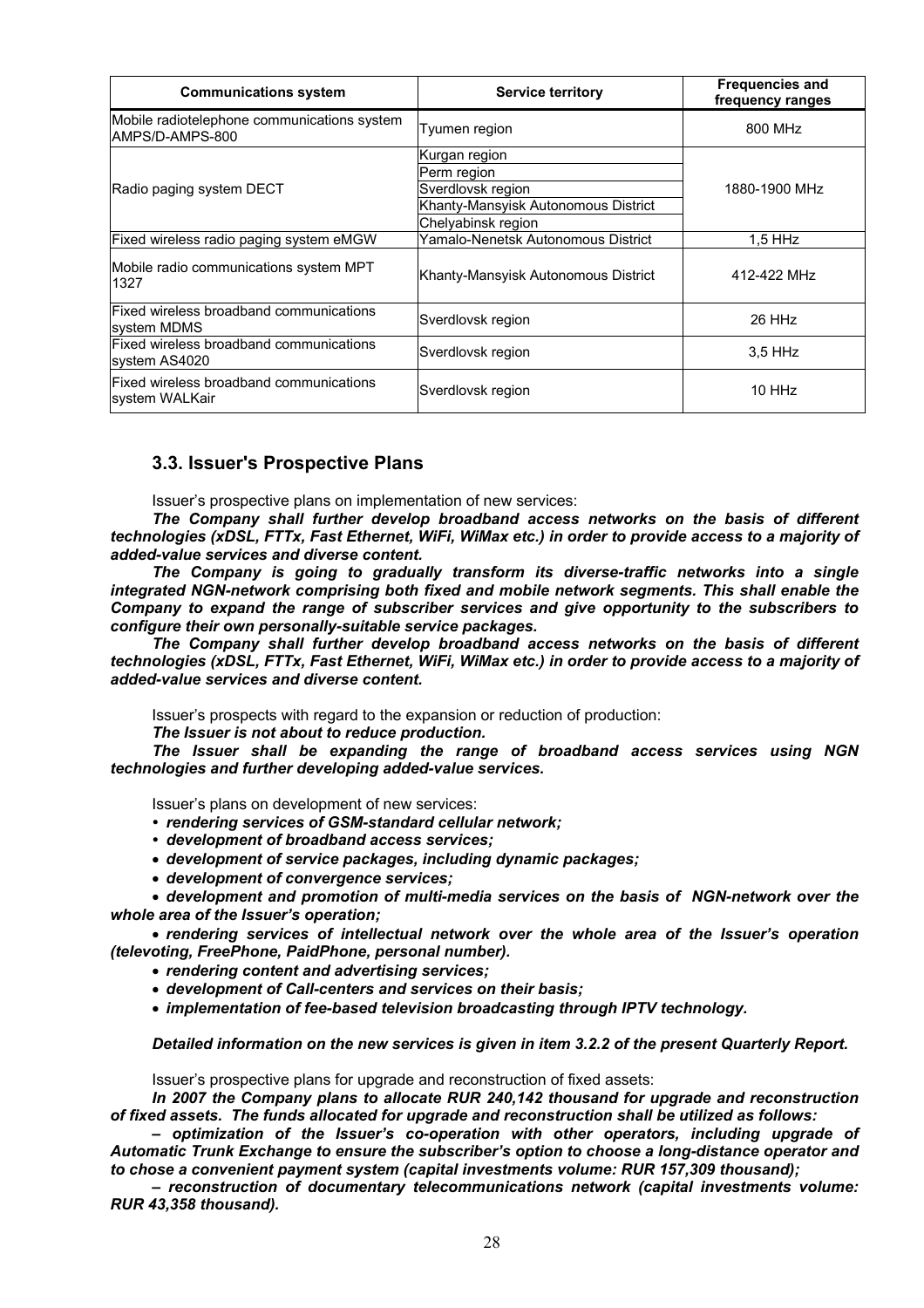*– upgrade of Automatic telephone stations (capital investments volume: RUR 39,475 thousand);* 

Issuer's plans on potential change of core activities: *the Issuer isn't going to alter its core activities (rendering telecommunications services).* 

# **3.4. Issuer's participation in industrial, banking, and financial groups, holdings, concerns and assosations**

Industrial, banking, financial groups, holdings, concerns, and/or associations the Issuer participates in:

1. Full name of organization: *Association of CDMA networks operators* 

Issuer's position and functions within the organization: **member of Association**

Issuer's participation in the organization: *a) participates in Association activities, b) obtains assistance in implementation and development of CDMA technology over the Russian communication networks, c) enjoys other benefits granted by the Association*  Term of participation: *since1998; non-limited*

*2.* Full name of organization: *Association for Siberia and Far East communications enterprises 'Sibdalsvyaz'* 

Issuer's position and functions within the organization: **member of Association**

Issuer's participation in the organization: *a) management of Association activities, b) participation in seminars, international symposiums, meetings of top officials in communications industry arranged by the Association; c) acquisition, on a preferential basis, of educational literature, switching equipment, and other scientific and technical developments offered by the Association*  Term of participation: *since 1994; non-limited* 

*3.* Full name of organization: *Association for regional mobile communication operators "Association-800"* 

Issuer's position and functions within the organization: **member of Association**

Issuer's participation in the organization: *a) participation in Association workshops, b) assistance in elaboration of documents governing Association activities* 

Term of participation: *since 2005; non-limited* 

*4.* Full name of organization: *Association for Russian GSM networks operators*  Issuer's position and functions within the organization: **member of Association**

Issuer's participation in the organization: *a) participation in Association workshops, b) assistance in elaboration of documents governing Association activities, c) financing of GSM network development within the region* 

Term of participation: *since 1996; non-limited* 

*5.* Full name of organization: *Association for quality management in communications and information spheres "International congress for telecommunications quality"* 

Issuer's position and functions within the organization: *member of Association* 

Issuer's participation in the organization: *a) elaboration of suggestions on behalf of the Congress, b) participation in Committees and working groups, c) participation in conferences, d) accomplishment of contractual works assigned to the Congress, e) presentation of reports at international forums, conferences, seminars, symposiums* 

Term of participation: *since 2000; non-limited*

*6.* Full name of organization: *International GSM-Association* Issuer's place and functions within the organization: **member of Association** Issuer's participation in the organization: *a) participation in Association workshops, b) assistance in elaboration of documents governing Association activities* 

Term of participation: *since 1996; non-limited*

*7.* Full name of organization**:** *Non-profit Partnership 'National Council for Corporate Governance'*  Issuer's position and functions within the organization: *member of Non-profit Partnership* Issuer's participation in the organization: *a) participation in the Partnership's activity, b)* 

# *participation in the Partnership's workshops, c) conduction of conferences and seminars*  Term of participation: *since 2006; non-limited*

*8.* Full name of organization: *Non-profit Partnership "Russian Club of Communications*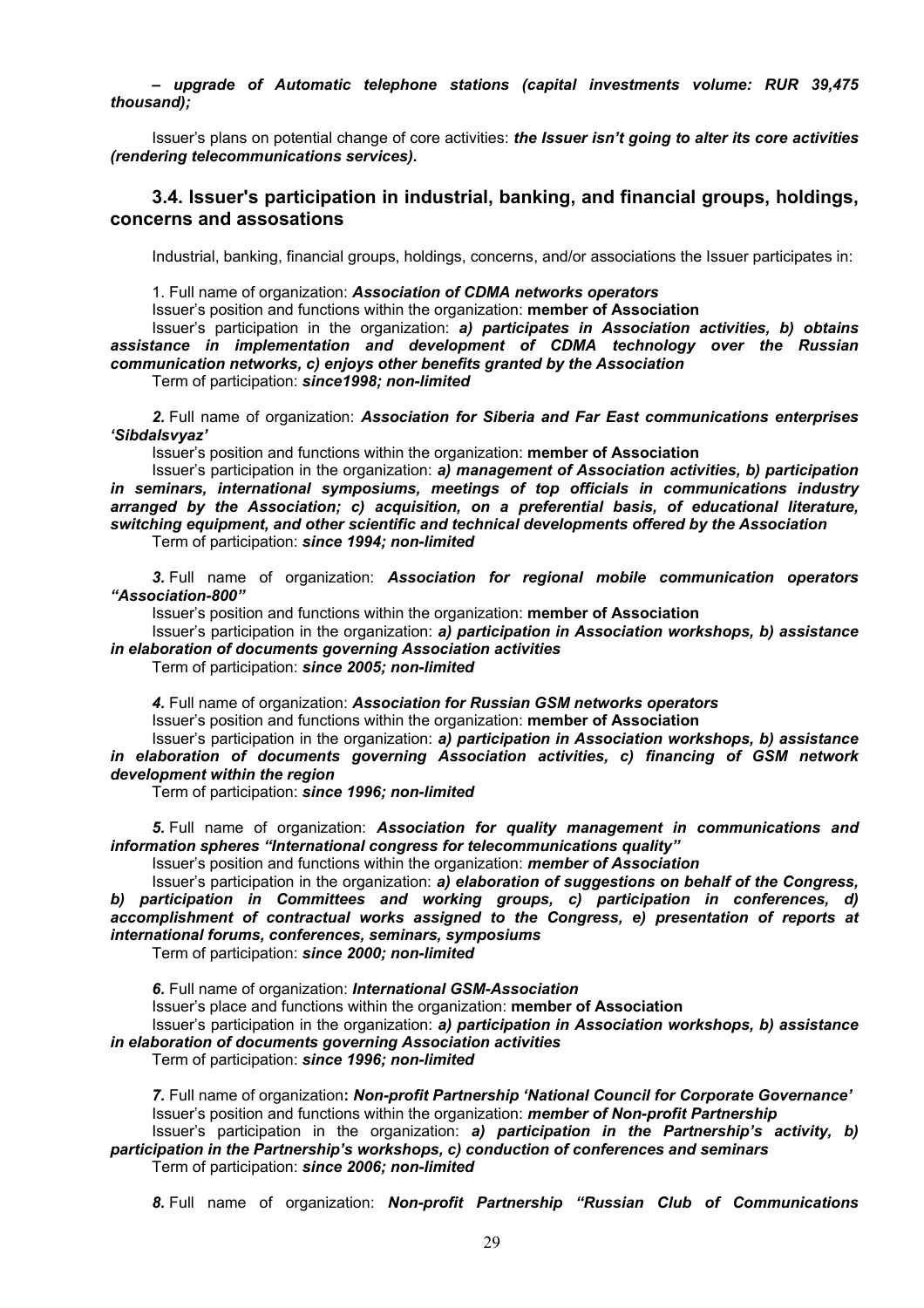*Operators"* 

Issuer's position and functions within the organization: *member of Non-profit Partnership*  Issuer's participation in the organization: *a) management of Partnership activities, b) participation in Committees and working groups, c) participation in seminars, international symposiums, meetings* 

*of top officials in communications industry arranged by the Partnership* 

Term of participation: *since 2006; non-limited* 

*9.* Full name of organization: *Non-profit Partnership "Russian Institute of Directors"* Issuer's position and functions within the organization: *member of Non-profit Partnership*  Issuer's participation in the organization: *a) participation in the Partnership's activity, b) participation in the Partnership's workshops, c) conduction of conferences and seminars* 

Term of participation: *since 2004; non-limited* 

*10.* Full name of organization: *Non-profit Partnership 'Elite club for Corporate Conduct'*  Issuer's position and functions within the organization: *member of Non-profit Partnership*  Issuer's participation in the organization: *a) participation in the Partnership's activity, b) participation in working groups, c) conduction of conferences and seminars*

Term of participation: *since 2003; non-limited* 

*11.* Full name of organization: *Non-profit Partnership "Center for investigation of challenges in telecommunications development"* 

Issuer's position and functions within the organization: *member of Non-profit Partnership*  Issuer's participation in the organization: *a) participation in the Partnership's activity, b) participation in working groups, c) conduction of conferences and seminars* 

Term of participation: *since 2001; non-limited* 

*12.* Full name of organization: *Public alliance 'Association for documentary telecommunications'*  Issuer's position and functions within the organization: **member of Association**

Issuer's participation in the organization: *a) participation in expositions and conferences organized by the Association, b) participation in Committees and working groups, c) accomplishment of contractual works assigned to the Association, d) performance of a uniform technical policy in alliance with other communications operators within the Russian Federation*  Term of participation: *since 1998; non-limited* 

*13.* Full name of organization: *Volzhski Association of telecommunications and informatics engineers 'Teleinfo'* 

Issuer's position and functions within the organization: **member of Association**

Issuer's participation in the organization: *a) participation in Association's workshops, b) assistance in elaboration of documents governing Association activities, c) technical maintenance of regional data transfer networks*

Term of participation: *since 1994; non-limited* 

# **3.5. Dependent and affiliated companies of the Issuer**

Daughter business entities of the Issuer:

*1.* Full name of the company: *Limited Liability Company 'Permskaya teleradiokompaniya 'Ural-Inform TV'* 

Address: *2 Krupskoy str., 614060 Russia* 

Grounds upon which the company shall be deemed the Issuer's subsidiary: *prevailing participation of the Issuer in the Charter Capital of the given company* 

Share of the subsidiary's Charter Capital owned by the Issuer: *100%* 

Share of the Issuer's Charter Capital owned by the subsidiary: *no share*

Share of the Issuer's ordinary stock owned by the subsidiary: *no share*

Core business activities of the subsidiary: *television broadcasting; rendering services on on-air broadcasting of TV programs* 

Significance of the subsidiary for the Issuer's operation: *outsourcing; obtaining of dividend based on the results of subsidiary's performance*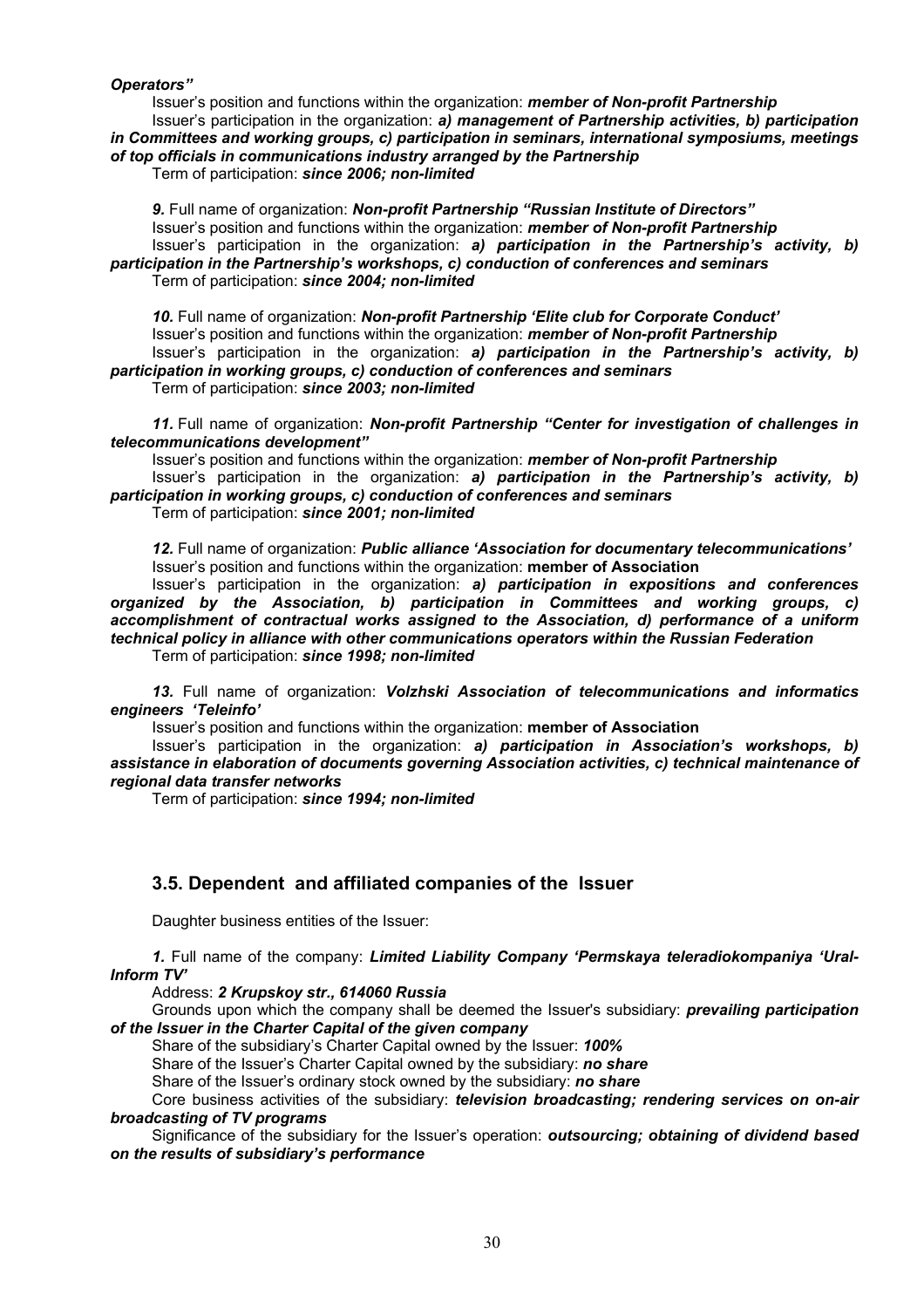Issuer's affiliated companies:

*1.* Full name of the company: *Closed Joint-stock Company 'Parma-pension'*  Address: *2, Krupskoy str., 614600, Perm, Russia*

Grounds upon which the company shall be deemed the Issuer's affiliate: *the Issuer owns over 20 per cent of the company's voting shares* 

Share of the affiliate's Charter Capital owned by the Issuer: *28,2%*  Share of the affiliate's ordinary stock owned by the Issuer: *28,2%*  Share of the Issuer's Charter Capital owned by the affiliate: *no share*  Share of the Issuer's ordinary stock owned by the affiliate: *no share* Core business activities of the affiliate*: asset management for non-state retirement funds*  Significance of the affiliate for the Issuer's operation: *non-core activities* 

*2.* Full name of the company: *Closed Joint-stock Company 'Ural-Teleservis'*  Address: **9, Shevchenko str., room 4222, 620027 Yekaterinburg, Russia** Grounds upon which the company shall be deemed the Issuer's affiliate: *the Issuer owns over 20 per* 

#### *cent of the company's voting shares*

Share of the affiliate's Charter Capital owned by the Issuer: *25,2%* 

Share of the affiliate's ordinary stock owned by the Issuer: *25,2%* 

Share of the Issuer's Charter Capital owned by the affiliate: *no share* 

Share of the Issuer's ordinary stock owned by the affiliate: *no share*

Core business activities of the affiliate: *rendering data transmission and telematic services* 

Significance of the affiliate for the Issuer's operation: *outsourcing; obtaining of dividend based on the results of affiliate's performance*

**3.6. Composition, structure and value of the Issuer's fixed assets, prospects of acquisition, replacement, retirement of fixed assets, as well as all facts of fixed assets encumbrance** 

#### **3.6.1. Fixed assets**

Fixed assets acquisition (replacement) value and accumulated depreciation as of September 30, 2007:

| <b>Group of fixed assets</b>                        | <b>Acquisition (replacement)</b><br>value of fixed assets,<br>thousand RUR | Accumulated depreciation,<br>thousand RUR |
|-----------------------------------------------------|----------------------------------------------------------------------------|-------------------------------------------|
| Parcels of land and natural resource objects        | 94,112                                                                     |                                           |
| <b>Buildings</b>                                    | 5.581.221                                                                  | 1.230.606                                 |
| Installations (except for the communication lines)  | 3,421,749                                                                  | 751.311                                   |
| Transmission installations (communication lines and |                                                                            |                                           |
| radio networks)                                     | 13,665,463                                                                 | 5,042,083                                 |
| <b>Switchboards</b>                                 | 11,832,628                                                                 | 4.744.344                                 |
| Other networks equipment                            | 25,781,624                                                                 | 10.689.136                                |
| Computer facilities and office equipment            | 2,516,058                                                                  | 1,327,746                                 |
| Other machines and equipment                        | 2,845,958                                                                  | 1,141,353                                 |
| Transport                                           | 653.930                                                                    | 548.446                                   |
| Other fixed assets (not included into other groups) | 951,808                                                                    | 523,200                                   |
| <b>TOTAL</b>                                        | 67.344.551                                                                 | 25,998,224                                |

Information on the Issuer's fixed assets encumbrance:

| <b>Characteristics of the object</b> | <b>Encumbrance</b> | Term of encumbrance (restraint) validity |
|--------------------------------------|--------------------|------------------------------------------|
| <b>I. Buildings (premises)</b>       |                    |                                          |
| Space, square meters: 70 112,0       | rent               | under 1 year                             |
| Quantity: 1 126                      |                    |                                          |
| Space, square meters: 1 850,28       | rent               | year and over                            |
| Quantity: 22                         |                    |                                          |
| II. Parcels of land                  |                    |                                          |
| Space, square meters: 20 022,3       | rent               | under 1 year                             |
| Quantity: 22                         |                    |                                          |
| Space, square meters: 0              | rent               | year and over                            |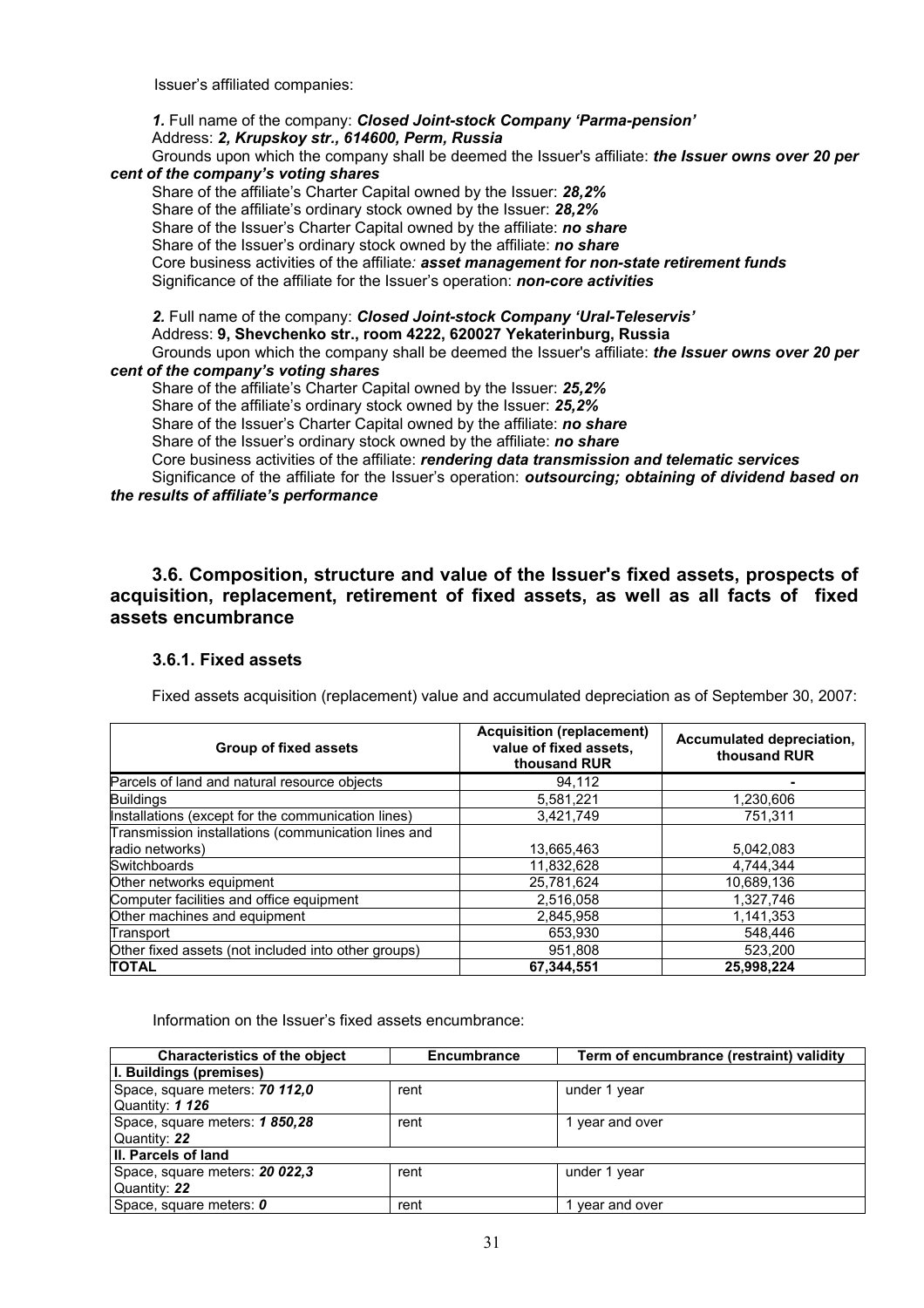| Quantity: 0                                    |           |               |  |  |
|------------------------------------------------|-----------|---------------|--|--|
| III. Installations                             |           |               |  |  |
| Quantity: 76                                   | rent      | under 1 vear  |  |  |
| Quantity: 0                                    | rent      | vear and over |  |  |
| <b>IV. Engineering and technical equipment</b> |           |               |  |  |
| Book value, thousand RUR: 11,449,015.53        | pledae    | year and over |  |  |
| Book value, thousand RUR: 2,524,179.4          | quarantee | vear and over |  |  |

Information on encumbrance of the Issuer's fixed assets provided that the term of encumbrance is one year and over:

| <b>Object</b>                                                                                        | <b>Encumbrance</b> | Start date of<br>encumbrance | Term of<br>encumbrance         | <b>Other conditions</b> |
|------------------------------------------------------------------------------------------------------|--------------------|------------------------------|--------------------------------|-------------------------|
| I. Buildings (premises)                                                                              |                    |                              | (room space, square<br>meters) |                         |
| In-built non-residential<br>premises, Sverdlovsk region,<br>37 Vatutina str., Pervouralsk,<br>Russia | rent               | 12/01/2006                   | 12/01/2011                     | 117.00                  |
| In-built non-residential<br>premises, Sverdlovsk region,<br>37 Vatutina str., Pervouralsk,<br>Russia | rent               | 12/15/2006                   | 12/15/2009                     | 276.00                  |
| Building ATC-53, 27, Ispanskikh<br>rabochikh ul., Ekaterinburg                                       | rent               | 08/01/2007                   | 07/31/2012                     | 300.00                  |
| ATC building, 1 Krasnykh<br>Partisan ul., selo Pokrovskoye,<br>Russia                                | rent               | 12/01/2006                   | 12/01/2011                     | 17.50                   |
| Non-residential building<br>(ATS-65), 10 Tsvillinga str.,<br>Chelyabinsk                             | rent               | 03/10/2004                   | 03/09/2009                     | 113.50                  |
| Non-residential building -<br>ATS, 79 buid. 1, Karl Marks<br>avenue, Magnitogorsk city,<br>Russia    | rent               | 01.12.2005                   | 30.11.2010                     | 26.70                   |
| Repeater station building, 82,<br>Lenin str., Yarkovo village,<br>Tyumen region                      | rent               | 13/09/2001                   | 13/09/2026                     | 259.00                  |
| Part of non-residential<br>premise, 65, Mira str.,<br>Khanty-Mansiysk, Russia                        | rent               | 01/01/2006                   | 12/31/2006                     | 0.50                    |
| Building for ATS-12. 9, 25 <sup>th</sup> of<br>October str., Perm, Russia                            | rent               | 10/10/2006                   | 09/30/2011                     | 252.50                  |
| Non-residential buildings, 10,<br>Kultury ul., Perm region,<br>Lobanovo village                      | rent               | 05/21/2007                   | 11/20/2008                     | 17.20                   |
| ATC-25 building, 63, Karpinsky<br>ul., Perm                                                          | rent               | 04/01/2007                   | 08/30/2008                     | 187.20                  |
| ITC-61/3 buildings, 45, Uinskaya<br>ul., Perm                                                        | rent               | 04/01/2007                   | 08/30/2008                     | 122.46                  |
| Building, 18, Uchebnaya ul.,<br>Kizel                                                                | rent               | 04/01/2007                   | 08/30/2008                     | 30.30                   |
| Non-residential building. 35, 50<br>let Octiabrya ul/, Kudymkar                                      | rent               | 11/01/2005                   | 02/28/2007                     | 11.60                   |
| Non-residential building. 21,<br>Sovetskaya ul., Orda village,<br>Perm region, Russia                | rent               | 04/01/2005                   | 05/30/2006                     | 9.00                    |
| Non-residential building. 19,<br>Sovetskaya ul., Tchaikovsky<br>town, Russia                         | rent               | 06/01/2005                   | 05/30/2007                     | 0.62                    |
| Non-residential building. 16,<br>Traktovaya str., Oktyabrski<br>village, Perm region, Russia         | rent               | 10/01/2002                   | 12/31/2007                     | 2.00                    |
| Non-residential building, 7<br>Jubileinaya str., Chernushka<br>town, Russia                          | rent               | 11/01/2002                   | 11/01/2007                     | 2.00                    |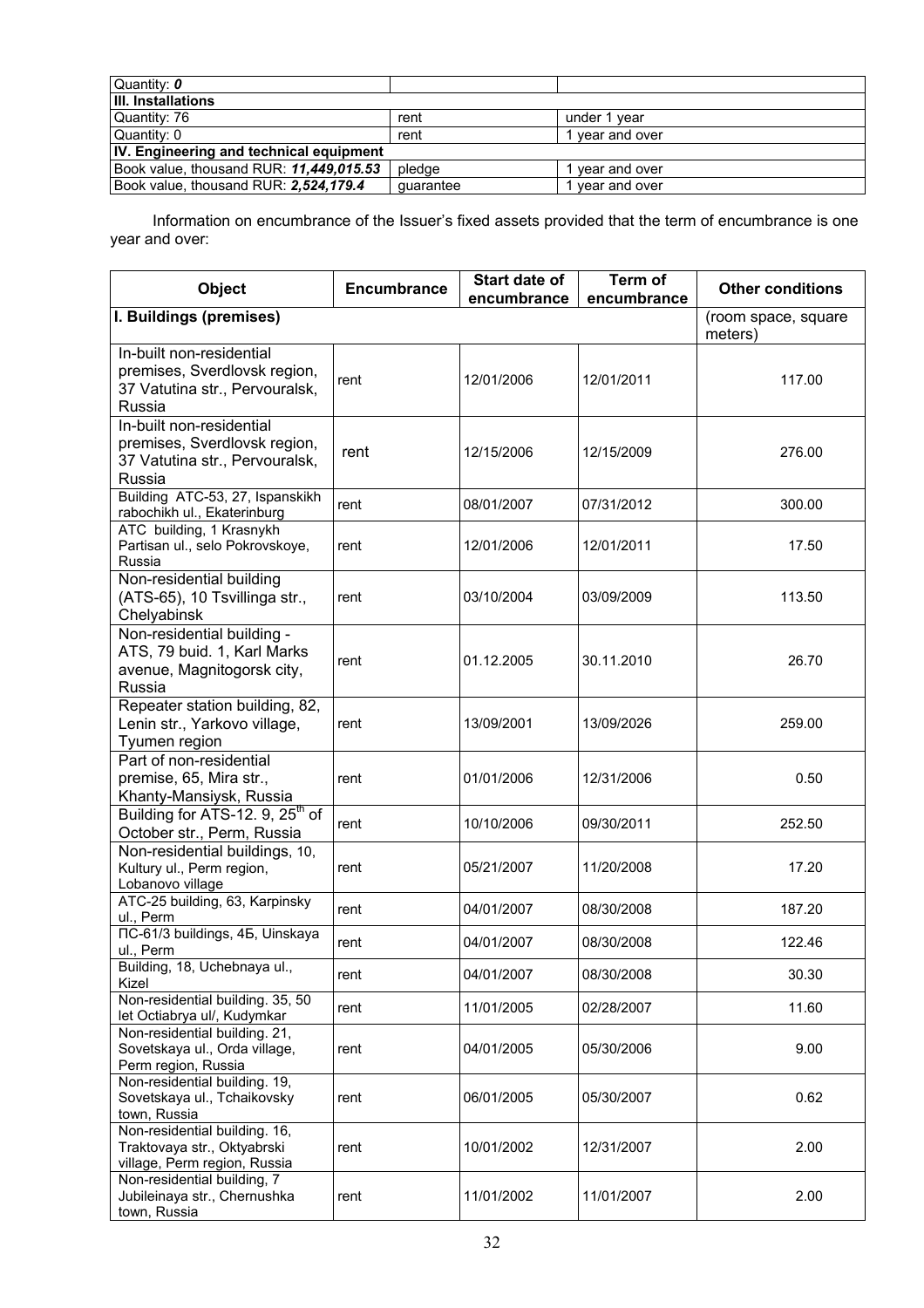| <b>Object</b>                                                                                              | <b>Encumbrance</b> | Start date of<br>encumbrance                   | Term of<br>encumbrance | <b>Other conditions</b>       |
|------------------------------------------------------------------------------------------------------------|--------------------|------------------------------------------------|------------------------|-------------------------------|
| Non-residential building, Lenin<br>str., B. Gondyr village,<br>Kuedinskyi district, Perm region,<br>Russia | rent               | 12/31/2004                                     | 12/31/2007             | 89.00                         |
| Non-residential building, 31b<br>Kommunisticheskaya str.,<br>Chernushka town, Russia                       | rent               | 10/01/2005                                     | 12/31/2007             | 6.80                          |
| Non-residential building, 31b<br>Kommunisticheskaya str.,<br>Chernushka town, Russia                       | rent               | 09/01/2005                                     | 12/31/2007             | 7.40                          |
| Non-residential building, 16<br>Traktovaya str., Oktyabrsky<br>village, Perm region, Russia                | rent               | 01/09/2004                                     | 12/31/2007             | 2.00                          |
| In-built non-residential<br>premises, 37, Vatutin str.,<br>Sverdlovsk region, Pervouralsk                  | rent               | 12/01/2006                                     | 12/01/2011             | 117.00                        |
| In-built non-residential<br>premises, 37, Vatutin str.,<br>Sverdlovsk region, Pervouralsk                  | rent               | 12/15/2006                                     | 12/15/2009             | 276.00                        |
| Building ATC-53, 27, Ispanskikh<br>rabochikh ul., Ekaterinburg                                             | rent               | 08/01/2007                                     | 07/31/2012             | 300,00                        |
| ATC building, 1 Krasnykh Partisan<br>ul., selo Pokrovskoye, Russia                                         | rent               | 12/01/2006                                     | 11/30/2011             | 17,50                         |
| Non-residential building (ATS-<br>65), 10 Tsvillinga str.,<br>Chelyabinsk                                  | rent               | 03/10/2004                                     | 03/09/2009             | 113,50                        |
| II. Engineering and technical equipment                                                                    |                    |                                                |                        | (book value, RUR<br>thousand) |
| Equipment                                                                                                  | pledge             | 10/20/2004                                     | 1 year and over        | 591,249.722                   |
| Equipment                                                                                                  | pledge             | 08/25/2004                                     | 1 year and over        | 817,895.068                   |
| Equipment                                                                                                  | pledge             | 03/28/2004                                     | 1 year and over        | 844,325.701                   |
| Equipment                                                                                                  | pledge             | 08/02/2005                                     | 1 year and over        | 574,761.060                   |
| Equipment                                                                                                  | pledge             | 08/02/2005                                     | 1 year and over        | 433,046.898                   |
| Equipment                                                                                                  | pledge             | 07/07/2006                                     | 1 year and over        | 1,331,322.630                 |
| Equipment                                                                                                  | pledge             | 09/06/2005                                     | 1 year and over        | 662,726.493                   |
| Equipment                                                                                                  | pledge             | 08/19/2006                                     | 1 year and over        | 466,769.572                   |
| Equipment                                                                                                  | pledge             | 10/25/2006                                     | 1 year and over        | 494,716.159                   |
| Equipment                                                                                                  | pledge             | 08/28/2006                                     | 1 year and over        | 659,042.836                   |
| Equipment                                                                                                  | pledge             | 10/09/2006                                     | 1 year and over        | 1,044,135.377                 |
| Equipment                                                                                                  | pledge             | 10/20/2006                                     | 1 year and over        | 725,725.417                   |
| Equipment                                                                                                  | pledge             | 10/24/2006                                     | 1 year and over        | 1,250,141.916                 |
| Equipment                                                                                                  | pledge             | 10/23/2006                                     | 1 year and over        | 314,718.688                   |
| Equipment                                                                                                  | pledge             | 04/24/2007                                     | 1 year and over        | 744,874.250                   |
| Equipment                                                                                                  | pledge             | 04/24/2007                                     | 1 year and over        | 493,563.740                   |
| Equipment                                                                                                  | guarantee          | Date of<br>Guarantee<br>Contract<br>conclusion | 1 year and over        | 2,524,179.4                   |
| <b>TOTAL</b>                                                                                               |                    | 10/20/2004                                     |                        | 13,973,194.4                  |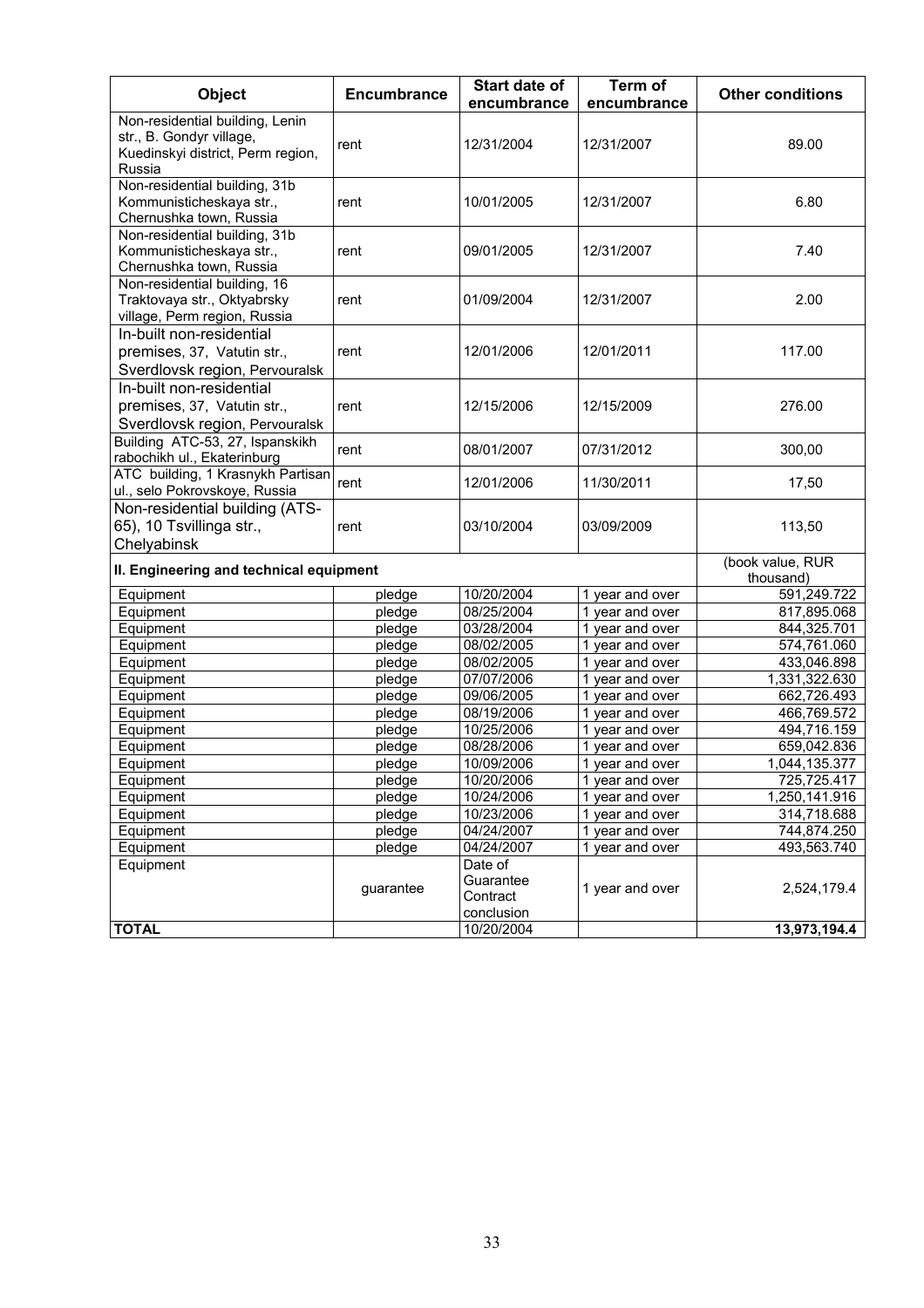# **IV. Financial and business performance of the Issuer**

# **4.1. Issuer's financial and operating results**

# **4.1.1. Profit and loss**

| Index                                                    | <b>Calculation method</b>                                                                                     | Index value in the<br>reporting period |                     |
|----------------------------------------------------------|---------------------------------------------------------------------------------------------------------------|----------------------------------------|---------------------|
|                                                          |                                                                                                               |                                        | III quarter<br>2007 |
| Revenues, thousand RUR                                   | Overall amount of sales revenues                                                                              | 8,858,493                              | 9,917,933           |
| Gross profit, thousand RUR                               | Sales profit – product cost (with business and administrative<br>expenses excluded)                           | 2,207,793                              | 2,406,304           |
| Net profit (undistributed profit                         | (uncovered loss)), thousand RUR Net profit (loss) as of the reporting period                                  | 897,427                                | 1,156,671           |
| Return on Equity, %                                      | Net profit) / (Capital and reserves $-$ target financing $+$ future<br>profits – repurchased own stock) * 100 | 4.72                                   | 5.43                |
| Return on Total Assets, %                                | (Net profit) / (Book value of assets) * 100                                                                   | 1.82                                   | 2.13                |
| Net profit ratio, %                                      | (Net profit) / (Revenues) * 100                                                                               | 10.13                                  | 11.66               |
| Cost to Revenue rate, %                                  | (Sales profit) / (revenues) * 100                                                                             | 24.92                                  | 24.26               |
| Turnover of capital                                      | Revenues / (Book value of assets -<br>Short-term debts)                                                       | 0.24                                   | 0.28                |
| Uncovered loss as of the<br>reporting date, thousand RUR | Uncovered loss of past years + Uncovered loss of the<br>reporting year                                        |                                        |                     |
| Uncovered loss/ total balance<br>ratio, %                | (Uncovered loss as of the reporting date) / / (Book value of<br>assets)                                       |                                        |                     |

Economic analysis of the Issuer's cost effectiveness based on the dynamics of indices denoted. Reasons for profit/loss shown in the financial statements:

*In the 3rd quarter 2007 the Issuer's revenues increased by 12% as compared with the 3rd quarter 2006 and totaled RUR 9 917.93 mln.* 

*Gross profit as of the 3rd quarter 2007 totaled RUR 2 406.3 mln. Growth to the comparable last year's period by 9% was caused by the growth of the sales revenues.* 

*Net profit as of the 3rdquarter 2007 increased by RUR 259,244 mln. to the comparable last year's period, which resulted in considerable growth of Return on Equity, Return on Total Assets, and Net Profit Ratio.* 

*The decrease in Cost to Revenue rate is caused by outrunning growth of revenues as compared with the sales profit (for the period from September 30, 2006 to September 30, 2007 revenues increased by 12%, sales profit by 9%).* 

*Increase in Turnover of Capital is caused by the growth of revenues.* 

*The Company's profitability, as a whole, proved to be sufficiently high as of the last reporting date.* 

**4.1.2. Factors causing the change of Issuer's sales revenue and Issuer's profut (loss) on ordinary activities** 

*1. In the 3rd quarter 2007 the growth of sales revenues as compared with the 3rd quarter 2007 totaled 112%, overall growth totaled RUR 1,059.4 mln.* 

*Revenues from telecommunications services reached RUR 9,484.5 mln. (growth to the 3rd quarter 2006 made up 13%, or RUR 1,103.5 mln.).* 

*Change of sales revenues in major lines of business:* 

− *intra-zone services: decrease by 7% (- RUR 83.7 mln.);* 

− *local services (Urban telephone network + Rural telephone network): growth by 6% (+ RUR 153.7 mln);* 

− *wireless services: growth by 25% (+ RUR 645.0 mln.);* 

− *Internet and unregulated data transfer services: growth by 52% (+RUR 282,8 mln.);* 

− *revenues from communications operators: growth by 16 % (+ RUR 201 mln.);* 

− *other communications services (document communication, wire broadcasting, tele- and radio broadcasting, other services): decrease by 37% (- RUR 95 mln.);* 

− *other spheres of activities (leasing, agent's fees, revenues from Co-operation Agreements with other carriers etc.): decrease by 9% (- RUR 44 mln.).*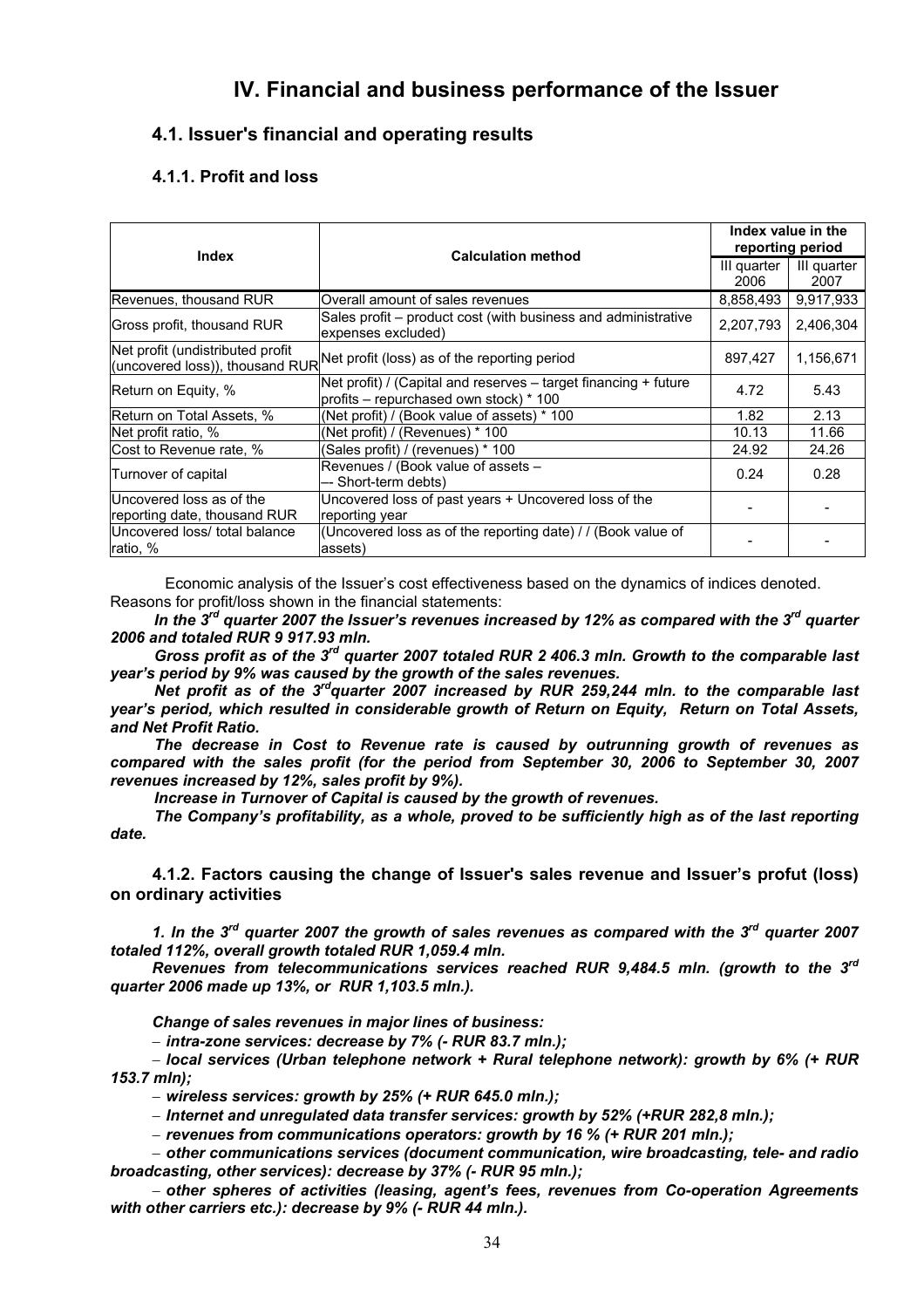*2. In the 3rd quarter 2007 the growth of expenditure on ordinary activities as compared with the 3rd quarter 2006 made up 113%, overall growth totaled RUR 861 mln.* 

*Change of expenditure on cost items looks as follows:* 

- − *depreciation of fixed assets: growth by 16% (+ RUR 133 mln.);*
- − *lease payments: growth by 89% (+ RUR 284 mln.);*
- − *outside organizations' services on repair and maintenance: growth by 13% (+ RUR 36 mln.);*
- − *material expenditure (including repair parts): decrease by 9% (- RUR 34 mln.);*
- − *heat and power expenditure: growth by 17% (+ RUR 13 mln.);*
- − *labor costs: decrease by 4% (- RUR 63 mln.);*
- − *expenses for operators' services: growth by 34% (+ RUR 355 mln.);*
- − *agent services expenses: growth by 76% (+ RUR 287 mln.).*

*3. In the 3rd quarter 2007 the growth of sales profit as compared with the 3rd quarter 2006 totaled 109%, overall growth totaled RUR199 mln.* 

# **4.2. Issuer's liquidity, sufficiency of the capital and current assets**

|                                            |                                                                                                                                               | Index value<br>III quarter |                     |
|--------------------------------------------|-----------------------------------------------------------------------------------------------------------------------------------------------|----------------------------|---------------------|
|                                            | Recommended method of calculation<br><b>Index</b>                                                                                             |                            | III quarter<br>2007 |
| Own current assets, thousand<br><b>RUR</b> | Capital and reserves (with repurchased stock excluded) –<br>Target Financing + Deferred Revenues - Fixed Assets                               | -24,569,515 -25,455,602    |                     |
| Permanent capital assets ratio             | (Fixed Assets + Long-term receivables) / Capital and reserves<br>(with repurchased stock excluded) - Target Financing +<br>Deferred Revenues) | 2.29                       | 2.20                |
| Current liquidity ratio                    | (Current assets - Long-term receivables) / / (Current liabilities<br>(with deferred revenues excluded))                                       | 0.51                       | 0.41                |
| Quick ratio                                | (Current assets - Store - Input value added tax- Long-term<br>receivables) / (Current liabilities (with deferred revenues<br>excluded))       | 0.366                      | 0.35                |
| Own funds autonomy ratio                   | (Capital and reserves (with repurchased stock excluded) -<br>Target Financing + Deferred Revenues) / (Fixed Assets<br>+ Current assets)       | 0.38                       | 0.39                |

Indices showing the Issuer's liquidity as of the respective reporting period

Economic analysis of the Issuer's liquidity, paying capacity, and capital adequacy based on the dynamics of indices denoted above:

*Deficit of own current assets is the reflection of the current situation with all Svyazinvest holding's companies. It shows that the investments of the Company are partially financed by means of the raised funds. At present the Company's policy is aimed at financing of capital investments by means of its own funds.* 

Factors that caused the change of any of the denoted indices by more than 10 percent as compared with the respective preceding reporting period:

*The decrease of Current liquidity ratio from 0.51 in the 3rd quarter 2006 to 0.41 in the 3rd quarter 2007 is caused by the growth of short-term debts on loan facilities.*

# **4.3. Amount and structure of the Issuer's capital and current assets**

#### **4.3.1. Amount and structure of the Issuer's capital and current assets**

Amount and structure of the Issuer's capital and current assets as of the respective reporting period:

| Index | Index value            |                        |  |
|-------|------------------------|------------------------|--|
|       | Ш<br>2006<br>. quarter | .<br>، 2007<br>quarter |  |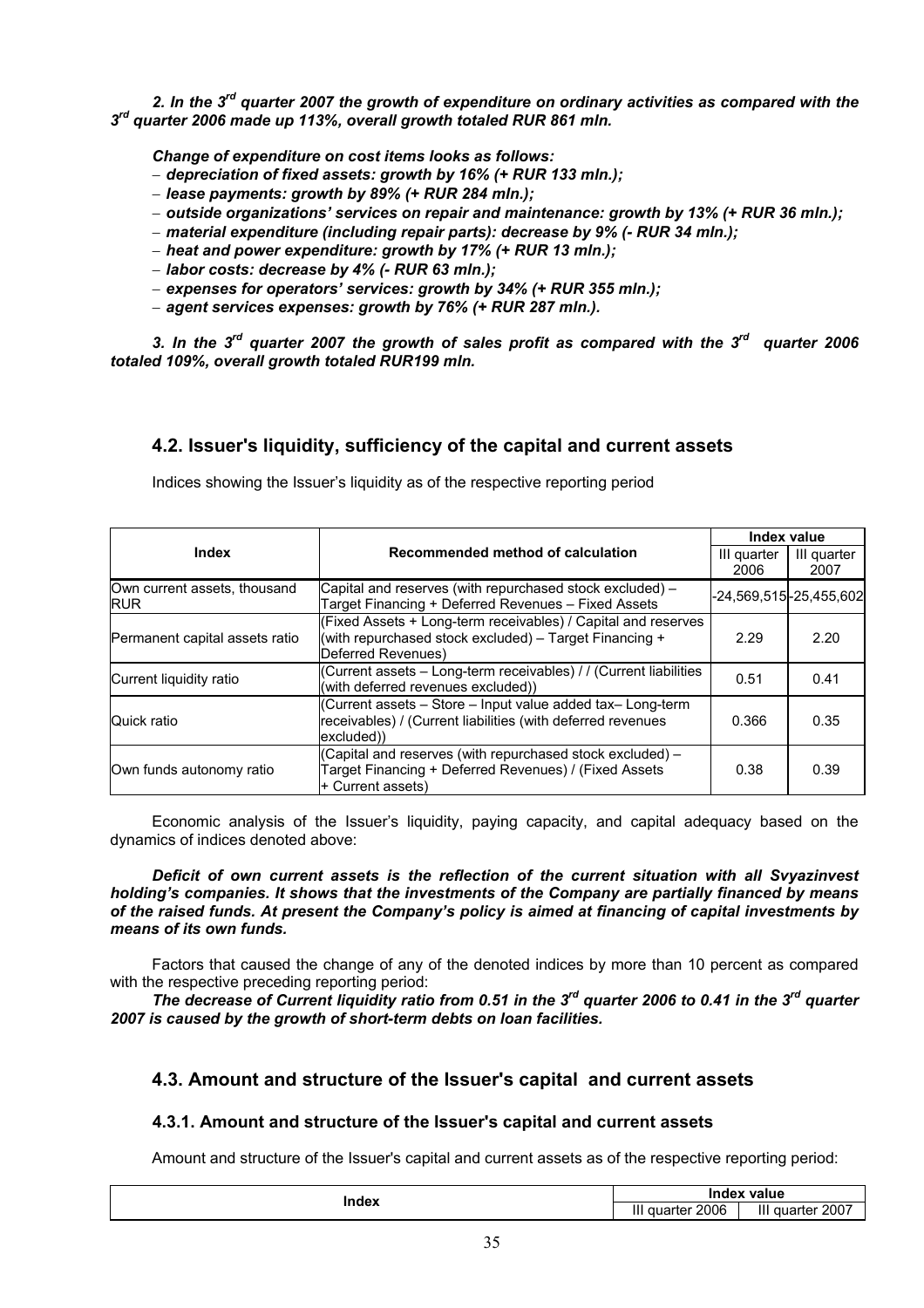| Charter Capital, thousand RUR                                              | 4,816,167  | 4,816,167  |
|----------------------------------------------------------------------------|------------|------------|
| Overall value of own stock repurchased by the Issuer to be sold afterward, |            |            |
| thousand RUR                                                               |            |            |
| Share of own stock repurchased by the Issuer of overall amount of placed   |            |            |
| shares (Charter Capital), %                                                |            |            |
| Capital reserves, thousand RUR                                             | 240.808    | 240.808    |
| Earned Capital, thousand RUR                                               | 4,851,467  | 4,281,675  |
| Retained Net Profit, thousand RUR                                          | 9.010.899  | 11.877.685 |
| <b>Total capital, thousand RUR</b>                                         | 18,919,341 | 21,216,335 |

Structure and amount of the Issuer's current assets in accordance with the financial statements:

|                                       | Index value            |          |                        |          |  |
|---------------------------------------|------------------------|----------|------------------------|----------|--|
| <b>Index</b>                          | III quarter 2006       |          | III quarter 2007       |          |  |
|                                       | thousand<br><b>RUR</b> | share, % | thousand<br><b>RUR</b> | share, % |  |
| Stock                                 | 851,663                | 13.95    | 698,959                | 10.25    |  |
| Input value added tax                 | 685,688                | 11.23    | 293.988                | 4.31     |  |
| Accounts receivable                   | 3,866,680              | 63.34    | 4,139,007              | 60.73    |  |
| Short-term financial investments      | 64.081                 | 1.05     | 83                     | 0.00     |  |
| Cash flow                             | 630,385                | 10.33    | 2,500,479              | 36.69    |  |
| Other current assets                  | 6.069                  | 0.10     | 5.784                  | 0.08     |  |
| <b>Total amount of current assets</b> | 6,104,566              | 100      | 7,638,300              | 100      |  |

Economic analysis of dynamics of indices denoted:

*The following changes occurred in the current assets' structure in the 3rd quarter 2007:* 

– *the share of Store in current assets' structure decreased due to the implementation of Store optimization policy;* 

 *– the share of Input value added tax decreased due to the alteration of VAT deduction procedure.* 

 *– the share of Cash flow increased (cash assets were accumulated within accounts due to the forthcoming redemption of the bonds issue in the beginning of the 4-th quarter 2007).* 

Sources of the Issuer's current assets financing:

*Issuer's current assets are financed from the borrowed and own funds. Borrowed funds are major source of current assets financing.* 

*Own current assets deficiency is caused by implementation of the investment program aimed at market penetration, carrying-out the national program for rendering telecommunications services, promotion of new services and enhancing their quality.* 

Issuer's policy on current assets financing:

*The Issuer takes the following measures to reduce the deficit of own current assets:* 

*– acquisition of extra income through the financing of investment program;* 

*– reduction and optimization of investment portfolio;* 

*– enhancement of current assets efficiency by optimization of their structure and increase of their turnover.* 

#### **4.3.2. Financial investments of the Issuer**

Overall amount of financial investments of the Issuer as of September 30, 2007 (RUR thousand): *261 478* 

including general book value of securities of the Issuer's subsidiaries and affiliates owned by the Issuer, as of September 30, 2007 (RUR thousand): *219 565* 

Issuer's financial investments that constitute 10 or more per cent of overall amount of its financial investments as of September 30, 2007:

*1.* Investment in issue securities: *no.* 

*2.* Investment in other types of securities:

а) types of securities: *bill* 

name of the bill giver: *Open Joint-stock Commercial Savings Bank of the Russian Federation (OJSC), Zapadno–Uralsky Head Office / Sberbank of Russia, OJSC Zapadno–Uralsky Head Office* address of the bill giver: *19, Vavilov str., 117997, Moscow, Russia*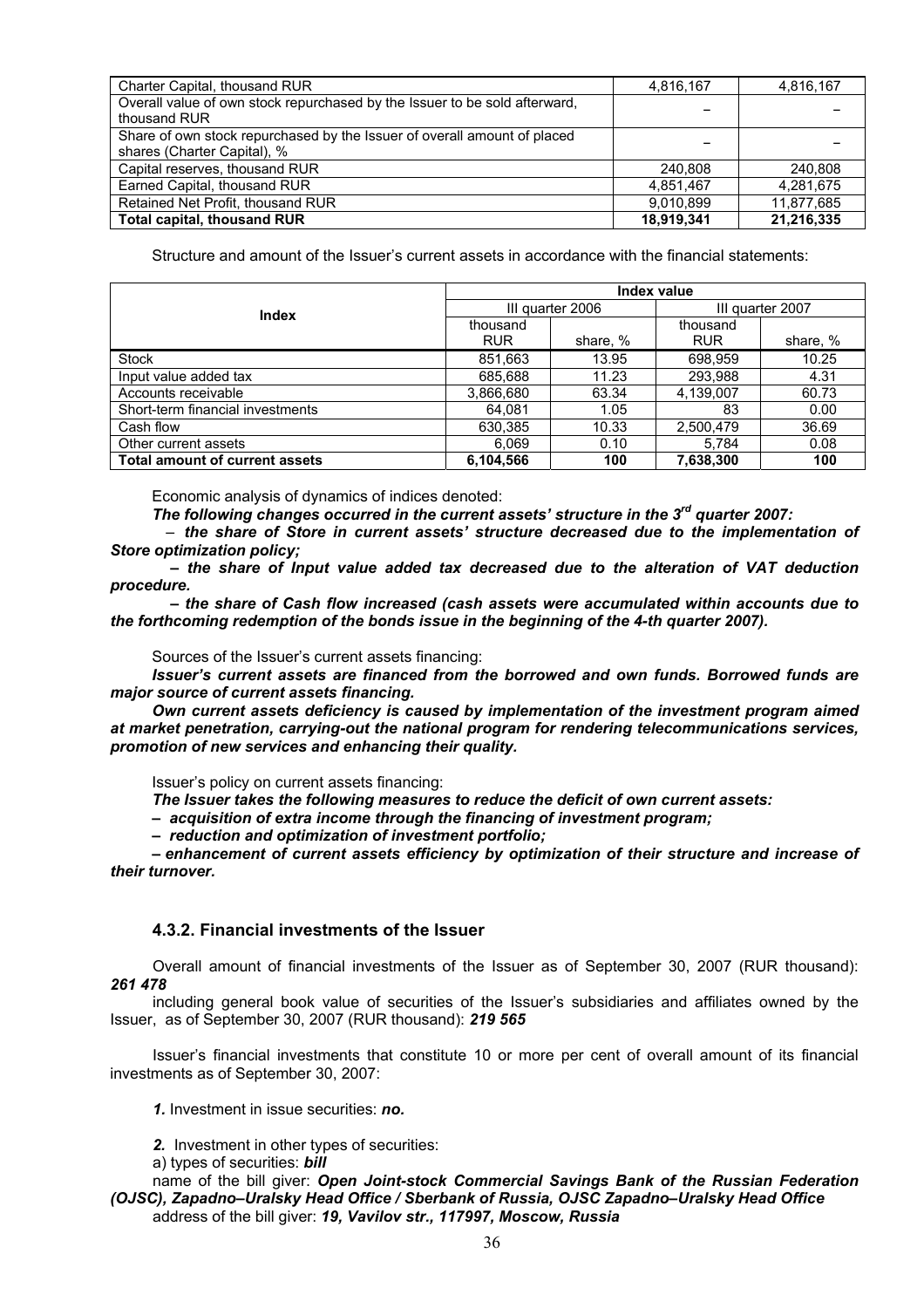amount of securities owned by OJSC 'Uralsvyazinform': *1* 

overall book value of the securities: *RUR 221 754 222.9*

principal debt, amount of interest and maturity term: *RUR 221,754,222.9 руб., amount of interest – RUR 113,027.7, maturity term – October 1, 2007.*

*3.* Other financial investments:

*There are no other financial investments that would constitute 10 or more per cent of overall amount of the Issuer's financial investments as of the end of the reporting period.* 

## **4.3.3. Intangible assets of the Issuer**

Intangible assets acquisition (replacement) value and accumulated depreciation as of September 30, 2007:

| Group of intangible assets                            | <b>Acquisition (replacement)</b><br>value, thousand RUR | Accumulated depreciation,<br>thousand RUR |  |
|-------------------------------------------------------|---------------------------------------------------------|-------------------------------------------|--|
| Exclusive rights to computer software, and data bases | 352                                                     | 256                                       |  |
| Exclusive rights to the trade marks and service marks | 4811                                                    | 2 0 4 9                                   |  |
| Other intangible assets                               | 3585                                                    | 3 5 8 5                                   |  |
| <b>TOTAL</b>                                          | 8748                                                    | 5890                                      |  |

# **4.4. Policies and expenses of the Issuer to the science and technology, licenses and patents, research and development**

Issuer's policies in the sphere of R&D in the 3<sup>rd</sup> quarter 2007:

*The Issuer doesn't perform research and development by itself. All R&D works are performed by outside organizations (Federal State Unitary Enterprise 'Central Scientific Telecommunications Institute', Federal State Unitary Enterprise 'Leningrad Industrial Scientific Telecommunications Institute'; Open Joint-Stock Company 'Algorcom' etc).* 

*The Company makes capital investments in advanced high-tech projects for telecommunications networks development, these are:* 

*– cable television;* 

*– upgrade of telephone network using NGN technology;* 

*– creation of packet switching network on the basis of multi-service network;* 

*– development of optical networks providing broadband and multi-service access;* 

*– intra-zone and radio-relay transport networks;* 

*– wireless access systems;* 

*– mobile telecommunications networks of GSM-900/1800 standards;* 

*– Internet;* 

*– intellectual network.* 

General information on the Issuer's main intellectual property objects and results of their utilization:

| Intellectual property<br>object                                                | Registratio<br>n number                 | Date of<br>registrati<br><b>on</b> | Term of<br>validity | <b>Registering</b><br>authority                        | Main spheres of<br>use                                                                     | Purpose of use                                                           |
|--------------------------------------------------------------------------------|-----------------------------------------|------------------------------------|---------------------|--------------------------------------------------------|--------------------------------------------------------------------------------------------|--------------------------------------------------------------------------|
| Trade mark (service<br>mark) Uralsvyazinform                                   | 311035                                  | 05/18/<br>2006                     | 05/18/<br>2015      | <b>Russian Agency</b><br>for Patents and<br>Trademarks | Supply of services                                                                         | Used as the<br>Company's main<br>trade mark                              |
| Automated system for<br>communications<br>services settlements<br>"Ural-Svyaz" | $ 2003611948 _{2003}^{\cup\cup\{2,1\}}$ | 08/27/                             | 12/30/<br>2013      | <b>Russian Agency</b><br>for Patents and<br>Trademarks | Supply of<br>telecommunication<br>services and<br>settlements for the<br>services rendered | Used for settlement<br>of accounts for<br>telecommunications<br>services |
| Trade mark (service<br>mark) Utel                                              | 295752                                  | 06/17/<br>2005                     | 06/17/<br>2015      | Federal Service for<br>Intellectual                    | Supply of services                                                                         | Used for promotion<br>lof                                                |
| Complex trade mark<br>(service mark) Utel                                      | 302483                                  | 09/26/<br>2005                     | 09/26/<br>2015      | Property, Patents<br>and Trademarks                    |                                                                                            | telecommunications<br>services                                           |
| Trade mark (service<br>mark) Vostochnyi<br>Express (Восточный                  | 181887                                  | 04/07/<br>1998                     | 04/07/<br>2008      | <b>Russian Agency</b><br>for Patents and<br>Trademarks | Television and<br>radio broadcasting                                                       | Tele- and radio<br>broadcasting<br>services are                          |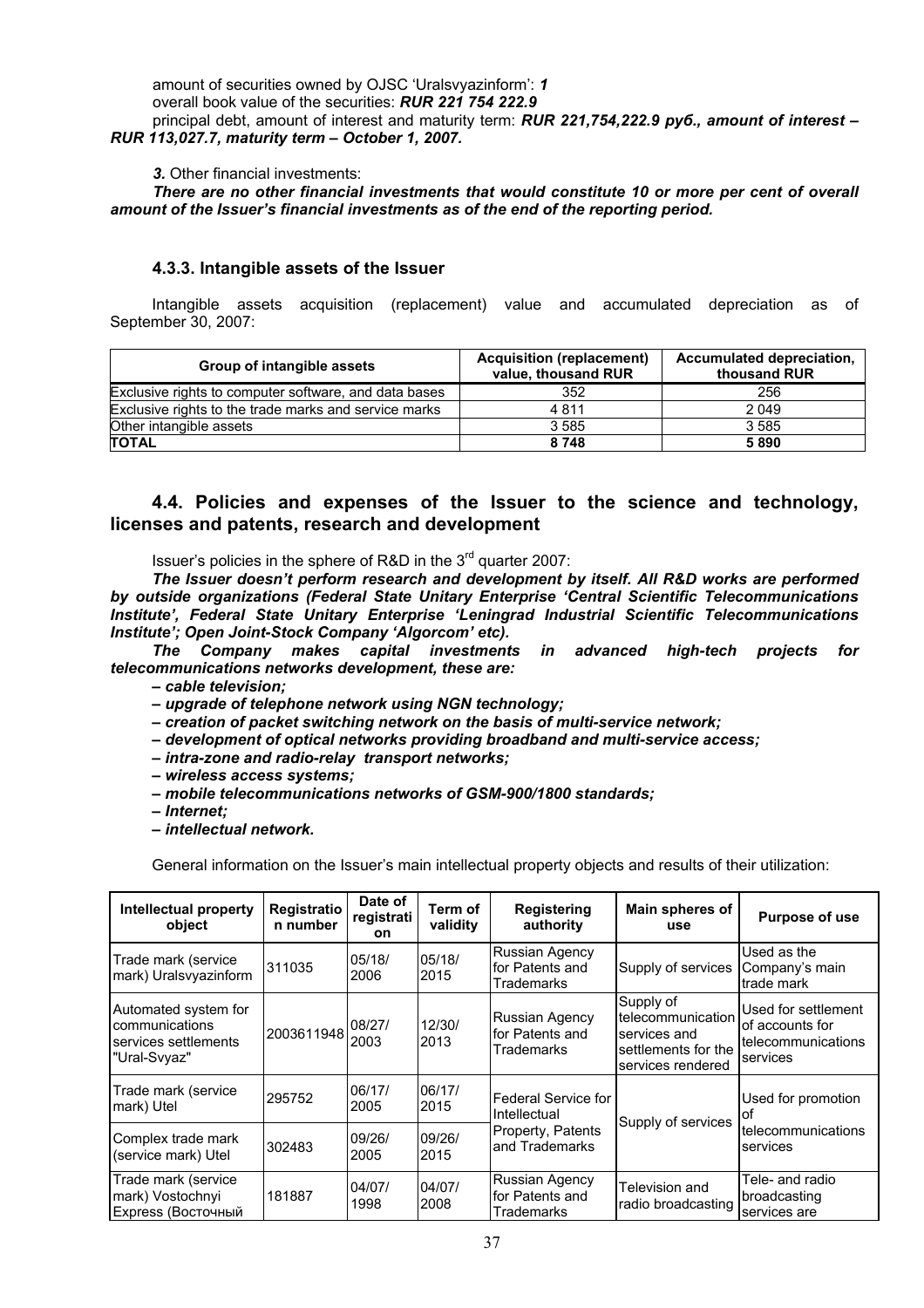| <b>Intellectual property</b><br>object                                               | Registratio<br>n number | Date of<br>registrati<br>on | Term of<br>validity | <b>Registering</b><br>authority                 | Main spheres of<br>use               | Purpose of use                                                                       |
|--------------------------------------------------------------------------------------|-------------------------|-----------------------------|---------------------|-------------------------------------------------|--------------------------------------|--------------------------------------------------------------------------------------|
| экспресс)                                                                            |                         |                             |                     |                                                 |                                      | rendered under this<br>trade mark                                                    |
| Trade mark (service<br>mark) VE (B <sub>3</sub> )                                    | 186532                  | 04/07/<br>1998              | 04/07/<br>2008      | Russian Agency<br>for Patents and<br>Trademarks | Television and<br>radio broadcasting | Tele- and radio<br>broadcasting<br>services are<br>rendered under this<br>trade mark |
| Trade mark (service<br>mark) VOSTOCHNYI<br><b>EXPRESS</b><br>(ВОСТОЧНЫЙ<br>ЭКСПРЕСС) | 169217                  | 10/08/<br>1996              | 10/08/<br>2006      | --//--                                          | --//--                               | --//--                                                                               |
| Trade mark (service<br>mark) Pyedestal<br>(Пьедестал)                                | 197874                  | 10/18/<br>1999              | 10/18/<br>2009      | --//--                                          | $-1/$ --                             | --//--                                                                               |
| Trade mark (service<br>mark) Telefact<br>(Телефакт)                                  | 202266                  | 10/18/<br>1999              | 10/18/<br>2009      | --//--                                          | --//--                               | --//--                                                                               |
| Trade mark (service<br>mark) FREESTYLE<br>("ФРИСТАЙЛ")                               | 309895                  | 04/25/<br>2005              | 04/25/<br>2015      | Federal Institute<br>for Industrial<br>Property | Supply of services                   | Mobile<br>telecommunications<br>services are<br>rendered under this<br>trade mark    |

Results of the use of the trademark Utel by the Issuer:

*In the 3rd quarter 2007 specialists of the Company's commercial sector in collaboration with the advertising and media agencies operating over the territories of the Company's subdivisions developed creative conceptions for the promotion of priority services (traditional services, mobile services, new services).* 

*In the 3rd quarter 2007 the following promotion actions and tariff proposals aimed at the raise of subscribers' loyalty and sales revenues were realized under the conception of Utel trademark development:* 

#### *1) services*

*– Waiting-for-the-call («Жду звонка») (avails the subscriber with a zero-balance account to send a free SMS requesting to make a call to his/her number);* 

*– free activation of GPRS-services (GPRS/MMS/WAP);* 

*– opportunity of SMS-exchange with the subscribers of CDMA-standard mobile operators;* 

*– 'SMS to e-mail';* 

*– GPRS-roaming with a range of national and foreign mobile operators (for example, 'Megafon', 'Vodafone'-Italy, «Du» (UAE), 'Roger's Wireless Inc.' (Canada);* 

*– 'Voice message'.* 

*With the start of the holiday season the sales of roaming SIM-cards were initiated.* 

*2) promotion actions and tariff proposals* 

*– 'Write more' («Пеши исчо*☺*») (twofold reduction of price for outgoing SMS in several tariff plans);* 

*– 'You should see this' («Это надо видеть!») (twofold reduction of price for outgoing MMS);* 

*– '5 years together' («5 лет вместе») (action aimed at reduction of the cost of connection to a number of tariff plans);* 

*– honoring of the 500-thousand's subscriber of Utel in Sverdlovsk region;* 

*– regional actions on reduction of cost of connection and tariffs over the range of tariff plans (for example, tariff plan 'Pioneer').* 

*The above-named measures ensured effective dynamics of sales revenues from mobile services under the trade-mark Utel.* 

## **4.5. Trend analysis of the core business of the Issuer**

The main trends of telecommunications industry development:

*Telecommunications is one of the most swiftly developing industries in the Russian economy. In 2006 earnings within the industry totaled 783.6 bln (growth by 26.6% to 2005). As calculated in current scale of prices, growth rate for the last 5 years made up 132.52% (in 2002 it totaled 273.2 bln*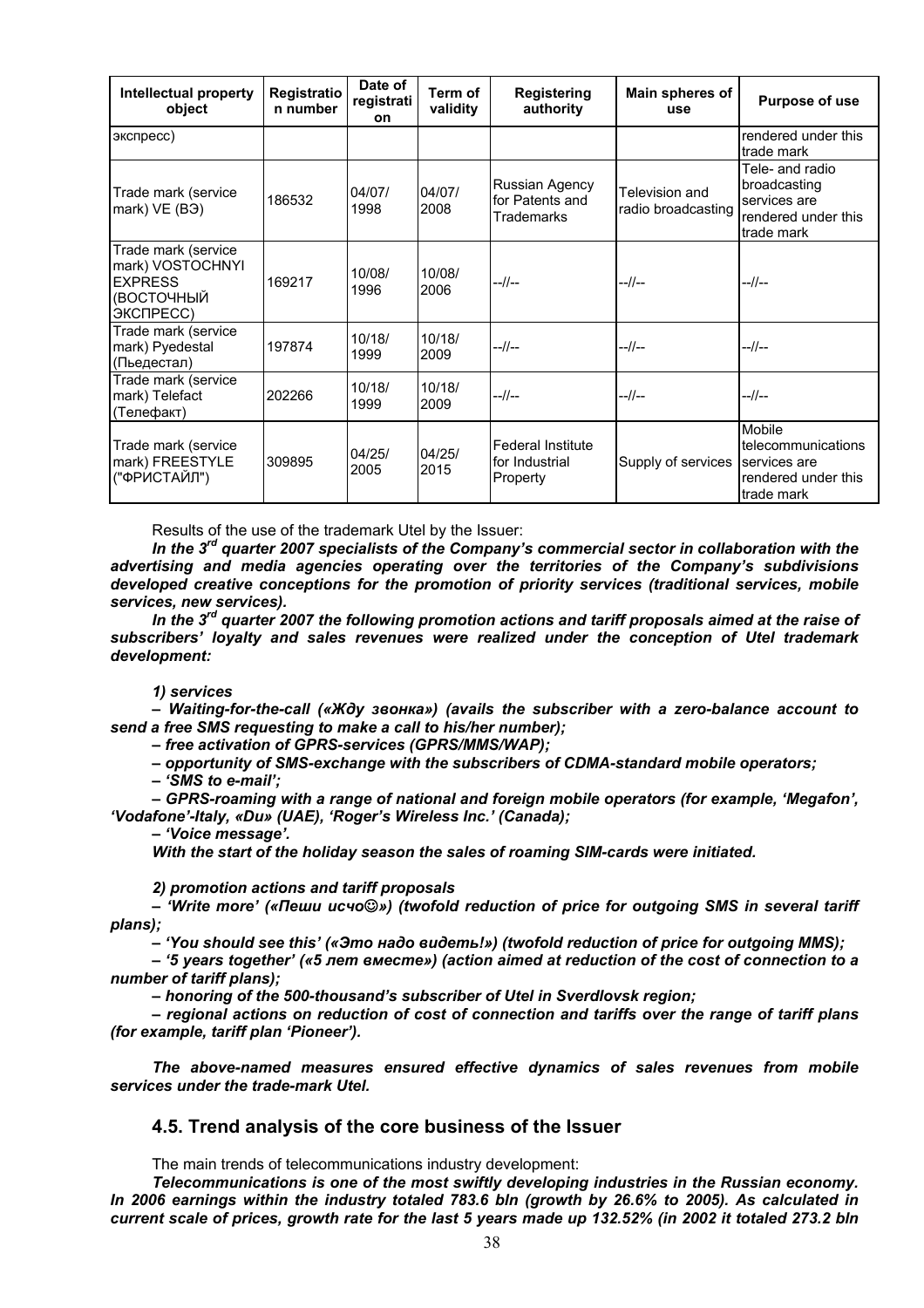*RUR; in 2003* – 395.6 bln RUR; in 2004 – 540.3 bln. RUR, in 2005 – 660 bln RUR). <sup>1</sup> In 2006 the share of *telecommunications industry in GDP structure totaled 3%.* 

*Within last years the structure of industry earnings has undergone certain changes: the share of earnings from mobile services has been growing considerably, while the share of earnings from fixed-line services has been decreasing.* 

*One of the main trends of telecommunications industry development is its liberalization. Lately, newly-developed and adopted Acts were brought into action, aimed at liberalization of the industry and empowerment of customers. Due to the innovations described, long-distance market has been demonopolised.* 

*Telecommunications market is getting more and more competitive. Swiftly developing mobile communications market comes to maturity. Telecommunications operators are looking for the new opportunities for growth and find them in development of broadband access and broadband-based value-added services. They invest money in the development of NGN networks and broadband 'last mile'.* 

Main factors affecting the situation within the telecommunications industry:

− *changes in the state regulation of the industry (price formation policy, availability of licenses, state reforms);* 

− *general state of the country' economy;* 

− *development of new technologies.* 

− *changes in requirements and preferences of the customers as a consequence of emergence and development of new technologies and alteration of economic environment.* 

Estimated results of the Issuer's operation in telecommunications industry:

*Generally, in the 2nd quarter 2007 the Issuer obtained positive operating results, having enhanced revenues on telecommunications services by 19% as compared with the 2nd quarter 2006. Growth of revenues is caused by the growth of service volumes, active development of xDSL Internet services, inflow of fixed and mobile subscribers, and growth of subscribers' interest to additional services.* 

*Growth of the Issuer's income from major lines of business:* 

− *Internet – 172%;* 

− *GSM-standard mobile services – 133 %;* 

− *local services – 105 %.* 

Compliance of the Issuer's operation results with the trends of the industry development:

*In the 2nd quarter 2007 the growth of income on telecommunications services within the industry totaled:* 

- *Internet 155%;*
- − *GSM-standard mobile services 142%;*
- − *local services 104%.*

#### **4.5.1. Analysis of factors and conditions affecting Issuer's activity**

Factors and conditions exerting influence upon the Issuer's activities. Actions taken by the Issuer for effective exploitation of these factors and conditions*.* 

| N <u>o</u> | <b>Factors</b>               | <b>Influence</b>                                                          | Term of<br>influence | <b>Results</b>                                                                                                                                                                                            | <b>Exploitation of factors by</b><br>the Issuer                                                                                                                     |
|------------|------------------------------|---------------------------------------------------------------------------|----------------------|-----------------------------------------------------------------------------------------------------------------------------------------------------------------------------------------------------------|---------------------------------------------------------------------------------------------------------------------------------------------------------------------|
|            | Amendments in<br>legislation | Growth of competition,<br>expansion of consumers'<br>rights               | Constant             | Growth of competition<br>influence upon the Issuer;<br>Growth of expenses for<br>compliance with the altered<br>legislation;<br>Occurrence of new source of social programs;<br>Ifinance: social services | Investments in development<br>of network for rendering<br>social services;<br>Growth of the Company's<br>image due to participation in<br>Growth of subscriber base |
| l2         | Technological<br>progress    | Appearance of alternative Constant<br>telecommunications<br>technologies; |                      | Growth of competition;<br>Necessity of investment in                                                                                                                                                      | Introduction of new services<br>(broadband access and<br>convergence services);                                                                                     |

<sup>1</sup> http://www.minsvyaz.ru/industry/1193/

l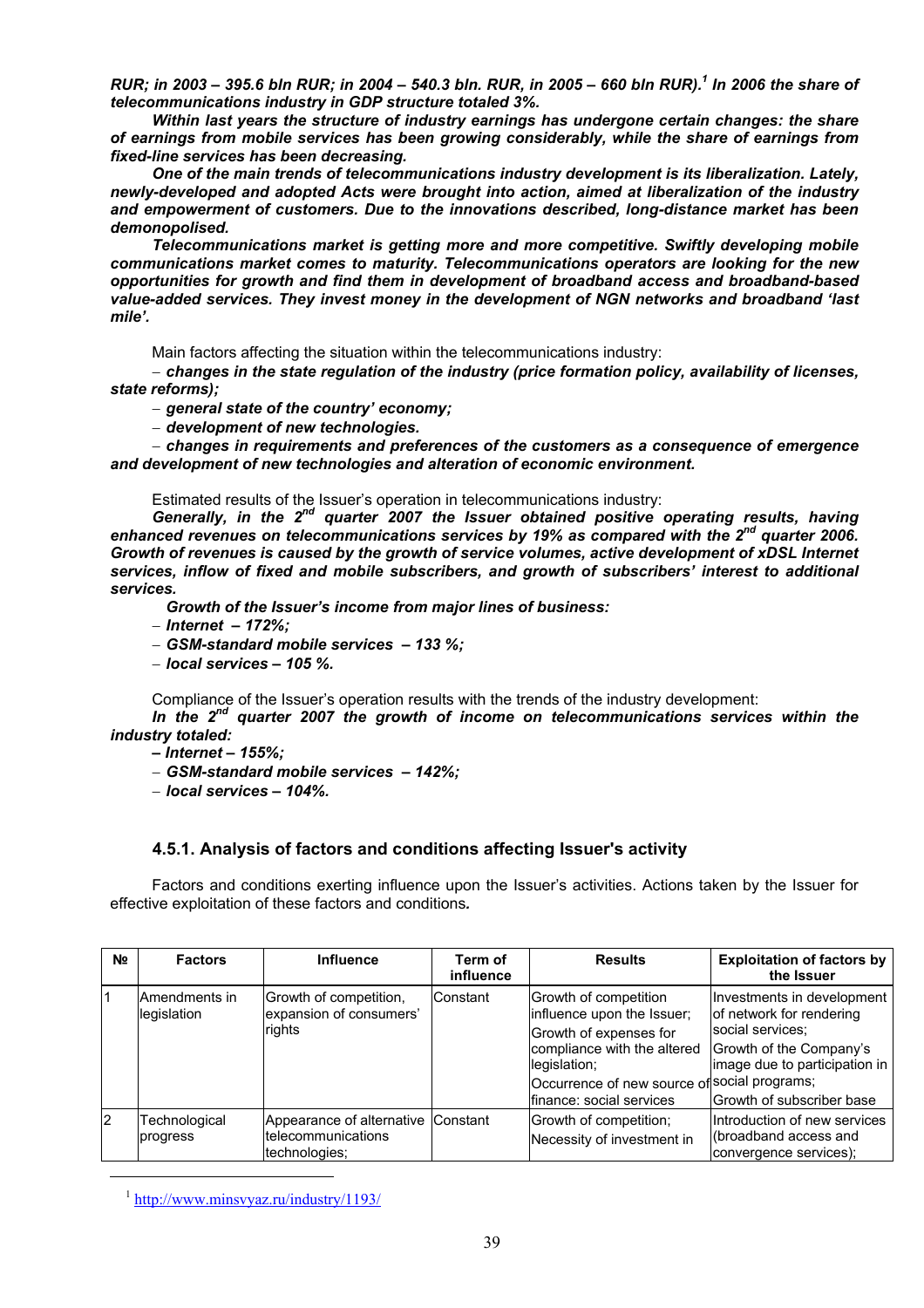| N <sub>2</sub> | <b>Factors</b>                                           | <b>Influence</b>                                                                                                                                             | <b>Term of</b><br>influence | <b>Results</b>                                                                                                                                                                            | <b>Exploitation of factors by</b><br>the Issuer                                                                                                                                                                           |
|----------------|----------------------------------------------------------|--------------------------------------------------------------------------------------------------------------------------------------------------------------|-----------------------------|-------------------------------------------------------------------------------------------------------------------------------------------------------------------------------------------|---------------------------------------------------------------------------------------------------------------------------------------------------------------------------------------------------------------------------|
|                |                                                          | Technologies and<br>services convergence                                                                                                                     |                             | new technologies;<br>Occurrence of new business operating costs by using<br>prospects                                                                                                     | Saving on capital and<br>new technologies                                                                                                                                                                                 |
| 3              | the country and<br>region, level of<br>public prosperity | Economic status of Change in demand for<br>telecommunications<br>services                                                                                    | Constant                    | Positive dynamics of<br>economy development and<br>growth of population<br>prosperity facilitate the<br>growth of demand for<br>telecommunications<br>services, including new<br>services | The Issuer intends to<br>develop new services<br>(primarily, broadband<br>access and convergence<br>services)                                                                                                             |
| 4              |                                                          | Market competition Growth of competition<br>causes the decrease of<br>margin and emergence of<br>additional expenses for<br>marketing and sales<br>promotion | Constant                    | Restriction of income base<br>growth potential due to the<br>growth of tariffs; growth of<br>expenses for marketing and<br>sales promotion; need for<br>costs reduction                   | The Issuer undertakes<br>measures on costs<br>reduction, including the use<br>of outsourcing;<br>the Issuer plans to fill the<br>market with unique products<br>protected from copying by<br>the competitors              |
| 5              | exerted by the<br>customers                              | Growth of influence Necessity of investments<br>in the quality of client<br>services                                                                         | Constant                    | Necessity of investments in<br>the quality of client services<br>ensuring the loyalty of<br>customers                                                                                     | The Issuer plans to certify its<br>quality management system<br>under ISO 9000 standards.                                                                                                                                 |
| 6              | Shift in customers'<br>needs and<br>preferences          | Necessity of investments<br>in development of new<br>technologies and services                                                                               | Constant                    | Shift of the product life style                                                                                                                                                           | The Issuer is currently<br>expanding and strives for<br>future expanding of the<br>product portfolio. Thus, the<br>Issuer plans to alter the<br>income structure by<br>increasing of share of profit-<br>making services. |

# **4.5.2. Peers**

Main existing and assumed competitors of the Issuer in core fields of activity:

*In local services market of the Urals Federal District (including Perm region) there are no strong competitors to the Issuer. In the 2nd quarter 2007 the share of income in local services market made up 82% over the Issuer's area of operation.* 

*Tough competition exists in mobile communications sector, where the Issuer competes with federal-scale operators.* 

## **Main peers of the Issuer (mobile services):**

| <b>Operators</b>                               | Share of income from telecommunications<br>services (2 quarter 2007) |
|------------------------------------------------|----------------------------------------------------------------------|
| OJSC 'Uralsvyazinform' (under Utel trade mark) | 42%                                                                  |
| Total share of other operators, among which:   | 58%                                                                  |
| OJSC 'Mobile TeleSystems' (MTS)                | 18%                                                                  |
| CJSC 'Urals Mobile Networks' (Megafon)         | 20%                                                                  |
| OJSC 'Vostok-Zapad Telecom' (BeeLine)          | 10%                                                                  |

In the 2<sup>nd</sup> quarter 2007 the share of the Issuer's income from Internet services made up 55%. *Among its main competitors there are both national and local operators.* 

*In spite of the tough competition and absence of the license for long-distance services since January 1, 2006, Uralsvyazinform has been retaining leading positions on telecommunications market in the 2nd quarter 2007. The share of the Issuer's income from telecommunications services in the Urals Federal District (including Perm region) made up 52%.* 

| <b>Services</b>       | Share of Uralsvyazinform's income from<br>telecommunications services (2 quarter 2007) |
|-----------------------|----------------------------------------------------------------------------------------|
| <b>Local services</b> | 82%                                                                                    |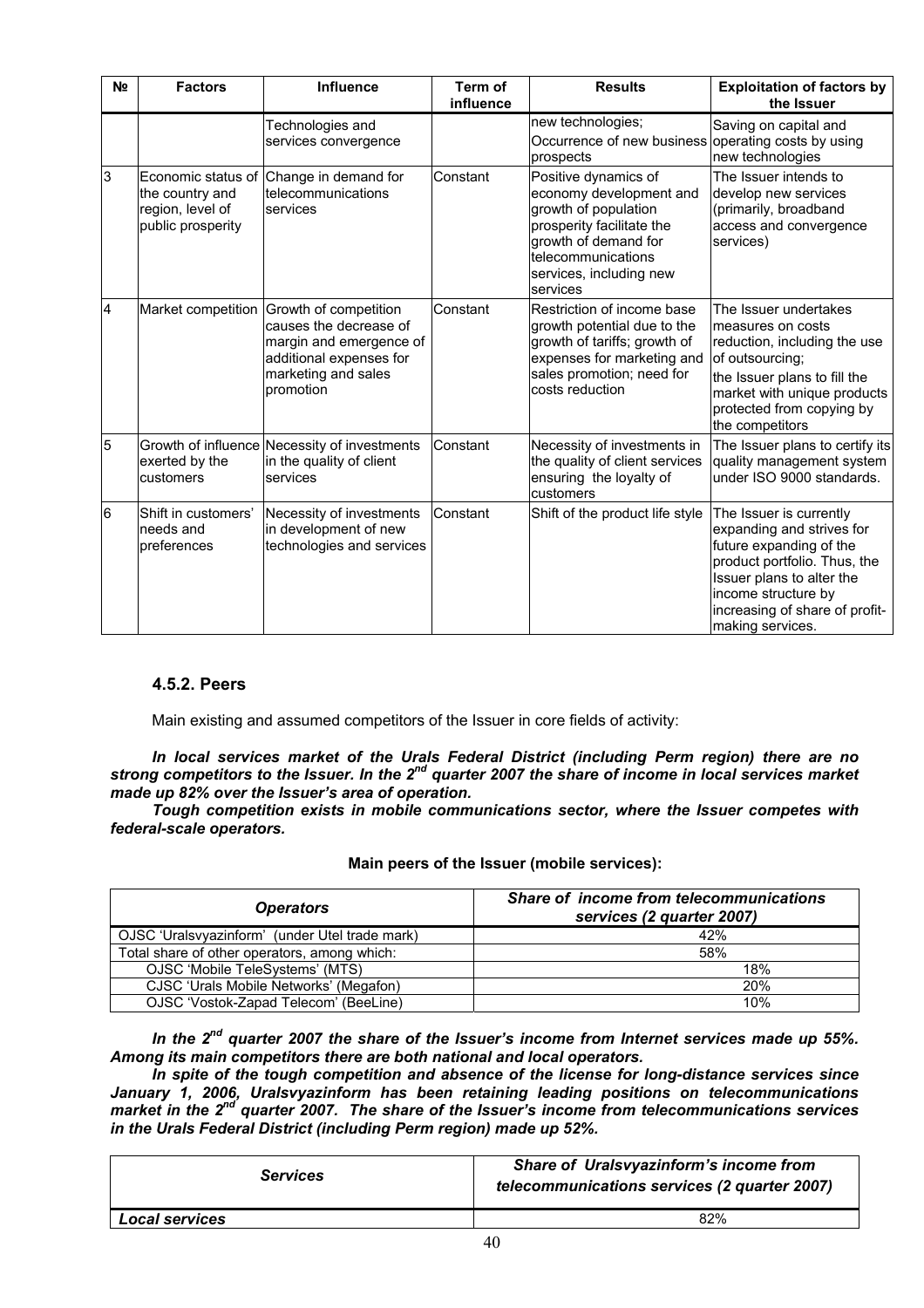| Long-distance/international/intra-zone<br>services | 39% |
|----------------------------------------------------|-----|
| <b>Mobile services</b>                             | 42% |
| Internet and data transfer                         | 55% |

Factors facilitating the Issuer's competition:

## − *availability of all types of the 'last mile';*

- − *well-developed network infrastructure;*
- − *well-developed service and sales network;*
- − *wide range of services;*
- − *capability of rendering local and mobile services;*
- − *possibility of rendering bundled services;*
- − *promotion of bundled services based on a dominating service within the package;*
- − *possibility of concentration of 80% of the local traffic in the domestic network*

− *availability of inter-regional intellectual fixed-line platform and pre-paid mobile communications platform;* 

− *good relations of the Issuer with the government authorities;* 

- − *competitive pricing;*
- − *high level of credence from the citizens and business sector;*

− *Issuer's geography of operation: operations over the regions with high-yield subscribers (Khanty-Mansyisk, Yamalo-Nenetsk Autonomous Districts and Sverdlovsk Region).* 

*Main competitive advantages of the Issuer are based on effective use and development of the 'last mile', network and infrastructural resources and wide range of services rendered.* 

- *Further growth of competitive power shall be provided through:*
- *development and upgrade of own telecommunications networks;*
- *business-processes optimization;*
- *new services start-up;*

*- implementation of certification practices aimed at compliance with international and internal quality standards and growth of service quality;* 

- *lowering of timeframes for services activation;*
- *implementation of technological innovations;*
- *involvement and training of qualified personnel;*
- *constant enhancement of the Company's efficiency.*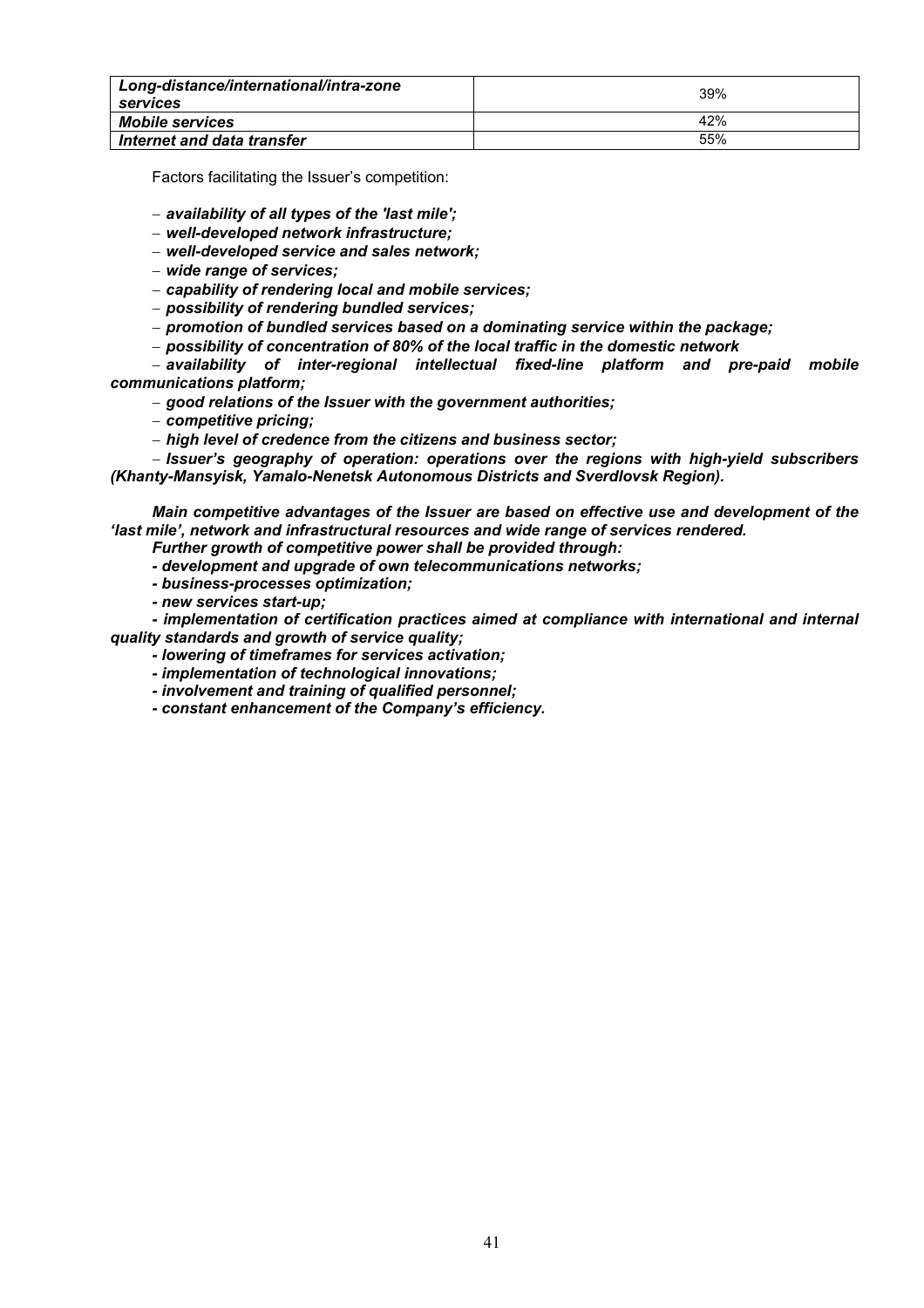# **V. Details of the persons - members of the Issuer's governing bodies, internal control and supervisory bodies; brief overvue of the issuer's staff**

## **5.1. Structure and competence of the Issuer's governing bodies**

Structure of the Company's governing bodies:

*– General Shareholders' Meeting (supreme governing body of the Company);* 

*– Board of Directors (collegial executive body of the Company that performs general governance of the Company's activities);* 

*– Management Board (collegial executive body of the Company that ensures execution of resolutions adopted by the General Shareholders' Meeting and Board of Directors);* 

*– General Director (sole executive body that manages routine activity of the Company).* 

Competence of the General Shareholders' Meeting of the Issuer in accordance with the Issuer's Charter:

*Extract from the Issuer's Charter:* 

*Article 12. General Shareholders' Meeting* 

*"12.1. The supreme Company body is the General Shareholders Meeting.* 

*12.2. The aspects listed below are the competence of the General Meeting, and cannot be resigned to the Board of Directors, General Director or Managing Board of the Company* 

*1) amending and editing the Company Charter or approval of re-editions of the Company Charter with an exception of cases stated in the Federal Law "On Joint Stock Companies", provided such decisions being approved by at least three quarters of votes belonging to the shareholders holders of voting shares of the Company, participating in the AGM;* 

*2) Reorganization of the Company, provided such decisions are being approved by at least three quarters of votes belonging to the shareholders - holders of voting shares of the Company, participating in the AGM;*

*3) Liquidation of the Company, appointment of the liquidation commission and approval of intermediate and final liquidation balance sheet, provided such decisions being approved by at least three quarters of votes belonging to the shareholders - holders of voting shares of the Company, participating in the AGM;* 

*4) Election of Board of Directors members, effected by the means of cumulative votes;*

*5) Pre-term termination of powers of Board of Directors members, provided such decisions being approved by majority of votes belonging to the shareholders - holders of voting shares of the Company, participating in the AGM;* 

*6) Definition of number, nominal value, category (type), of authorized shares of the Company, as well as rights, provided by these shares, provided such decisions being approved by at least three quarters of votes belonging to the shareholders - holders of voting shares of the Company, participating in the AGM;* 

*7) Increase of the Company charter capital by raising share par value provided such decisions being approved by majority of votes belonging to the shareholders - holders of voting shares of the Company, participating in the AGM;* 

*8) Increase of the Company charter capital by placing additional issues of shares via open subscription provided the number of such shares placed exceeds 25 per cent of outstanding common stock of the Company, such decisions being approved by at least three quarters of votes belonging to the shareholders - holders of voting shares of the Company, participating in the AGM;* 

*9) Increase of the Company charter capital by placing additional issues of shares via close subscription, such decisions being approved by at least three quarters of votes belonging to the shareholders - holders of voting shares of the Company, participating in the AGM;* 

*10) Decrease the Company charter capital by means of reduction of nominal value of shares, purchase of a part of shares in order to decrease their overall number and redemption of shares acquired or repurchased by the Company provided that such decisions are approved by majority of votes belonging to the shareholders - holders of voting shares of the Company, participating in the AGM;* 

*11) Election of the Company auditing committee and pre-term termination of its powers, provided that such decision is approved by majority of votes belonging to the shareholders - holders of voting shares of the Company, participating in the AGM;* 

12) Approval of the Company auditors, provided that such decision is approved by majority of *votes belonging to the shareholders - holders of voting shares of the Company, participating in the AGM;*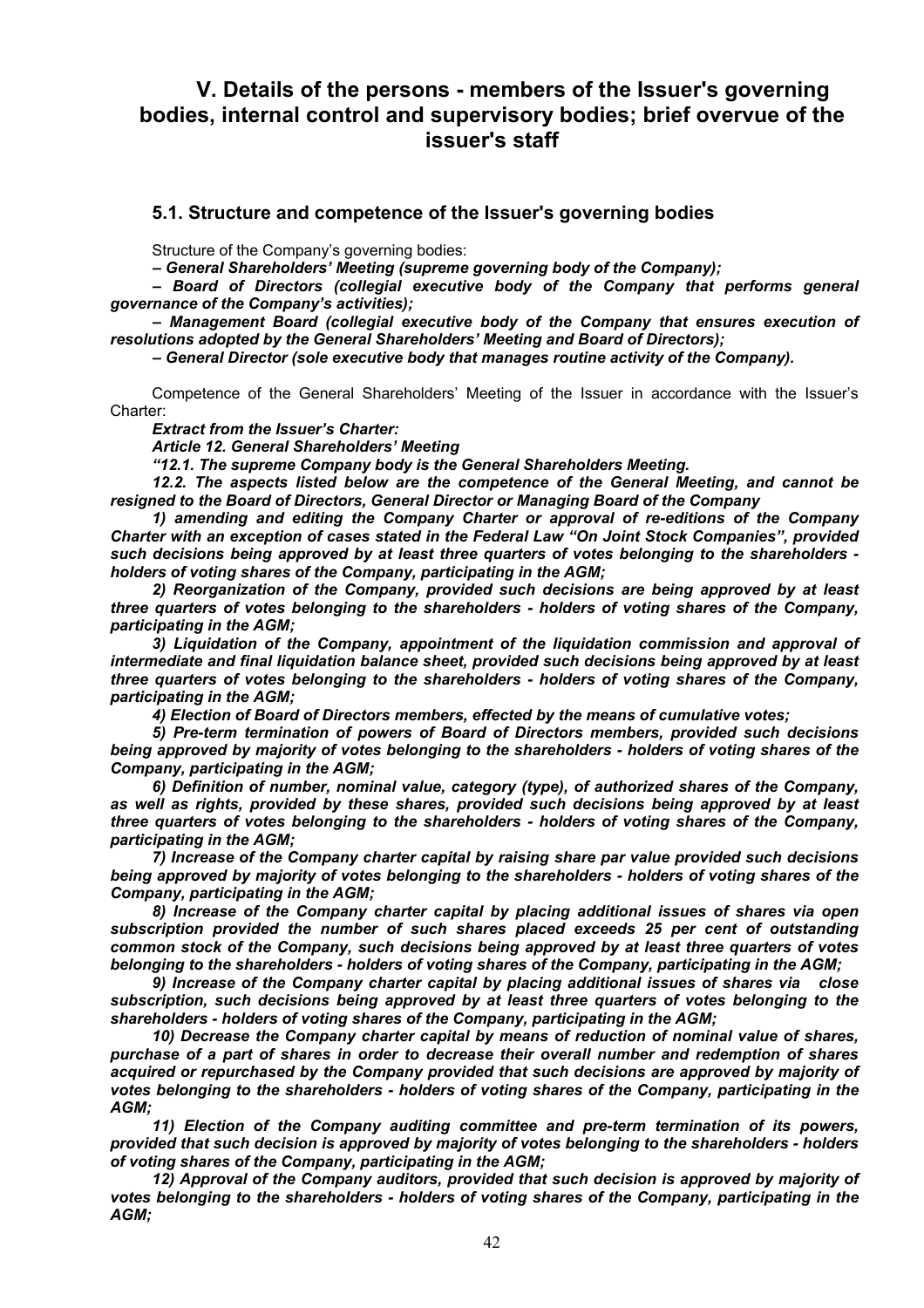*13) Approval of annual reports, Company's annual accounting including profit and loss statement, along with allocation of profits, incl. dividend pay-out (declaration), and Company loss, in compliance with results of a given fiscal year, provided that such decision is approved by majority of votes belonging to the shareholders - holders of voting shares of the Company, participating in the AGM;* 

*14) Establishing the procedure of Annual General Meetings provided that such decision is approved by majority of votes belonging to the shareholders - holders of voting shares of the Company, participating in the AGM;* 

*15) Splitting and consolidation of shares provided that such decision is approved by majority of votes belonging to the shareholders - holders of voting shares of the Company, participating in the AGM;* 

*16) Entering into deals with conflict of interests, such decisions to be taken in cases thereunder and in compliance with Article 11 of Federal law "On Joint-Stock Companies";* 

*17) Entering into major deals connected with both explicit or implicit acquisition and alienation or possible alienation of assets, the price of which exceeds 50 per cent of the book value of Company assets according to the accounting as of the last reporting date, with an exception of transactions being made within regular economic activities of the Company, transactions concerning subscription-based placement (realization) of common shares, and transactions connected with placement of stock swapped into common shares of the Company provided that such decisions being approved by at least three quarters of votes belonging to the shareholders - holders of voting shares of the Company, participating in the AGM;* 

*18) Participation in holding companies, financial and industrial groups, associations and other commercial organizations provided that such decision is approved by majority of votes belonging to the shareholders - holders of voting shares of the Company, participating in the AGM;* 

*19) Approval of internal documents, regulating activities of Company bodies provided that such decision is approved by majority of votes belonging to the shareholders - holders of voting shares of the Company, participating in the AGM;* 

*20) Placement of corporate bonds, swapped into shares, and placement of other securities, swapped into shares, provided the bonds (other securities) are placed through the closed subscription scheme, or if open subscription, the convertible bonds may be swapped into common shares of the Company, exceeding 25% of shares earlier placed, provided that such decisions being approved by at least three quarters of votes belonging to the shareholders - holders of voting shares of the Company, participating in the AGM;* 

*21) Decision that expenses for preparation and holding the Extraordinary General Meeting should be borne by the Company provided the EGM has been convoked in defiance of requirements of the Russian Federation legislation in force, i.e. not based on a decision of the Board of Directors, but by other persons, provided that such decision is approved by majority of votes belonging to the shareholders - holders of voting shares of the Company, participating in the AGM;* 

*22) Devolution of powers from the sole executive body of the Company to the controlling organization, or managing director provided that such decision is approved by majority of votes belonging to the shareholders - holders of voting shares of the Company, participating in the AGM;* 

*23) Other issues provided for by the Federal Law "On Joint-Stock Companies" and this Charter.* 

*12.3. The Annual General Meeting is solely entitled to make decisions concerning the issues, provided in Items 2, 7, 8, 9, 15-19, 23 of Article 12.2 of the present Company Charter upon the recommendation of the Board of Directors. At this rate, the persons that are authorized to introduce items to the agenda of the AGM or EGM in compliance with the Russian Federation legislation in force are not entitled to require introduction of the listed issues with the Board of Directors.* 

*The AGM does not have a right to consider or take any decisions on issues that are not part of its terms of reference pursuant to the Federal Law "On Joint-Stock Companies".* 

*The AGM is not entitled to take decisions on items that are not included in the agenda, as well as change the agenda."* 

Competence of the Issuer's Board of Directors in accordance with the Issuer's Charter: *Extract from the Issuer's Charter:* 

*Article 13. Competence of the Issuer's Board of Directors in accordance with the Issuer's Charter:*

*"13.4. The exclusive competence of the Board of Directors is as follows:*

*1) Determination of priority guidelines of the Company, including approval of annual budget, medium-term and long-term budgets, strategies and development programs of the Company, amendment of the said documents and control of their fulfillment;* 

*2) Preliminary approval of operations being over the stated Company annual budget;* 

*3) Convocation of annual and extraordinary General Meetings of Shareholders, except for cases stipulated in Article 55.8 of Federal Law "On Joint-Stock Companies";*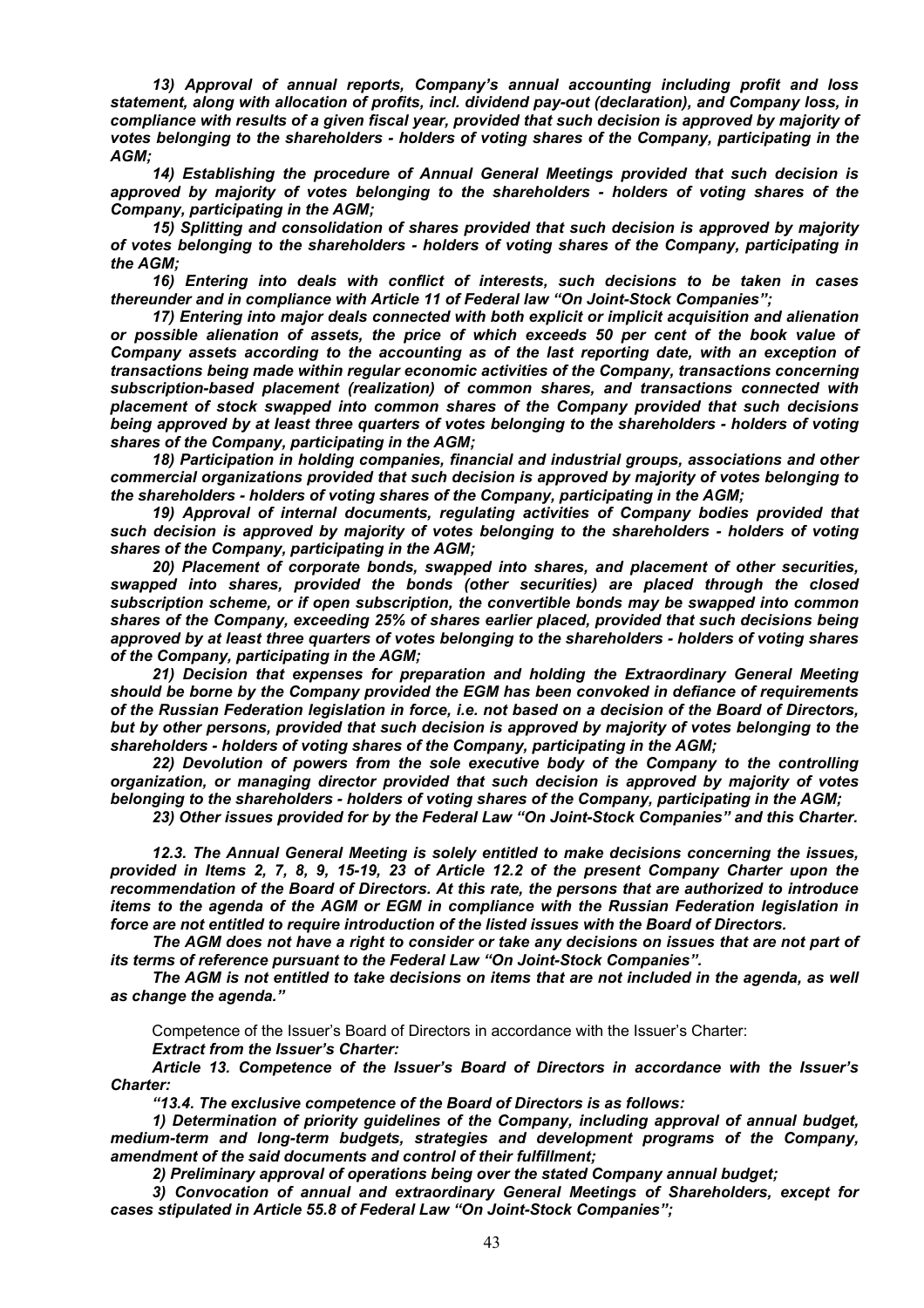*4) Approval of the General Meeting's agenda;* 

*5) Fixing of the cut-off date to compile the list of persons entitled to participate in the Annual General Meeting, and other issues being the competence of the Board of Directors pursuant to provisions set forth in Article 7 of Federal law "On Joint-Stock Companies", and relating to preparations and holding of General Meetings.* 

*6) Preliminary approval of Annual Report of the Company;* 

*7) Increase in the charter capital through placement of additional share issues within the number of authorized shares, stipulated hereof except for cases set forth in items 8 and 9 of Article 12.2 hereof;* 

*8) Placement of bonds or other securities in case placement conditions provide that the securities hereof are not convertible into shares of the Company;* 

*9) Placement of convertible bonds and other convertible securities if the said bonds (securities) are placed on the basis of open subscription and may be swapped into Company shares, representing 25% or less than 25% of common shares previously placed;* 

*10) Fixing of price (pecuniary valuation) of assets, placement price and buy-out price of securities in cases, provided for in the Federal Law "On Joint-Stock Companies";* 

*11) approval of Securities Issue Resolutions, Prospectuses, Reports on the Company's shares repurchase for their redemption, Reports on shares redemption, Reports on the shareholders' requests on repurchase of shares owned by them, as well as adoption of resolutions on the start date of securities placement based on the Board of Directors resolution;* 

*12) Purchase of shares, bonds and other securities being placed by the Company, in cases provided for the Federal Law "On Joint-Stock Companies";* 

*13) Approval the Company's Registrar and the general terms and conditions of Contract to be signed with Registrar, as well as terms of its termination;* 

14) Recommendations with regard to the profit distribution, including the rate and form of *dividend payments and to the loss distribution based on the results of the fiscal year;* 

*15) Usage of reserves fund and other Company funds;* 

*16) Approval of an internal document stipulating for the procedures of internal audit of financial and operational activities of the Company;* 

*17) Recommendations with regard to the amount of remuneration and compensations to be paid to Audit Commission members, approval of general terms and conditions of the Contract to be concluded with the Auditor and approved by the General Shareholders Meeting including the amounts to be paid to the Auditors for their services;* 

*18) Approval of the Regulation on Internal Audit Department of the Company, preliminary acceptance of nominees to the position of its head officer, and relief of the head officer from duty at the initiative of the Company, and consideration of other items to be resolved by the Board of Directors with regard to the Regulation on Internal Audit Department.* 

*19) initial approval of major separate deal or several interrelated deals connected with explicit or implicit acquisition, alienation or possible alienation of assets, the value of which ranges from 1 to 25 per cent of the book value of Company assets according to the financial statements as of the last reporting date;* 

*20) Approval of major deals connected with both explicit or implicit acquisition and alienation or possible alienation of assets, the value of which ranges between 25 to 50 per cent of the book value of Company assets according to the accounting statements as of the last reporting date, with an exception of transactions carried out within the Company's general activities, transactions concerning subscription-based placement of common shares, and transactions connected with placement of convertible securities that are swapped into common shares of the Company;* 

*21) Approval of transactions with conflict of interests, in cases set forth in Article 11 of Federal law "On Joint-Stock Companies";* 

*22) Determination (alteration) of functional units of the Company's organizational structure and key functions of subdivisions making parts of these functional units (except for the Branches and Representative offices);* 

*23) Establishment of divisions, opening of representative offices, their liquidation, and approval of their Regulations;* 

*24) Preliminary approval of nominees to the positions of Branches and Representative offices head officers and relief of the head officers from duty at the initiative of the Company;* 

*25) Appointment of the sole executive body (General Director), fixing his/her term of office as well as pre-term termination of his/her powers and employment contract concluded with him/her;* 

*26) Election (re-election) of Chairman of the Board of Directors and his/her deputy;* 

*27) Formation of a collegial executive organ (Managing Board): determination of its term, appointment of Managing Board members, early termination of their office;* 

*28) Affirmation of holding more than one office by a person acting as the sole executive body and by the members of Management Board in managing bodies of other organizations;* 

*29) Authorization to hold more than one paid office in other organizations for a person acting*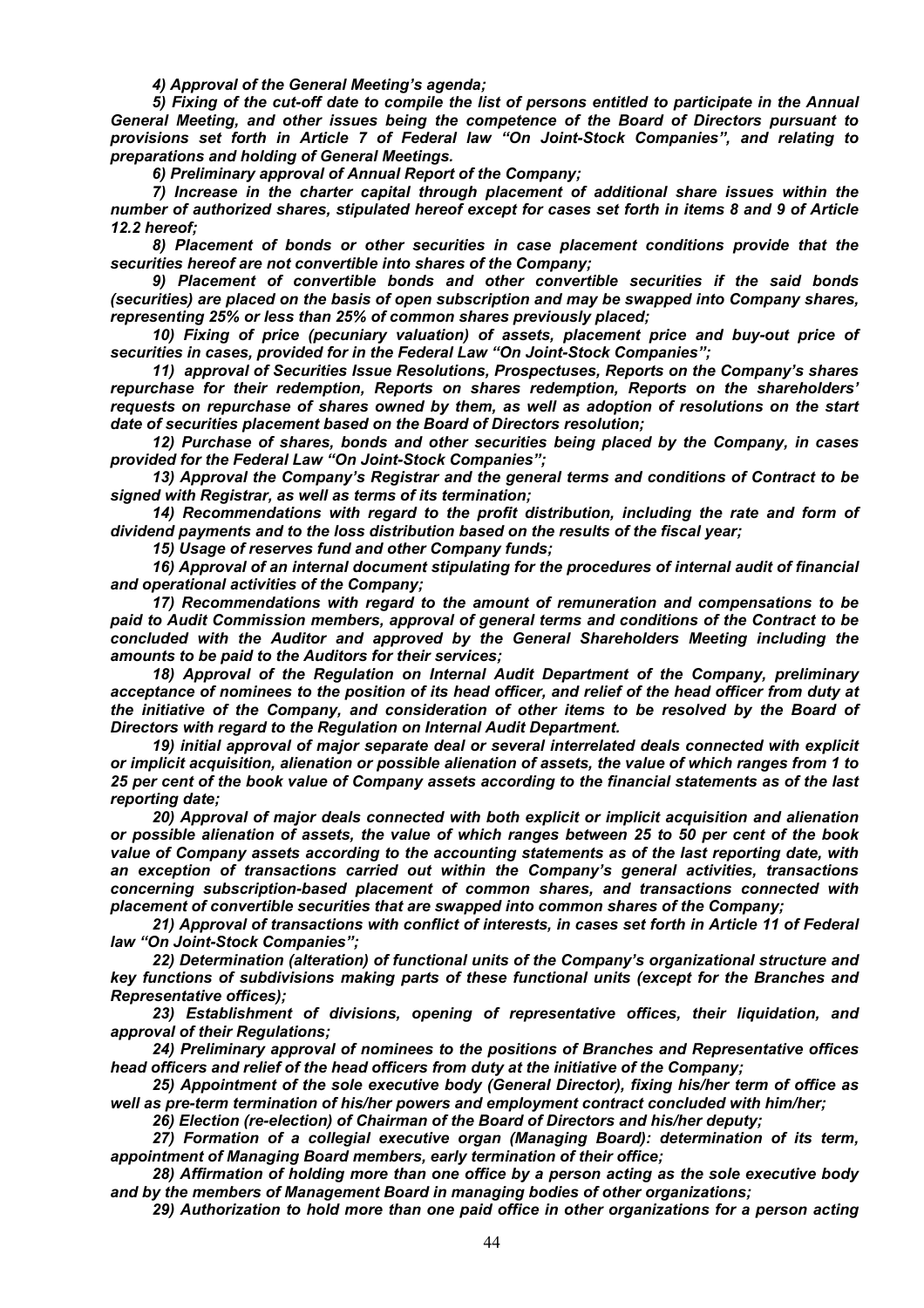*as the sole executive body;* 

*30) Creation of permanent or temporary (to resolve certain kinds of questions) Committees of the Board of Directors, approval of their Regulations, election of Committees members and chairmen, early termination of their office;* 

*31) Appointment of the Company corporate Secretary and his/her dismissing, and approval of Corporate Secretary Regulations;* 

*32) approval of contracts (supplementary agreements) concluded with General Director, members of Management Board, directors of branches and representative offices, Company's Corporate Secretary, director of Internal Audit Department, except for the agreements on termination of employment contracts with the heads of branches and representative offices by mutual agreement of the parties (item 1, article 77 of the RF Labour Code), as well as consideration of issues, resolutions on which are to be adopted by the Board of Directors pursuant to the Contracts mentioned;* 

*33) adoption of resolutions on Company's participation in organizations (including establishing, engagement as a participant, changing the stake or its nominal value, changing the number of shares held by the Company or their nominal value, and termination of participation, except for the cases of liquidation of organization in the order required by the applicable law);* 

*34) adoption of resolutions on Company's participation in non-commercial organizations except for the cases set forth in sub-item 18 item 12.2 hereof, by establishing the organization, engagement as a participant, additional contributions related to the Company's participation in noncommercial organizations, termination of participation, except for the cases of liquidation of organization in the order required by the applicable law);* 

*35) submitting proposals (including those regarding candidates to the control and regulatory bodies) and adoption of resolutions on the issues falling within the competence of General Meetings of Participants of the commercial organizations, the Company being the only participant entitled with the right to vote at the General Meeting of Participants;* 

*36) outlining the procedure of Company's interaction with organizations the Company has shares and stakes in, adoption of resolutions in accordance with the procedure;* 

*37) elaboration of Company's (Company representatives') position, including the decision whether the Company should or should not vote on the issues of Agenda, give votes "for", "against" or "abstain", with regard to the following issues of Agenda of General Shareholders (Participants) Meetings of its affiliated and dependent companies (further referred to as ADC) (except for the cases when the functions of General Shareholders Meetings of ADCs are performed by the Company's Board of Directors), and sessions of ADC Board of Directors (except for the issue concerning approval of Agenda of ADC General Shareholders Meetings, in case the functions of General Shareholders Meetings of ADCs are performed by the Company's Board of Directors), also aimed at Company's control over the resolutions adopted by the affiliated and dependent companies of ADCs:* 

*a) determination of Agenda of the General Shareholders (Participants) Meeting of ADC;* 

*b) reorganization, liquidation of ADC;* 

*c) determination of quantitative composition of ADC Board of Directors, nomination and election of its members and pre-term termination of their office;* 

*d) determination of the quantity, nominal value, category (type) of ADC shares authorized for issuance in addition to those outstanding, and rights granted by these shares;* 

*e) increase of ADC share capital by increase of nominal value or by placement of* 

*additional share issue;* 

*f) placement of ADC securities convertible into common shares;* 

*g) split and consolidation of ADC shares;* 

*h) approval of major deals effected by ADC;* 

*i) participation of ADC in other organizations (entering the operating organization or formation of a new organization);* 

*38) Approval of internal documents of the Company other than stated in Article 13.4 hereof, which refer to issues being the competence of the Board of Directors, except for internal documents, being the competence of General Meeting and executive bodies of the Company pursuant to Company Charter;* 

*39) Approval of Corporate Governance Code of the company, introductions of amendments and supplements therein;* 

*40) Approval of risk management procedures in the Company;* 

*41) Approval of the Regulation on the Procedure of auditors tender suggested by the Board of Directors for AGM approval, and consideration of other items to be resolved by the Board of Directors pursuant to the Regulation above mentioned;* 

*42) ) introduction of alterations to the Charter pertaining to formation or liquidation of branches and representative offices, including alterations pertaining to the change of addresses of branches and representative offices;* 

*43) Appointment of a person entitled to sign the Contract with Managing Board members on*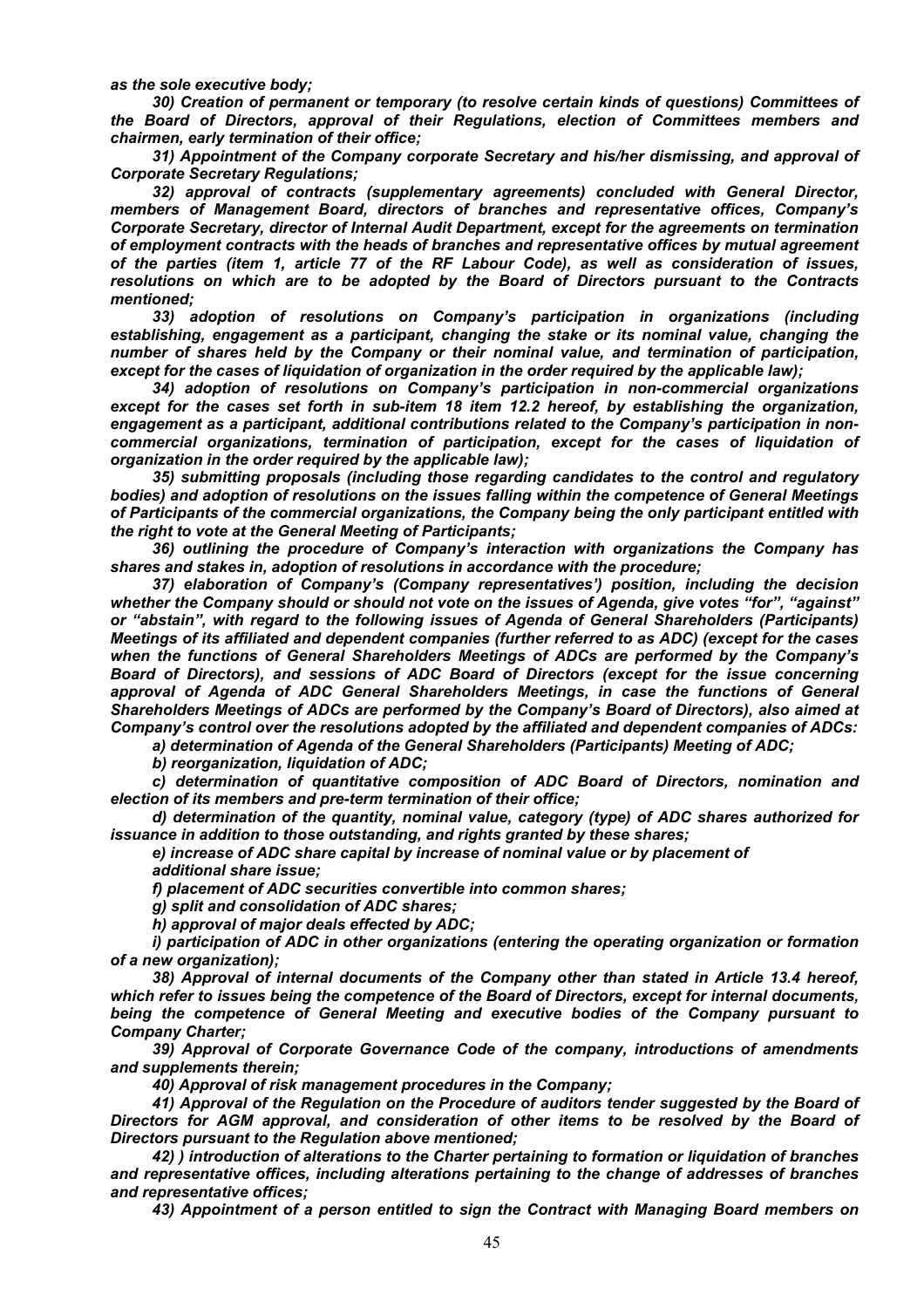*behalf of the Company;* 

*44) Preliminary approval of outsourcing in Company's activity checkup by the Audit Commission; determination of payment conditions and other essential conditions of outsourcing in Audit Commission activity;* 

*45) Other issues stipulated by the Federal Law 'On Joint-Stock Companies' and the present Charter.* 

*13.5. Issues being the exclusive competence of the Company's Board of Directors cannot be devolved on the Collegiate Body or Sole Executive Body of the Company."* 

Competence of the Issuer's collegiate executive body in accordance with the Issuer's Charter:

*Extract from the Issuer's Charter:* 

*Article 14. Company Management Board* 

*1) Working out of proposals on main streamlines of Company activities including drafts of annual budget, medium-term and long-term budgets, strategies and development programs of the Company along with amendment of the said documents;* 

*2) Taking decisions on the questions being the competence of the supreme management organs of the non-commercial organizations, where the Company is the sole founder (participant), except for those where such supreme management boards are formed without the founder's (participant's) representatives;* 

*3) Elaboration of human resources and social policies of the Company;* 

*4) Approval of internal document regulating general provisions of labor motivation and consideration and decision taking on terms of collective agreements;* 

*5) Preparation of materials and draft decisions in connection with issues that are submitted to consideration of General Meeting of Shareholders and sessions of the Board of Directors and submission of materials to committees under the Board of Directors;* 

*6) Managerial and technical provision of the Company's operations;* 

*7) Elaboration of technical, economic and financial, and tariff policies of the Company;* 

*8) Determination of accounting policy, supervision on improvement of accounting and managerial methods along with introduction of IAS in the Company and its divisions;* 

*9) Determination of methods of planning, budgeting and controlling in the Company and its divisions;* 

*10) Determination of security policy in the Company and its divisions;* 

*11) Elaboration of procedure of property allocation to Company divisions and its attachment;;* 

*12) Determination of numerical membership and appointment of members of division's collegiate executive bodies as well as pre-term termination of their powers, approved by Regulations on collegiate bodies thereof;* 

*13) Preliminary affirmation of candidates for deputy directors, chief accountants of divisions and representative offices and dismissing of the said persons;* 

*14) Approval of general terms and conditions of contracts (supplementary agreements) signed with members of division's collegiate executive bodies, deputy directors, chief accountants of divisions and representative offices, along with consideration of issues on which the Management Board shall take decisions pursuant to the above-mentioned agreements;* 

*15) Approval of quarterly budgets of divisions and amendment of these documents;* 

16) Performance analysis of the Company's divisions, including isolated ones, provision of *mandatory directives to advance their efficiency;* 

*17) Approval of internal documents that address issues being the competence of the Management Board, except for questions that are approved by the General Meeting and the Board of Directors of the Company.* 

*18) Approval of organizational structure of the company, including main functions of operating entities.* 

*14.5. Management Board is also entitled to decisions relating to other aspects of operating activities of the Company, specified in the Law on Joint-Stock Companies and this Charter, upon the instructions of the Board of Directors or suggestion of General Director of the Company.* 

Competence of the Issuer's sole executive body in accordance with the Issuer's Charter:

*Extract from the Issuer's Charter: Article 15. Company General Director* 

*"15.1. General Director is the sole executive body executing management of operating activities of the Company. General Director shall be appointed by the Board of Directors of the Company.* 

*15.2. General Director shall take decisions, which as per this Charter are not the competence of the General Shareholders Meeting, the Board of Directors or Management Board of the Company.* 

15.3. General Director shall perform the functions of the Chairman of the Management Board of *the Company.*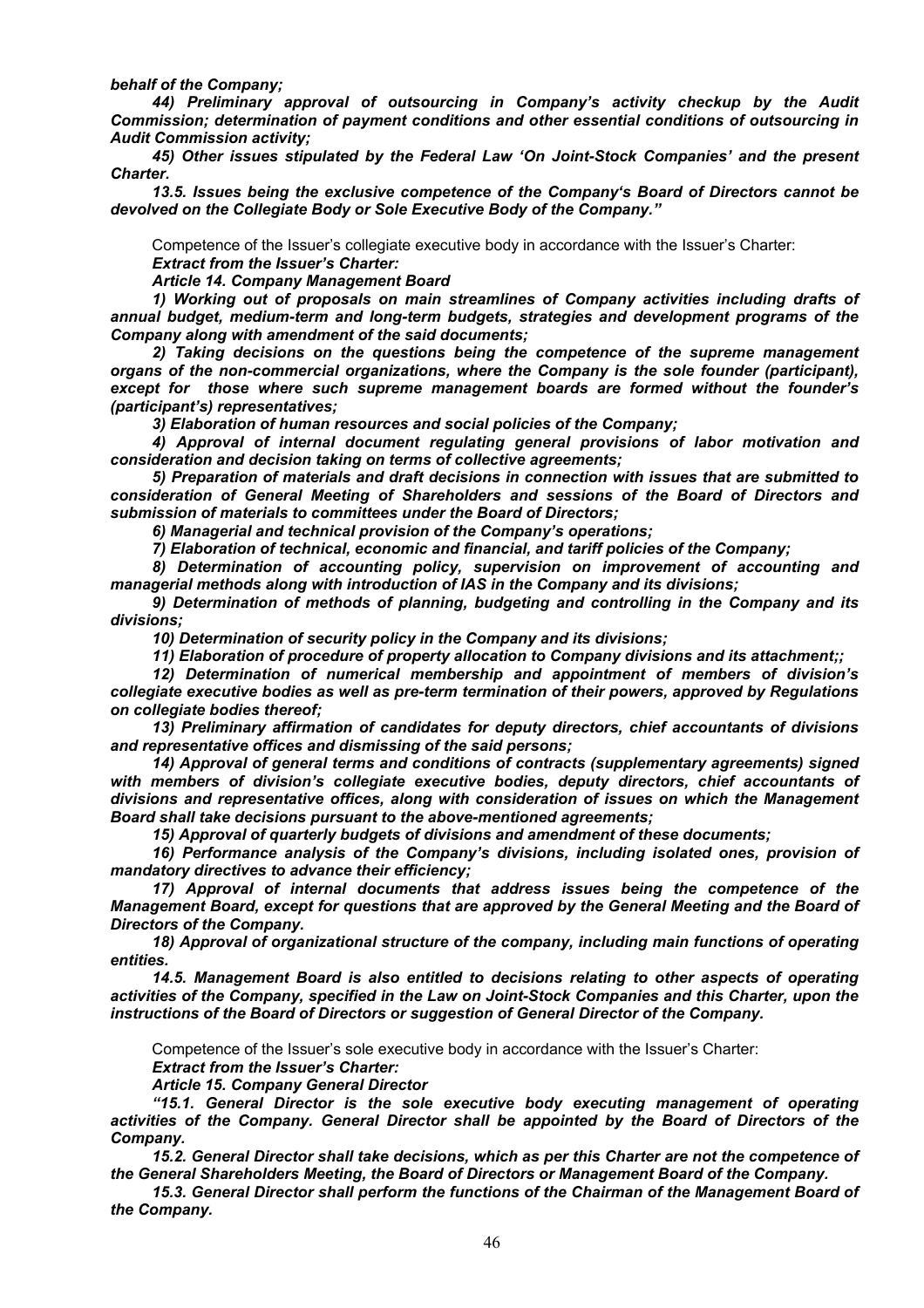*15.4. General Director shall act on behalf of the Company without power of attorney, including representation of the Company's interests, make deals on behalf of the Company, approve staff list, issue orders and give instructions mandatory for all Company employees.* 

 *Rights, duties, salary and responsibility of General Director are stipulated in the contract, signed between he/she and the Company. This contract on behalf of the Company shall be signed by the Chairman of the Board of Directors."* 

Issuer's Corporate Conduct (Governance) Code: *Corporate Conduct Code of JSC "Uralsvyazinform" was approved by the Board of Directors of JSC "Uralsvyazinform" (Protocol of the session #13/5 dd. November 11, 2003).* 

Web page on which the full text of the Issuer's corporate conduct code is posted: *http://www.usi.ru/shareholders/management/documents/ (in Russian), http://www.usi.ru/en/shareholders/profile/documents/ (in English).* 

Other documents that regulate the functioning of the Issuer's governing bodies:

| <b>Governing body</b>            | Regulatory documents on which the functioning of the body is based                                                                                                                                                                                                                                                                                                                                                                                                                                                                                                                   |
|----------------------------------|--------------------------------------------------------------------------------------------------------------------------------------------------------------------------------------------------------------------------------------------------------------------------------------------------------------------------------------------------------------------------------------------------------------------------------------------------------------------------------------------------------------------------------------------------------------------------------------|
| General Shareholders'<br>Meeting | Charter of OJSC 'Uralsvyazinform' (approved by the joint Annual General Shareholders'<br>Meeting of OJSC 'Uralsvyazinform' as of June 23, 2005, as amended and restated by the<br>Annual General Shareholders' Meeting of OJSC 'Uralsvyazinform' as of June 29, 2006);<br>Holding Procedure of the General Shareholders Meeting of OJSC 'Uralsvyazinform'<br>(approved by the Annual General Shareholders' Meeting of OJSC 'Uralsvyazinform' as of<br>June 20, 2003, as amended and restated by the Annual General Shareholders' Meetings as<br>of June 25, 2004 and June 23, 2005). |
| <b>Board of Directors</b>        | Charter of OJSC 'Uralsvyazinform' (approved by the joint Annual General Shareholders'<br>Meeting of OJSC 'Uralsvyazinform' as of June 23, 2005, as amended and restated by the<br>Annual General Shareholders' Meeting of OJSC 'Uralsvyazinform' as of June 29, 2006);<br>Regulations on the Board of Directors of OJSC 'Uralsvyazinform' (approved by the Annual<br>General Shareholders' Meeting of OJSC 'Uralsvyazinform' as of June 29, 2006)                                                                                                                                    |
| Management Board                 | Charter of OJSC 'Uralsvyazinform' (approved by the joint Annual General Shareholders'<br>Meeting of OJSC 'Uralsvyazinform' as of June 23, 2005, as amended and restated by the<br>Annual General Shareholders' Meeting of OJSC 'Uralsvyazinform' as of June 29, 2006);<br>Regulations on the Management Board of OJSC 'Uralsvyazinform' (approved by the<br>Annual General Shareholders' Meeting of OJSC 'Uralsvyazinform' as of June 29, 2006)                                                                                                                                      |
| <b>General Director</b>          | Charter of OJSC 'Uralsvyazinform' (approved by the joint Annual General Shareholders'<br>Meeting of OJSC 'Uralsvyazinform' as of June 23, 2005, as amended and restated by the<br>Annual General Shareholders' Meeting of OJSC 'Uralsvyazinform' as of June 29, 2006)                                                                                                                                                                                                                                                                                                                |

Information on amendments made to the Charter and/or to the internal documents regulating the functioning of the Issuer's governing bodies:

*On June 15, 2007 Uralsvyazinform's General Shareholders Meeting introduced amendments and additions to the Charter of OJSC 'Uralsvyazinform', Procedure of Holding the General Shareholders Meeting of OJSC 'Uralsvyazinform', Provisions on the Board of Directors of OJSC 'Uralsvyazinform', and Provisions on the Management Board of OJSC 'Uralsvyazinform'.* 

Web page on which the full text is posted of the Charter and other internal documents in force regulating the functioning of the Issuer's governing bodies:

*Main internal documents of the Company (Charter, Regulations on the Board of Directors, Regulations on the Management Board and Audit Commission, as well as Procedure of Holding the General Shareholders Meeting) are posted at* 

*http://www.usi.ru/shareholders/profile/documents/. (in Russian) http://www.usi.ru/en/shareholders/profile/documents/ (in English)* 

*Corporate Conduct Code is posted at http://www.usi.ru/shareholders/management/documents/. (in Russian) http://www.usi.ru/en/shareholders/profile/documents/ (in English).* 

# **5.2. Details of the persons - members of the Issuer's governing bodies**

**5.2.1. Information on the members of the Issuer's Board of Directors** 

*Board of Directors elected by the Annual General Shareholders Meeting as of June 15, 2007:* 

**Chairman of the Board of Directors:**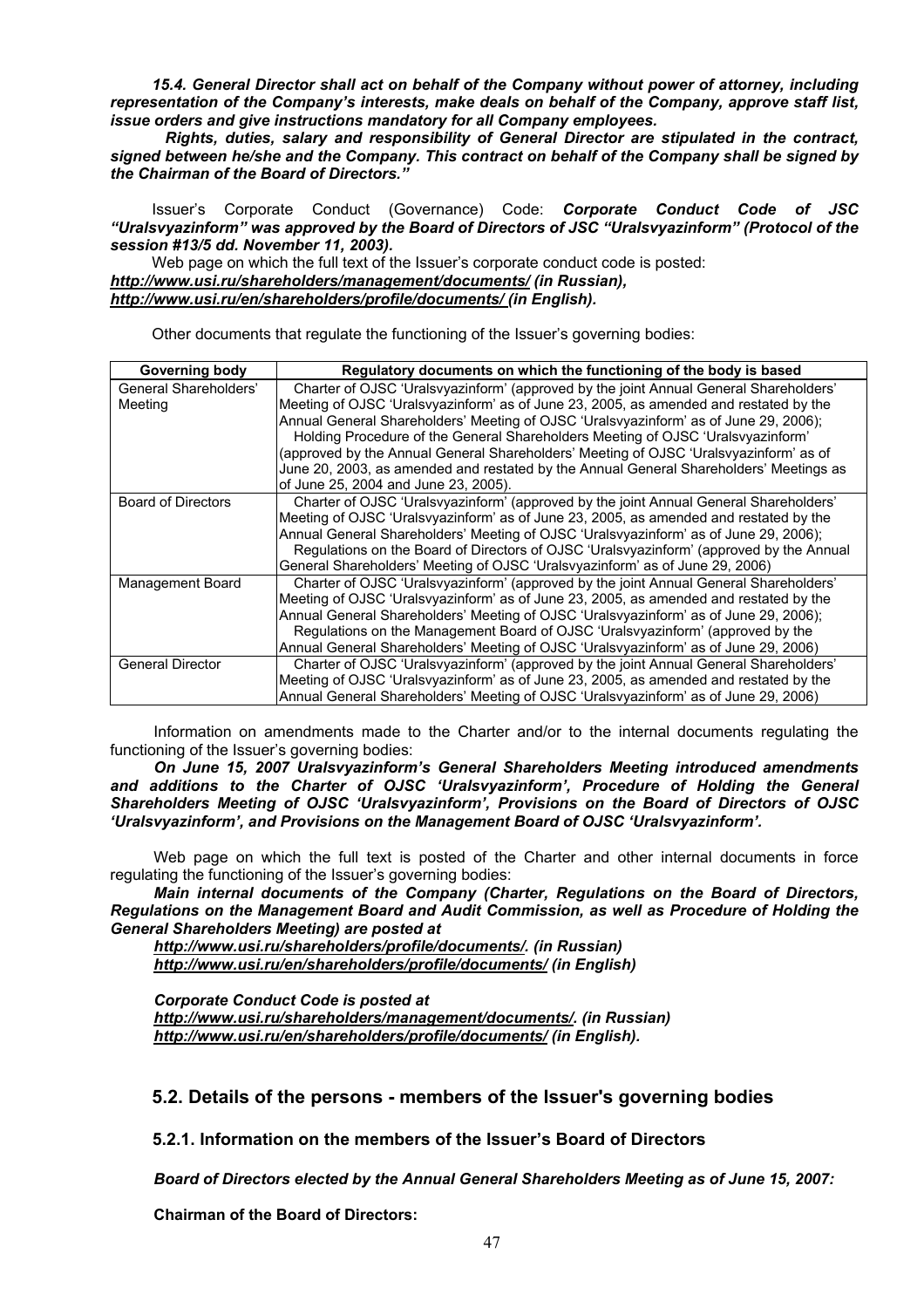*Evgeniy A. Chechelnitsky*  Year of birth: *1973*  Education: *higher, Doctor of Philosophy* 

Positions as of the last 5 years: Organization: **OJSC 'Investitsionnaya companiya svyazi' (OJSC 'Svyazinvest')**  2006 – present day: **Deputy General Director** 2006 – present day: *Member of the Management Board*  Organization: *Federal Communications Supervisory Authority (Rossvyaznadzor)*

2004 – 2006: *Deputy Director* 

Organization: *Ministry for Communication and Informatization of the Russian Federation*  2001 – 2004: **Deputy Director of Economic and Investment Policies Department**

Share of the Issuer's Charter Capital owned by the member of the Board of Directors: *no share*  Share of the Issuer's ordinary stock owned by the member of the Board of Directors: *no share*

### **Members of the Board of Directors:**

*1. Mikhail V. Batmanov* Year of birth: *1978* Education: *higher, Doctor of Philosophy* 

Positions as of the last 5 years:

Organization: **OJSC 'Investitsionnaya companiya svyazi' (OJSC 'Svyazinvest')**  2003 – 2005: *Chief Specialist of the Legal Department*  2005 – 2006: *Head of the sector in the Legal Department*  2006 – present day: *Head of the sector of Corporate Government and Legal Groundwork* 

#### *Department*

Organization: *CJSC "Informational analytical center for scientific research 'Continuum'"*  2002 – 2003: *Legal Adviser* 

Share of the Issuer's Charter Capital owned by the member of the Board of Directors: *no share*  Share of the Issuer's ordinary stock owned by the member of the Board of Directors: *no share* 

#### *2. Yuri A. Bilibin*  Year of birth: *1971*  Education: *higher*

Positions as of the last 5 years: Organization: *OJSC 'Investitsionnaya companiya svyazi' (OJSC 'Svyazinvest')*  2001 – 2004: *Assistant to the General Director*  2006 – present day: *Adviser to the General Director* 

Organization: *OJSC 'RTK-Leasing'* 2004 – 2006: *Adviser to the General Director* 

Share of the Issuer's Charter Capital owned by the member of the Board of Directors: *no share*  Share of the Issuer's ordinary stock owned by the member of the Board of Directors: *no share*

#### *3. Alla B. Grigorieva*  Year of birth: *1967* Education: *higher*

Positions as of the last 5 years:

Organization: *OJSC 'Investitsionnaya companiya svyazi' (OJSC 'Svyazinvest')*  2001 – 2006: *Deputy Director of Corporate Governance Department – head of the section*  2006 – present day: *Deputy Director of Corporate Governance and Legal Support Department* 

Share of the Issuer's Charter Capital owned by the member of the Board of Directors: *no share*  Share of the Issuer's ordinary stock owned by the member of the Board of Directors: *no share*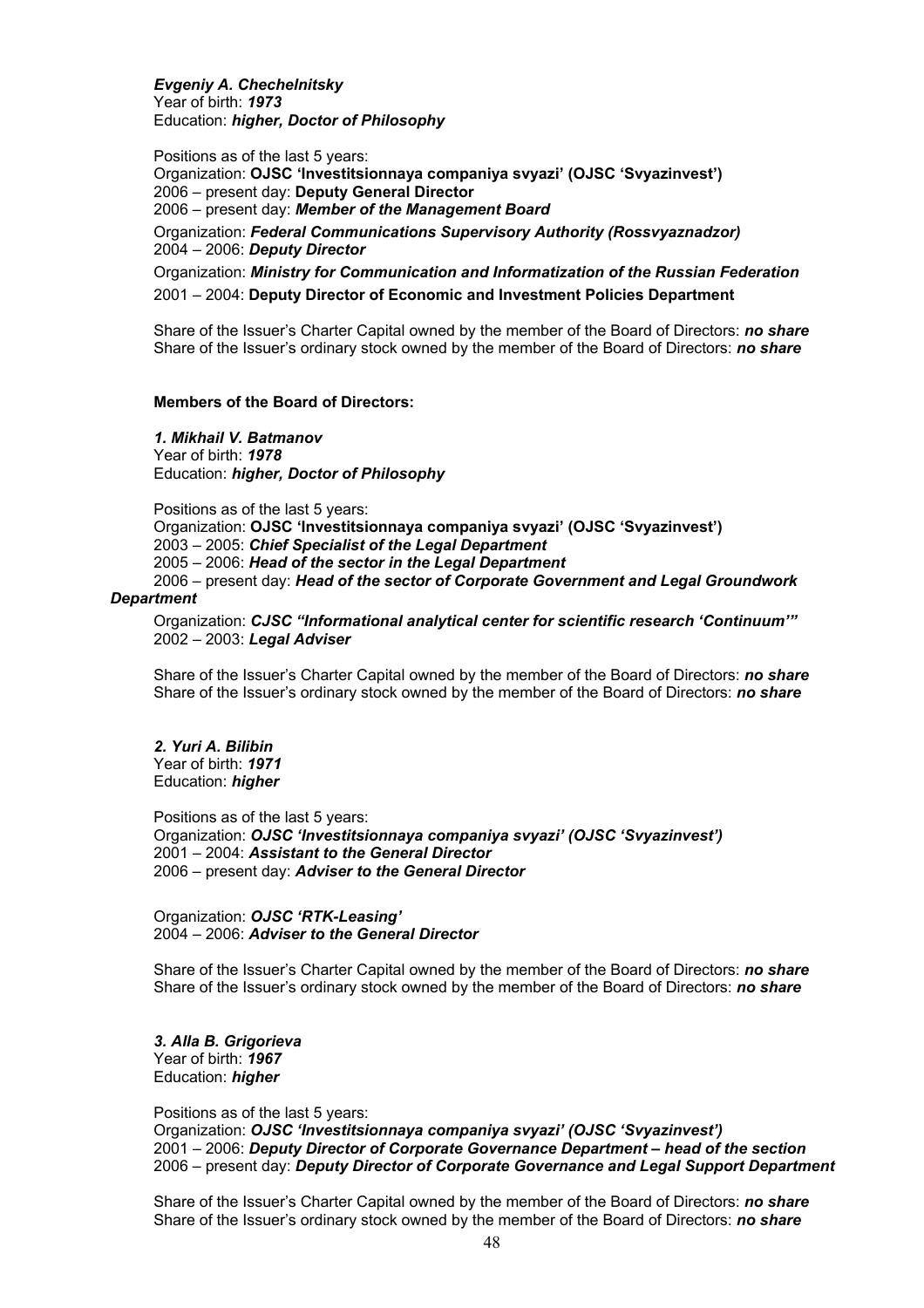*4. Vladimir V. Dudchenko* Year of birth: *1973* Education: *higher* 

Positions as of the last 5 years: Organization: *Moscow Representative office of NCH Advisors, Inc*  2001 – 2006: *Head of Analytical Branch* 2006 – present day: *Transactions Director* 

Share of the Issuer's Charter Capital owned by the member of the Board of Directors: *no share*  Share of the Issuer's ordinary stock owned by the member of the Board of Directors: *no share*

*5. Ekaterina S. Erofteyeva*  Year of birth: *1975* Education: *higher* 

Positions as of the last 5 years: Organization: *OJSC 'Investitsionnaya companiya svyazi' (OJSC 'Svyazinvest')*  2002 – 2006: *Deputy Director of Economic and Tariff Policy Department, Head of the Sector for Telecommunications Tariffs and Universal Services Regulation*  2006 – present day: *Deputy Director for Strategic Development Department* 

Share of the Issuer's Charter Capital owned by the member of the Board of Directors: *no share*  Share of the Issuer's ordinary stock owned by the member of the Board of Directors: *no share*

*6. Olga G. Korolyova*  Year of birth: *1950* Education: *higher* 

Positions as of the last 5 years: Organization: *OJSC 'Investitsionnaya companiya svyazi' (OJSC 'Svyazinvest')*  2001 – 2003: *Head of methodology sector*  2003 – 2005: *Deputy Chief Accountant*  2005 – present day: *Chief Accountant* 

Share of the Issuer's Charter Capital owned by the member of the Board of Directors: *no share*  Share of the Issuer's ordinary stock owned by the member of the Board of Directors: *no share*

*7. Juliana Y. Sokolenko*  Year of birth: *1967* Education: *higher* 

Positions as of the last 5 years:

Organization: *OJSC 'Investitsionnaya companiya svyazi' (OJSC 'Svyazinvest')*  2006 – present day: *Deputy Director – Head of External Relations Department*  2002 – 2006: *Deputy Director of Information Support Department – Head of Investor Relations* 

### *Department*

Share of the Issuer's Charter Capital owned by the member of the Board of Directors: *no share*  Share of the Issuer's ordinary stock owned by the member of the Board of Directors: *no share*

*8. Vladimir A. Statyin*  Year of birth: *1959* Education: *higher* 

Positions as of the last 5 years: Organization: *Career Center 'Russian Institute of Directors'*  2003 – 2006: *Director*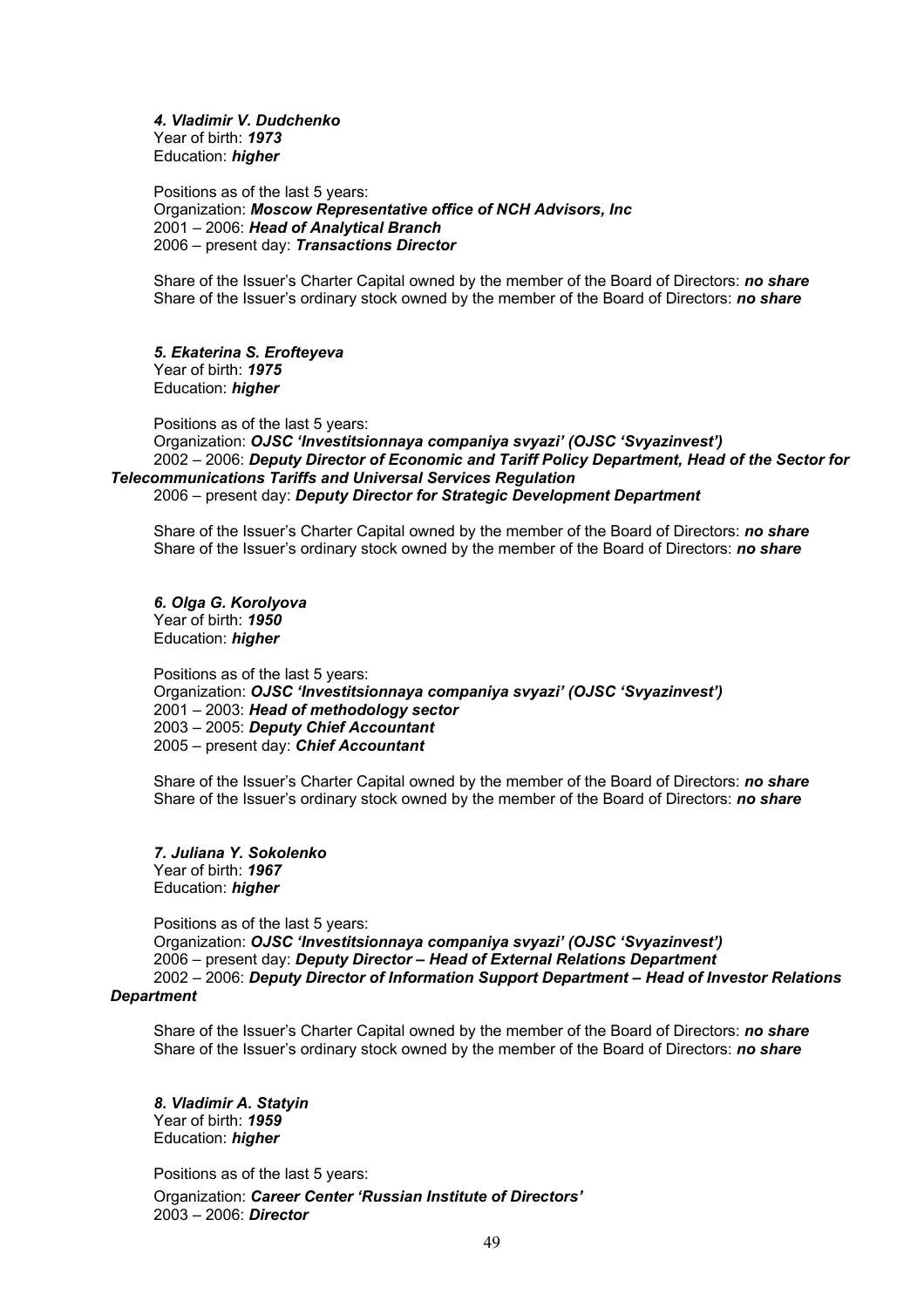Organization: *Non-profit partnership 'Association for Protection of Interests of Companies' and Organizations' shareholders'* 

#### 2001 – present day: *General Director*

Organization: *Open Joint-stock Company 'Corporate finance and investment company'*  2001 – present day: *Deputy General Director* 

Share of the Issuer's Charter Capital owned by the member of the Board of Directors: *0.001604%*  Share of the Issuer's ordinary stock owned by the member of the Board of Directors: *0.000445%*

*9. Dmitry Y. Tushunov* Year of birth: *1964* Education: *higher* 

Positions as of the last 5 years:

Organization: *CJSC "Leader" (pension funds Management Company)*  2004 – present day: *Head of Analytical Department – Chief economist* 

Organization: *Limited Liability Company 'Consulting and Audit Company "Delovaya Perspektiva"* 

2004 – 2004: *Head of Department* 

Organization: *CJSC "Investment Company 'ROSBUILDING"* 

2003 – 2004: *Project Manager* 

Organization: *State University "Higher School of Economics"*  2002 – 2003: *Leading Scientific Officer* 

Share of the Issuer's Charter Capital owned by the member of the Board of Directors: *no share*  Share of the Issuer's ordinary stock owned by the member of the Board of Directors: *no share*

#### *10. Anatoly Y. Ufimkin – Deputy Chairman of the Board of Director*  Year of birth: *1951* Education: *higher*

Positions as of the last 5 years:

Organization: *OJSC 'Uralsvyazinform'* 

2002 – 2005: *First Deputy General Director* 

2004 – 2005: *Acting General Director* 

2003 – 2005: *Member of the Management Board* 

2005 – present day: *General Director* 

2005 – present day: *Chairman of the Management Board*

2005 – June 15, 2007: *Deputy Chairman of the Board of Directors* 

June 15, 2007 – present day: *Member of the Board of Directors* 

Organization: *OJSC 'Svyazinform' of the Chelyabinsk region* 2002 – 2002: *General Director* 

Share of the Issuer's Charter Capital owned by the member of the Board of Directors: *0.0277%*  Share of the Issuer's ordinary stock owned by the member of the Board of Directors: *0.0270%*

## **5.2.2. Information on the members of the Issuer's collegiate executive body**

*Membership of Uralsvyazinform Management Board:* 

**Chairman of the Management Board:**  *Anatoly Y. Ufimkin (information was stated in the sub-item 5.2.1.)*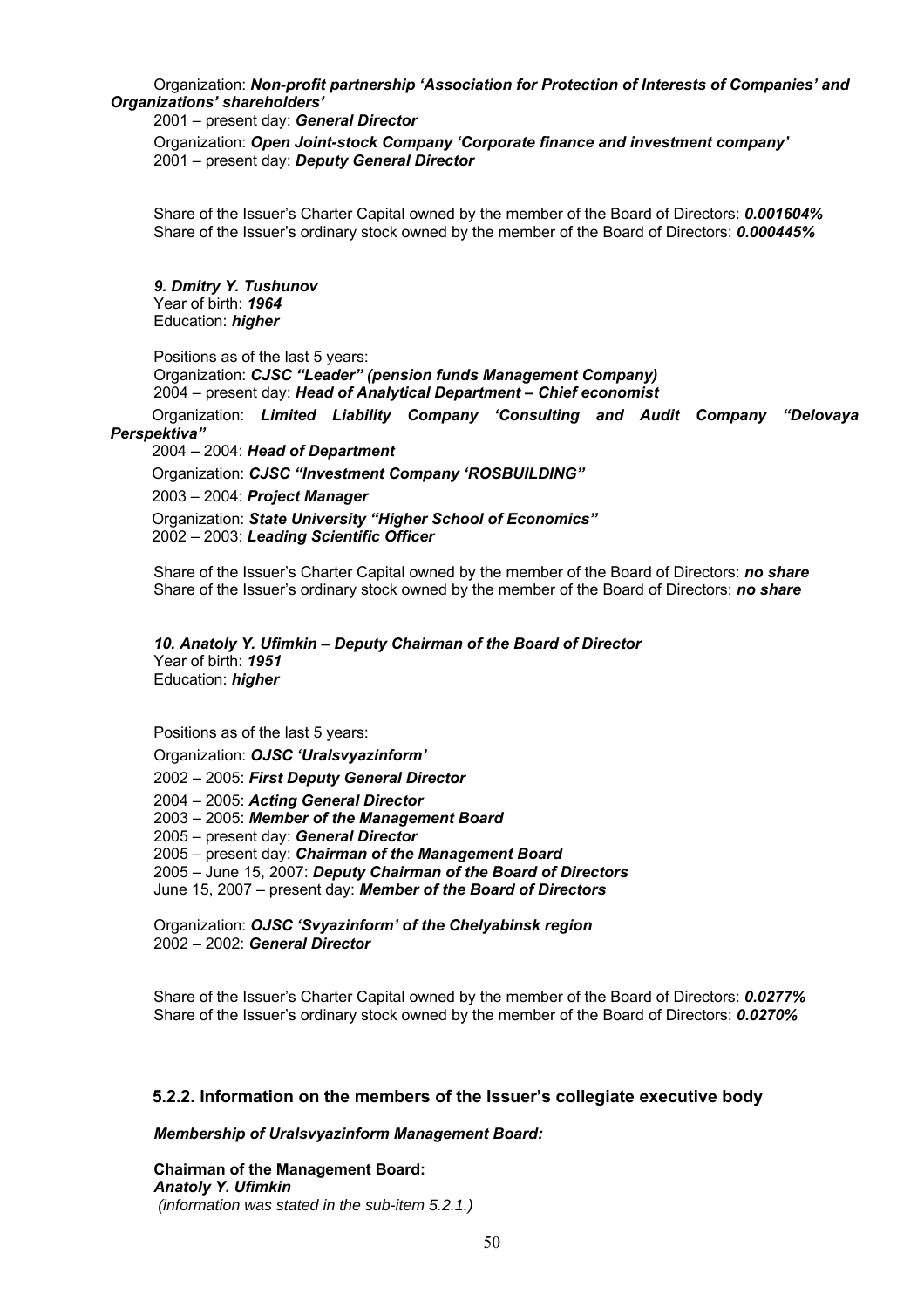**Members of the Management Board:**  *1. Sergey V. Akimenko* Year of birth: *1964* Education: *higher* 

Positions as of the last 5 years:

Organization: *Open Joint-Stock Company 'Uralsvyazinform'*  2002 – 2002: *Acting Director of Legal Groundwork Department*  2002 – 2005: *Director of Legal Groundwork Department*  2002 – 2004: *member of the Management Board*  2005 – present day: *Deputy General Director on Human Resources Management*  2005 – present day: *member of the Management Board* 

Organization: *OJSC 'Svyazinform' of the Chelyabinsk region* 2001 – 2002: *Deputy General Director on Legal Affairs* 

Share of the Issuer's Charter Capital owned by the member of the Management Board: *0.000328%*  Share of the Issuer's ordinary stock owned by the member of the Management Board: *0.000408%*

*2. Svetlana I. Balueva*  Year of birth: *1960* Education: *higher* 

Positions as of the last 5 years: Organization: *Open Joint-Stock Company 'Uralsvyazinform'*  2001 – 2002: *Deputy Chief Accountant* 2002 – 2004: *Deputy Chief Accountant on consolidated RAS and IFRS financial statements.*  2004 – 2004: *Deputy Chief Accountant on consolidated RAS financial statements*  2004 – present day: *Chief Accountant* 2005 – present day: *member of the Management Board*

Share of the Issuer's Charter Capital owned by the member of the Management Board: *0.000374%*  Share of the Issuer's ordinary stock owned by the member of the Management Board: *0.000464%*

*3. Sergey M. Bershev*  Year of birth: *1963* Education: *higher* 

Positions as of the last 5 years:

Organization: *Open Joint-Stock Company 'Uralsvyazinform'*  2005 – 2006: *Deputy General Director – Chief Commercial Officer*  2006 – present day: *Deputy General Director – Business Development Director*  2005 – present day: *member of the Management Board*  Organization: *Closed Join-Stock Company 'Lucent Technologies' (Moscow)*  2004 – 2005: *Key Account Manager*  Organization: *Open Joint-Stock Company 'Vympelcom' (Moscow)*  2003 – 2004: *Regional Director* 

Organization: *Telia International Management, Stockholm*  2001 – 2003: *Country Manager Russia* 

Share of the Issuer's Charter Capital owned by the member of the Management Board: *no share* Share of the Issuer's ordinary stock owned by the member of the Management Board: *no share*

*4. Igor D. Bychkov*  Year of birth: *1968* Education: *higher*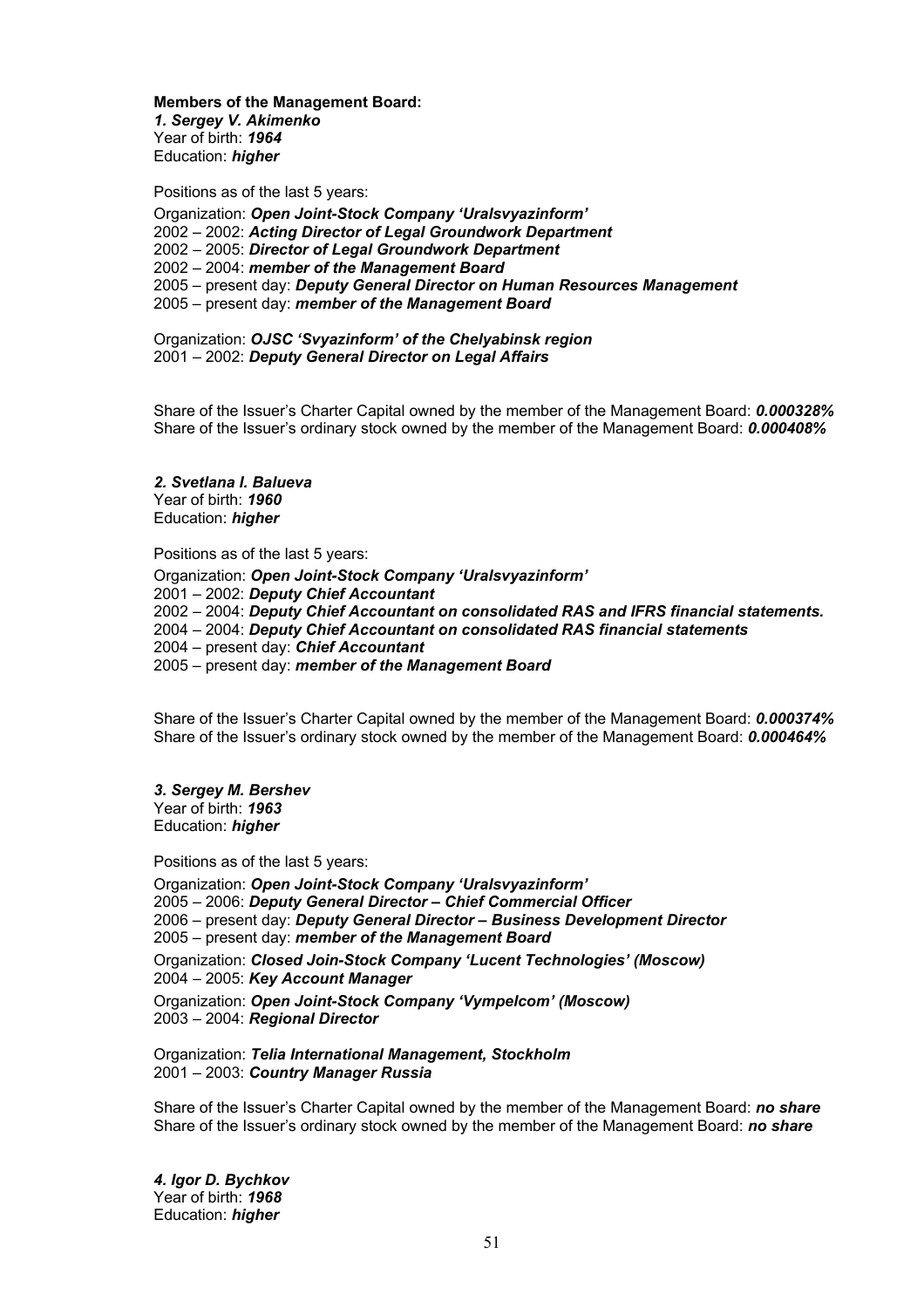Positions as of the last 5 years:

Organization: *Open Joint-Stock Company 'Uralsvyazinform'*  2002 – 2004: *Chief Engineer, Hanty-Mansyisk Division*  2004 – 2005: *Deputy Director – Engineering Director, Hanty-Mansyisk Division* 2005 – present day: *Deputy General Director – Engineering Director* 2005 – present day: *member of the Management Board* 

Organization: *'Hanty-mansyiskokrtelecom', Surgut Division*  2001 – 2002: *First Deputy Director – Chief Engineer* 

Share of the Issuer's Charter Capital owned by the member of the Management Board: *0.00008%*  Share of the Issuer's ordinary stock owned by the member of the Management Board: *0.00010%*

#### *5. Oleg V. Efremov* Year of birth: *1969*

Education: *higher* 

Positions as of the last 5 years:

Organization: *Open Joint-Stock Company 'Uralsvyazinform'*  2007 – present day: *Deputy General Director – Commercial Director*  2007 – present day: *Member of the Management Board*  2006 – 2007: *Deputy Director on Commercial Matters in Perm Telecommunications Division*  2003 – 2006: *Deputy Director on Technical Matters in Yamalo-Nenetsk Telecommunications* 

#### *Division*

2002 – 2003: *Head of Sales Management Sector in Yamalo-Nenetsk Telecommunications* 

#### *Division*

Organization: *Muravlensk Division of OJSC "Yamalelectrosvyaz"*  2002 – 2002: *Director* 

Share of the Issuer's Charter Capital owned by the member of the Management Board: *no share* Share of the Issuer's ordinary stock owned by the member of the Management Board: *no share*

# *6. Valery A. Menshenin*

Year of birth: *1957* Education: *higher* 

Positions as of the last 5 years:

Organization: *Open Joint-Stock Company 'Uralsvyazinform'*  2002 – 2004: *Deputy General Director on Security Issues*  2004 – 2005: *Deputy General Director on Security Issues and Secrecy Order*  2005 – present day: *Deputy General Director on Security Issues*  2005 – present day: *member of the Management Board* 

Organization: *The RF State Supervision Service for Telecommunications and Informatization (Sverdlovsk Region)*

2001 – 2002: Deputy Head of Service *– Chief State Inspector* 

Share of the Issuer's Charter Capital owned by the member of the Management Board: *no share* Share of the Issuer's ordinary stock owned by the member of the Management Board: *no share*

*7. Dmitry I. Samoilov*  Year of birth: *1962* Education: *higher* 

Positions as of the last 5 years: Organization: *Open Joint-Stock Company 'Uralsvyazinform'*  2001 – 2002: *Deputy Chief of Strategic Planning Sector*  2002 – 2002: *Acting Director of Property and Non-Productive Investments Department*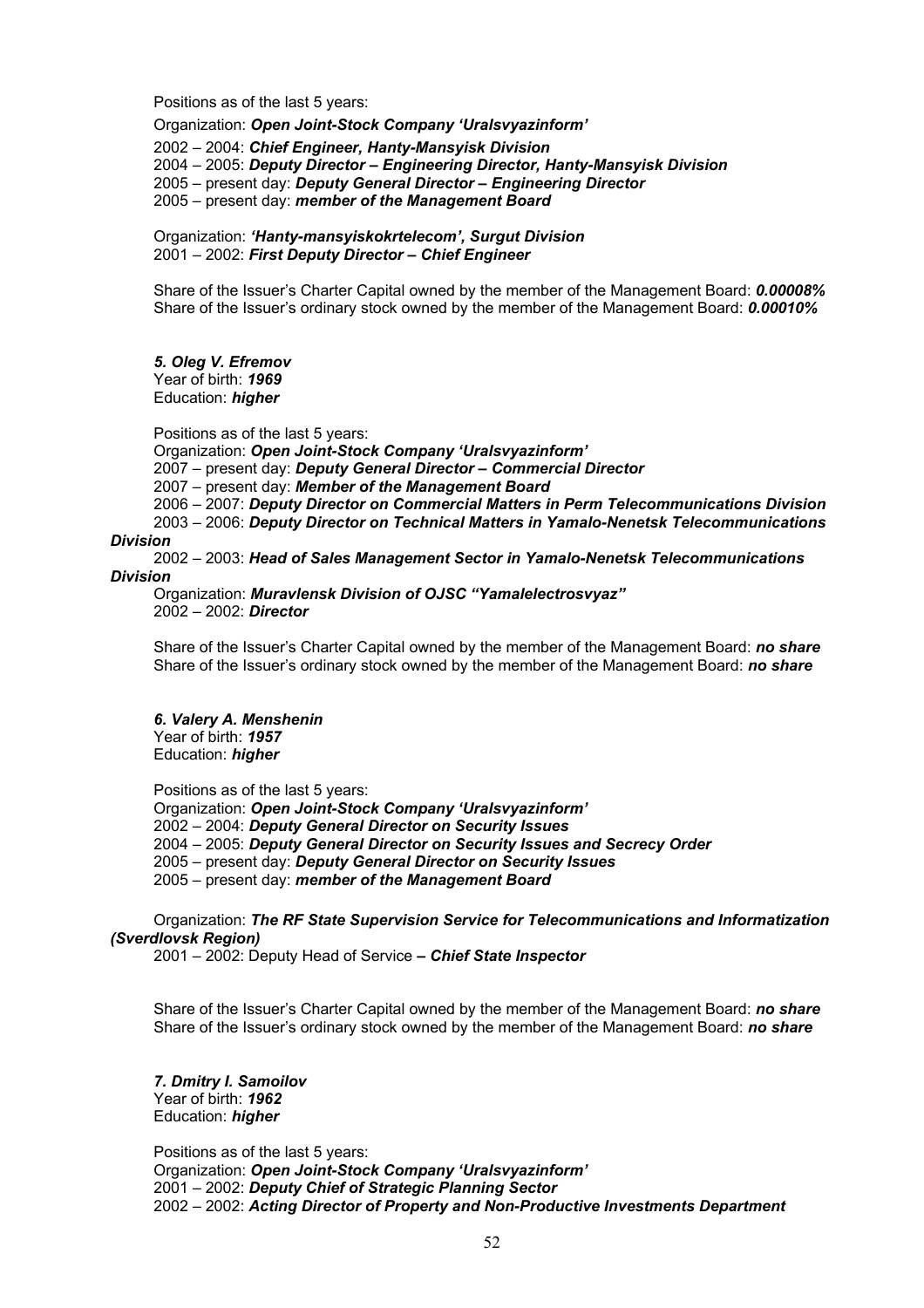#### 2002 – 2003: *Director of Property and Non-Productive Investments Department*

2003 – 2003: *Acting Deputy General Director – Director on Business Process Management and Corporate Governance* 

2003 – present day: *member of the Management Board*

2003 – 2004: *Deputy General Director – Director on Business Process Management and Corporate Governance* 

2004 – 2005: *Deputy General Director on Corporate Governance* 

2005 – present day: *Deputy General Director on Corporate Development* 

Share of the Issuer's Charter Capital owned by the member of the Management Board: *no share* Share of the Issuer's ordinary stock owned by the member of the Management Board: *no share*

*8. Vitaly V. Stoyanov* Year of birth: *1950* Education: *higher*

Positions as of the last 5 years:

Organization: *Open Joint-Stock Company 'Uralsvyazinform'*  2001 – 2002: *Deputy General Director on Capital Construction (Chelyabinsk Division)*  2002 – present day*: member of the Management Board*  2002 – 2005: *Deputy General Director – Director of Chelyabinsk Communications Division*  2005 – 2005: *Acting Deputy General Director on Investment Policy*  2005 – 2005: *Deputy General Director on Investment Policy*  2005 – present day: *Deputy General Director on Capital Construction* 

Organization: *Open Joint-Stock Company 'Chelyabinsksvyazinform'*  2001 – 2002: *Deputy General Director* 

Share of the Issuer's Charter Capital owned by the member of the Management Board: *0.004010%*  Share of the Issuer's ordinary stock owned by the member of the Management Board: *0.001516%*

*9. Valery A. Chernyshev*  Year of birth: *1951* Education: *higher*

Positions as of the last 5 years:

Organization: *Open Joint-Stock Company 'Uralsvyazinform'* 

2002 – 2005: *Deputy Director of Chelyabinsk Division – Chief Financial Officer*  2005 – present day: *Deputy General Director – Chief Financial Officer*  2005 – present day: *member of the Management Board* 

Organization: *OJSC 'Svyazinform' of the Chelyabinsk region* 2001 – 2002: *Deputy General Director* 

Share of the Issuer's Charter Capital owned by the member of the Management Board: *0.007379%*  Share of the Issuer's ordinary stock owned by the member of the Management Board: *0.003021%* 

#### **5.2.3. Information on Issuer's sole executive body**

*The Issuer's sole executive body – General Director: Anatoly Y. Ufimkin (information was stated in the sub-item 5.2.1.)*

## **5.3. Remuneration, benefits and/or reimbursement of expenses granted to the members of the Issuer's governing bodies**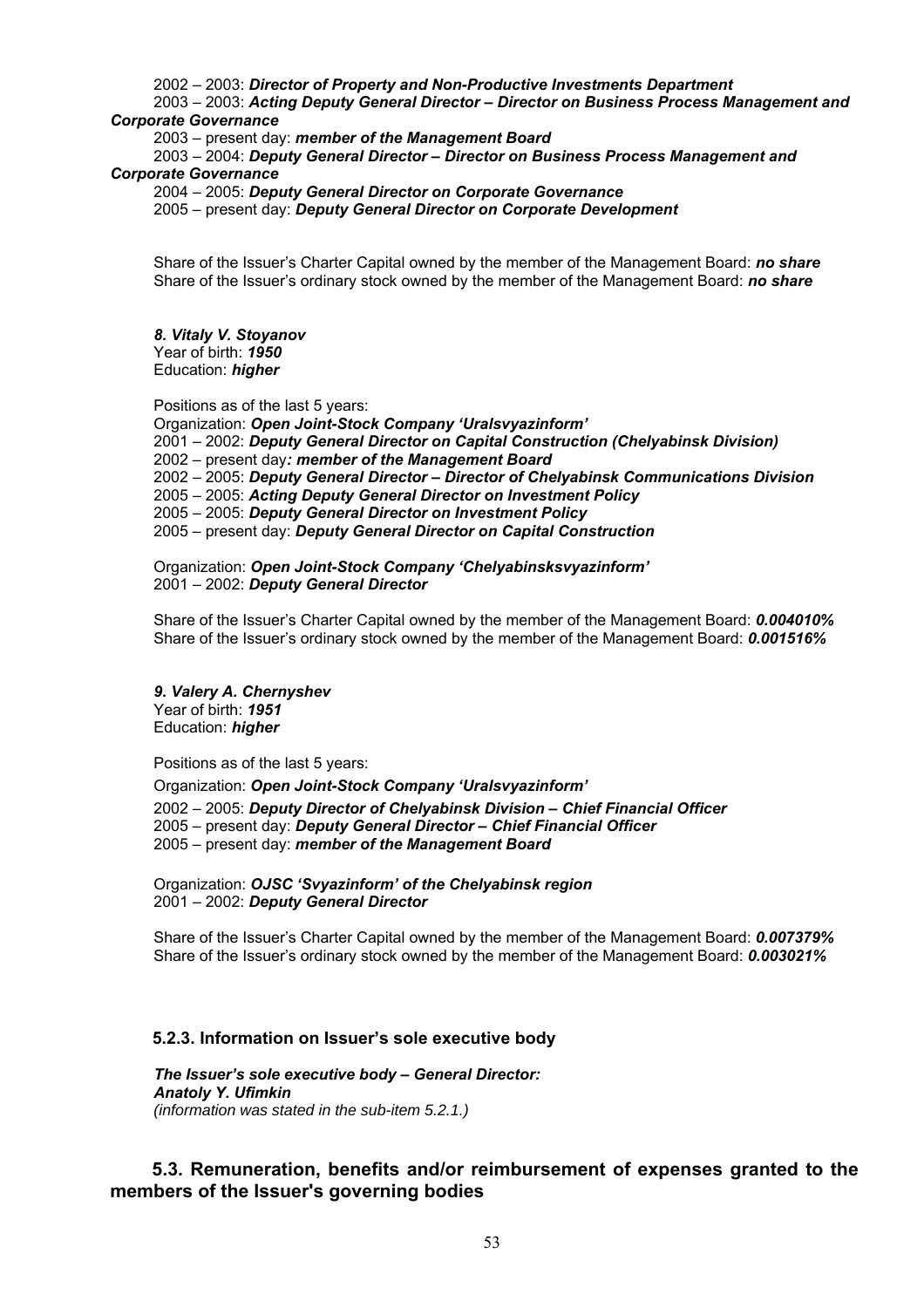*1.* Amount of all-type remunerations and other material advancements paid to the members of the Board of Directors as of 2006\*:

Salaries (RUR): *0*  Bonuses (RUR): *0* Remuneration (RUR): *19,220,203.00*  Commission charges, benefits and/or reimbursement of expenses, and other material advances (RUR): *0*

*\*Amount of remunerations paid to Anatoly Y. Ufimkin, who in 2006 was a member both to the Board of Directors and the Management Board, is stated within the sections denoting the Board of Directors and the Management Board remunerations respectively.* 

Information on existing agreements regulating the amount of such payments in the current fiscal year:

*Annual General Shareholders' Meeting held on June 15, 2007 adopted the resolution: To approve the following standard (interest-based) amounts of annual remuneration payable to the members of the Company's Board of Directors elected at the Annual General Shareholders Meeting on 15 June 2007:* 

*- 0.26 % of the company's EBITDA in accordance with the financial statements as of 2006 prepared under IFRS (International Accounting Standards);* 

*- 0.78 % of the company's net profit distributed in the form of dividend as of 2006.'* 

*Pursuant to the 'Regulations on the Board of Directors', OJSC 'Uralsvyazinform' (approved by the AGM of OJSC 'Uralsvyazinform', Protocol dd. June 29, 2006):* 

*"Quarterly remuneration to every member shall be fixed at the rate of RUR200 000. Quarterly remuneration to the Chairman of the Board of Directors shall be multiplied by 1,5."* 

*"Each member of the Board of Directors who is also a member of the Board's Committees shall be paid, on a quarterly basis, an additional quarterly compensation at the rate of RUR40 000 (per each Committee) in connection with fulfillment of his/ her duties. A member of the Board shall not be entitled to participate in more than 2 Committees.* 

*The said additional compensation if paid to Chairman shall be multiplied by 1,25."* 

*2.* Amount of all-type remunerations and other material advancements paid to the members of the Management Board as of 2006:

Salaries (RUR): *39,529,603.63*  Bonuses (RUR): *26,300,607.56* Remuneration (RUR): *18,808,045.21* Commission charges, benefits and/or reimbursement of expenses, and other material advances (RUR): *510,000.00*  Pension Fund contributions for the members of the Management Board: *4,500.00* 

Information on existing agreements regulating the amount of such payments in the current fiscal year:

*The Board of Directors of OJSC 'Uralsvyazinform' approved the 'Provisions on remunerations paid to the members of the Management Board of OJSC 'Uralsvyazinform' (Protocol of the session dd. March 23, 2005). In accordance with item 2.2 of the Provisions, quarterly remuneration paid to the members of the Management Board shall be settled by the Company's Board of Directors in the amount not to exceed 150,000 RUR a quarter per member.* 

## **5.4. Structure and competence of the Issuer's internal control and supervisory bodies**

Structure of the Issuer's internal control and supervisory bodies:

*– Audit Commission;* 

*– Internal Audit Department;* 

*– Audit Committee of Uralsvyazinform Board of Directors.* 

*In certain cases the Company also engages independent auditor.* 

*Audit Commission is an autonomous control body elected by the Annual General Shareholders' Meeting and acting up to the forthcoming AGM. Audit Commission consists of 7 members. Audit Commission's operation is governed by the "Provisions on the Audit Commission of OJSC 'Uralsvyazinform'" (approved by the AGM, protocol of the Meeting dd. June 29, 2006).* 

*Internal Audit Department is a special-purpose division, independent of the Company's executive bodies. Its activity is regulated by the Company's Board of Directors. Internal Audit Department is created to maintain constant control of all business activities of the Company.*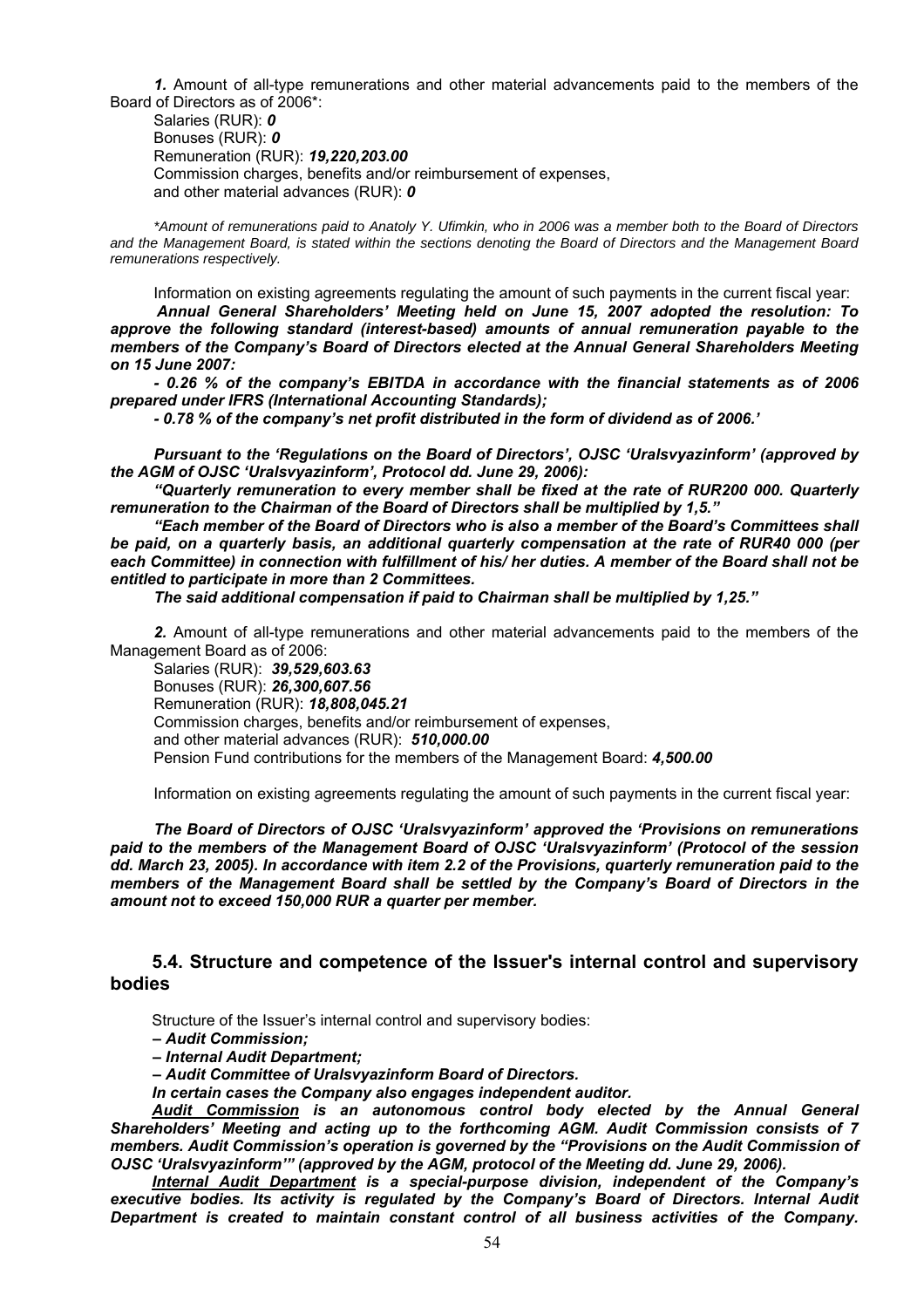*Structure, purposes and functions of Internal Audit Department are regulated by the "Provisions on Internal Audit Department of OJSC 'Uralsvyazinform'" (approved by the Board of Directors, Protocol of the session dd. February 25, 2003, as further amended and restated as of April 14, 2005, Protocol #28).* 

*Audit Committee of Uralsvyazinform Board of Directors is an accessory authority to the Board of Directors, that has been annually formed since July 2004. Its main purpose is an increase of efficiency and quality of the Board of Directors operation in the line of free intercourse with the Independent Auditor, structural divisions of Accounting Office, Financial and Economic Sector, and Internal Control Sector by means of preliminary consideration and elaboration of recommendations to the Board of Directors in accordance with the Committee's competence, over the following areas:* 

- *risks pertaining to information disclosure,*
- *financial statements,*
- *external independent auditor, internal audit,*
- *internal control procedures.*

*Internal Audit Procedures are governed by the "Provisions on internal audit of financial and business activities of the open joint-stock company 'Uralsvyazinform'" (approved by the Board of Directors, Protocol of the session #2, dd. July 12, 2005).* 

*For the control and verification of the Company's financial reports the Company, on an annual basis, engages a specialized Auditor, which is not bounded by any property interests with the Company or its shareholders. The auditor performs verification of financial and business activities of the Company in accordance with the Russian Federation legislation on the basis of an Agreement concluded with the Company.* 

Competence of the Audit Commission pursuant to the Issuer's Charter:

*Abstract from the Issuer's Charter:* 

*Article 17. Auditing of the Company Financial and Economic Activities* 

*"17.2.2. The aspects listed below are the competence of the Auditing Commission:* 

*- auditing of the trustworthiness of the information in the reports and other financial documents of the Company;* 

*- revealing of non-compliance of book accounting keeping and financial statements with legal acts of the Russian Federation (if any);* 

*- auditing of keeping to the legal regulations in respect of taxes' computation and payment;* 

*- revealing of non-compliance (if any) with legal acts of the Russian Federation in accordance with which the Company performs its financial and economic activities;* 

*- evaluation of the economic expediency of Company's financial and economic activities.* 

*17.2.3. Auditing (revision) of Company's financial and economic activities by the Auditing Commission shall be done on the Company performance results for a year.* 

*Auditing (revision) of Company's financial and economic activities shall be performed at any time:* 

*- on the independent initiative of the Auditing Commission ;* 

*- on the decision of the General Shareholders Meeting;* 

*- on the decision of the Company's Board of Directors;* 

- on the request of a shareholder (shareholders) owning in aggregate at least 10 per cent of *the Company's voting shares on all the issues being the competence of the General Shareholders Meeting as of the date of the request.* 

*17.2.4. On the request of the Auditing Commission any officers of the managing bodies of the Company shall submit documents on financial and economic activities of the Company."* 

Information of the Issuer's Internal Audit Department:

- Information on the term of operation and key employees on Internal Audit Department:

*Internal Audit Department was formed by the Issuer on the basis of the resolution adopted by the Board of Directors (Protocol of the session #7 dd. February 26, 2003).* 

*Acting Director of Internal Audit Department is Andrey V. Kozhevnikov.* 

*Details of key employees of Internal Audit Department are given in item 5.5 of the present Report.* 

*–* main functions of Internal Audit Department:

*Extract from the "Provisions on Internal Audit Department of OJSC 'Uralsvyazinform'" (approved by the Board of Directors, Protocol of the session dd. February 25, 2003, as further amended and restated as of April 14, 2005, Protocol #28):* 

*Article 1. General Provisions* 

*"1.2. Main functions of Internal Audit Department are:* 

*- periodic inspection of compliance of the business transactions effected by the Company, its divisions, and subdivisions with the Company's interests; protection of the Company's assets;*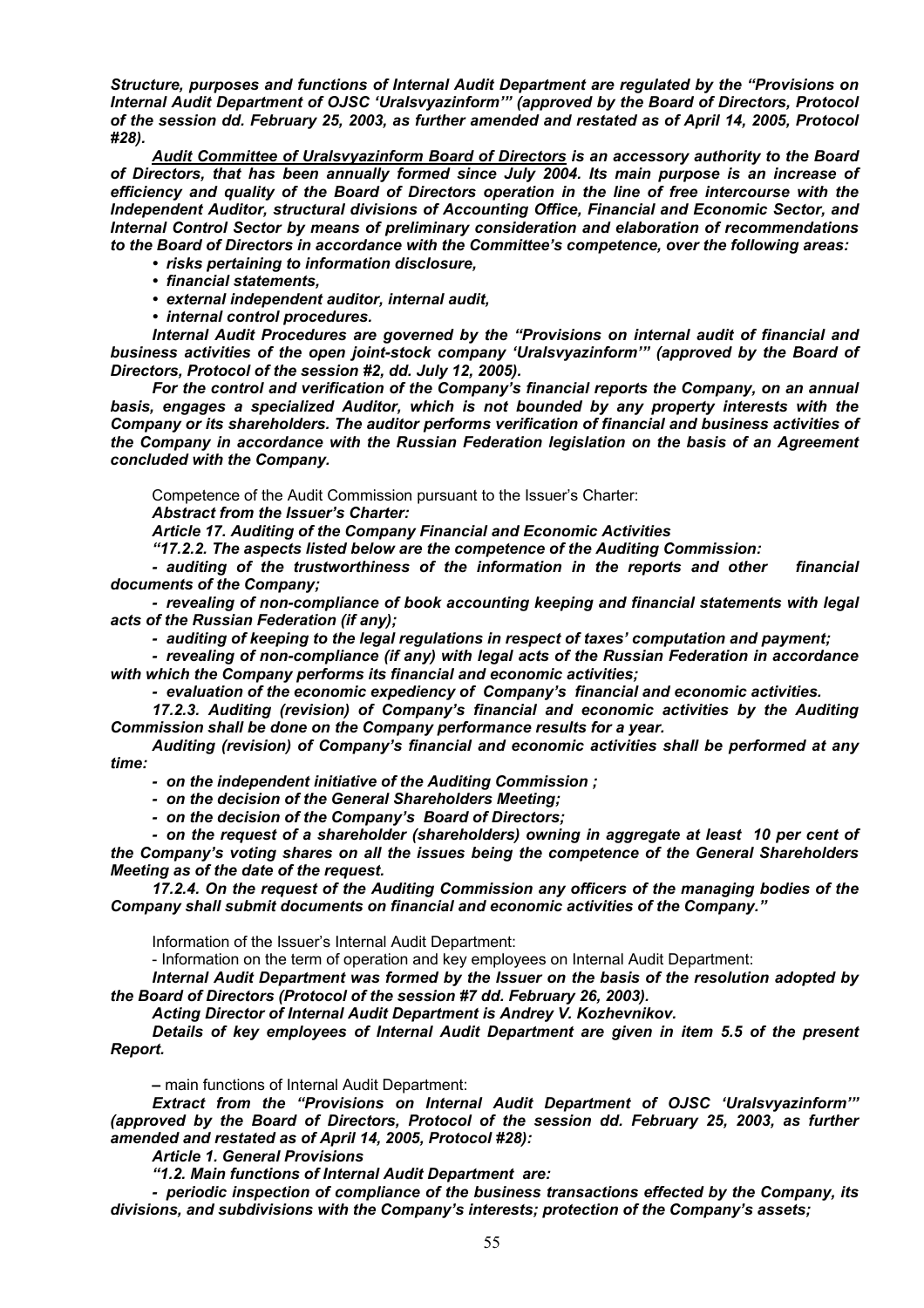*- independent assessment and analysis of financial status of the Company and its structural subdivisions;* 

*- periodic control of the Company's and its subdivisions' observance of acts of legislation and other regulatory documents (including the internal regulations) governing their operation; control of compliance with the resolutions of the Annual General Shareholders' Meetings, Company's Board of Directors, sole and collegiate executive bodies;* 

*- check of efficiency of internal control system; control for the cash flows and interested-party transactions; control of reliability of financial statements and operating data:* 

*- consultations in the sphere of financial and tax legislation;* 

*- interaction with external auditors and officials representing tax and other supervisory authorities."* 

*–* accountability of Internal Audit Department, its interaction with the executive governing bodies of the Issuer and the Issuer's Board of Directors

*Extract from the Issuer's Charter:* 

*Article 13. Company's Board of Directors* 

 *13.4. The exclusive competence of the Board of Directors is as follows:* 

*18) Approval of Regulations on operating entity of the Company, executing internal audit, agreement on candidates for its manager, as well as other issues which shall be considered by the Board of Directors in accordance with Regulations on the said operating unit.* 

*Extract from the Issuer's "Regulations on the Audit Committee of OJSC 'Uralsvyazinform' Board of Directors'" (approved by the Board of Directors, Protocol #9, dd. October 7, 2004, as amended and restated on June 17, 2005, protocol #34):* 

*Article 2. 2. Purposes and competence of the Committee* 

*"2.2.3. Interaction with the Company's subdivision performing internal audit:* 

*a) consideration of the schedule of audit researches to be performed by the Company's respective structural subdivision;* 

*b) examination of the Report on the results of subdivision's operation as of the completed year; c) elaboration of recommendations on introduction of amendments and additions to the Company's internal documents governing activities of the subdivision."* 

– interaction between Internal Audit Department and Independent Auditor:

*In the course of its audit researches, Internal Audit Department controls observation of notices stated in Independent Auditor's Reports, and accomplishes analysis of internal control procedures.* 

Issuer's internal document, establishing rules for prevention of proprietary (insider) information distribution*:* 

*"Regulations on 'The order of use of information on OJSC 'Uralsvyazinform' operations, its securities and deals concluded with them, which is not publicly-accessible and may affect market value of the Company's securities in case of its improper use or disclosure", approved by OJSC 'Uralsvyazinform' Board of Directors (Protocol #2 dd. July 12, 2005).* 

The full text of the present document is posted at:

*http://www.usi.ru/shareholders/management/documents/* (only available in Russian).

# **5.5. Information on the members of the Issuer's financial and business operation control bodies**

### **5.5.1. Membership of the Issuer's Audit Commission**

*Membership of OJSC 'Uralsvyazinform' Audit Commission elected by the Annual General Shareholders' Meeting as of June 15, 2007:* 

*Svetlana N. Bocharova*  Year of birth: *1970*  Education: *higher* 

Positions as of the last 5 years: Organization: *OJSC 'Investitsionnaya companiya svyazi' (OJSC 'Svyazinvest')*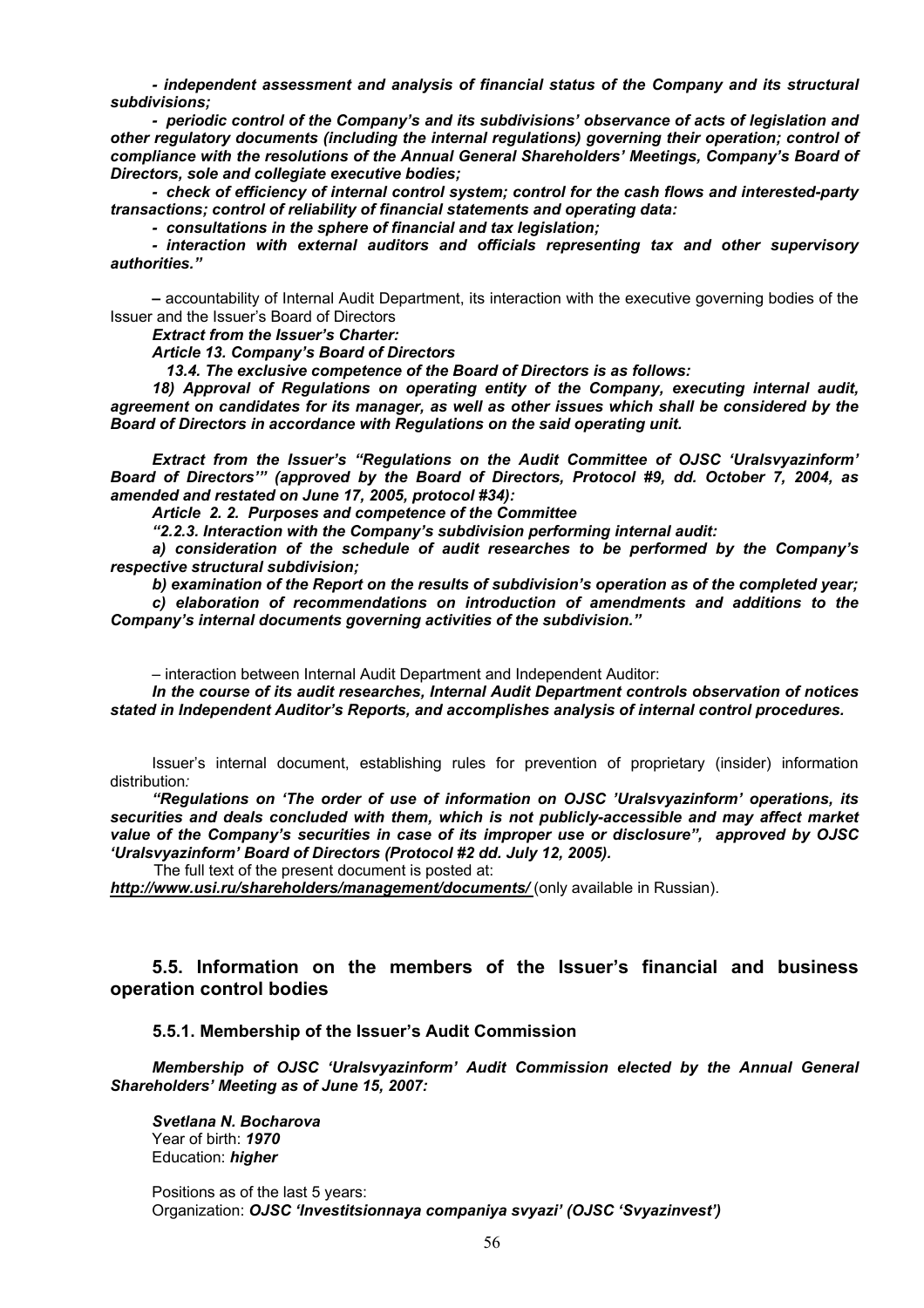2001 – 2003: *Head of legal groundwork sector, Legal Department*  2003 – 2006: *Head of taxation sector, Accounting Department*  2007 – present day: *Head of the sector, Accounting, Taxation and Statistics Department*

Share of the Issuer's Charter Capital owned by the member of the Audit Commission: *no share*  Share of the Issuer's ordinary stock owned by the member of the Audit Commission: *no share* 

### **Members of the Audit Commission:**

*1. Ruslan K. Aksyaitov*  Year of birth: *1975*  Education: *higher* 

Positions as of the last 5 years:

Organization: *OJSC 'Investitsionnaya companiya svyazi' (OJSC 'Svyazinvest')*  2002 – 2002: *Chief Specialist of methodology sector in Accounting Department*  2003 – 2005: *Head of methodology sector in Accounting Department*  2005 – present day: *Deputy Chief Accountant – head of methodology sector in Accounting, Taxation and Statistics Department* 

Share of the Issuer's Charter Capital owned by the member of the Audit Commission: *no share*  Share of the Issuer's ordinary stock owned by the member of the Audit Commission: *no share* 

#### *2. Elena S. Vinokurova*

Year of birth: *1982*  Education: *higher* 

Positions as of the last 5 years:

Organization: *OJSC 'Investitsionnaya companiya svyazi' (OJSC 'Svyazinvest')*  2006 – present day: *Head of the Risk Management and Liquidity sector in Economy and Finance* 

## *Department*

Organization: *CJSC "Delta Telecom"*  2004 – 2006: *Financial Analyst* 

2002 – 2004: *student, Saint-Petersburg State University of Economy and Finance* 

Share of the Issuer's Charter Capital owned by the member of the Audit Commission: *no share*  Share of the Issuer's ordinary stock owned by the member of the Audit Commission: *no share* 

*3. Natalya S. Vorobyova*  Year of birth: *1973*  Education: *higher* 

Positions as of the last 5 years:

Organization: *OJSC 'Investitsionnaya companiya svyazi' (OJSC 'Svyazinvest')*  2005 – 2006: *Head of the Sector for Arrangement of Economic Interaction between the Integrated Telecommunications Operators, Economic and Tariff Policy Department*  2006 – present day: *Head of the Sector for Interaction with Regulating and Supervisory* 

*Authorities in the sphere of Telecommunications, Strategic Development Department* 

Organization: *Open Joint-Stock Company "Moskovskaya gorodskaya telefonnaya set"*  2002 – 2005: *Head of Pricing and Tariffication Sector, Economy and Finance Department* 

Share of the Issuer's Charter Capital owned by the member of the Audit Commission: *no share*  Share of the Issuer's ordinary stock owned by the member of the Audit Commission: *no share* 

*4. Bogdan I. Golubitsky*  Year of birth: *1979*  Education: *higher* 

Positions as of the last 5 years: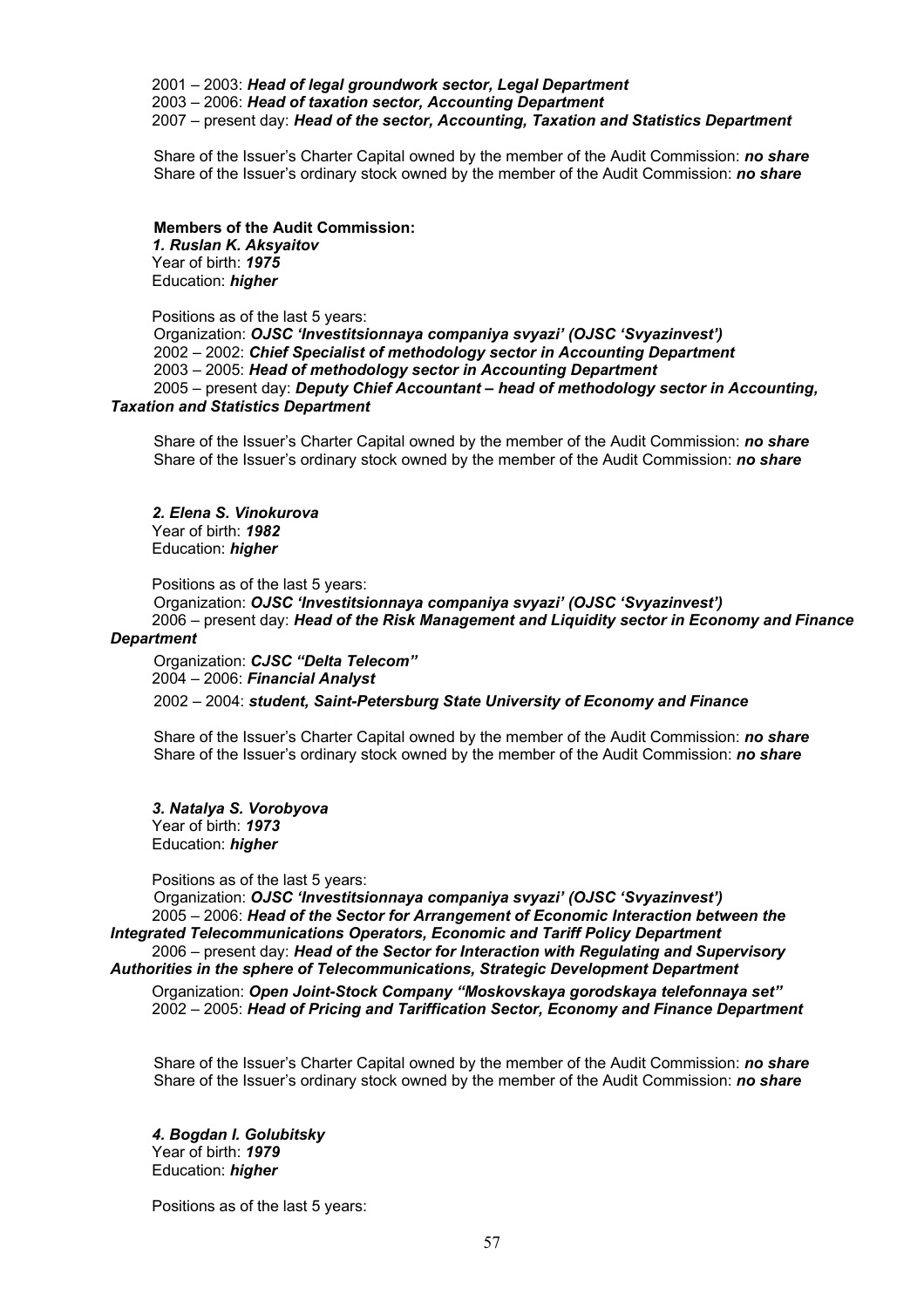Organization: *OJSC 'Investitsionnaya companiya svyazi' (OJSC 'Svyazinvest')* 

2002 – 2002: *Leading Specialist of Economic Planning and Budgeting Sector, Economy and Tariff Policy Department* 

2002 – 2003: *Chief Specialist of Economic Planning and Budgeting Sector, Economy and Tariff Policy Department* 

2003 – 2005: *Chief Specialist of Budgeting Sector, Economy and Budgeting Department*  2005 – 2006: *Head of Budgeting Sector, Economy and Budgeting Department*  2007 – present day: *Head of Corporate Finance Sector, Economy and Finance Department* 

Share of the Issuer's Charter Capital owned by the member of the Audit Commission: *no share*  Share of the Issuer's ordinary stock owned by the member of the Audit Commission: *no share* 

*5. Tatyana Y. Zubova*  Year of birth: *1960*  Education: *higher* 

Positions as of the last 5 years:

Organization: *OJSC 'Investitsionnaya companiya svyazi' (OJSC 'Svyazinvest')*  2003 – present day: *Deputy Head of Methodology Sector, Accounting, Taxation and Statistics* 

#### *Department*

Organization: *OJSC "Russian Open Joint-Stock Company for Energy and Electrification"*  2002 – 2002: *Head of Reporting Sector, Accounting and Reporting Department* 

Share of the Issuer's Charter Capital owned by the member of the Audit Commission: *no share*  Share of the Issuer's ordinary stock owned by the member of the Audit Commission: *no share* 

*6. Vladimir N. Sypchenko*  Year of birth: *1955*  Education: *higher* 

Positions as of the last 5 years: Organization: *OJSC 'Investitsionnaya companiya svyazi' (OJSC 'Svyazinvest')*  2002 – present day: *Head of Economic Safety Department, Security Department* 

Share of the Issuer's Charter Capital owned by the member of the Audit Commission: *no share*  Share of the Issuer's ordinary stock owned by the member of the Audit Commission: *no share* 

## **5.5.2. Information on the officers of the Issuer's Internal Audit Department**

*Key executives of Internal Audit Department, OJSC 'Uralsvyazinform'* 

*Acting Director of Internal Audit Department***:**  *Andrey V. Kozhevnikov*  Year of birth: *1962* Education: *higher* 

Positions as of the last 5 years: Organization: *Control and Audit Directorate, Ministry of Finance of the Russian Federation*  2002 – 2002: *Chief Inspecting Auditor*  Organization: *OJSC 'Uralsvyazinform'* 2002 – 2004: *Accountant-Auditor*  2004 – 2005: *Leading Specialist of Internal Audit Department*  2005 – June 2007: *Head of Inspection Sector, Internal Audit Department*  June 2007 – present day: *Acting Director of Internal Audit Department* 

Share of the Issuer's Charter Capital owned by the member of the Audit Commission: *no share*  Share of the Issuer's ordinary stock owned by the member of the Audit Commission: *no share* 

*Key executives of Internal Audit Department:*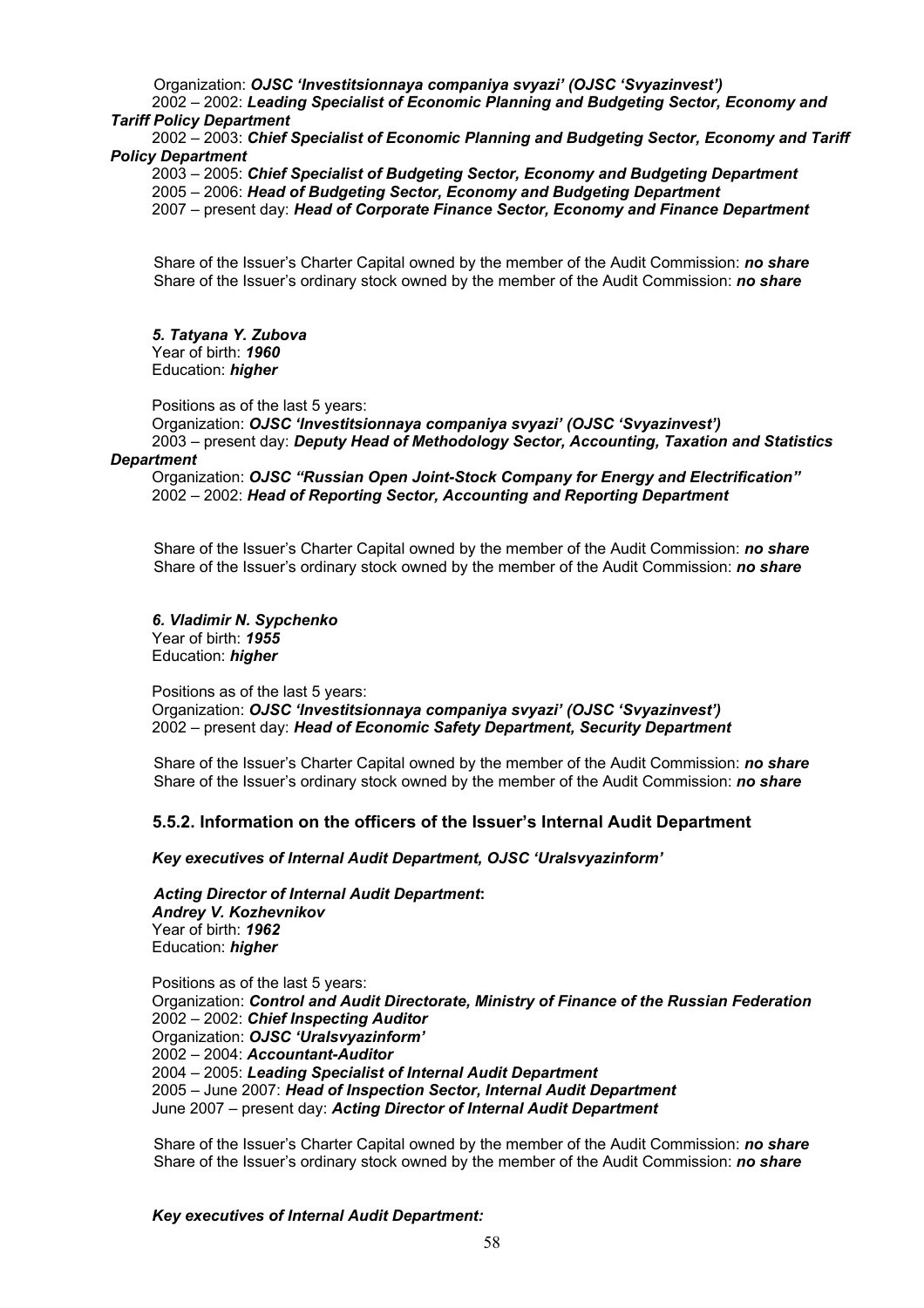*1. Alexander N. Bazuyev*  Year of Birth: *1964*  Education: *higher* 

Positions as of the last 5 years:

Organization: *Audit Department of the Russian Federation Ministry of Finance in the Perm region* 

2002 – 2002: *Chief auditor of the sector for interaction with law-enforcement authorities* 

Organization: *Audit Department of the Russian Federation Ministry of Finance in the Perm region* 

2002 – 2004: *Chief auditor for interaction with law-enforcement authorities*  Organization: *Federal Finance and Budgeting Surveillance Service in the Perm region*  2004 – 2005: *Chief specialist of the sector for interaction with law-enforcement authorities* 

Organization: *Open Joint-Stock Company 'Uralsvyazinform'*

2005 – present day: *Leading specialist of internal audit department of the Perm telecommunications division, OJSC 'Uralsvyazinform'* 

Share of the Issuer's Charter Capital owned by the member of the Audit Commission: *no share*  Share of the Issuer's ordinary stock owned by the member of the Audit Commission: *no share* 

*2. Tatyana N. Vaskina*  Year of Birth: *1973*  Education: *higher* 

Positions as of the last 5 years:

Organization: *OJSC "Izhevsk electromechanical factory 'Kupol'"*  2002 – 2004: *2 category economist in Prospective Research Sector*  2004 – 2005: *1 category economist in Prospective Research Sector* 

Organization: *Open Joint-Stock Company 'Uralsvyazinform'* 2005 – 2007: *2 category specialist of Methodology and Risks Sector, Internal Audit Department*  2007 – present day: *1 category specialist of Methodology and Risks Sector, Internal Audit* 

## *Department*

Share of the Issuer's Charter Capital owned by the member of the Audit Commission: *no share*  Share of the Issuer's ordinary stock owned by the member of the Audit Commission: *no share* 

*3. Olga S. Ivina*  Year of Birth: *1967*  Education: *higher* 

Positions as of the last 5 years: Organization: *Kurgan inter-district Public Employment Center*  2001 – 2002: *Leading specialist-inspector*  Organization: *Open Joint-Stock Company 'Uralsvyazinform'* 2002 – 2004: *Auditor*  2004 – 2005: *Head of internal audit sector, Kurgan telecommunications division*  2006 – present day: *Leading specialist of inspections sector, Internal Audit Department* 

Share of the Issuer's Charter Capital owned by the member of the Audit Commission: *no share*  Share of the Issuer's ordinary stock owned by the member of the Audit Commission: *no share* 

*4. Yuri A. Ilyinykh*  Year of Birth: *1973* Education: *higher* 

Positions as of the last 5 years: Organization: *Ministry of Taxation of the Russian Federation in Chelyabinsk region*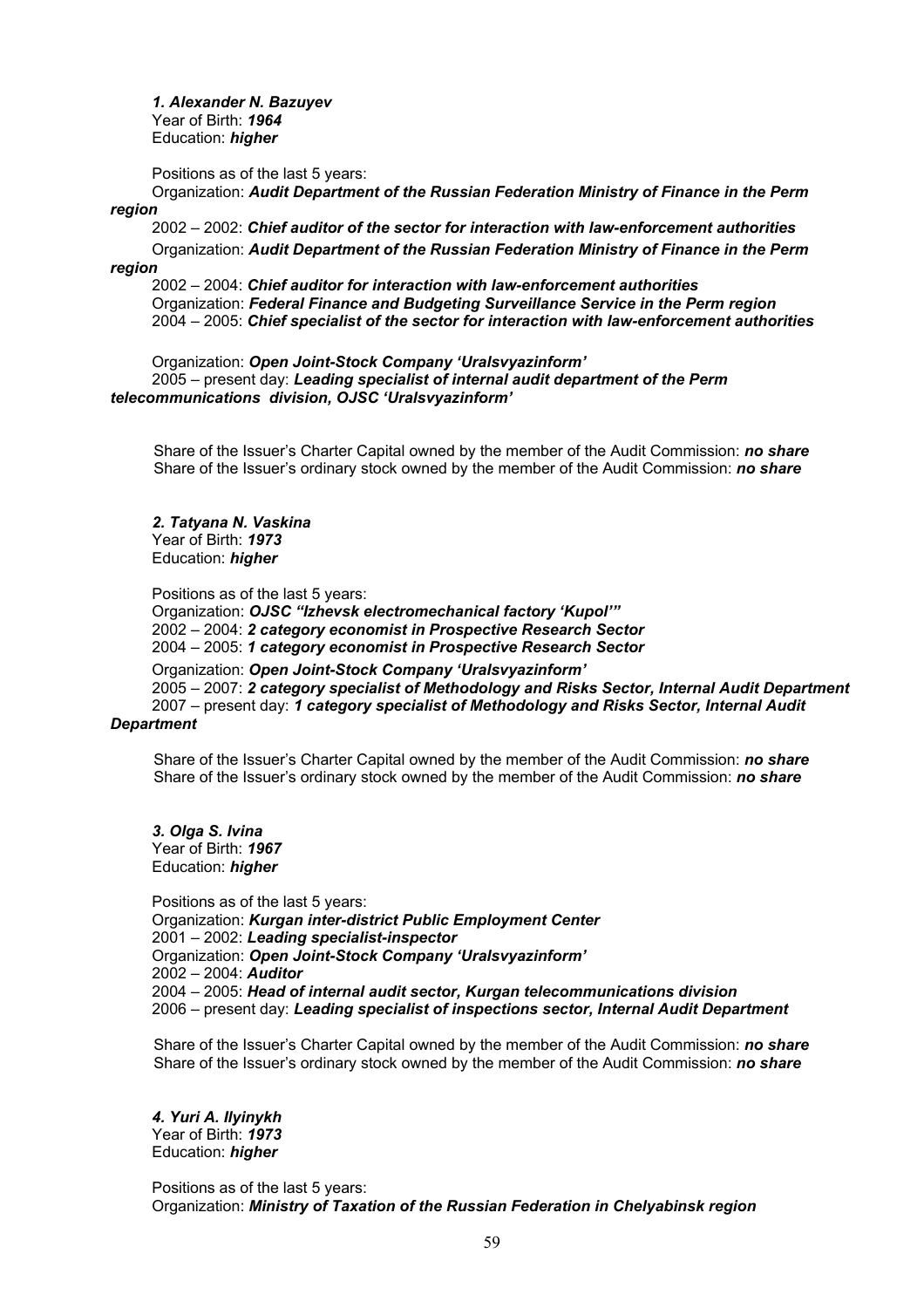2001 – 2004: *Chief public tax inspector, sector for interaction with large and trouble taxpayers* Organization: *Federal Tax Service in Chelyabinsk region*

2001 – 2005: *Chief public tax inspector, Surveillance Sector* 

Organization: *Open Joint-Stock Company 'Uralsvyazinform'* 

2005 – present day: *Leading specialist of internal audit sector, Chelyabinsk telecommunications division* 

Share of the Issuer's Charter Capital owned by the member of the Audit Commission: *no share*  Share of the Issuer's ordinary stock owned by the member of the Audit Commission: *no share*

*5. Olga V. Kamyanetskaya*  Year of Birth: *1981* Education: *higher* 

Positions as of the last 5 years:

Organization: *Open Joint-Stock Company 'Uralsvyazinform'* 2001 – 2005: *Economist of strategic planning and corporate governance sector, Ekaterinburg telecommunications division*

2005 – 2006: *Economist of Corporate Secretary Administration*  2006 – present day: *Head of methodology and risks sector, Internal Audit Department* 

Share of the Issuer's Charter Capital owned by the member of the Audit Commission: *no share*  Share of the Issuer's ordinary stock owned by the member of the Audit Commission: *no share* 

*6. Irina K. Neukisova*  Year of Birth: *1955*  Education: *higher* 

Positions as of the last 5 years: Organization: *Open Joint-Stock Company 'Uraltelecom'*  2001 – 2001: *Chief Accountant of Technical and Documentary Communications Center*  2001 – 2002: *Chief auditor*  Organization: *Open Joint-Stock Company 'Uralsvyazinform'*  2002 – 2005: *Head of regional internal audit sector, Ekaterinburg telecommunications division*  2005 – present day: *Head of internal audit sector, Ekaterinburg telecommunications division* 

Share of the Issuer's Charter Capital owned by the member of the Audit Commission: *0,00004820%*  Share of the Issuer's ordinary stock owned by the member of the Audit Commission: *0,00005990%*

*7. Georgiy G. Frolov*  Year of Birth: *1965* Education: *higher* 

Positions as of the last 5 years:

Organization: *Administration of Federal Tax Police Service of the Russian Federation for Chelyabinsk region* 

2001 – 2003: *Chief specialist-inspector*

Organization: *Main Department of Internal Affairs in Chelyabinsk region*  2003 – 2004: *Chief specialist-inspector*

Organization: *Open Joint-Stock Company 'Uralsvyazinform'* 

2004 – 2005: *Leading specialist of regional internal audit sector, Chelyabinsk telecommunications division* 

2005 – present day: *Leading specialist of internal audit sector, Chelyabinsk telecommunications division*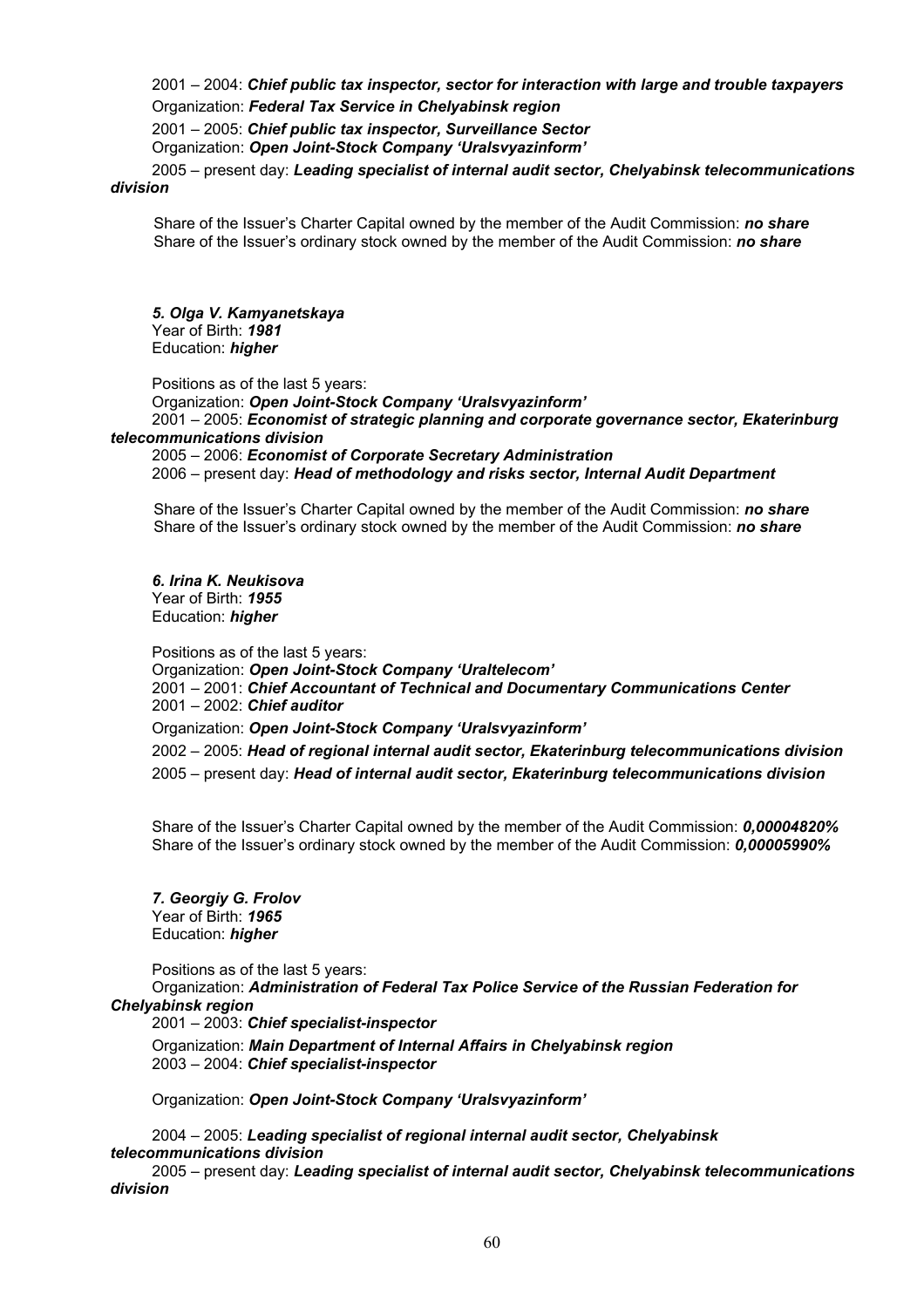Share of the Issuer's Charter Capital owned by the member of the Audit Commission: *no share*  Share of the Issuer's ordinary stock owned by the member of the Audit Commission: *no share* 

*8. Ruslan A. Shaimov*  Year of Birth: *1975*  Education: *higher* 

Positions as of the last 5 years:

Organization: *Administration of Federal Tax Police Service of the Russian Federation for Chelyabinsk region* 

2001 – 2002: *1 category specialist* 

Organization: *Open Joint-Stock Company 'Uralsvyazinform'* 

2002 – 2005: *Chief of regional internal audit sector, Chelyabinsk telecommunications division*  2005 – present day: *Chief of internal audit sector, Chelyabinsk telecommunications division* 

Share of the Issuer's Charter Capital owned by the member of the Audit Commission: *no share*  Share of the Issuer's ordinary stock owned by the member of the Audit Commission: *no share* 

*9. Evgenyi V. Yaburov*  Year of Birth: *1973* Education: *higher* 

Positions as of the last 5 years:

Organization: *Open Joint-Stock Company 'Uralsvyazinform'*  2001 – 2002: *Accountant, Perm telecommunications division*  2002 – 2004: *2 category accountant, Perm telecommunications division*  2004 – 2005: *Leading specialist of Internal Audit Department*  2005 – present day: *Leading specialist of inspections sector, Internal Audit Department* 

Share of the Issuer's Charter Capital owned by the member of the Audit Commission: *no share*  Share of the Issuer's ordinary stock owned by the member of the Audit Commission: *no share* 

## **5.5.3. Information on members of the Audit Committee to the Issuer's Board of Directors**

*The new Audit Committee to the Board of Directors of Uralsvyazinform shall be formed at the first session of the Issuer's Board of Directors after the date of the Annual General Shareholders Meeting (June 15, 2007) where the Board of Directors is to be elected.* 

## **5.6. Remuneration, benefits and/or reimbursement of expenses granted to the members of the Issuer's financial and business operation control body**

*1.* Amount of all-type remunerations and other material advancements paid to the members of the Audit Commission as of 2006\*:

Salaries (RUR): *0*  Bonuses (RUR): *0* Remunerations (RUR): *5,475,000.00*  Commission charges, benefits and/or reimbursement of expenses, and other material advances (RUR): *0*

Information on existing agreements regulating the amount of such payments in the current fiscal year: *Amount and procedure of disbursement of remunerations to the members of the Audit Commission are stated in item 7.4 of the 'Provisions on OJSC 'Uralsvyazinform' Audit Commission' (approved by the Annual General Shareholders Meeting of OJSC 'Uralsvyazinform', protocol dd. June 29, 2006).*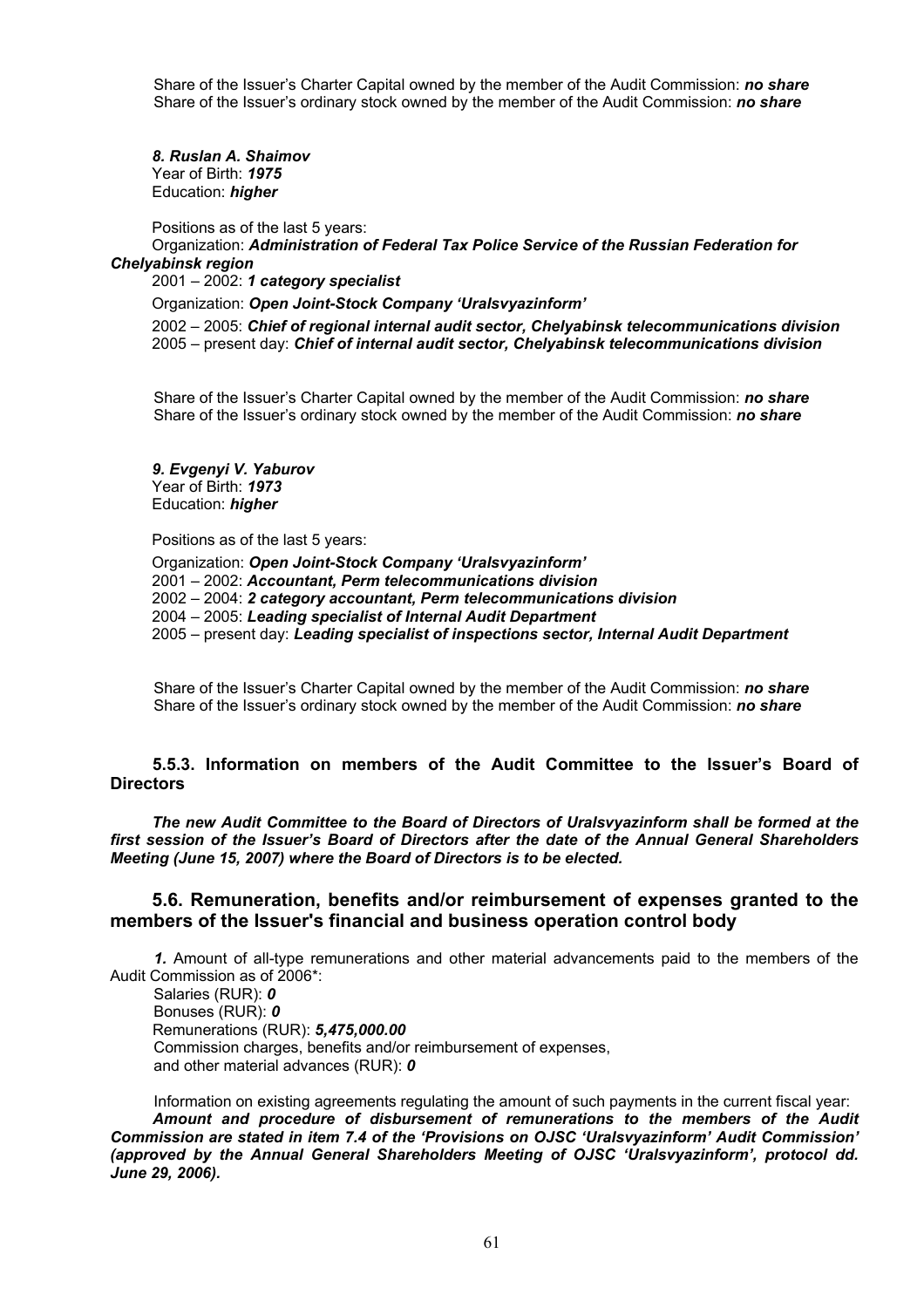*In accordance with the 'Provisions on OJSC 'Uralsvyazinform' Audit Commission', Audit Commission members, when exercising their functions, are provided with quarterly remuneration amounting at RUR 150,000 per each member.* 

*Remuneration of the Chairman of the Audit Commission amounts to that fixed for each member of the Audit Commission multiplied by 1.3.* 

*2.* Amount of all-type remunerations and other material advancements paid to the members of Internal Audit Department as of 2006:

Salaries (RUR): *8,506,260.31*  Bonuses (RUR): *4,577,110.70*  Remunerations (RUR): Commission charges, benefits and/or reimbursement of expenses, and other material advances (RUR): *602,915.50* 

Information on existing agreements regulating the amount of such payments in the current fiscal year: *Executives of Internal Audit Department exercise their duties on the basis of Labor Contracts concluded with OJSC Uralsvyazinform'.*

# **5.7. Quantity, educational level and structure of the Issuer's staff. Changes in quantity of the Issuer's staff**

Average headcount of the Issuer, including the personnel of its divisions and representative offices. Amount of salaries and social benefits allocated by the Issuer as of the reporting quarter:

| Factor                                                             | II quarter 2007 |
|--------------------------------------------------------------------|-----------------|
| Average headcount, persons                                         | 26,609          |
| Share of the Issuer's employees with higher education, %           | 32.01           |
| Amount of funds directed to salaries and emoluments, thousand RUR* | 1.898.749       |
| Amount of funds directed to social benefits, thousand RUR          | 60.390          |
| Overall amount of funds paid out, thousand RUR **                  | 1.979.716       |

*\** Average headcount salaries fund

\*\* Salaries and social benefits fund including part-time employees and employees engaged on the basis of independent-work contracts

Factors causing the change of headcount of the Issuer as of the reporting period: *in the 2nd quarter 2007 the rate of the average headcount drawdown totaled 98.1% as compared with the 1st quarter 2007. The drawdown was achieved by headcount optimization and was budgeted by the Company's divisions and General Directorate.* 

Information on the Issuer's employees that could significantly affect financial and business activities of the Issuer (key employees): *there are no employees that could significantly affect financial and business activities of the Issuer, except for the members of the Issuer's governing bodies, information on whom is stated in the respective sections of the present quarterly report.* 

Information on a trade union body formed by the Issuer's employees: *an Inter-regional Trade Union of OJSC 'Uralsvyazinform' was formed by the Issuer's employees.* 

# **5.8. Information on any obligations of the Issuer to the employees, that could cause probability of their participation in the Issuer's Charter (Share) Capital**

Agreements or obligations of the Issuer that could cause probability of the employees' participation in its Charter Capital: *no.* 

Information on granted or would-be granted warrants to the Issuer's employees: *the Company didn't issue warrants.*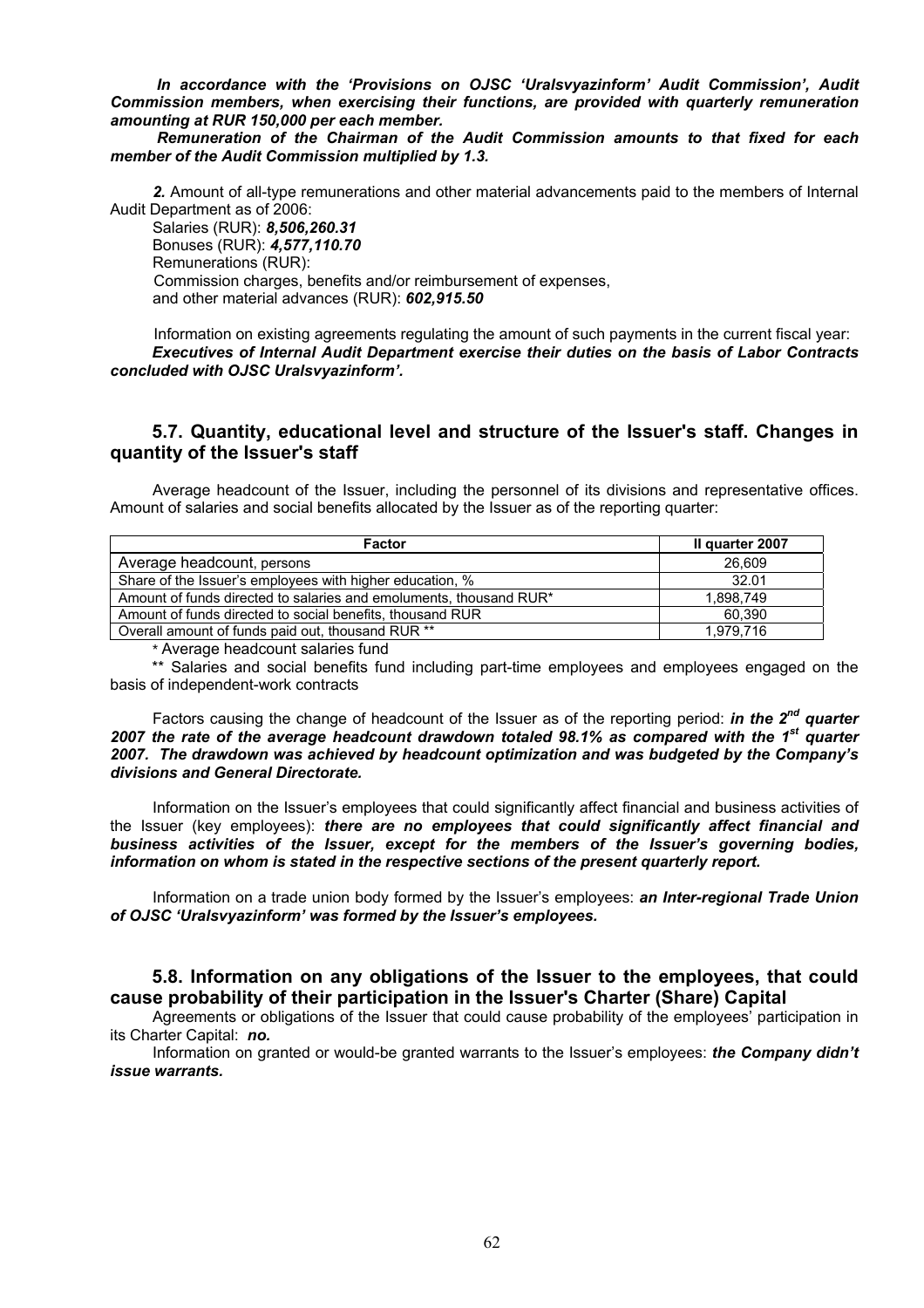# **VI. Information on the Issuer's shareholders, and interested-party transactions effected by the issuer**

# **6.1. Total number of the Issuer's shareholders**

Total number of shareholders registered in the Company's Shareholder Register as of June 30, 2007: *18 963* 

Total number of nominee holders of the Issuer' shares as of June 30, 2007: *24* 

# **6.2. Information on the Issuer's shareholders owning at least 5 per cent of its Charter Capital or at least 5 per cent of its ordinary stock, and the information on the partisipants of such holders owning at least 20 per cent of their Charter Capital or at least 20 per cent of their Common Stock**

Issuer's shareholders owning at least 5 per cent of its Charter Capital or at least 5 per cent of its ordinary stock:

*1. .* Full name: *OJSC 'Investitsionnaya companiya svyazi' (OJSC 'Svyazinvest')*  Taxpayer Identification Number: *7710158355* Address: *55, bld. 2 Plyuschikha str., Moscow 119121 Russia*  Share of the Issuer's Charter Capital: *41.3830%*  Share of the Issuer's ordinary stock: *51.4228%*

Shareholders owning at least 20 per cent of OJSC 'Svyazinvest' Charter Capital or at least 20 per cent of its ordinary stock:

*1.1.* Full name: *the Russian Federation represented by the Federal Agency for Federal Property Management;*  Taxpayer Identification Number: *7710542402;*  Address: *9, Nikolsky pereulok, Moscow, 103685, Russia;* Share of OJSC 'Svyazinvest' Charter Capital: *75% minus 1 share;*  Share of OJSC 'Svyazinvest' ordinary stock: *75% minus 1 share;*  Share of the Issuer's Charter Capital: *no share;*  Share of the Issuer's ordinary stock: *no share. 1.2.* Full name: *Open Joint-Stock Company "Comstar – United TeleSystems"*  Taxpayer Identification Number: *7740000069;*  Address: *27, bld. 2, Smolenskaya-Sennaya sq., 119121, Moscow, Russia;* Share of OJSC 'Svyazinvest' Charter Capital: *17,31% plus 1 share;* Share of OJSC 'Svyazinvest' ordinary stock: *17,31% plus 1 share;* Share of the Issuer's Charter Capital: *no share;*  Share of the Issuer's ordinary stock: *no share. 1.3.* Full name: *MGTS FINANCE S.A. SOCIETE ANONYME;*  Taxpayer Identification Number: *no data;*  Address: *L-2453, Luxemburg, 5, RUE EUGENE RUPPERT;* Share of OJSC 'Svyazinvest' Charter Capital: *7,69%;* Share of OJSC 'Svyazinvest' ordinary stock: *7,69%;* Share of the Issuer's Charter Capital: *no share;*  Share of the Issuer's ordinary stock: *no share.* 

Nominee holders of the Issuer's shares who hold at leas 5 per cent of its Charter Capital or at least 5 per cent of its ordinary stock:

*1.* Name: *Non-profit partnership 'the National Depository Center'*  Address: *1/13, bld. 4, Sredny Kislovsky Pereulok, 125009 Moscow, Russia*  Tel.: *7 (495) 223 6392,* fax: *7 (495) 956 0938,* e-mail: *info@ndc.ru* Amount of the Issuer's ordinary shares registered to the nominee holder: *8,371,580,502 shares*

*2.* Name: *ING Bank (Eurasia) ZAO*  Address: *36, Krasnoproletarskaya ul., 127473, Moscow, Russia*  Tel.: *7 (495) 755 5400,* fax: *7 (495) 755 5499,* e-mail: *mail.russia@ingbank.com* 

Amount of the Issuer's ordinary shares registered to the nominee holder: *3,474,485,749 shares*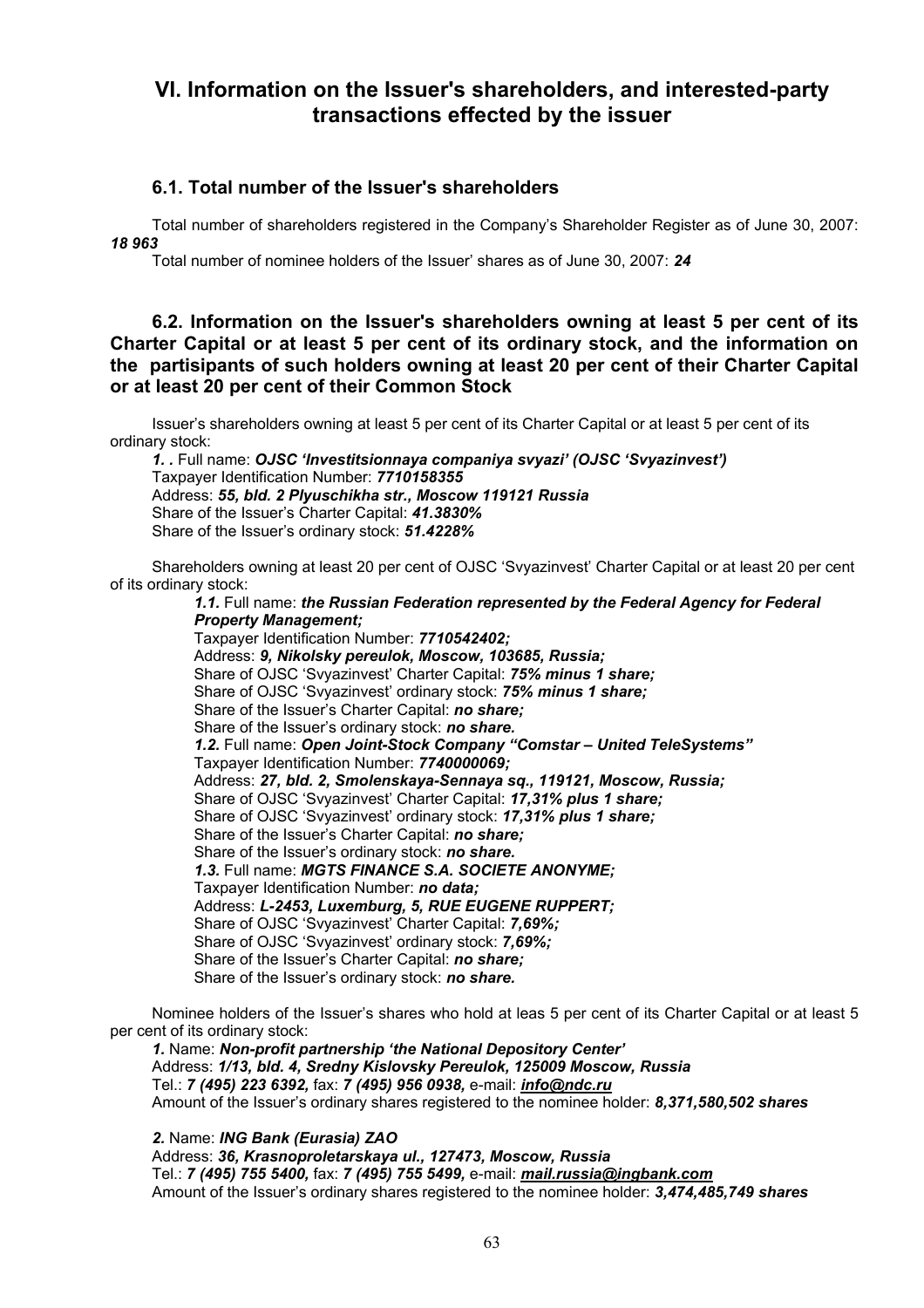*3.* Name: *Closed Joint-Stock Company 'Depository Clearing Company'*  Address: *Building B, 31, Shabolovka Street, Moscow, 115162, Russian Federation* Tel.: *7 (495) 956 0999,* fax: *7 (495) 232 6804,* e-mail: *dcc@dcc.ru* Amount of the Issuer's ordinary shares registered to the nominee holder: *1,032,153,543 shares* 

## **6.3. Information on the share in the Issuer's Charter (Share) Capital owned by the government or municipal bodies; availability of the "Golden Share"**

Share of the government or municipal bodies in the Issuer's Charter Capital:

*1.* Type of property: *constituent entity of the Russian Federation*

Share of the Issuer's Charter Capital: *0.005564%*

Full name of the entity performing portfolio management: *Khanty-Mansyisk Autonomous District represented by the State Property Department* 

Address: *5, Mira str., Khanty-Mansyisk Autonomous District, Khanty-Mansyisk city, 628006, Russia* 

*2.* Type of property: *constituent entity of the Russian Federation*

Share of the Issuer's Charter Capital: *0.0020%*

Full name of the entity performing portfolio management: *Social Support Fund at the Administration of Sverdlovsk region* 

## Address: *105, Bolshakova str., 620094, Ekaterinburg, Russia*

Availability of a special right of the Russian Federation, its constituent entities, and municipal bodies to the management of the Issuer's activities ('Golden share'): *not available.* 

# **6.4. Restictions imposed on participation in the Issuer's Charter Capital**

Restrictions imposed on the quantity of shares owned by a shareholder and/or their total par value, and/or highest possible number of votes granted to a shareholder: *such restrictions are not stipulated in the Issuer's Charter.* 

Restrictions imposed on participation of foreign shareholders in the Issuer's Charter Capital: *there are no such restrictions.* 

Other restrictions imposed on participation in the Issuer's Charter:

*1. Cases of acquisition of over 30 per cent of the Company's shares are subject to the regulations of chapter XI.1 of Join-Stock Companies Law.* 

*2. Acquisition of the Company's voting stock by a person or a group of persons shall be effected after its authorization by the anti-monopoly authority pursuant to article 28 of Anti-Competition Law (dd. July 26, 2006 #135-ФЗ) in the following cases:* 

*– if a person (a group of persons) acquires over 25 per cent of the voting stock, given that the person (the group of persons) hadn't owned Company's voting stock before or owned less than 25 per cent of the voting stock,* 

*– if a person (a group of persons) acquires over 50 per cent of the voting stock, given that prior to this acquisition such a person (a group of persons) had owned at least 25 but not over 50 per cent of the Company's voting stock,* 

*– if a person (a group of persons) acquires over 75 per cent of the voting stock, given that prior to this acquisition such a person (a group of persons) had owned at least 50 but not over 75 of the Company's voting stock.* 

# **6.5. Information on alterations in the Issuer's shareholders owning at least 5 per cent of its Charter capital or at least 5 per cent of its Common Stock**

Issuer's shareholders who owned at least 5 per cent of the Issuer's Charter Capital and at least 5 per cent of the Issuer's ordinary stock as of the date of compiling of the list of persons authorized to participate in each Shareholders' Meeting held within the last 5 completed fiscal years, and the last ended quarter:

*1.* The date of compiling of the list of persons authorized to participate in Shareholders' Meeting of the Issuer: *15 April 2002*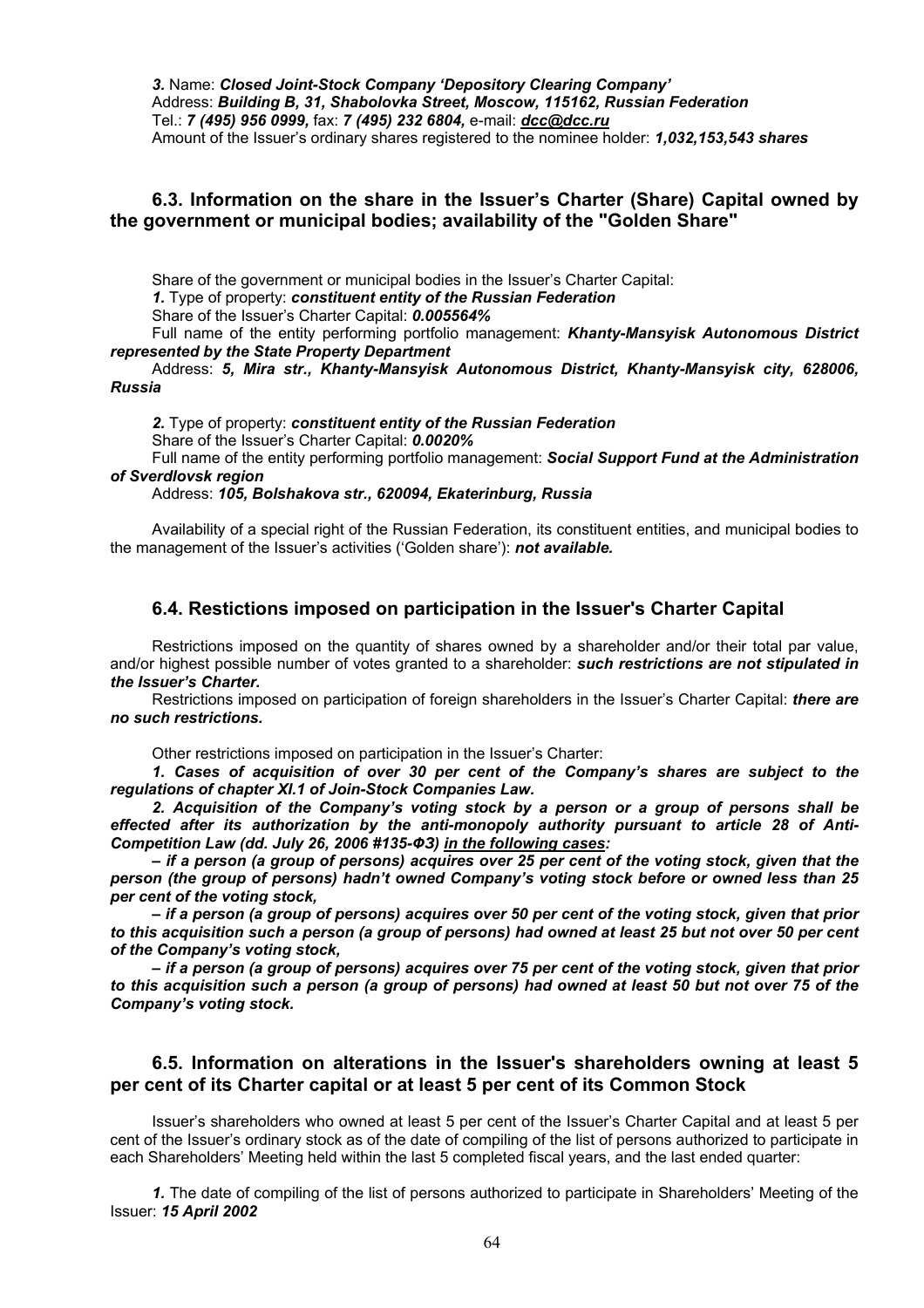Issuer's shareholders, who, as of the date stated, owned at least 5 per cent of its Charter Capital and at least 5 per cent of its ordinary stock:

*1.1.* Name: *OJSC 'Investitsionnaya companiya svyazi' (OJSC 'Svyazinvest')*  Share of the Issuer's Charter Capital: *53.2%* Share of the Issuer's ordinary stock: *53.2% 1.2.* Name: *THE BANK OF NEW YORK INTERNATIONAL NOMINEES* Share of the Issuer's Charter Capital: *8.25%* Share of the Issuer's ordinary stock: *8.25%*

*2.* The date of compiling of the list of persons authorized to participate in Shareholders' Meeting of the Issuer: *17 October, 2002* 

Issuer's shareholders, who, as of the date stated, owned at least 5 per cent of its Charter Capital and at least 5 per cent of its ordinary stock:

*2.1.* Name: *OJSC 'Investitsionnaya companiya svyazi' (OJSC 'Svyazinvest')*  Share of the Issuer's Charter Capital: *41.383%* Share of the Issuer's ordinary stock: *51.423% 2.2.* Name: *Closed Joint-Stock Company 'Depository Clearing Company'*  Share of the Issuer's Charter Capital: *10.03%* Share of the Issuer's ordinary stock: *7.92% 2.3.* Name: *ING Bank (Eurasia) ZAO*  Share of the Issuer's Charter Capital: *9.75%* Share of the Issuer's ordinary stock: *9.32% 2.4.* Name: *Specialized State Institution under the Government of the Russian Federation 'Russian Federal Property Fund'*  Share of the Issuer's Charter Capital: *4.638%* Share of the Issuer's ordinary stock: *5.763%* 

*3.* The date of compiling of the list of persons authorized to participate in Shareholders' Meeting of the Issuer: *5 May, 2003* 

Issuer's shareholders, who, as of the date stated, owned at least 5 per cent of its Charter Capital and at least 5 per cent of its ordinary stock:

> *3.1.* Name: *OJSC 'Investitsionnaya companiya svyazi' (OJSC 'Svyazinvest')* Share of the Issuer's Charter Capital: *41.383%* Share of the Issuer's ordinary stock: *51.423% 3.2.* Name: *ING Bank (Eurasia) ZAO*  Share of the Issuer's Charter Capital: *13.35%* Share of the Issuer's ordinary stock: *12.34% 3.3.* Name: *Closed Joint-Stock Company 'Depository Clearing Company'*  Share of the Issuer's Charter Capital: *8.37%* Share of the Issuer's ordinary stock: *5.46% 3.4.* Name: *Specialized State Institution under the Government of the Russian Federation 'Russian Federal Property Fund'*  Share of the Issuer's Charter Capital: *4.638%* Share of the Issuer's ordinary stock: *5.763%*

*4.* The date of compiling of the list of persons authorized to participate in Shareholders' Meeting of the Issuer: *7 May*, *2004*

Issuer's shareholders, who, as of the date stated, owned at least 5 per cent of its Charter Capital and at least 5 per cent of its ordinary stock:

*4.1.* Name: *OJSC 'Investitsionnaya companiya svyazi' (OJSC 'Svyazinvest')* Share of the Issuer's Charter Capital: *41.383%* Share of the Issuer's ordinary stock: *51.423% 4.2.* Name: *ING Bank (Eurasia) ZAO*  Share of the Issuer's Charter Capital: *17.90%* Share of the Issuer's ordinary stock: *17.56% 4.3.* Name: *Specialized State Institution under the Government of the Russian Federation 'Russian Federal Property Fund'*  Share of the Issuer's Charter Capital: *4.638%* Share of the Issuer's ordinary stock: *5.763%*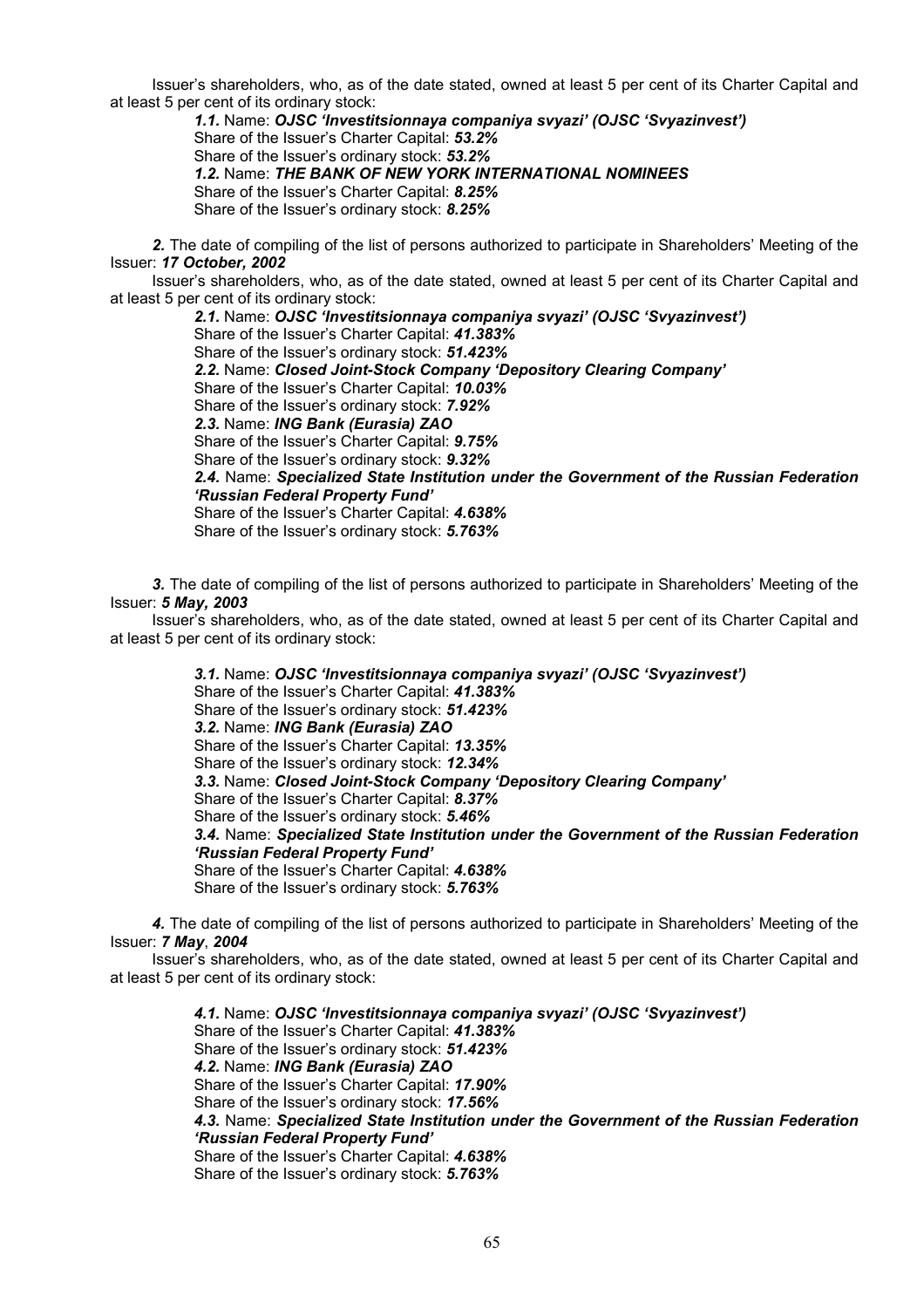*5.* The date of compiling of the list of persons authorized to participate in Shareholders' Meeting of the Issuer: *13 February, 2005* 

Issuer's shareholders, who, as of the date stated, owned at least 5 per cent of its Charter Capital and at least 5 per cent of its ordinary stock:

> *5.1.* Name: *OJSC 'Investitsionnaya companiya svyazi' (OJSC 'Svyazinvest')* Share of the Issuer's Charter Capital: *41.383%* Share of the Issuer's ordinary stock: *51.423% 5.2.* Name: *ING Bank (Eurasia) ZAO*  Share of the Issuer's Charter Capital: *17.137%* Share of the Issuer's ordinary stock: *16.803% 5.3.* Name: *Non-profit partnership the 'National Depository Center'*  Share of the Issuer's Charter Capital: *5.902%* Share of the Issuer's ordinary stock: *5.714% 5.4.* Name: *Specialized State Institution under the Government of the Russian Federation 'Russian Federal Property Fund'*  Share of the Issuer's Charter Capital: *4.638%* Share of the Issuer's ordinary stock: *5.763%*

*6.* The date of compiling of the list of persons authorized to participate in Shareholders' Meeting of the Issuer: *6 May, 2005*

Issuer's shareholders, who, as of the date stated, owned at least 5 per cent of its Charter Capital and at least 5 per cent of its ordinary stock:

> *6.1.* Name: *OJSC 'Investitsionnaya companiya svyazi' (OJSC 'Svyazinvest')* Share of the Issuer's Charter Capital: *41.383%* Share of the Issuer's ordinary stock: *51.423% 6.2.* Name: *ING Bank (Eurasia) ZAO*  Share of the Issuer's Charter Capital: *15.440%* Share of the Issuer's ordinary stock: *15.078% 6.3.* Name: *Non-profit partnership the 'National Depository Center'*  Share of the Issuer's Charter Capital: *7.345%* Share of the Issuer's ordinary stock: *7.664% 6.4.* Name: *Specialized State Institution under the Government of the Russian Federation 'Russian Federal Property Fund'*  Share of the Issuer's Charter Capital: *4.638%* Share of the Issuer's ordinary stock: *5.763%*

*7.* The date of compiling of the list of persons authorized to participate in Shareholders' Meeting of the Issuer: *5 May, 2006*

Issuer's shareholders, who, as of the date stated, owned at least 5 per cent of its Charter Capital and at least 5 per cent of its ordinary stock:

> *7.1.* Name: *OJSC 'Investitsionnaya companiya svyazi' (OJSC 'Svyazinvest')* Share of the Issuer's Charter Capital: *41.383%* Share of the Issuer's ordinary stock: *51.423% 7.2.* Name: *JP MORGAN CHASE BANK N.A.*  Share of the Issuer's Charter Capital: *7.982%* Share of the Issuer's ordinary stock: *8.251% 7.3.* Name: *Specialized State Institution under the Government of the Russian Federation 'Russian Federal Property Fund'*  Share of the Issuer's Charter Capital: *4.638%* Share of the Issuer's ordinary stock: *5.763%*

*8.* The date of compiling of the list of persons authorized to participate in Shareholders' Meeting of the Issuer: *25 July, 2006*

Issuer's shareholders, who, as of the date stated, owned at least 5 per cent of its Charter Capital and at least 5 per cent of its ordinary stock:

> *8.1.* Name: *OJSC 'Investitsionnaya companiya svyazi' (OJSC 'Svyazinvest')* Share of the Issuer's Charter Capital: *41.383%* Share of the Issuer's ordinary stock: *51.423%*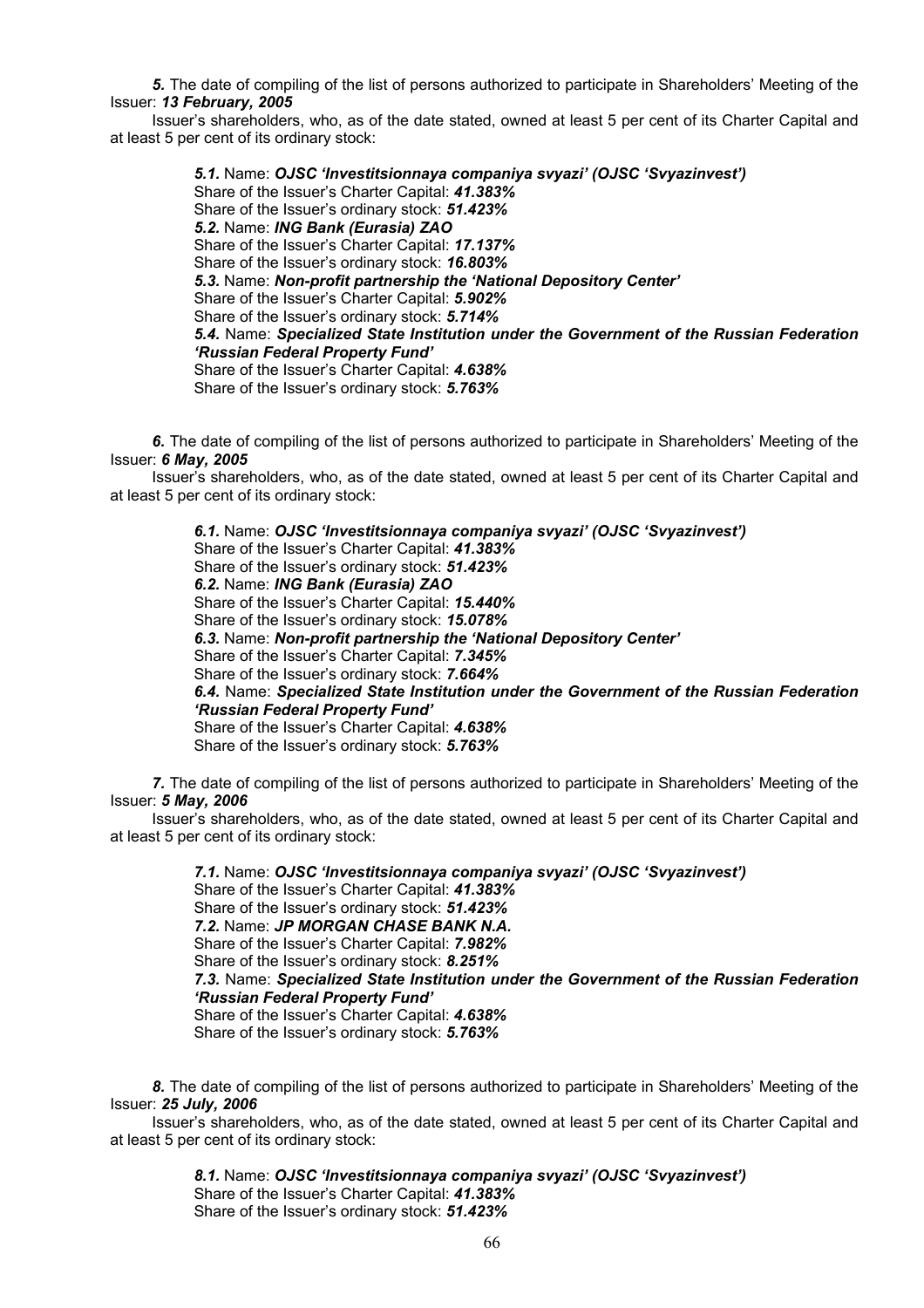*8.2.* Name: *JP MORGAN CHASE BANK N.A.*  Share of the Issuer's Charter Capital: *7.18%* Share of the Issuer's ordinary stock: *7.49% 8.3.* Name: *Specialized State Institution under the Government of the Russian Federation 'Russian Federal Property Fund'*  Share of the Issuer's Charter Capital: *4.638%* Share of the Issuer's ordinary stock: *5.763%* 

*9.* The date of compiling of the list of persons authorized to participate in Shareholders' Meeting of the Issuer: *April 27, 2007*

Issuer's shareholders, who, as of the date stated, owned at least 5 per cent of its Charter Capital and at least 5 per cent of its ordinary stock:

*9.1.* Name: *OJSC 'Investitsionnaya companiya svyazi' (OJSC 'Svyazinvest')* Share of the Issuer's Charter Capital: *41.383%* Share of the Issuer's ordinary stock: *51.423% 9.2.* Name: *JP MORGAN CHASE BANK N.A.*  Share of the Issuer's Charter Capital: *6.16%* Share of the Issuer's ordinary stock: *6.49% 9.3.* Name: *Closed Joint-Stock Company "Leader" (Pension Funds Management Company), Trust Manager of Pension Fund "Gazfond"*  Share of the Issuer's Charter Capital: *5.31%* Share of the Issuer's ordinary stock: *6.57%* 

# **6.6. Information on interested-party transactions effected by the Issuer**

| <b>Indices</b>                                                                                                                                                                                                                                                       | II Q 2007                                                                                                                                                                                                                                                                                                                                                                                                                                     |
|----------------------------------------------------------------------------------------------------------------------------------------------------------------------------------------------------------------------------------------------------------------------|-----------------------------------------------------------------------------------------------------------------------------------------------------------------------------------------------------------------------------------------------------------------------------------------------------------------------------------------------------------------------------------------------------------------------------------------------|
| Overall amount and value of interested-party<br>transactions effected by the Issuer within the<br>reporting period, provided that such transactions<br>required approval of the authorized governing<br>body of the Issuer                                           | Overall amount of transactions - 10.<br>Monetary value of the 9 transactions - RUR 397,796,501.88;<br>Beyond this:<br>Additional Agreement Nº3 to the Agreement Nº752-05-23 dd.<br>January 1, 2006 between OJSC "Uralsvyazinform" and OJSC<br>"Rostelecom" (Price of transaction - 20% of the earned revenue,<br>placed by the carrier OJSC "Uralsvyazinform" to OJSC<br>"Rostelecom" account                                                 |
| Overall amount and value of interested-party<br>transactions effected by the Issuer within the<br>reporting period, provided that such transactions<br>were approved by the Issuer's General<br>Shareholders' Meeting                                                | No such transactions                                                                                                                                                                                                                                                                                                                                                                                                                          |
| Overall amount and value of interested-party<br>transactions effected by the Issuer within the<br>reporting period, provided that such transactions                                                                                                                  | Overall amount of transactions - 10.<br>Monetary value of the 9 transactions – RUR 397,796,501.88;<br>Beyond this:<br> were approved by the Issuer's Board of Directors Additional Agreement №3 to the Agreement №752-05-23 dd.<br>January 1, 2006 between OJSC "Uralsvyazinform" and OJSC<br>"Rostelecom" (Price of transaction - 20% of the earned revenue,<br>placed by the carrier OJSC "Uralsvyazinform" to OJSC<br>"Rostelecom" account |
| Overall amount and value of interested-party<br>transactions effected by the Issuer within the<br>reporting period, given that such transactions<br>required approval of the authorized governing<br>body of the Issuer, but were not approved by<br>respective body | No such transactions                                                                                                                                                                                                                                                                                                                                                                                                                          |

Interested-party transactions (groups of associated transactions), which value made up 5 or more per cent of the book value of Issuer's assets: *no.* 

Overall value of interested-party transactions effected by the Issuer as of the last reporting quarter: *RUR 397,796,501.88;* Additional Agreement №3 to the Agreement №752-05-23 dd. January 1, 2006 between OJSC "Uralsvyazinform" and OJSC "Rostelecom" (Price of transaction – 20% of the earned revenue, placed by the carrier OJSC "Uralsvyazinform" to OJSC "Rostelecom" account.

# **6.7. Amount of accounts receivable**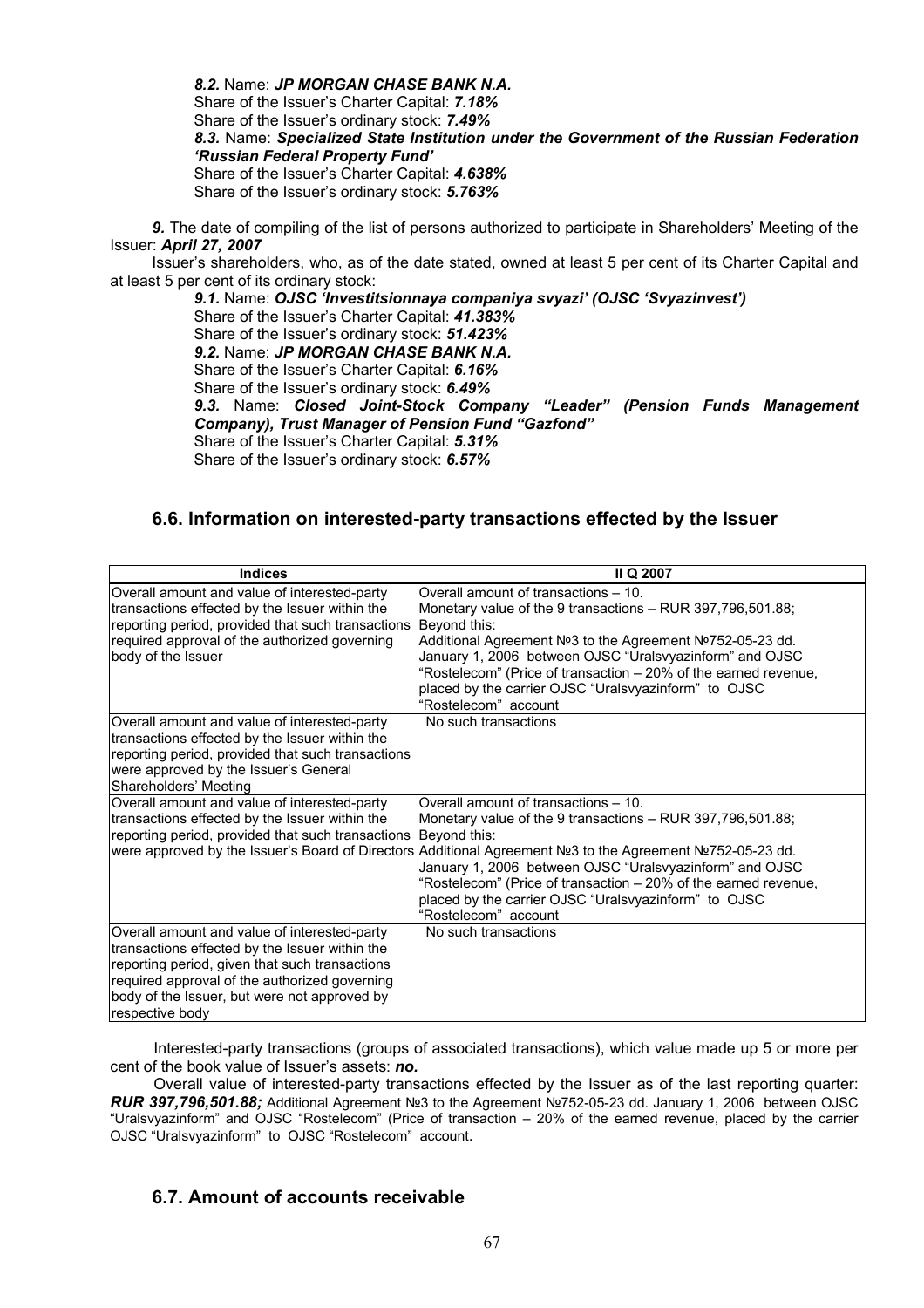Structure of the Issuer's Receivables with indication of their maturity terms as of the 2<sup>nd</sup> quarter 2007:

|                                                                                                            | Il quarter 2006  |             | Il quarter 2007 |             |  |
|------------------------------------------------------------------------------------------------------------|------------------|-------------|-----------------|-------------|--|
| <b>Types of Receivables</b>                                                                                | Term to maturity |             |                 |             |  |
|                                                                                                            | Under 1 year     | Over 1 year | Under 1 year    | Over 1 year |  |
| Accounts receivable from customers and<br>consumers, thousand RUR                                          | 1,926,218        | 39,643      | 2,969,245       | 6,882       |  |
| including overdue, thousand RUR                                                                            |                  | X           |                 | X           |  |
| Bills receivable, thousand RUR                                                                             | 192              | 468         |                 | 468         |  |
| including overdue, thousand RUR                                                                            |                  | x           |                 | х           |  |
| Accounts receivable from the Company's<br>founders (contributions to the charter capital),<br>thousand RUR |                  |             |                 |             |  |
| including overdue, thousand RUR                                                                            |                  | X           |                 | X           |  |
| Receivables on advance paid out, thousand<br><b>RUR</b>                                                    | 358,563          |             | 320,925         |             |  |
| including overdue, thousand RUR                                                                            |                  | x           |                 | x           |  |
| Other accounts receivable, thousand RUR                                                                    | 699,425          | 228,767     | 580,367         | 220,918     |  |
| including overdue, thousand RUR                                                                            |                  | x           |                 |             |  |
| Total accounts receivable, thousand RUR                                                                    | 2,984,398        | 268,878     | 3,870,537       | 228,268     |  |
| including total overdue, thousand RUR.                                                                     |                  | х           |                 |             |  |

Debtors accounting for 10% or more of the overall value of accounts receivable as of June 30, 2007: *no.*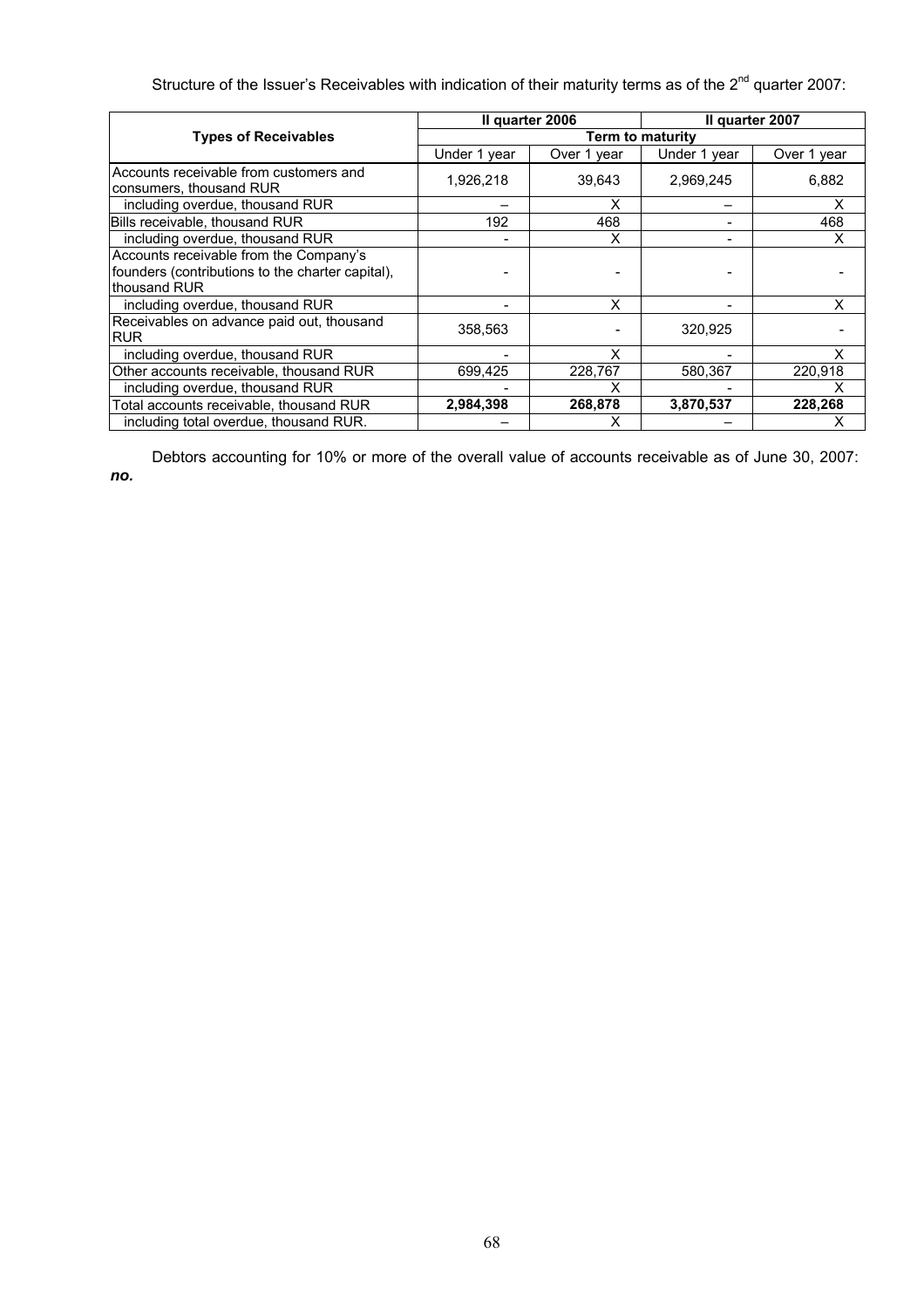# **VII. Accounting reports/financial statements of the Issuer**

# **7.1. Annual financial statements of the Issuer**

Issuer's Annual Financial Statements as of the last completed fiscal year, compiled in accordance with the Russian Federation legislation, is included into the Quarterly Report as of the 1 quarter.

# **7.2. Quarterly financial statements of the Issuer for the last ended reporting quarter**

Structure of quarterly financial statements annexed to the quarterly report:

*a) The present quarterly report is accompanied by OJSC 'Uralsvyazinform' Quarterly Financial Statements as of 3 months 2007 (Annex 1) compiled under Russian Federation legislation.* 

*b) As of the period stated, the Issuer doesn't have quarterly financial statements under IFRS or US GAAP.*

# **7.3. Consolidated financial statements of the Issuer for the last ended fiscal year**

*The present Quarterly Report is attached with the Consolidated Financial Statements of OJSC "Uralsvyazinform" as of the year ended December 31, 2006 (Annex 2), compiled in accordance with the International Financial Reporting Standards and consisting of:* 

*Independent Auditor Report;* 

*Consolidated Financial Statements:* 

− *consolidated Balance Sheet;* 

- − *consolidated Income Statement;*
- − *consolidated Statement of Cash Flows;*
- − *consolidated Statement of changes in Equity;*

− *notes to Consolidated Financial Statements.* 

**7.4. Total value of export and export share in the total sales volume** *The Issuer doesn't export its services.* 

# **7.5. Information on the value of the Issuer's real estate and substantial changes in the Issuer's property that occurred after the end date of the last completed fiscal year**

Overall value of the Issuer's real estate and amount of accumulated depreciation as of the end of the reporting quarter: *Real estate includes plots of land, buildings, communication lines and constructions. Please see the information on overall value of the real estate and accumulated depreciation in item 3.6.1 of the present quarterly report* 

Information on substantial changes that occurred in the structure of the Issuer's real estate within 12 months prior to the end of the reporting period: *there were no substantial changes (over 0.4% of the Company's book value of assets) in the structure of the Issuer's real estate.* 

**7.6. Information on litigations involving the Issuer, in case that participation in such litigations may substantially affect financial and business activities of the issuer** 

*The Company is involved in several arbitration proceedings. One of the most substantial proceedings capable of exerting influence upon the Company's financial status is the Decree #12 dd. 12/01/2006 by Inter-district Inspectorate #7 of the Federal Tax Service. According to the Decree, the Company was charged with extra taxes amounting to RUR 561,332,037.86, penalties amounting to RUR 107,358,263.81, and fines totaling RUR 87,685,697.28 for the years 2003-2004.*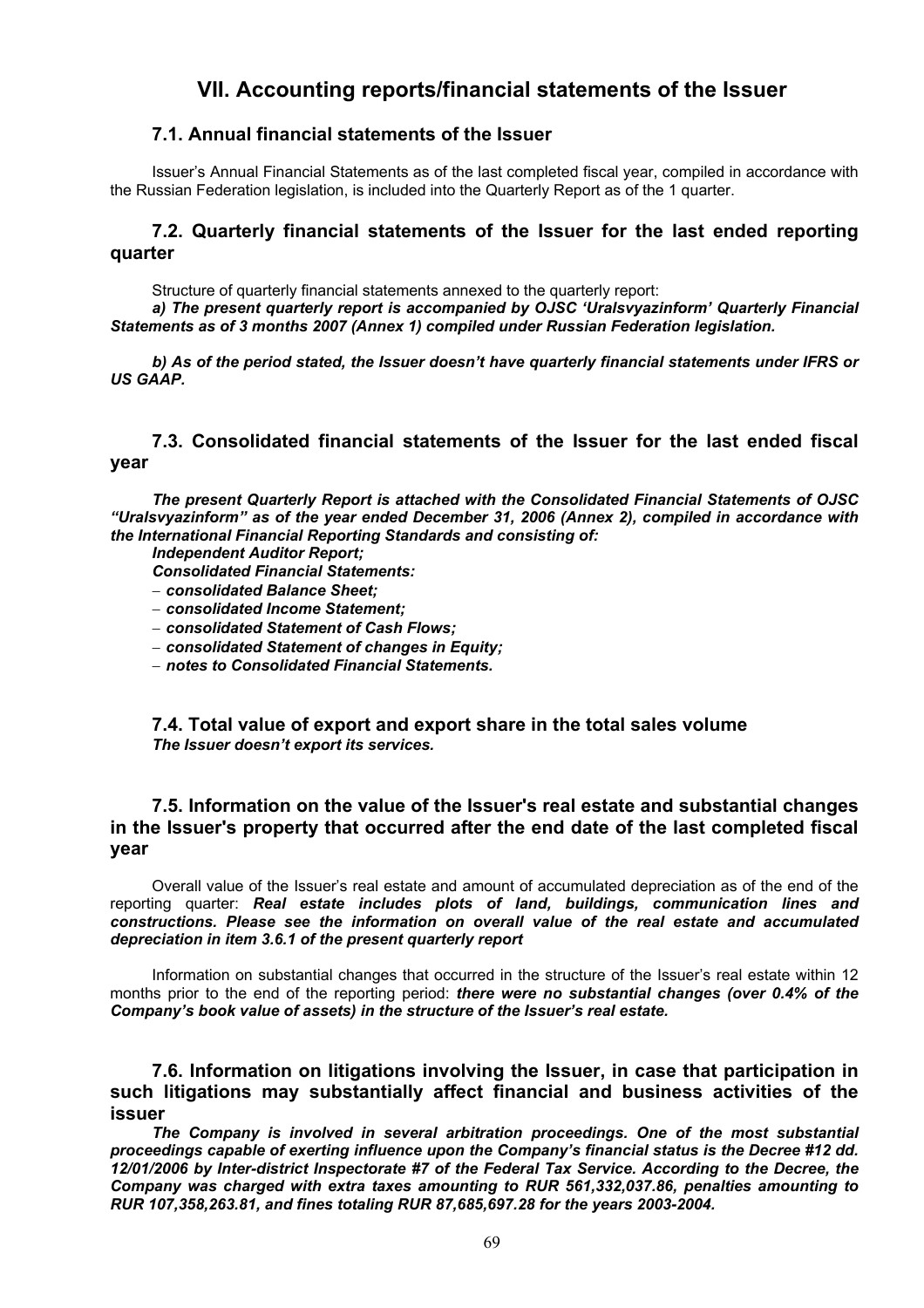*The Company filed the claim to the Moscow City Arbitration Court on invalidation of abovementioned Decree of the Federal Tax Service.* 

*By the Decree of the Moscow City Arbitration Court dd. May 23, 2007 with regard to the claim # А40-77769/06-75-465, the Company's claim was satisfied partially. Decree #12 by Inter-district Inspectorate #7 of the Federal Tax Service was ruled illegal with regard to the extra taxes at the amount of RUR 402,379,281.83, fines and penalties at the amount of RUR 159,125,269.19. Other parts of the Claim are dismissed.* 

*The Company intends to appeal the Court's Decree.*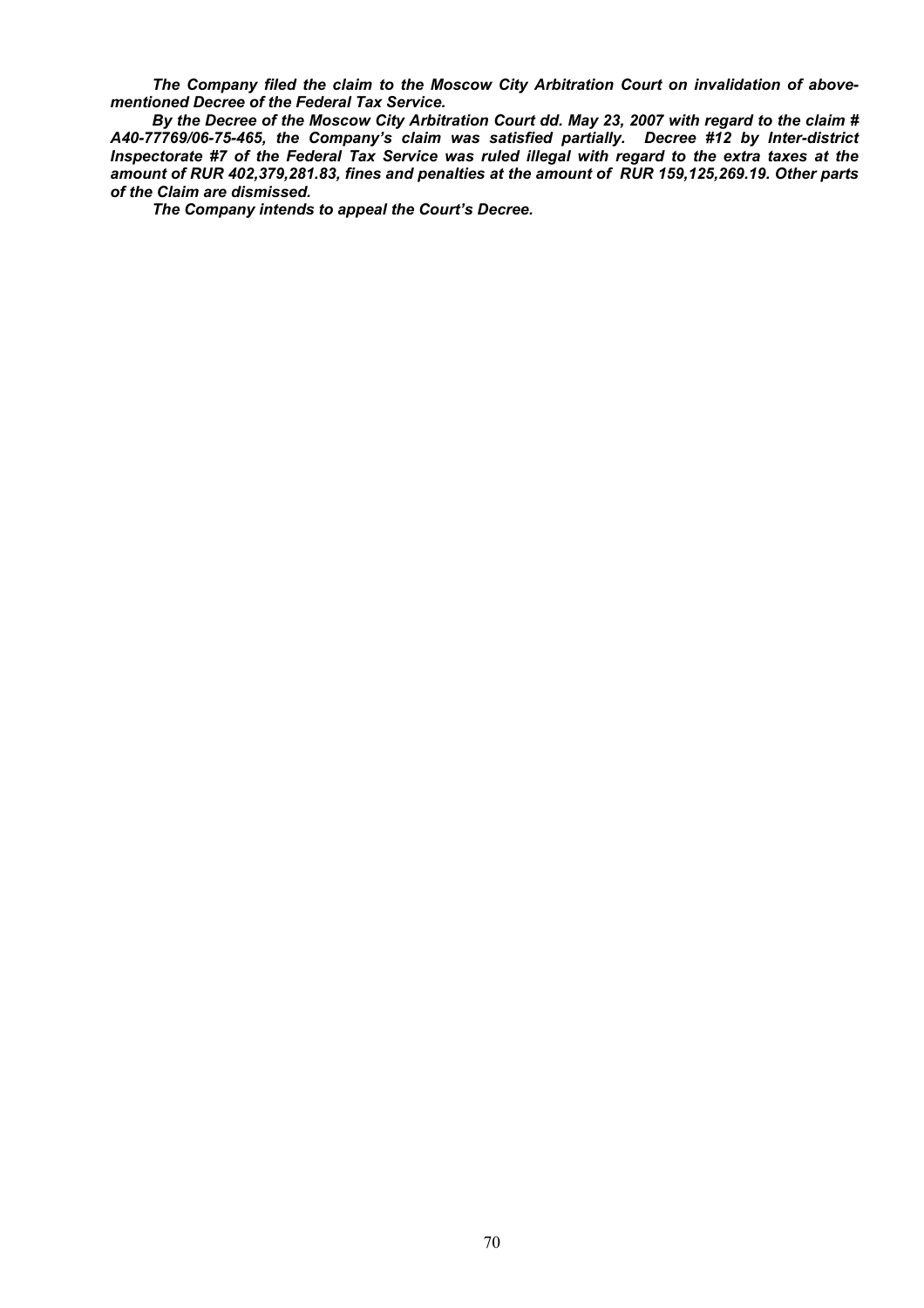# **VIII. Additional information on the Issuer and the issue securities it placed**

# **8.1. Additional information on the Issuer**

## **8.1.1. Amount and structure of the Issuer's Equity Capital**

Issuer's Equity Capital as of the end of the reporting quarter (RUR): *4 816 166 796.72*  Structure of Equity Capital:

| Type of shares | Amount         | Total par value  | %<br><b>Share of the Equity Capital,</b> |
|----------------|----------------|------------------|------------------------------------------|
| Ordinarv       | 32.298.782.020 | 3.875.853.842.40 | 80.48                                    |
| Preferred      | .835.941.286   | 940.312.954.32   | 19.52                                    |

### *Part of the Issuer's shares circulates outside of the Russian Federation in accordance with the foreign law in the form of foreign issuers' securities representing Issuer' shares.*

Information on the Issuer's shares circulating outside of the Russian Federation:

*1.* Type of the Issuer's shares circulating outside of the RF: *ordinary registered shares*  Part of the shares circulating outside of the RF of the overall amount of shares of this type: *5.99%*  Name and address of the foreign Issuer whose securities represent the Issuer's shares: *JP Morgan, 60 Victoria Embankment, London EC4Y 0JP* 

Short description of the Program of foreign issuer's securities representing the Issuer's shares:

*Level 1 American Depository Receipts program representing the Issuer's ordinary shares. The program is based on the Deposit Agreement concluded between the Issuer and JPMorgan Chase Bank dd. April 22, 2002 (as amended and restated as of December 15, 2002). 1 ADR represents 200 Issuer's shares of a certain type.* 

Trade institutors arranging circulation of the foreign issuer's securities representing the Issuer's shares:

- *Frankfurt Stock Exchange;*
- *Berlin-Bremen Stock Exchange;*
- *Stuttgart Stock Exchange;*
- *Düsseldorf Stock Exchange;*
- *München Stock Exchange.*

*2.* Type of the Issuer's shares circulating outside of the RF: *type A preferred registered shares.* Part of the shares circulating outside of the RF of the overall amount of shares of this type: *4.83%* 

Name and address of the foreign Issuer whose securities represent the Issuer's shares: *JP Morgan, 60 Victoria Embankment, London EC4Y 0JP* 

Short description of the Program of foreign issuer's securities representing the Issuer's shares: *Level 1 American Depository Receipts program representing the Issuer's preferred shares. The program is based on the Deposit Agreement concluded between the Issuer and JPMorgan Chase Bank dd. September 30, 2002. 1 ADR represents 200 Issuer's shares of a certain type.* 

Trade institutors arranging circulation of the foreign issuer's securities representing the Issuer's shares:

*– Frankfurt Stock Exchange;* 

*– Berlin-Bremen Stock Exchange.* 

## **8.1.2. Information on alterations that occurred in the structure of the Issuer's Equity Capital**

Alterations in the Issuer's Equity Capital that occurred within the last 5 completed fiscal years and in the reporting quarter:

Issuer's Equity Capital as of 1 January, 2001: *RUR 1,049,272,527.48.*  Structure of the Issuer's Equity Capital as of 1 January, 2001: *100% ordinary shares*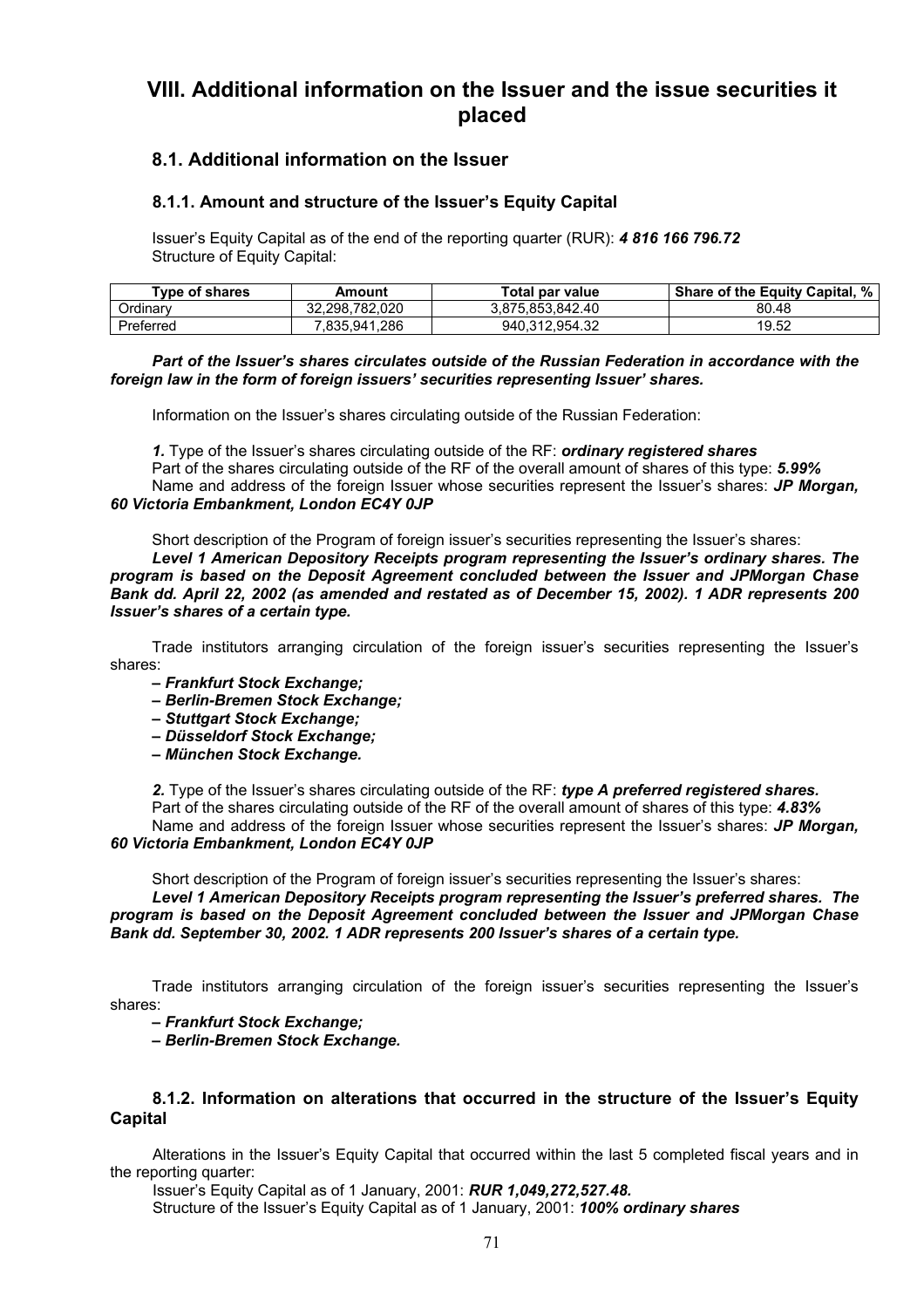Issuer's governing body that adopted the resolution to alter the amount of the Issuer's Equity Capital: *Extraordinary General Shareholders' Meeting of OJSC 'Uralsvyazinform' (Protocol of the Meeting dd. 17 December, 2002).* 

Issuer's Equity Capital after the alteration: *RUR 4,816,166,796.72.* 

## **8.1.3. Information on formation and utilization of reserve fund and other funds by the Issuer**

Information on the Issuer's reserve fund and other funds formed from the net profit:

*1.* Name of the fund: *Reserve Fund (formed in accordance with the requirements of article 35 of Joint-Stock Companies Law)* 

Amount of the Fund fixed by the Issuer's constitutive documents: 5% of the Issuer's Equity Capital. Amount of the fund as of the end of the reporting period

– in money: *RUR 240,808,000*

– in percentage of the Equity Capital: *5%*;

### *In the 2nd quarter 2007 the Reserve Fund was not accrued and was not utilized.*

*2.* Other funds formed at the cost of net profit: *no.* 

# **8.1.4. Information on the procedure of convocation and conduction of the Meeting of the Issuer's supreme governing body**

Issuer's supreme governing body: *general shareholders' meeting* 

Procedure of shareholders notification of the general shareholders' meeting:

*"Notice on the AGM shall be published not later than 30 days prior to the date of its holding if not otherwise stated by the legislation.* 

In case the agenda of EGM contains an item concerning the election of the Company Board of *Directors' members, the notice on the EGM shall be published not later than 50 days prior to the date of its holding.* 

*In case an EGM is convened following the request of the Audit Commission, Auditor or a shareholder of the Company, owning not less than 10 per cent of voting shares in the Company, a notice on such EGM shall be made not later than 20 days prior the date the meeting is held.* 

 *Within the stated time a notice on the General Shareholders Meeting shall be either sent to each person of the list of those entitled to participate in the General Shareholders Meeting, by registered mail or delivered to all of the enlisted person under notice of receipt. Additionally the notice on General Meeting may be published in the newspaper "Rossiyskaya Gazeta" and major regional newspapers."* 

Persons (or Company's bodies) authorized to convoke (propose convocation) of the extraordinary general shareholders' meeting. Procedure of submitting such proposals:

*An Extraordinary General Shareholders Meeting (EGM) shall be held by the Board of Directors' decision based on its own initiative, on the Company Auditing Commission proposal, or on the proposal of the Company's auditors and shareholders' (a shareholder), owning at least 10 per cent of Company voting shares as of the date of proposal.* 

*Proposal to hold an extraordinary shareholders' meeting may be directed in the following ways:* 

− *through the mailing service to the Company's Sole Executive Body address kept in a Unified State Register of Legal Entities of The Russian Federation;* 

− *delivery under notice of receipt to the person acting as a Company's Sole Executive Body, Chairman of the Board of Directors, Corporate Secretary or other person authorized to receive written correspondence addressed to the Company;*

− *it may be directed by facsimile transmission.*

*Proposal to hold an extraordinary shareholders' meeting shall contain the information stipulated in article 55 of Joint-Stock Companies Law.* 

*Only signed by the shareholders (their representatives) proposals to hold an extraordinary shareholders' meeting shall be deemed submitted.* 

*In case the proposal to hold an extraordinary shareholders' meeting is signed by a shareholder's representative, such a proposal should be attached with the power of attorney (or its copy verified in due course) containing information on the represented person and his/her representative in accordance with the requirements of Joint-Stock Companies Law.*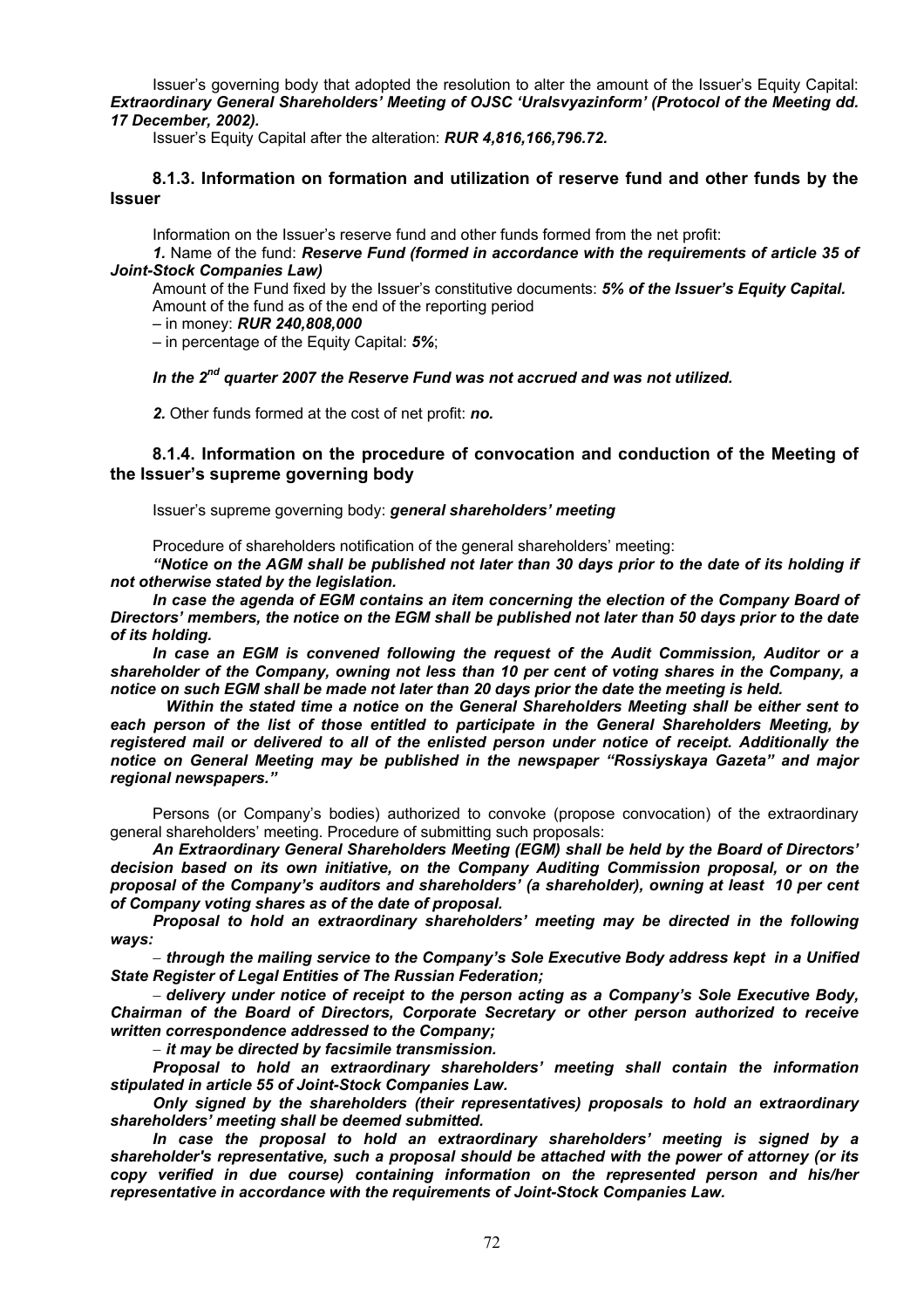*In case the proposal to hold an extraordinary shareholders' meeting is signed by a shareholder (their representative) whose shares are kept by a depository on a depot account, such a proposal should be accompanied by an extract from such a depot account.* 

*Proposal to hold an extraordinary shareholders' meeting may be withdrawn by a person who directed such a request. Such a withdrawal may be directed by any way stipulated for the direction of the proposals. In this case the date of withdrawal receipt shall be the date of receipt by the Company the posting, the withdrawal delivery date or the date of fax delivery.* 

*If within the term determined by Joint-Stock Companies Law the Board of Directors wouldn't adopt decision on convocation or refusal to convoke an extraordinary shareholders' meeting, the meeting may be convoked by the bodies or persons who requested its convocation.* 

Determination of date of the general shareholders' meeting:

*Convocation of annual and extraordinary General Shareholders' Meetings is an exclusive competence of the Board of Directors, except for cases stipulated in Article 55.8 of Joint-Stock Companies Law.* 

*Annual General Shareholders' Meeting shall be held not earlier than 4 months and not later than 6 months after the completion of a fiscal year.* 

*Extraordinary General Shareholders' Meeting convened at the Company's Auditing Commission request, Auditors' request or at the request of shareholders (a shareholder) owning at least 10 per cent of the Company's voting shares shall be held within 40 days from the date of the request to hold EGM.* 

*The EGM convened at the Company's Audit Commission request, Auditors' request or on the request of shareholders (a shareholder) owning at least 10 per cent of the Company's voting shares, the agenda of which contains the item of election of the Company Board of Directors', shall be held within 70 days from the date of the request to hold EGM.* 

*In case the number of the Company Board of Directors' members becomes less the quorum necessary to hold the sessions of the Board of Directors, the EGM convened on the decision of the Board of Directors under its own initiative to settle the issue of the Board of Directors' members election, shall be held within 70 days from the date of decision taken by the Company's Board of Directors.* 

Persons authorized to submit proposals to the agenda of the general shareholders' meeting; procedure of such proposals' submission:

*Shareholders (a shareholder) owning in aggregate at least 2 per cent of the Company's voting stock, are authorized to submit proposals to the Annual General Shareholders' Meeting and nominate candidates to the Board of Directors and to the Audit Commission, the number of which shall not exceed the one determined by the Company's Charter. Such proposals shall enter the Company not later than 45 days after completion of a fiscal year.* 

*When preparing an Extraordinary General Shareholders' Meeting having in its agenda the item of election the Company's Board of Directors, the shareholders (a shareholder), owning in aggregate at least 2 per cent of voting shares shall have a right to nominate candidates to the Company's Board of Directors, the number of which shall not exceed the number of Board of Directors stated herein. Such proposals shall enter the Company not later than 30 days prior to EGM.* 

*Proposals on introducing items to the agenda of the Annual General Shareholders' Meeting, on nominating candidates into the Company's Bodies, elected by the General Shareholders' Meeting can be submitted in the following way:* 

*- sent by mail to the Company's sole executive body address (location), kept in the state unified register of legal entities;* 

*- delivered under notice of receipt to the person, acting as the Company's sole executive body, to the Chairman of the Board of Directors or to another person authorized to take correspondence, addressed to the Company;* 

*- sent by facsimile transmission.* 

*Proposals on introducing items into the agenda of the Annual General Shareholders' Meeting, on nominating candidates into the Company's Bodies, elected by the General Shareholders' Meeting, shall contain information stated in Article 53 of the Joint-Stock Companies Law. Proposal on nomination of candidates to the Board of Directors and to the Audit Commission of the Company shall contain:* 

− *date of birth;* 

− *details of education;* 

− *post address of the candidate for correspondence.*

*Only signed by the shareholders (their representatives) proposals on the AGM's agenda, on nominating candidates into the Company's Bodies, elected by the General Shareholders Meeting,*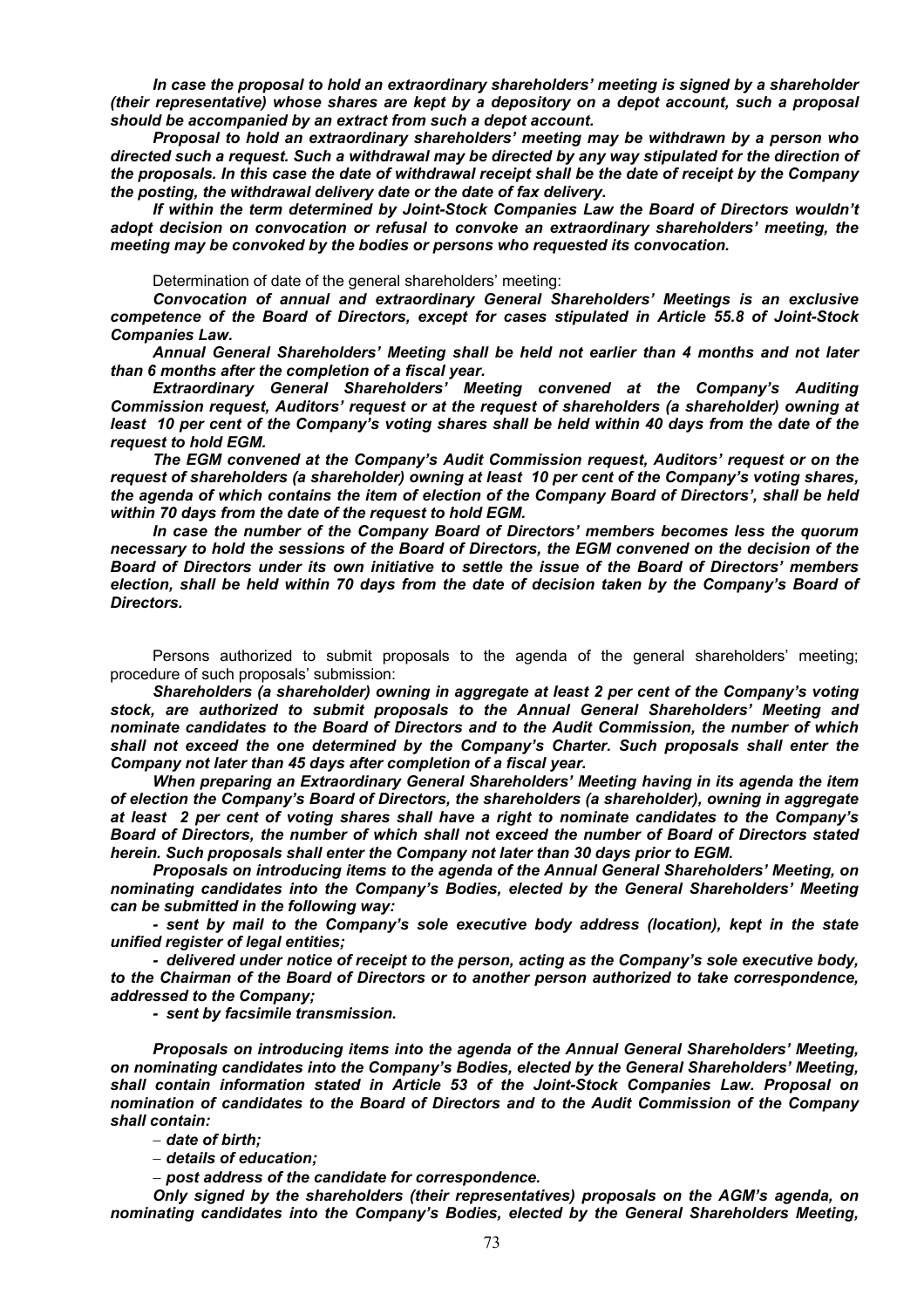*and the request on the Extraordinary General Shareholders Meeting calling shall be considered as submitted.* 

*In case the proposal on the AGM agenda, on nominating candidates into the Company's Bodies, elected by the General Shareholders' Meeting is singed by the shareholder's representative, this proposal (request) shall be attached with the power of attorney (copy of the power of attorney verified in due course), containing the information about the represented shareholder and his representative, which in accordance with the Joint-Stock Companies Law shall be in power of attorney on voting, and in the form specified therefore by the said law.* 

*In case the proposal on the AGM agenda, on nominating candidates into the Company's Bodies is signed by a shareholder (their representative) whose shares are kept by a depository on a depot account, such a proposal should be accompanied by an extract from such a depot account.* 

*Proposals on the AGM agenda, on nominating candidates into the Company's Bodies may be withdrawn by a person who directed such a request. Such a withdrawal may be directed by any way stipulated for the direction of the proposals. In this case the date of withdrawal receipt shall be the date of receipt by the Company the posting, personal delivery or fax delivery.* 

Persons entitled to view the information (materials) pertaining to the preparation and holding the General Shareholders' Meeting; procedure of rendering such information (materials) by the Company:

*Information (materials) pertaining to the General Shareholders' Meeting shall be rendered for review to the persons authorized to participate in the General Shareholders' Meeting. The list of persons authorized to participate in the General Shareholders' Meeting shall be compiled based on the Company shareholders' Register data.* 

*Persons entitled to participate in the General Shareholders Meeting shall be provided with the following information (materials) according to the procedure and at the place (places) stated in the Notice on the General Shareholders Meeting:* 

*- annual accounting reports including auditors' opinion and Company auditing commission opinion on the results of annual accounting audit,* 

*- information on the candidates into the Board of Directors and Auditing Commission of the Company,* 

*- draft alterations and amendments to be introduced into the Company Charter, or new edition of the Company Charter,* 

*- internal documents draft,* 

*- other drafts of documents to be adopted by the draft decisions of the General Shareholders Meeting,* 

*- draft decisions of the General Shareholders Meeting,* 

*- any other information (materials), necessary to be provided pursuant to the current legislation,* 

*- any other information (materials) necessary to take decisions on the General Shareholders Meeting' agenda, covered by the Board of Directors in the list of information (materials) to be provided to the shareholders when preparing the General Shareholders Meeting.* 

*Procedure of rendering information to the Company's shareholders is defined in the 'Provisions on rendering documents to the shareholders of OJSC 'Uralsvyazinform' approved by the Board of Directors (Protocol of the session # 22, dd. 25 February 2004).* 

Procedure of announcement of the resolutions adopted by the General Shareholders' Meeting and results of voting:

*Voting results and resolutions adopted by the General Shareholders' Meeting may be* 

*1) read out at the General Shareholder' Meeting or* 

*2) brought to the notice of persons entitled to participate in the meeting according to the order of distribution notifications on the General Shareholders' Meeting.* 

# **8.1.5. Information on commercial organizations in which the Issuer owns at least 5 per cent of the Charter Capital or at least 5 per cent of ordinary shares**

The list of commercial organizations in which the Issuer owns at least 5 per cent of the Charter Capital or at least 5 per cent of the ordinary stock as of the end of the first quarter 2007:

# *1.* Name: *Limited Liability Company 'Permskaya teleradiokompaniya 'Ural-Inform TV'*  Address: *2 Krupskoy str., 614060 Russia*

Share of the Company's Charter Capital owned by the Issuer: *100%* Share of the Issuer's Charter Capital owned by the Company: *no share*  Share of the Issuer's ordinary stock owned by the Company: *no share*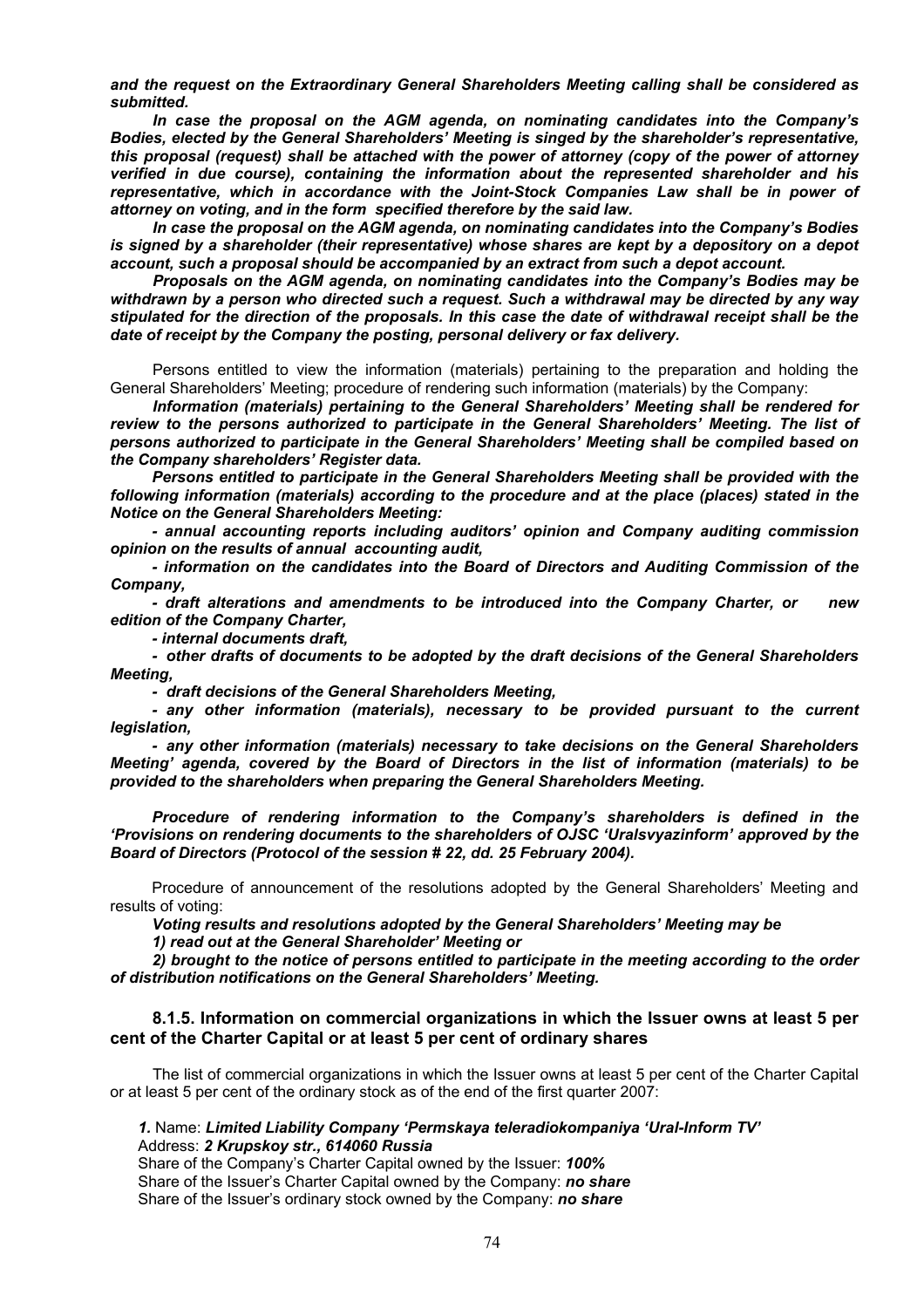#### *2.* Name: *Limited Liability Company 'Permtelecom'*  Address: *45, Podlesnaya strl., 614062, Perm, Russia*  Share of the Company's Charter Capital owned by the Issuer: *100%*  Share of the Issuer's Charter Capital owned by the Company: *no share*  Share of the Issuer's ordinary stock owned by the Company: *no share*

# *3.* Name: *Closed Joint-stock Company 'Kurganskiy sotoviy telefon'*  Address: *22, 151/2 Gogol str., 640022, Kurgan, Russia*  Share of the Company's Charter Capital owned by the Issuer: *50%*  Share of the Company's ordinary stock owned by the Issuer: *50%* Share of the Issuer's Charter Capital owned by the Company: *no share*  Share of the Issuer's ordinary stock owned by the Company: *no share*

*4.* Name: *Closed Joint-stock Company 'TeleRoss-Yekaterinburg'*  Address: *13, Antona Valeka str., 620026, Yekaterinburg, Russia*  Share of the Company's Charter Capital owned by the Issuer: *50%*  Share of the Company's ordinary stock owned by the Issuer: *50%* Share of the Issuer's Charter Capital owned by the Company: *no share*  Share of the Issuer's ordinary stock owned by the Company: *no share* 

*5.* Name: *Closed Joint-stock Company 'TeleRoss-Yekaterinburg'*  Address: *13, Antona Valeka str., 620026, Yekaterinburg, Russia*  Share of the Company's Charter Capital owned by the Issuer: *50%*  Share of the Company's ordinary stock owned by the Issuer: *50%* Share of the Issuer's Charter Capital owned by the Company: *no share*  Share of the Issuer's ordinary stock owned by the Company: *no share* 

# *6.* Name: *Closed Joint-stock Company 'Parma-pension'*  Address: *2, Krupskoy str., 614600, Perm, Russia*

Share of the Company's Charter Capital owned by the Issuer: *28,2%*  Share of the Company's ordinary stock owned by the Issuer: *28,2%* Share of the Issuer's Charter Capital owned by the Company: *no share*  Share of the Issuer's ordinary stock owned by the Company: *no share* 

*7.* Name: *Closed Joint-stock Company 'Ural-Teleservis'*  Address: *9, Shevchenko str., room 4222, 620027 Yekaterinburg, Russia*  Share of the Company's Charter Capital owned by the Issuer: *25,2%*  Share of the Company's ordinary stock owned by the Issuer: *25,2%*  Share of the Issuer's Charter Capital owned by the Company: *no share*  Share of the Issuer's ordinary stock owned by the Company: *no share* 

*8.* Name: *Closed Joint-stock Company 'Uralskaya telefonnaya kompaniya'*  Address: *57-a, Blukhera str., 620137, Yekaterinburg, Russia*  Share of the Company's Charter Capital owned by the Issuer: *23%*  Share of the Company's ordinary stock owned by the Issuer: *23%* Share of the Issuer's Charter Capital owned by the Company: *no share*  Share of the Issuer's ordinary stock owned by the Company: *no share* 

# *9.* Name: *Closed Joint-stock Company "Rostelegraph"*  Address: *7, Tverskaya ul.,103375, Moscow*

Share of the Company's Charter Capital owned by the Issuer: *11,76%*  Share of the Company's ordinary stock owned by the Issuer: *11,76%* Share of the Issuer's Charter Capital owned by the Company: *no share*  Share of the Issuer's ordinary stock owned by the Company: *no share*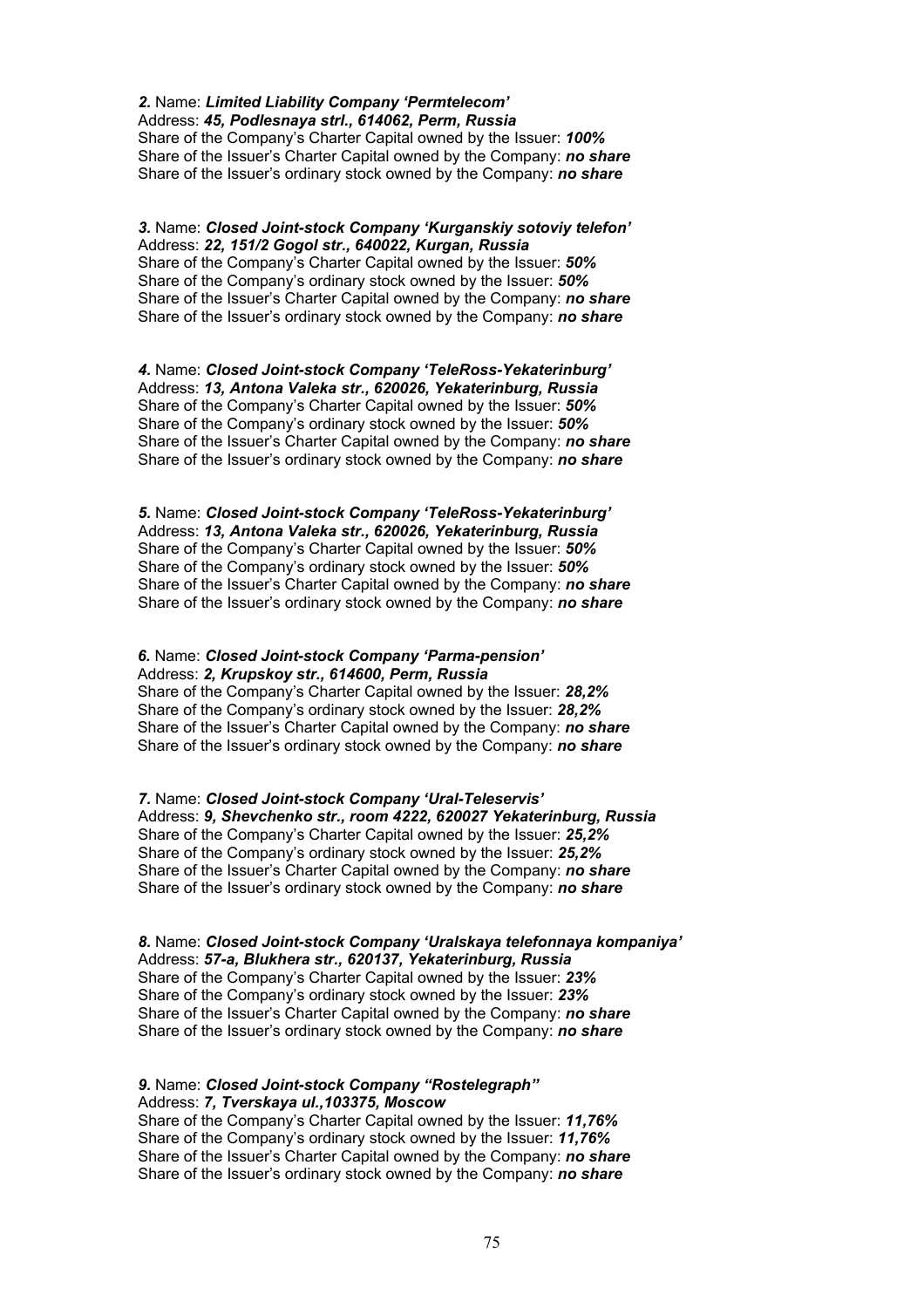*10.* Name: *Closed Joint-stock Company "Research and Technology Center 'Comset'"*  Address: *7, 1 Parkovaya ul.,105037, Moscow, Russia* 

Share of the Company's Charter Capital owned by the Issuer: *11,09%*  Share of the Company's ordinary stock owned by the Issuer: *11,09%* Share of the Issuer's Charter Capital owned by the Company: *no share*  Share of the Issuer's ordinary stock owned by the Company: *no share* 

# *11.* Name: *Open Joint-stock Company "Informatsionnyie Tekhnologii Svyazi" ("Svyazintekh")*  Address: *38, Prechistenka ul., 119034, Moscow, Russia*

Share of the Company's Charter Capital owned by the Issuer: *11%*  Share of the Company's ordinary stock owned by the Issuer: *11%* Share of the Issuer's Charter Capital owned by the Company: *no share*  Share of the Issuer's ordinary stock owned by the Company: *no share* 

# *12.* Name: *Open Joint-stock Company "Insurance Company "Ural-American Intercontinental Life Insurance Company"*

Address: *80 A, Gagarin Avenue, 614077, Perm, Russia*  Share of the Company's Charter Capital owned by the Issuer: *6,06%*  Share of the Company's ordinary stock owned by the Issuer: *6,06%* Share of the Issuer's Charter Capital owned by the Company: *no share*  Share of the Issuer's ordinary stock owned by the Company: *no share* 

# **8.1.6. . Information on major transactions effected by the Issuer**

Major transactions (groups of transactions), debt obligations on which amount to 10 or more per cent of the Issuer's book value of assets as stated in its financial statements as of the last reporting quarter preceding the date of transaction: *there were no such transactions in the 2nd quarter 2007.* 

# **8.1.7. Credit ratings of the Issuer**

*1.* Name of organization that assigned credit rating to the Issuer: *Standard&Poor's, a division of The McGraw-Hill Companies, Inc.*

Address: *55 Water Street, New York, NY, United States, 10041* Type of rating: *Issuer's credit rating*  Credit rating as of March 31, 2007: *BB-/Stable* 

| Date of assignment | <b>Credit rating</b> |
|--------------------|----------------------|
| 12/17/2001         | B-/Stable            |
| 04/02/2003         | <b>B/Stable</b>      |
| 04/14/2005         | B+/Stable            |
| 09/30/2005         | B+/Stable (affirmed) |
| 09/27/2006         | <b>BB-/Stable</b>    |

Credit rating history as of the last 5 completed fiscal years:

Methodology of credit rating assignment: *Standard&Poor's internal methodology.* 

Web-site where the information on methodology of credit rating assignment is available: *http://www.standardandpoors.ru/*

Other information on credit rating: *no.* 

*2.* Name of organization that assigned credit rating to the Issuer: *FITCH RATINGS, Inc.* Address: *One State Street Plaza New York, NY, United States, 10004* Type of rating: *Issuer's credit rating*  Credit rating as of March 31, 2007: *B+/Stable* 

Credit rating history as of the last 5 completed fiscal years: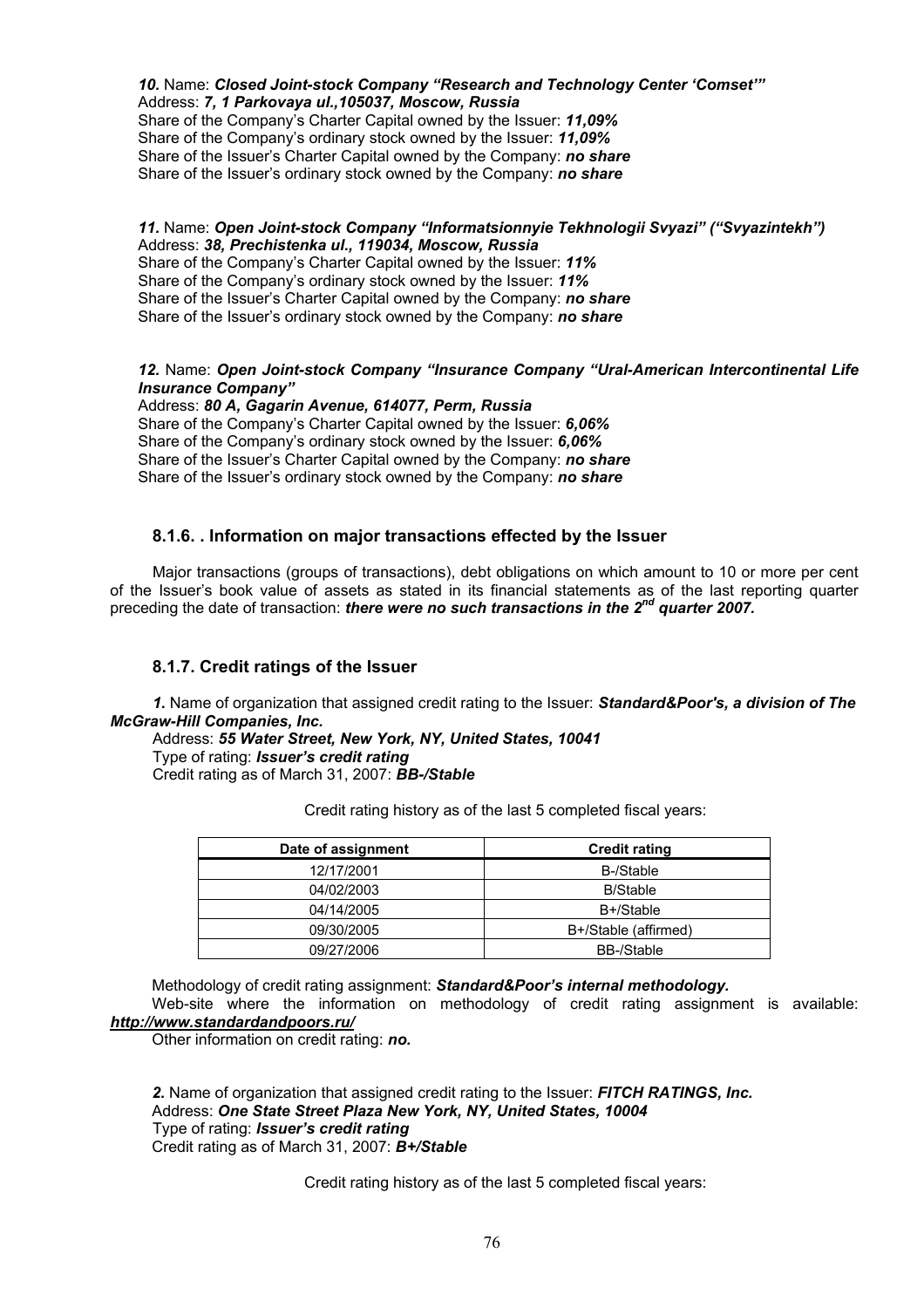| Date of assignment | <b>Credit rating</b> |
|--------------------|----------------------|
| May 1999           | CCC                  |
| May 2000           | B-                   |
| 04/12/2001         | <b>B/Stable</b>      |
| 05/14/2003         | B+/Positive          |
| 03/26/2004         | <b>BB-/Stable</b>    |
| 09/30/2005         | <b>BB-/Stable</b>    |
| 12/02/2005         | B+/Negative          |
| 02/07/2006         | B+/Negative          |
| 11/23/2006         | B+/Stable            |

Methodology of credit rating assignment: *FITCH RATINGS internal methodology.* 

Web-site where the information on methodology of credit rating assignment is available: *http://www.fitchratings.ru/* 

Other information on credit rating: *no.* 

# **8.2. Information on each category (type) of the Issuer's shares**

*1. 1.* Category of shares: *ordinary* 

Share par value: *RUR 0.12* 

Number of shares outstanding: *32 298 782 020* 

Number of additional shares being placed at the moment: *0* 

Number of shares authorized for issuance in addition to those outstanding: *11 445 155 709* 

Number of shares accounted at the Issuer's balance sheet: *0* 

Number of additional shares that may possibly be placed after securities conversion or in consequence of discharge of obligations on the Issuer's options: *0* 

State registration number and date of state registration: *in accordance with the notice by the RF Federal Commission on the Securities Market, all ordinary shares issues of Uralsvyazinform were consolidated into one issue with the state registration number 1-07-00175-А dd. September 9, 2003*  Date of the state registration of the first share issue out of those consolidated: *March 27, 2000* 

Rights granted to the shareholders in accordance with the Company's Charter:

# *Extract from the Company's Charter*

*Article 7. Rights and Duties of the Shareholders Owning Company Ordinary Shares* 

*"7.1. Each Company common share provides to its holder the same rights.* 

*7.2. Each shareholder owning Company common shares has the following rights:* 

*7.2.1. to participate in the General Shareholders Meeting according to the procedure provided by the Russian Federation legislation in force;* 

*7.2.2. to receive dividends according to the procedure provided by the Russian Federation legislation in force and this Charter, in case they are authorized by the Company;* 

*7.2.3. to receive a part of the Company property, remained after its liquidation, pro rata his/her shares;* 

*7.2.4. to receive access to the documents set forth in Article 89.1 of the Federal law "On jointstock companies", according to the procedure set forth in Article 91 thereof;* 

*7.2.5. to request from the registrar the confirmation of his/her shareholder's ownership rights by receiving an extract from the Company Shareholders Register;* 

*7.2.6. to receive from the Company registrar an information on all the records at his/her personal account as well as any other information provided for by the legal acts of the Russian Federation, establishing the procedure of Shareholders register keeping;* 

*7.2.7. to dispose his/her shares without any consent of other shareholders and the Company;* 

*7.2.8. to defend in courts his/her violated civil rights including the demand to the Company for compensation of damages, in cases provided for by the Russian Federation legislation in force;* 

*7.2.9. to demand the redemption of all his/her shares or their part from the Company in cases and according to procedure provided for by the Russian Federation legislation in force;* 

*7.2.10. to sell his/her shares to the Company in case the Company has decided to buy these shares;* 

*7.2.11. to demand from the Company an extract from the list of persons entitled to participate in the General Shareholders Meeting, containing information on the shareholder;*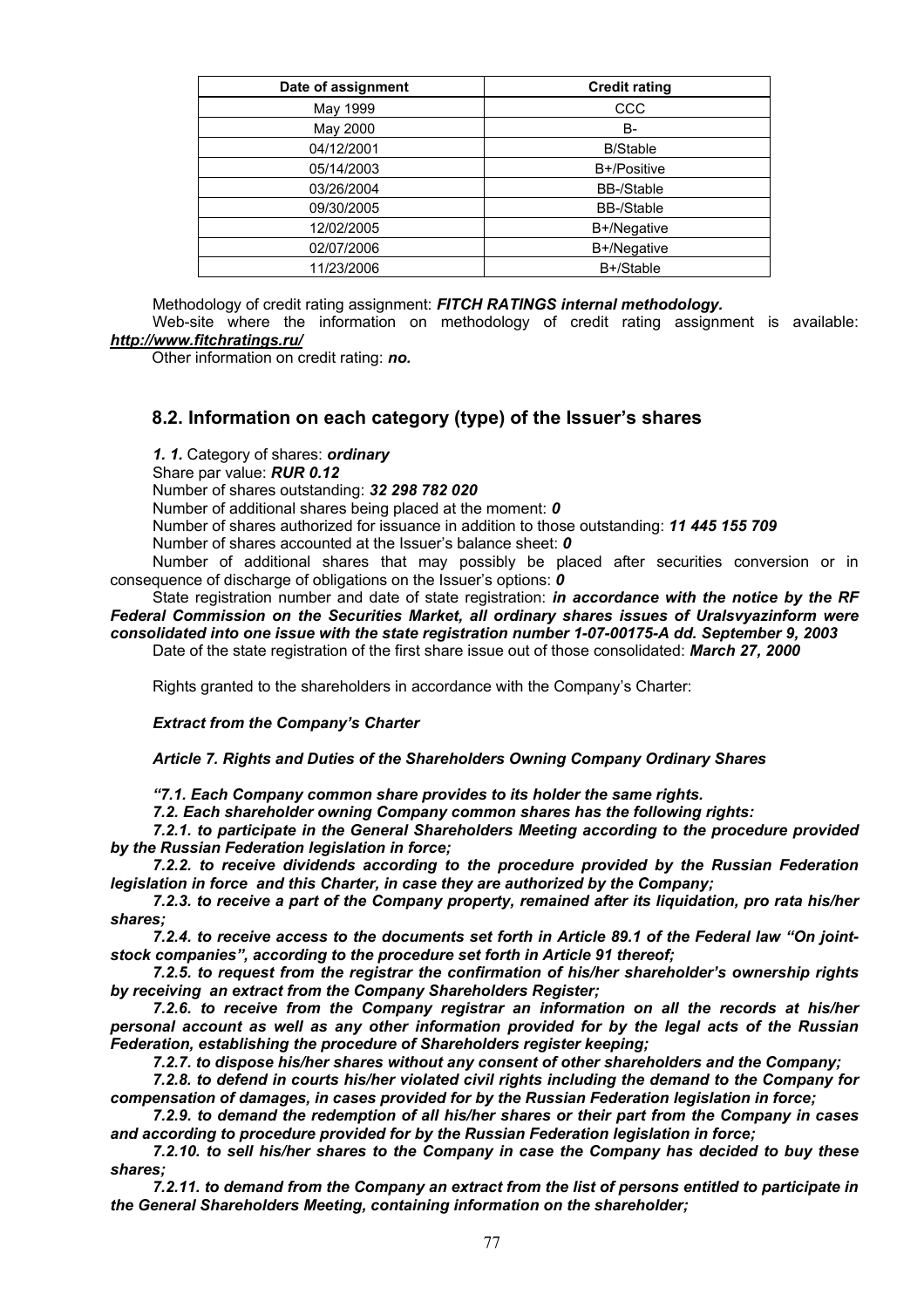*7.2.12. to have preemption right to buy additionally placed via open subscription shares and issued securities, swapped into shares, in the amount pro rata to his/her owned shares.* 

*7.3. A shareholder owning more than 1 per cent of the Company voting shares, has the right to request from the Company registrar an information on names of shareholders registered in the Shareholders Register and on the amount, category and par value of the shares they own (This information is submitted without naming their address).* 

*7.4. Shareholders (shareholder), owning at least 1 per cent of the Company placed common shares have the right to bring suit into the court against a member of the Company Board of Directors, against the Company sole executive body, against a member of the Company collegiate executive body, as well as against a controlling organization or a director to compensate damages caused to the Company as a result of guilty activities (inactivity) of the above-mentioned persons.* 

*7.5. Shareholders owning at least 1 per cent of votes at the General Shareholders Meeting shall have the right to request from the Company the list of persons entitled to participate in the meeting. In this case the information containing shareholders' documents data and their addresses shall be disclosed only with their consent.* 

*7.6. Shareholders (a shareholder) owning in aggregate at least 2 per cent of the Company voting shares shall have the right to put items into the AGM agenda and nominate candidates to the Company managing and auditing boards to be elected by the General Shareholders Meeting. When preparing an Extraordinary Shareholders Meeting having on its agenda the election of the Company Board of Directors, the above-mentioned shareholders (shareholder) shall have the right to propose candidates for election into the Company Board of Directors.* 

*7.7. Shareholders (a shareholder) owning in aggregate at least 10 per cent of the Company voting shares shall have the right to demand from the Company Board of Directors to convene an Extraordinary the General Shareholders Meeting. If within the period set forth by the Russian Federation legislation in force and by this Charter the Company Board of Directors does not take the decision to convene an Extraordinary the General Shareholders Meeting or it takes the decision not to convene it, an Extraordinary the General Shareholders Meeting can be convened by the abovementioned shareholders.* 

*7.8. Shareholders (a shareholder) owning in aggregate at least 10 per cent of the Company voting shares shall have the right at any time to demand the auditing of financial and economic activities of the Company.* 

*7.9. Shareholders (a shareholder) owning in aggregate at least 25 per cent of the Company voting shares shall have the right to access and receive copies of accounting reports and minutes of the Company collegiate executive body meetings.* 

*7.10. Shareholders owning Company common shares shall have some other rights provided for by the current legislation of the Russian Federation as well as by this Charter."* 

Other information on the present category of shares: *no.* 

*2.* Category of shares: *preference* 

Share par value: *RUR 0.12* 

Number of shares outstanding: *7 835 941 286* 

Number of additional shares being placed at the moment: *0* 

Number of shares authorized for issuance in addition to those outstanding: *7 164 058 714* 

Number of shares accounted at the Issuer's balance sheet: *0* 

Number of additional shares that may possibly be placed after securities conversion or in consequence of discharge of obligations on the Issuer's options: *0* 

State registration number and the date of the state registration: *in accordance with the notice by the RF Federal Commission on the Securities Market, all preference shares issues of Uralsvyazinform were consolidated into one issue with the state registration number 2-01-00175-А dd. September 9, 2003.* 

Date of the state registration of the first share issue out of those consolidated *– June 10, 2002* 

Rights granted to the shareholders in accordance with the Company's Charter:

#### *Extract from the Company's Charter*

*Article 8. Rights and Duties of the Shareholders Owning Company Preference Shares "8.1. Each Company preferred share provides to its holder the same rights.* 

*8.2. Shareholders owning preferred shares shall have the right to receive annual fixed dividends, except cases provided for by this Charter. Total amount of dividends on each preferred share shall be at the rate of 10 percent of the Company net profit of the last fiscal year divided by*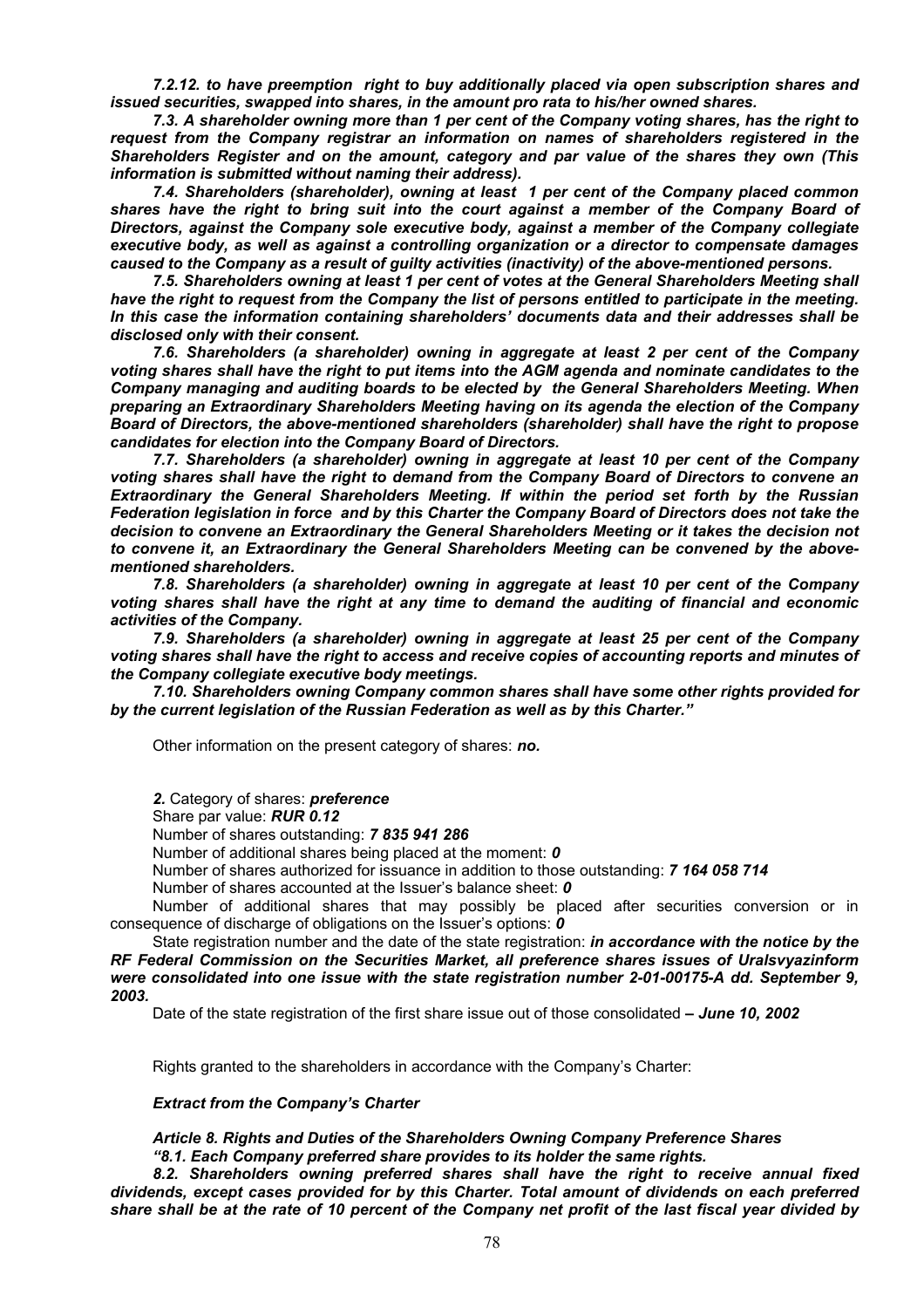*total number of preferred shares placed. In case the amount of dividends payable by the Company on each common share in a given year exceeds the amount payable as dividends on each preferred share, the amount payable on the latter shall be increased up to the dividend amount payable on the common share.* 

*8.3. The shareholders owning preferred shares shall have the right to participate in the General Shareholders Meeting having the constituent power when voting the issues of reorganization and liquidation of the Company as well as when amending and editing the Company Charter if such amendments limit the right of the above-mentioned shareholders.* 

8.4. The shareholders of preferred shares shall have the right to participate in the General *Shareholders Meeting having constituent power to vote all the agenda items when the General Shareholders Meeting has not approved, irrespective of the reasons, the decision to pay dividends or*  has taken the decision to pay the partial dividends on preferred shares. The shareholders of *preferred shares shall accrue this power beginning from the meeting which follows the AGM where the decision to pay dividends has not been taken and shall be terminated at the date of the first full dividend pay-out on the preferred shares.* 

*8.5. Preferred shares holders shall have the rights provided for by Articles 7.2.3, 7.2.4, 7.2.5, 7.2.6, 7.2.7, 7.2.8, 7.2.10, 7.2.11, and 7.2.12 hereof for the Company common shares holders. These rights are provided to the holders of the preferred shares including cases when these shares are not voting ones.* 

*8.6. Preferred shares holders shall have the rights provided for by Articles 7.3, 7.6, 7.7, 7.8 and 7.9 hereof in case the preferred shares have the constituent power on all the items being in competence of the Company General Shareholders Meeting.* 

*8.7. The preferred shares holders shall have the right to demand from the Company the redemption of all his/her shares or their part in cases and according to procedure provided for by the Russian Federation legislation in force ;* 

8.8. The preferred shares holders owning at least 1 per cent of votes at the General *Shareholders Meeting shall have the right to request from the Company the list of persons entitled to participate in the meeting. In this case the information containing shareholders' documents data and their addresses shall be disclosed only with their consent.* 

 *8.9. Shareholders of the Company preferred shares shall have some other rights provided for by the Russian Federation legislation in force as well as by this Charter."* 

Other information on the present category of shares: *no.* 

# **8.3. Information on previous securities issues of the Issuer other than Issuer's shares**

# **8.3.1. Information on outstanding securities issues**

# Type of securities: *bonds*

Overall number of the present-type securities of the Issuer outstanding at the moment: *10 068 669*  Overall par value of the present-type securities of the Issuer outstanding at the moment: RUR *10,055,467,450*

# **Major bond issues:**

*1.* Sequence number of the issue: *108* Type: *bonds*  Series: *04* Form of securities: *non-convertible documentary interest-bearing bearer bonds*  Information on state registration of the bond issue: state registration number: *4-07-00175-A*  date of state registration: *September 23, 2004* date of state registration of the Placement Report: *December 9, 2004* 

Amount of actually placed securities in accordance with the Placement Report: *3,000,000* Bond par value: *RUR 1,000*  Overall par value of the bond issue: *RUR 3,000,000,000* 

# Maturity date: *November 1, 2007*

Guarantee provided to the securities issue: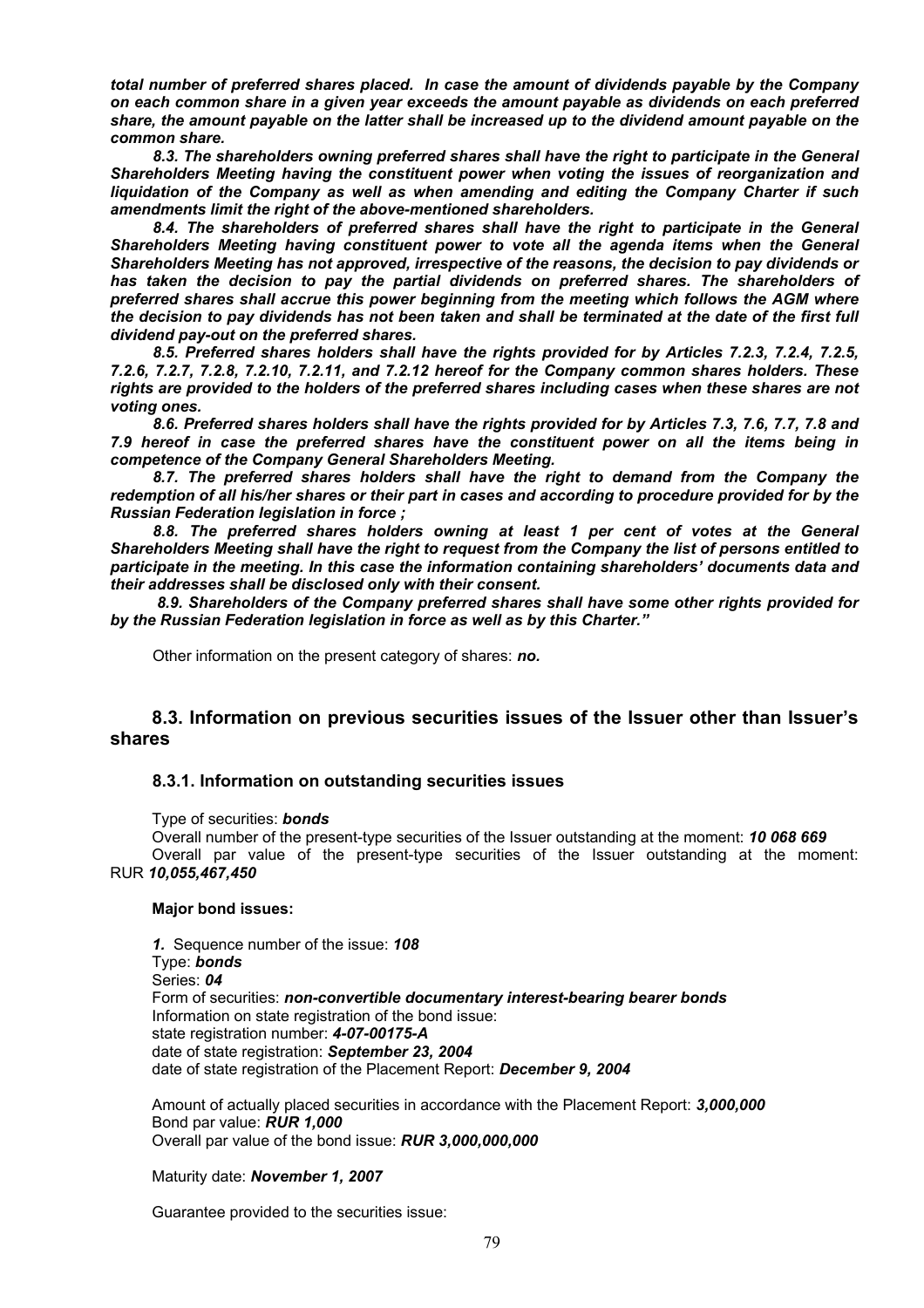*–* organization that provided guarantee: "*Express-Leasing" LLC*

*–* guarantee type: *pledge*

*–* amount of pledge: *RUR 3,000,000,000 (Three billion), as well as an aggregate coupon yield on 3,000,000 (three million) bonds.*

*2.* Sequence number of the issue: *109* Type: *bonds*  Series: *05* Form of securities: *non-convertible documentary interest-bearing bearer bonds*  Information on state registration of the bond issue: state registration number: *4-08-00175-А* date of state registration: *September 23, 2004* date of state registration of the Placement Report: *June 8, 2005*

Amount of actually placed securities in accordance with the Placement Report: *2,000,000* Bond par value: *RUR 1,000*  Overall par value of the bond issue: **RUR 2***,000,000,000* 

Guarantee provided to the securities issue:

- organization that provided guarantee: "*Express-Leasing" LLC*
- guarantee type: *pledge*

**–** amount of pledge: *RUR 2,000,000,000 (two billion), as well as an aggregate coupon yield on 2,000,000 (two million) bonds.*

*3.* Sequence number of the issue: *110* Type: *bonds*  Series: *06* Form of securities: *non-convertible documentary interest-bearing bearer bonds*  Information on state registration of the bond issue: state registration number: *4-09-00175-A*  date of state registration: *November 3, 2005* date of state registration of the Placement Report: *December 29, 2005* 

Amount of actually placed securities in accordance with the Placement Report: *2,000,000* Bond par value: *RUR 1,000*  Overall par value of the bond issue: **RUR 2***,000,000,000* 

Redemption period: *the bonds shall be redeemed sequentially in the following terms:*  on the 1456<sup>th</sup> day from the start date of placement each bond shall be partially redeemed in the

*amount of 20 per cent of the par value – November 19, 2009;*  on the 1638<sup>th</sup> day from the start date of placement each bond shall be partially redeemed in the *amount of 20 per cent of the par value – May 20, 2010;* 

on the 1820<sup>th</sup> day from the start date of placement each bond shall be partially redeemed in the *amount of 20 per cent of the par value – November 18, 2010;* 

*on the 2002nd day from the start date of placement each bond shall be partially redeemed in the amount of 20 per cent of the par value – May 19, 2011;* 

*on the 2184th day from the start date of placement each bond shall be partially redeemed in the amount of 20 per cent of the par value – November 17, 2011.* 

Guarantee provided to the securities issue:

*–* organization that provided guarantee: "*Express-Leasing" LLC*

*–* guarantee type: *pledge*

*–* amount of pledge: *RUR 2,000,000,000 (two billion), as well as an aggregate coupon yield on 2,000,000 (two million) bonds.*

*4.* Sequence number of the issue: *111* Type: *bonds*  Series: *07* Form of securities: *non-convertible documentary interest-bearing bearer bonds*  Information on state registration of the bond issue: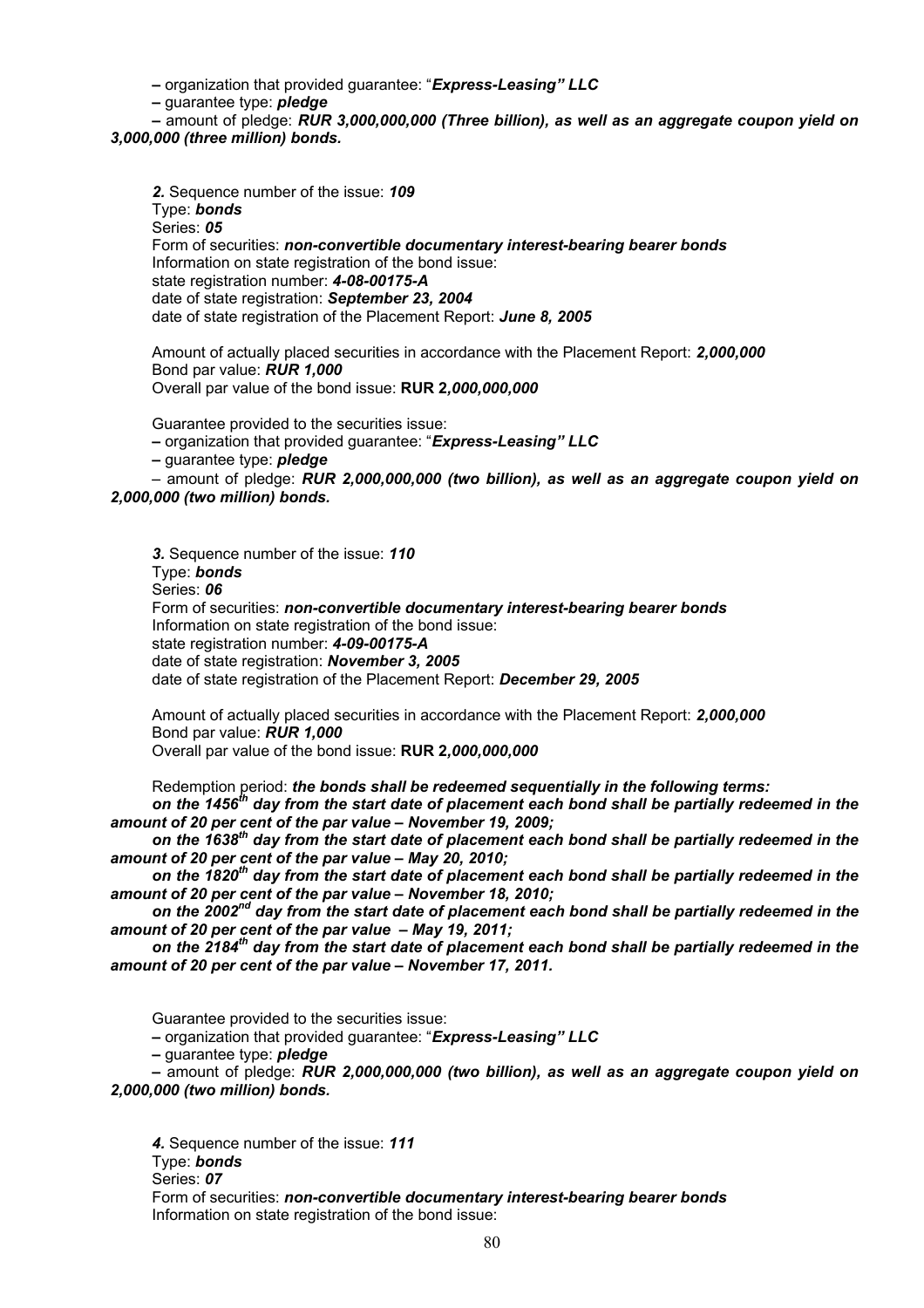state registration number: *4-10-00175-A*  date of state registration: *November 3, 2005* date of state registration of the Placement Report: *May 16, 2006*  Amount of securities within the issue: *3 000 000* Bond par value: *RUR 1,000*  Overall par value of the bond issue: **RUR** *3,000,000,000* 

Redemption period: *the bonds shall be redeemed sequentially in the following terms:*  on the 1456<sup>th</sup> day from the start date of placement each bond shall be partially redeemed in the *amount of 20 per cent of the par value – March 16, 2010;* 

*on the 1638th day from the start date of placement each bond shall be partially redeemed in the amount of 20 per cent of the par value – September 14, 2010;* 

on the 1820<sup>th</sup> day from the start date of placement each bond shall be partially redeemed in the *amount of 20 per cent of the par value – March 15, 2011;* 

*on the 2002nd day from the start date of placement each bond shall be partially redeemed in the amount of 20 per cent of the par value – September 13, 2011;* 

on the 2184<sup>th</sup> day from the start date of placement each bond shall be partially redeemed in the *amount of 20 per cent of the par value – March 13, 2012.* 

Guarantee provided to the securities issue:

*–* organization that provided guarantee: "*Express-Leasing" LLC*

*–* guarantee type: *pledge*

*–* amount of pledge: *RUR 3,000,000,000 (three billion), as well as an aggregate coupon yield on 3,000,000 (three million) bonds.*

# **8.3.2. Information on default securities issues**

Default securities issues: *no.*

# **8.4. Information on the persons that provided guarantee on the bonds of each series**

*1. Guarantee on non-convertible documentary interest-bearing bearer bonds of 04 series with obligatory centralized custody, state registration number 4-07-00175-А:* 

organization that provided guarantee: *Limited Liability Company "Express-Leasing"* address: *17, Tolmachova ul., 614068, Perm, Russia* 

*2. Guarantee on non-convertible documentary interest-bearing bearer bonds of 05 series with obligatory centralized custody, state registration number 4-08-00175-А:*  organization that provided guarantee: *Limited Liability Company "Express-Leasing"* address: *17, Tolmachova ul., 614068, Perm, Russia* 

*3. Guarantee on non-convertible documentary interest-bearing bearer bonds of 06 series with obligatory centralized custody, state registration number 4-09-00175-А:*  organization that provided guarantee: *Limited Liability Company "Express-Leasing"* address: *17, Tolmachova ul., 614068, Perm, Russia* 

*4. Guarantee on non-convertible documentary interest-bearing bearer bonds of 07 series with obligatory centralized custody, state registration number 4-10-00175-А:*  organization that provided guarantee: *Limited Liability Company "Express-Leasing"* address: *17, Tolmachova ul., 614068, Perm, Russia* 

# **8.5. Fulfillment of obligations on bonds of each series**

*1. Guarantee on non-convertible documentary interest-bearing bearer bonds of 04 series with obligatory centralized custody, state registration number 4-07-00175-А:* 

- guarantee type: *pledge* 

*–* amount of pledge: *RUR 3,000,000,000 (three billion), as well as an aggregate coupon yield on*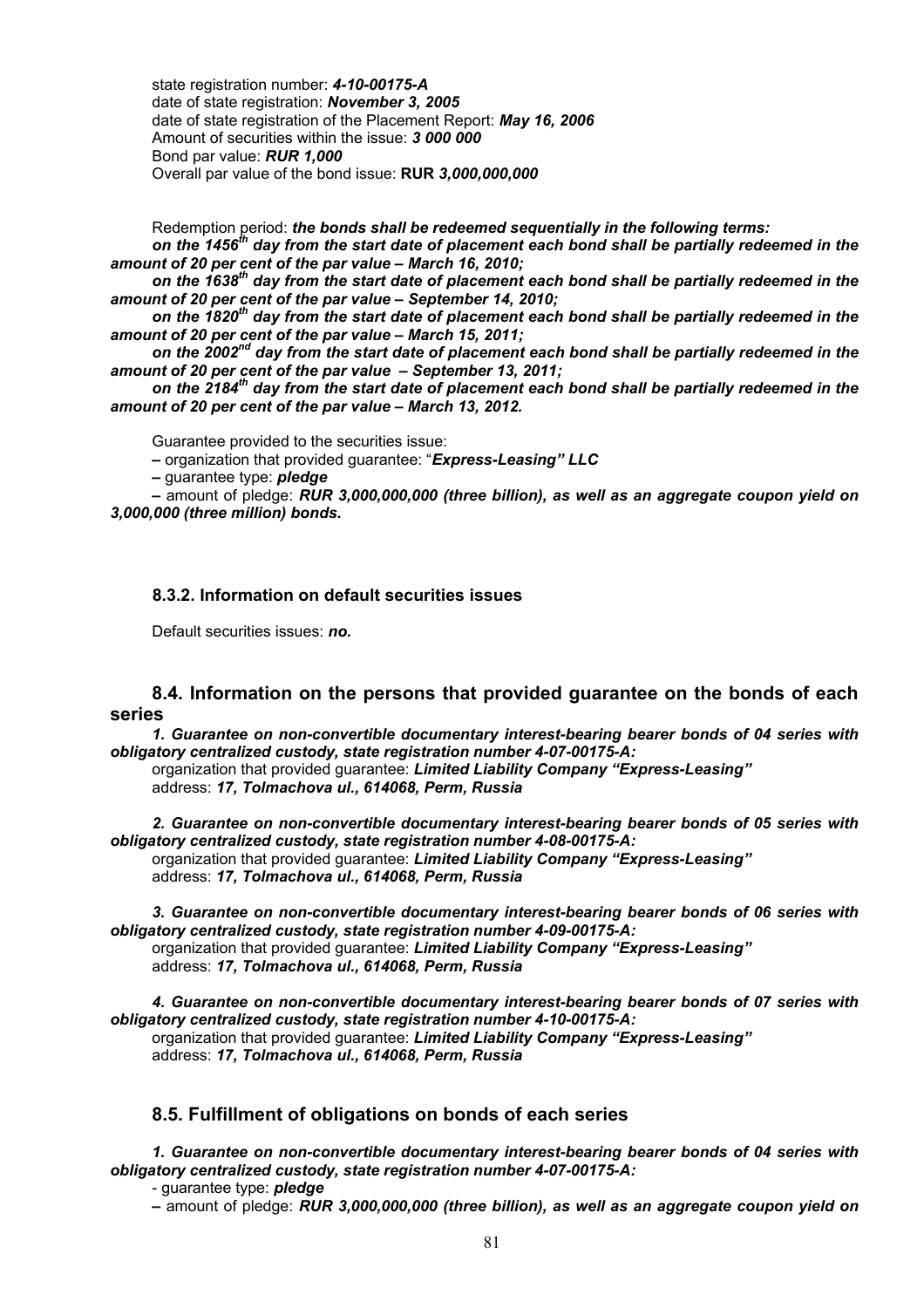Issuer's net asset value as of the last reporting date prior to the date of granting guarantee: *RUR 14,683,387 thousand* 

Guarantor's net asset value as of the last reporting date prior to the date of granting guarantee: *RUR 3,660,541 thousand* 

Guarantor's net asset value as of June 30, 2007: *RUR 96,489 thousand* 

*2. Guarantee on non-convertible documentary interest-bearing bearer bonds of 05 series with obligatory centralized custody, state registration number 4-08-00175-А:* 

- guarantee type: *pledge* 

*–* amount of pledge: *RUR 2,000,000,000 (two billion), as well as an aggregate coupon yield on 2,000,000 (two million) bonds.*

Issuer's net asset value as of the last reporting date prior to the date of granting guarantee: *RUR 14,683,387 thousand* 

Guarantor's net asset value as of the last reporting date prior to the date of granting guarantee: *RUR 3,660,541 thousand* 

Guarantor's net asset value as of June 30, 2007: *RUR 96,489 thousand* 

*3. Guarantee on non-convertible documentary interest-bearing bearer bonds of 06 series with obligatory centralized custody, state registration number 4-09-00175-А:* 

- guarantee type: *pledge* 

*–* amount of pledge: *RUR 2,000,000,000 (two billion), as well as an aggregate coupon yield on 2,000,000 (two million) bonds.*

Issuer's net asset value as of the last reporting date prior to the date of granting guarantee: *RUR 15,873,556 thousand* 

Guarantor's net asset value as of the last reporting date prior to the date of granting guarantee: *RUR 40,125 thousand* 

Guarantor's net asset value as of June 30, 2007: *RUR 96,489 thousand* 

*4. Guarantee on non-convertible documentary interest-bearing bearer bonds of 07 series with obligatory centralized custody, state registration number 4-10-00175-А:* 

- guarantee type: *pledge* 

*–* amount of pledge: *RUR 3,000,000,000 (three billion), as well as an aggregate coupon yield on 3,000,000 (three million) bonds.*

Issuer's net asset value as of the last reporting date prior to the date of granting guarantee: *RUR 15,873,556 thousand* 

Guarantor's net asset value as of the last reporting date prior to the date of granting guarantee: *RUR 40,125 thousand* 

Guarantor's net asset value as of June 30, 2007: *RUR 96,489 thousand* 

# **8.6. Information on organizations that settle book-entries on the Issuer's issue securities**

Organization that performs maintenance of the Issuer's Securities Registers (the "Registrar"): Open Joint-Stock Company "Objedinyonnaya registratsionnaya companiya"

Legal address: *70, Pyatnitskaya ul., 113095, Moscow, Russia* 

Post address: *15A, Post office box 162, 107078, Moscow, Russia* 

Tel.: *(495) 504 2886, fax*: *(495) 504 2886, e-mail address: ork@ork-reestr.ru*

License for securities registers maintenance: #*10-000-1-00314 dd. March 3, 2004, issued by the Federal Commission for the Securities Market for an indefinite term* 

Details of the Contract concluded between the Registrar and the Issuer: *Agreement №005101-02 dd. May 24, 2002* 

Depositary that performs centralized custody of the Issuer's securities: Name: *Non-profit Partnership "The National Depository Center"* Address: *1/13, bld. 4, Sredny Kislovsky Pereulok, 125009 Moscow, Russia*  Tel.: *(495) 223 6392,* fax: *(495) 956 0938,* e-mail address: *info@ndc.ru*  Licenses: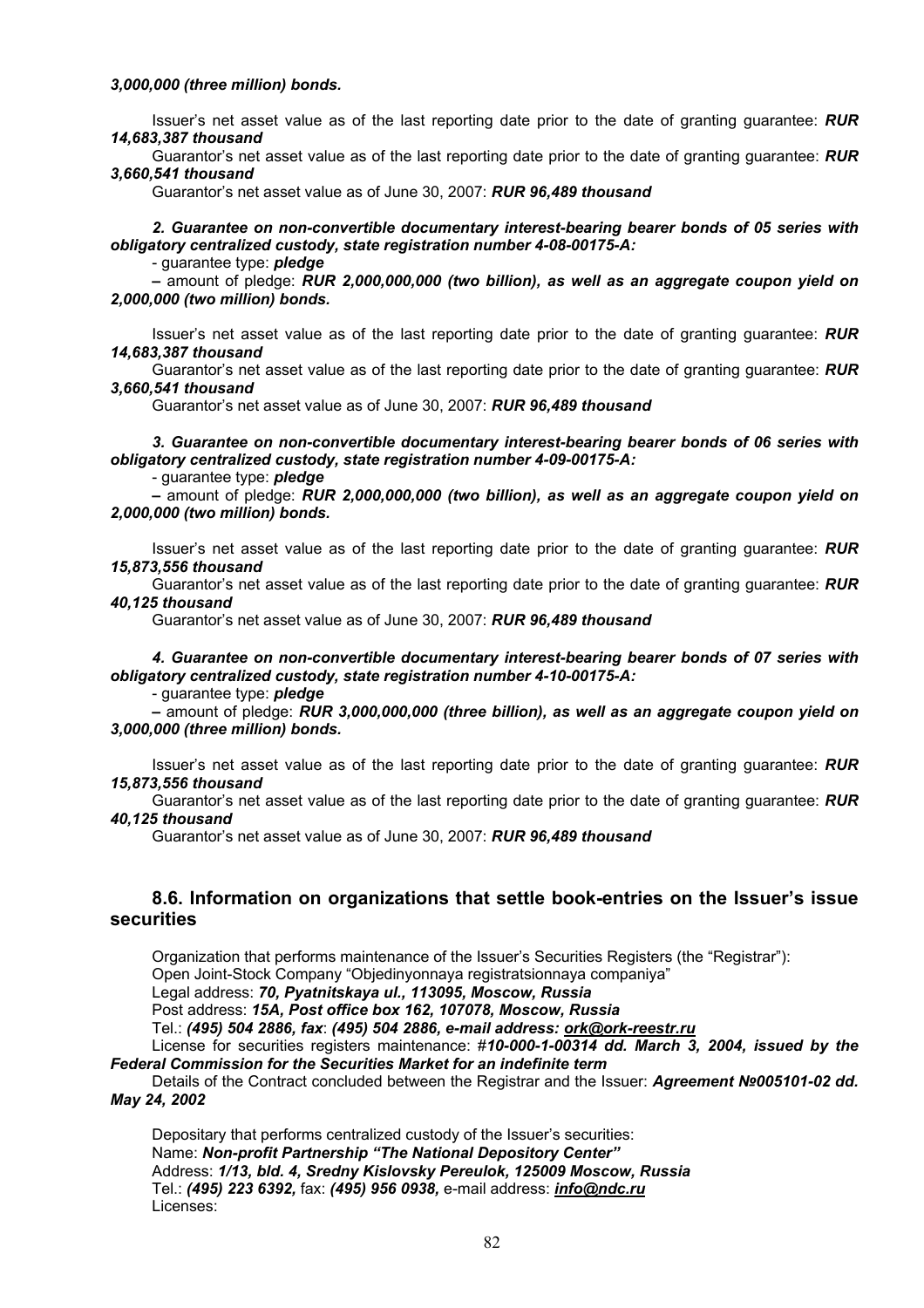license for depository operations: #*177-03431-000100 dd. December 4, 2000 , issued by the Federal Commission for the Securities Market for an indefinite term;* 

license for clearing operations: *#177-03437-000010 dd. December 4, 2000 , issued by the Federal Commission for the Securities Market for an indefinite term* 

The date on which the depositary launched centralized custody of the Issuer's securities: *July* 2, *2002.* 

# **8.7. Information on legal acts that govern import and export of capital that may affect the dividend, interest and other payments to non-residents**

*1. Tax Code of the Russian Federation (Part I) dd. July 31, 1998 # 146-ФЗ (as amended and restated as of December 30, 2006).* 

*2. Tax Code of the Russian Federation (Part II) dd. August 5, 2000 #117-ФЗ (as amended and restated as of December 30, 2006).* 

*3. Customs Code of the Russian Federation dd. May 28, 2003 #61-ФЗ (as amended and restated as of December 30, 2006).* 

*4. Joint-Stock Companies Law dd. December 26, 1995 #208-ФЗ (as amended and restated as of February 5, 2007).* 

*5. Foreign Investments Law dd. July 9, 1999 #160-ФЗ (as amended and restated as of June 3, 2006).* 

*6. Currency Exchange Regulation and Control Law dd. December 10, 2003 #173-ФЗ (as amended and restated as of December 30, 2006).* 

*7. Federal Law dd. March 5, 1999 #46-ФЗ "On Protection of Rights and Legitimate Interests of Investors at the Securities Market" (as amended as of July 27, 2006, and restated as of December 19, 2006).* 

*8. Federal Law dd. August 7, 2001 #115-ФЗ "On Prevention of Legalization of Proceeds from Crime, and Terrorist Financing" (as amended as of July 27, 2006).* 

*9. Securities Market Law dd. April 22, 1996 #39-ФЗ (as amended as of December 30, 2006).* 

*10. Investment Law of the Russian Soviet Federative Socialist Republic dd. June 26, 1991 №1488-1 (as amended as of January 10, 2003).* 

*11. Federal Laws of the Russian Federation on ratification of Double Taxation Conventions between the Russian Federation and foreign states.* 

*12. Other legislative Acts of the Russian Federation (if applicable).* 

# **8.8. Taxation of yield on the Issuer's issue securities that have been placed or are being placed**

*Taxation of yield derived from the Issuer's securities is governed by the Tax Code of the Russian Federation and other legislative Acts adopted in accordance with the Tax Code.* 

Taxation of yield on the Issuer's shares depending on the category of the shareholders:

*1.* Individuals – tax residents of the Russian Federation

*Individuals' income tax is assessed and paid pursuant to the chapter 23 part 2 of the Tax Code of the Russian Federation adopted as of August 5, 2000, #117-Ф.* 

*Individual persons being Russian Federation tax residents shall pay income tax on the following types of income derived from the operations with the shares:* 

*1) income from shares trading.* 

*– purchase and sale of securities circulating on the organized securities market;* 

*– purchase and sale of securities that are not circulating on the organized securities market.* 

*Income (loss) from purchase and sale of securities is calculated as a difference between the sums derived from the sales of securities and expenses on purchase, sale and storage of securities actually incurred by the taxpayer (including expenses reimbursed to the professional participants of the securities market), provided that such expenses are document supported.* 

*Such expenses include:* 

*– sums paid to the seller of securities pursuant to the Contract;* 

*– charges for the depository services;* 

*– commission fees to the professional participants of the securities market;* 

*– exchange charge;* 

*– register charge;* 

*– other expenses related to the purchase, sale and storage of securities.*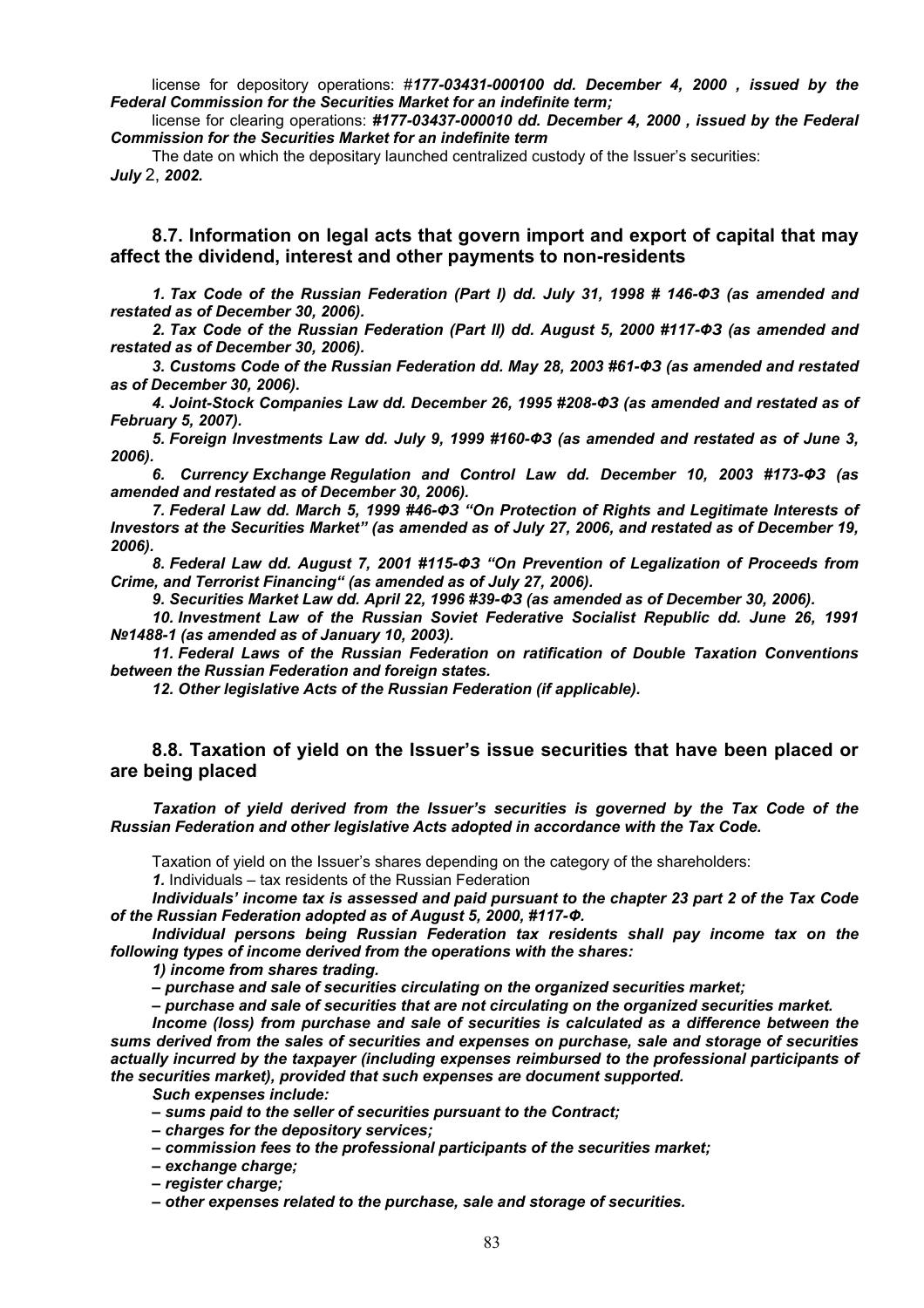*Tax rate: 13 (thirteen) per cent.* 

*2) divided yield.* 

*If the taxpayer receives dividend from the Russian organization, such organization shall be regarded as a taxpayer's tax agent and shall calculate the tax sum for each separate taxpayer with respect to each yield payment, at the rate of 9 (nine) per cent.* 

*Tax agents should retain the accrued tax directly from the taxpayer's yield at the moment of its actual payout.* 

*2.* Individuals who are not the tax residents of the Russian Federation

*Individual persons who are not the Russian Federation tax residents shall pay income tax on the following types of income derived from the operations with the shares:* 

*1) income from shares sales. 2) divided yield. Tax rate: 30 (thirty) per cent.* 

*3.* Legal entities (organizations) – tax residents of the Russian Federation

*Legal entities being Russian Federation tax residents shall pay income tax on the following types of income derived from the operations with the shares:* 

*1) income from shares trading.* 

*Tax rate: 24 (twenty four) per cent.* 

*2) divided yield.* 

*Tax rate: 9 (nine) per cent:* 

*The Russian organization, when paying dividend yield to any legal entity, shall act as a tax agent to such entity.* 

*4.* Legal entities (organizations) that are not the tax residents of the Russian Federation

#### *Tax rates:*

*– 15 (fifteen) per cent – for the dividend yield received by non-residents from the Russian organizations;* 

*– 20 (twenty) per cent – for the income derived from the sales of shares of the Russian organizations.* 

Taxation of yield derived from the bonds depending on the category of the bondholders:

*1.* Individuals – tax residents of the Russian Federation

*Tax rate for the income derived by the individual persons, such as coupon payments, redemption of bonds, or sales of bonds prior to the maturity term, shall be 13 per cent.* 

*2.* Individuals who are not the tax residents of the Russian Federation

*Tax rate for the income derived by the individual persons who are not the Russian Federation residents, such as coupon payments, redemption of bonds, or sales of bonds prior to the maturity term, shall be 30 per cent, unless otherwise specified in International Treaties for Avoiding Dual Taxation.* 

*3.* Legal entities (organizations) – tax residents of the Russian Federation *Tax rate: 24 per cent.* 

*4.* Legal entities (organizations) that are not the tax residents of the Russian Federation

*Foreign organizations that operate within the Russian Federation though their permanent representative offices shall calculate the tax sums due in an order similar to that set fourth for the legal entities being tax residents of the Russian Federation, taking into account article 307 of the Russian Federation Tax Code.* 

*The tax rate for the foreign organizations that do not operate within the Russian Federation though their permanent representative offices, is 20 per cent. The Russian organization that pays the bonds coupon yield to such foreign organization shall act as its tax agent.* 

*In case there is a Treaty for Avoiding Dual Taxation between the Russian Federation and the state of residence of the foreign company raising the coupon yield, the tax rate shall be set pursuant to the provisions of such a Treaty.*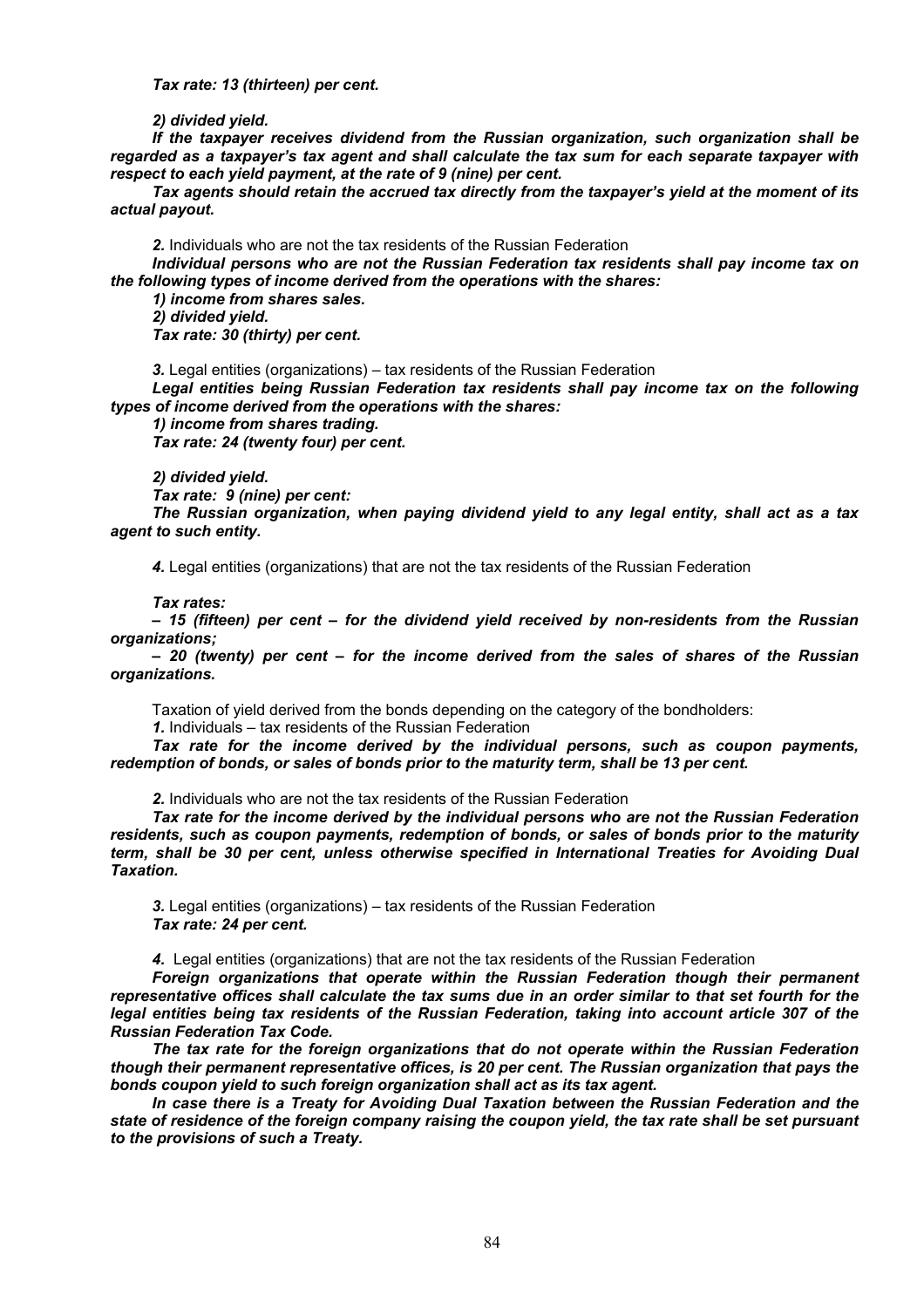# **8.9. Information on declared (accrued) and disbursed dividends on the Issuer's shares, as well as yield on the Issuer's bonds**

*1.* Category of shares: **ordinary**

a) Reporting period for which the declared dividend on the Issuer's securities was paid: *2001 fiscal* 

*year* 

Declared dividend yield per share: *RUR 0.0012* 

Total amount of declared dividend for all the shares of the certain category: *RUR 10,492,725.27*  Issuer's internal authority that adopted resolution on payment of dividend on the Issuer's securities:

# *Annual General Shareholders Meeting of OJSC 'Uralsvyazinform' ("AGM")*

The date of the AGM: *31 May, 2002*

Date of the AGM Minutes: *Minutes dd. 31 May, 2002* 

Term of payment of the declared dividend on the certain category of shares: *until December 31, 2002*  Form of dividend payment: *the payment is made in monetary form* 

*Declared dividend was paid in full.* 

b) Reporting period for which the declared dividend on the Issuer's securities was paid: *2002 fiscal* 

*year* 

Declared dividend yield per share: *RUR 0.00394* 

Total amount of declared dividend for all the shares of the certain category: *RUR 127,257,201.15*  Issuer's internal authority that adopted resolution on payment of dividend on the Issuer's securities: *Annual General Shareholders Meeting of OJSC 'Uralsvyazinform' ("AGM")*

# The date of the AGM: *June 20, 2003.*

Date of the AGM Minutes: *Minutes dd. June 20, 2003.* 

Term of payment of the declared dividend on the certain category of shares: *until December 31, 2003*  Form of dividend payment: *the payment is made in monetary form Declared dividend was paid in full.* 

c) Reporting period for which the declared dividend on the Issuer's securities was paid: *2003 fiscal* 

*year* 

Declared dividend yield per share: *RUR 0.01* 

Total amount of declared dividend for all the shares of the certain category: *RUR 322,987,820.20*  Issuer's internal authority that adopted resolution on payment of dividend on the Issuer's securities: *Annual General Shareholders Meeting of OJSC 'Uralsvyazinform' ("AGM")*

# The date of the AGM: *June 25, 2004.*

Date of the AGM Minutes: *Minutes dd. July 7, 2004.* 

Term of payment of the declared dividend on the Issuer's shares: *until December 15, 2004*  Form of dividend payment: *the payment is made in monetary form Declared dividend was paid in full.* 

d) Reporting period for which the declared dividend on the Issuer's securities was paid: *2004 fiscal* 

*year* 

Declared dividend yield per share: *RUR 0.015* 

Total amount of declared dividend for all the shares of the certain category: *RUR 484,481,730.30* Issuer's internal authority that adopted resolution on payment of dividend on the Issuer's securities:

# *Annual General Shareholders Meeting of OJSC 'Uralsvyazinform' ("AGM")*

The date of the AGM: *June 23, 2005* 

Date of the AGM Minutes: *Minutes dd. 27 June, 2005*  Term of payment of the declared dividend on the Issuer's shares: *until December 15, 2005*  Form of dividend payment: *the payment is made in monetary form Declared dividend was paid in full.* 

e) Reporting period for which the declared dividend on the Issuer's securities was paid: *2005 fiscal* 

*year* 

Declared dividend yield per share: *RUR 0.01605* 

Total amount of declared dividend for all the shares of the certain category: *RUR 518,395,451.42* Issuer's internal authority that adopted resolution on payment of dividend on the Issuer's securities:

# *Annual General Shareholders Meeting of OJSC 'Uralsvyazinform' ("AGM")*

The date of the AGM: *June 22, 2006* 

Date of the AGM Minutes: *Minutes dd. 29 June, 2006* 

Term of payment of the declared dividend on the Issuer's shares: *until December 15, 2006*  Form of dividend payment: *the payment is made in monetary form Declared dividend was paid in full.*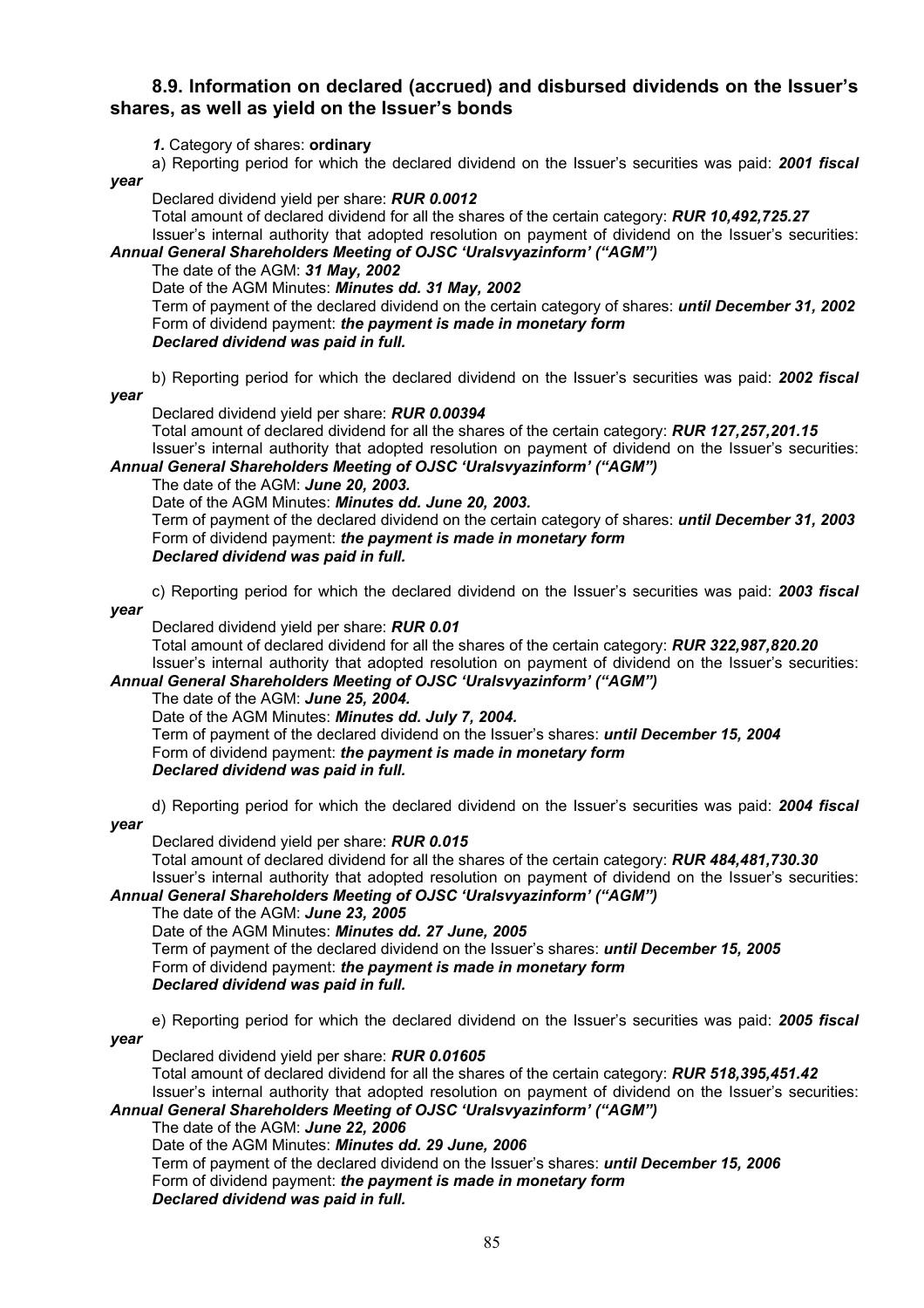f) Reporting period for which the declared dividend on the Issuer's securities was paid: *2006 fiscal year* 

Declared dividend yield per share: *RUR 0.016393* 

Issuer's internal authority that adopted resolution on payment of dividend on the Issuer's securities: *Annual General Shareholders Meeting of OJSC 'Uralsvyazinform' ("AGM")*

# The date of the AGM: *June 15, 2007*

Term of payment of the declared dividend on the Issuer's shares: *until December 15, 2007* 

Form of dividend payment: *the payment is made in cash and non-cash forms, in the Russian Federation currency* 

Overall amount of dividend paid on the Issuer's shares of one category: *RUR 0.00 The term for dividend payment has not expired yet.*

*2.* Category of shares: **preference**

a) Reporting period for which the declared dividend on the Issuer's securities was paid: *2002 fiscal year* 

Declared dividend yield per share: *RUR 0.0091* 

Total amount of declared dividend for all the shares of the certain category: *RUR 71,307,065.70* Issuer's internal authority that adopted resolution on payment of dividend on the Issuer's securities:

# *Annual General Shareholders Meeting of OJSC 'Uralsvyazinform' ("AGM")*

# The date of the AGM: *June 20, 2003.*

Date of the AGM Minutes: *Minutes dd. June 20, 2003.* 

Term of payment of the declared dividend on the certain category of shares: *until August 19, 2003*  Form of dividend payment: *the payment is made in monetary form Declared dividend was paid in full.* 

b) Reporting period for which the declared dividend on the Issuer's securities was paid: *2003 fiscal* 

# *year*

Declared dividend yield per share: *RUR 0.01848* 

Total amount of declared dividend for all the shares of the certain category: *RUR 144,808,194.97* Issuer's internal authority that adopted resolution on payment of dividend on the Issuer's securities: *Annual General Shareholders Meeting of OJSC 'Uralsvyazinform' ("AGM")*

# The date of the AGM: *June 25, 2004.*

Date of the AGM Minutes: *Minutes dd. July 7, 2004.* 

Term of payment of the declared dividend on the certain category of shares: *until August 24, 2004*  Form of dividend payment: *the payment is made in monetary form Declared dividend was paid in full.* 

c) Reporting period for which the declared dividend on the Issuer's securities was paid: *2004 fiscal* 

*year* 

Declared dividend yield per share: *RUR 0.0271* 

Total amount of declared dividend for all the shares of the certain category: *RUR 212,354,008.85* 

Issuer's internal authority that adopted resolution on payment of dividend on the Issuer's securities: *Annual General Shareholders Meeting of OJSC 'Uralsvyazinform' ("AGM")*

# The date of the AGM: *June 23, 2005*

Date of the AGM Minutes: *Minutes dd. July 7, 2004.* 

Term of payment of the declared dividend on the certain category of shares: *until August 22, 2005*  Form of dividend payment: *the payment is made in monetary form Declared dividend was paid in full.* 

d) Reporting period for which the declared dividend on the Issuer's securities was paid: *2005 fiscal* 

*year* 

Declared dividend yield per share: *RUR 0.02802* 

Total amount of declared dividend for all the shares of the certain category: *RUR 219,563,074.83*  Issuer's internal authority that adopted resolution on payment of dividend on the Issuer's securities:

# *Annual General Shareholders Meeting of OJSC 'Uralsvyazinform' ("AGM")*

The date of the AGM: *June 22, 2006*  Date of the AGM Minutes: *Minutes dd. 29 June, 2006*

Term of payment of the declared dividend on the certain category of shares: *until August 21, 2006*  Form of dividend payment: *the payment is made in monetary form Declared dividend was paid in full.*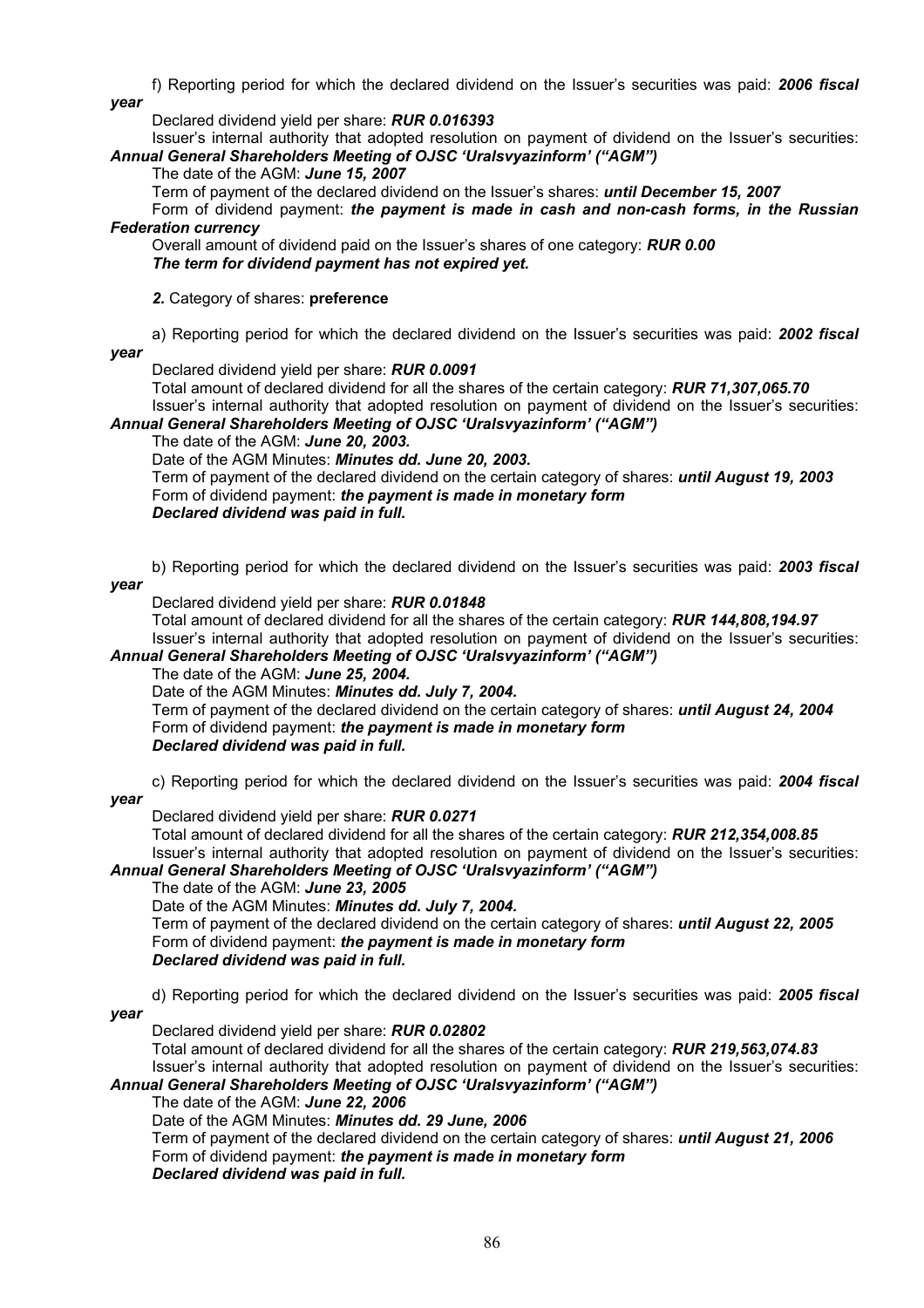e) Reporting period for which the declared dividend on the Issuer's securities was paid: *2006 fiscal year* 

Declared dividend yield per share: *RUR 0.026606* 

Total amount of declared dividend for all the shares of the certain category: *RUR 208,483,053.86*  Issuer's internal authority that adopted resolution on payment of dividend on the Issuer's securities:

# *Annual General Shareholders Meeting of OJSC 'Uralsvyazinform' ("AGM")*

The date of the AGM: *June 15, 2007.*

Term of payment of the declared dividend on the certain category of shares: *until August 14, 2007*  Form of dividend payment: *the payment is made in cash and non-cash forms, in the Russian Federation currency* 

Overall amount of dividend paid on the Issuer's shares of one category: *RUR 0.00 The term for dividend payment has not expired yet.*

*3.* Category of securities: *bonds* 

Series and form of the bonds: *documentary bearer bonds of 04 series* 

State registration number and the date of the state registration: #*4-07-00175-А dd. September 23,* 

# *2004*

Date of the state registration of the Bond Placement Report: *December 9, 2004* 

Amount of bonds within the issue: *3,000,000* 

Bond par value: *RUR 1,000* 

Total par value of the bond issue: *RUR 3,000,000,000* 

Type of yield paid on the bonds: *(interest) coupon* 

Amount of yield to be paid per bond: *RUR 49.81 per bond for each coupon period* 

Total amount of yield to be paid on all bonds within the issue: *RUR 149,430,000 for each coupon period* 

Terms of coupon payments:

*Coupon yield on the 1st coupon to be paid on the 182nd day since the start date of the bonds placement – May 5, 2005.* 

*Coupon yield on the 2nd coupon to be paid on the 364th day since the start date of the bonds placement – November 3, 2005.* 

Coupon yield on the 3<sup>d</sup> coupon to be paid on the 546<sup>th</sup> day since the start date of the bonds *placement – May 4, 2006.* 

Coupon yield on the 4<sup>th</sup> coupon to be paid on the 728<sup>th</sup> day since the start date of the bonds *placement – November 2, 2006.* 

*Coupon yield on the 5<sup>th</sup> coupon to be paid on the 910<sup>th</sup> day since the start date of the bonds placement – May 3, 2007.* 

*Coupon yield on the last 6th coupon to be paid on the day of the bond issue redemption on the 1092nd day since the start date of the bonds placement – November 1, 2007.* 

Period for which the yield on the bond issue was paid: *since November 4, 2004 up to May 5, 2005* Total amount of yield paid out on all bonds of the issue for the period stated: *RUR 149,430,000* 

Period for which the yield on the bond issue was paid: *since May 6, 2005 up to November 3, 2005* Total amount of yield paid out on all bonds of the issue for the period stated: *RUR 149,430,000* 

Period for which the yield on the bond issue was paid: *since November 4, 2005 up to May 4, 2006* Total amount of yield paid out on all bonds of the issue for the period stated: *RUR 149,430,000* 

Period for which the yield on the bond issue was paid: *since May 5, 2006 up to November 2, 2006* Total amount of yield paid out on all bonds of the issue for the period stated: *RUR 149,430,000* 

Period for which the yield on the bond issue was paid: *since November 3, 2006 up to May 5, 2007* Total amount of yield paid out on all bonds of the issue for the period stated: *RUR 149,430,000* 

# *Interest on the bond issue was paid out in full.*

*4.* Category of securities: *bonds* 

Series and form of the bonds: *documentary bearer bonds of 05 series* 

State registration number and the date of the state registration: #*4-08-00175-А dd. September 23,*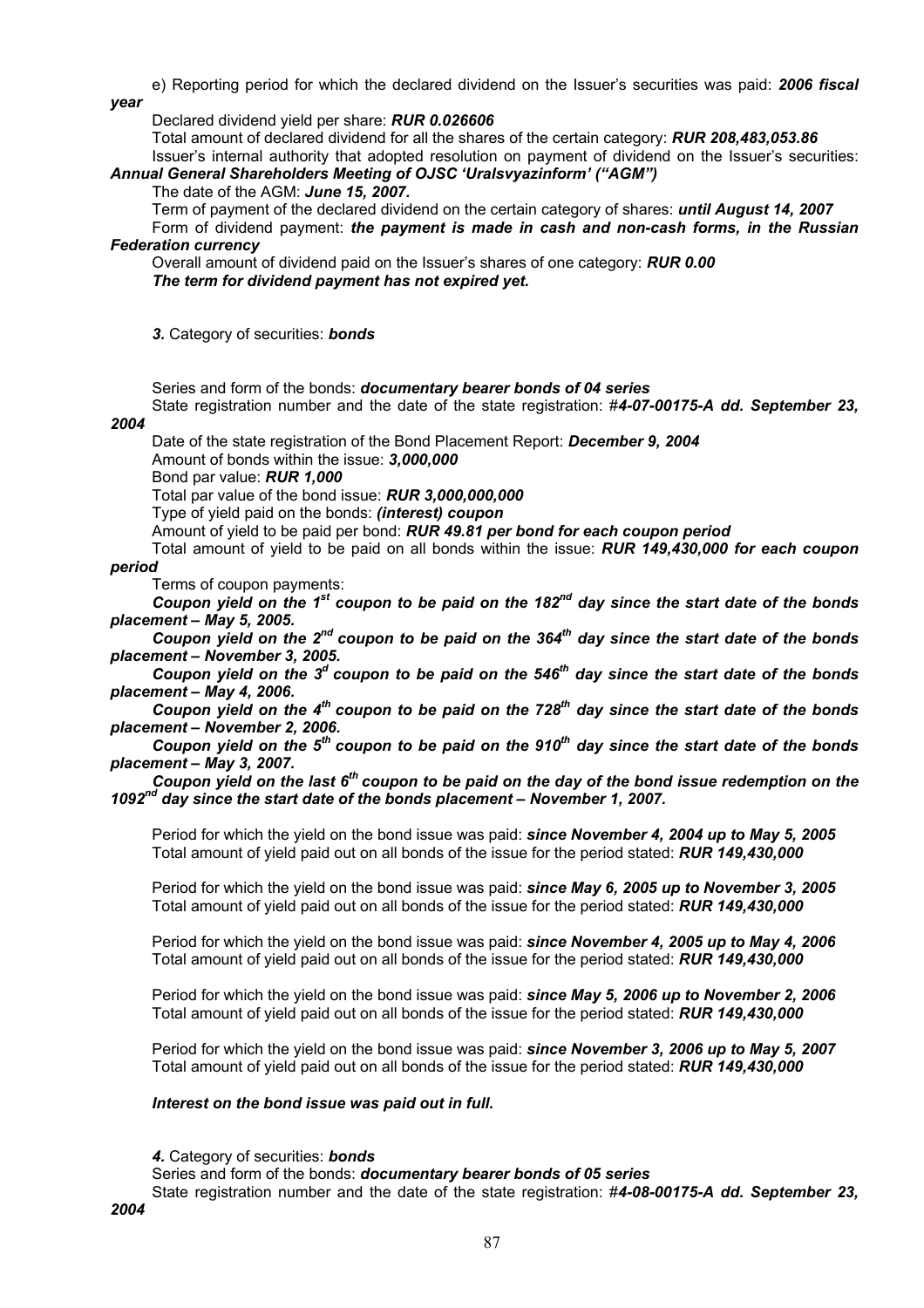Date of the state registration of the Bond Placement Report: *June 8, 2005*  Amount of bonds within the issue: *2,000,000*  Bond par value: *RUR 1,000* 

Total par value of the bond issue: *RUR 2,000,000,000* 

Type of yield paid on the bonds: *(interest) coupon* 

Amount of yield to be paid per bond: *RUR 45.82 per bond for each coupon period* 

Total amount of yield to be paid on all bonds within the issue: *RUR 91,640,000 for each coupon period* 

Terms of coupon payments:

*Coupon yield on the 1st coupon to be paid on the 182nd day since the start date of the bonds placement – October 20, 2005.* 

Coupon yield on the 2<sup>nd</sup> coupon to be paid on the 364<sup>th</sup> day since the start date of the bonds *placement – April 20, 2006.* 

*Coupon yield on the 3<sup>d</sup> coupon to be paid on the 546<sup>th</sup> day since the start date of the bonds placement – October 19, 2006.* 

*Coupon yield on the 4th coupon to be paid on the 728th day since the start date of the bonds placement – April 19, 2007.* 

Coupon yield on the 5<sup>th</sup> coupon to be paid on the 910<sup>th</sup> day since the start date of the bonds *placement – October 18, 2007.* 

*Coupon yield on the last 6th coupon to be paid on the day of the bond issue redemption on the 1092nd day since the start date of the bonds placement – April 17, 2008.* 

Period for which the yield on the bond issue was paid: *since April 21, 2005 up to October 20, 2005* Total amount of yield paid out on all bonds of the issue for the period stated: *RUR 91,640,000* 

Period for which the yield on the bond issue was paid: *since October 21, 2005 up to April 20, 2006* Total amount of yield paid out on all bonds of the issue for the period stated: *RUR 91,640,000* 

Period for which the yield on the bond issue was paid: *since April 21, 2006 up to October 19, 2006* Total amount of yield paid out on all bonds of the issue for the period stated: *RUR 91,640,000* 

Period for which the yield on the bond issue was paid: *since October 20, 2006 up to April 19, 2007* Total amount of yield paid out on all bonds of the issue for the period stated: *RUR 91,640,000* 

# *Interest on the bond issue was paid out in full.*

*5.* Category of securities: *bonds* 

Series and form of the bonds: *documentary bearer bonds of 06 series* 

State registration number and the date of the state registration: #*4-09-00175-А dd. November 3, 2005*  Date of the state registration of the Bond Placement Report: *December 29, 2005* 

Amount of bonds within the issue: *2,000,000* 

Bond par value: *RUR 1,000* 

Total par value of the bond issue: *RUR 2,000,000,000* 

Type of yield paid on the bonds: *(interest) coupon* 

Amount of yield to be paid per bond: *RUR 40.89 per bond for each coupon period* 

Total amount of yield to be paid on all bonds within the issue: *RUR 81,780,000 for each coupon period* 

Terms of coupon payments:

*Coupon yield on the 1st coupon to be paid on the 182nd day since the start date of the bonds placement – May 25, 2006.* 

*Coupon yield on the 2<sup>nd</sup> coupon to be paid on the 364<sup>th</sup> day since the start date of the bonds placement – November 23, 2006.* 

*Coupon yield on the 3<sup>d</sup> coupon to be paid on the 546<sup>th</sup> day since the start date of the bonds placement – May 24, 2007.* 

*Coupon yield on the 4<sup>th</sup> coupon to be paid on the 728<sup>th</sup> day since the start date of the bonds placement – November 22, 2007.* 

*Coupon yield on the 5<sup>th</sup> coupon to be paid on the 910<sup>th</sup> day since the start date of the bonds placement – May 22, 2008.* 

*Coupon yield on the 6th coupon to be paid on the 1 092nd day since the start date of the bonds placement – November 20, 2008.* 

*Coupon yield on the 7<sup>th</sup> coupon to be paid on the 1 274<sup>th</sup> day since the start date of the bonds placement – May 21, 2009.* 

Coupon yield on the 8<sup>th</sup> coupon to be paid on the 1 456<sup>th</sup> day since the start date of the bonds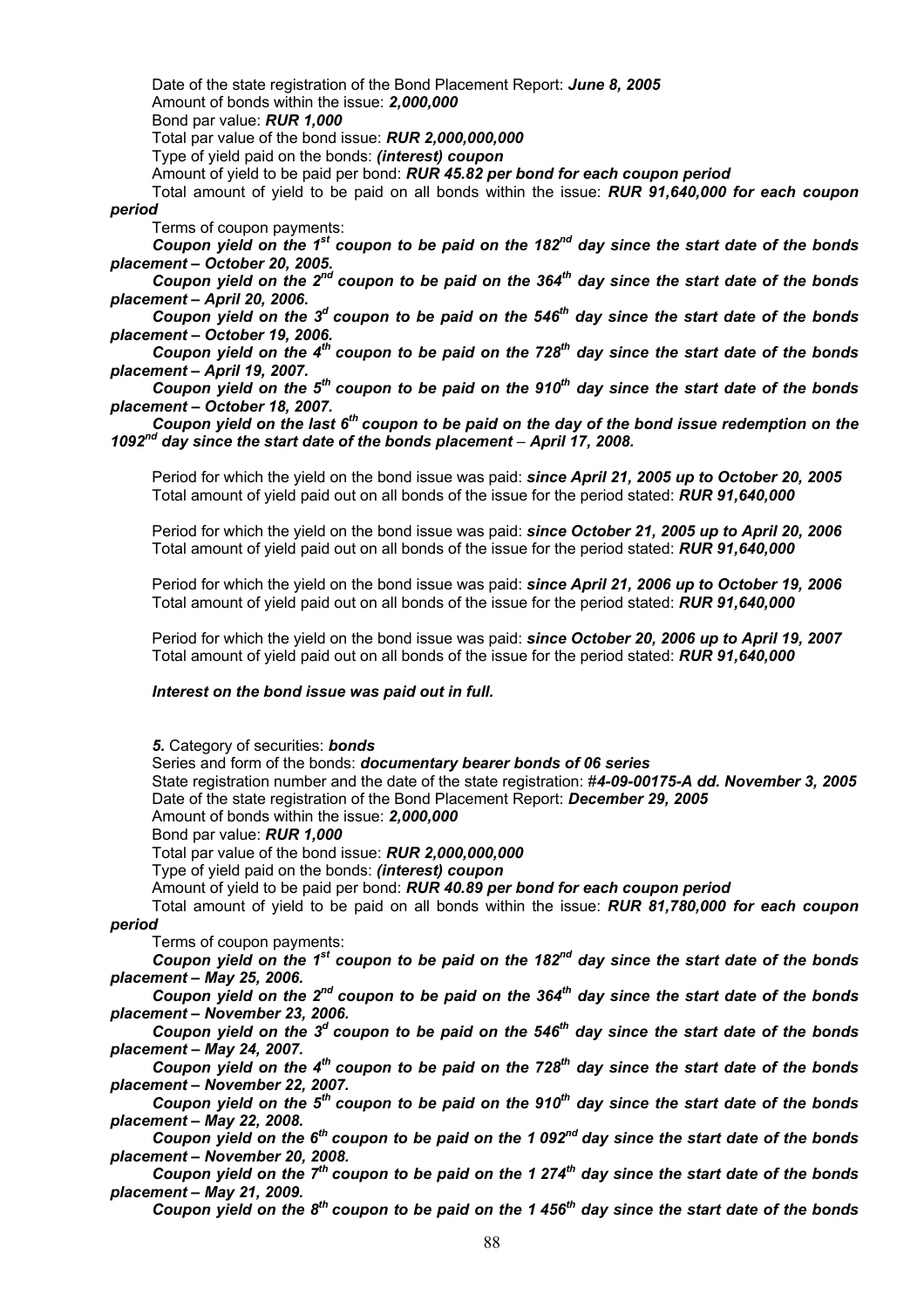*placement – November 19, 2009.* 

*Coupon yield on the 9th coupon to be paid on the 1 638th day since the start date of the bonds placement – May 20, 2010.* 

*Coupon yield on the 10th coupon to be paid on the 1 820th day since the start date of the bonds placement – November 18, 2010.* 

Coupon yield on the 11<sup>th</sup> coupon to be paid on the 2 002<sup>nd</sup> day since the start date of the bonds *placement – May 19, 2011.* 

Coupon yield on the 12<sup>th</sup> coupon to be paid on the 2 184<sup>th</sup> day since the start date of the bonds *placement – November 17, 2011.* 

Period for which the yield on the bond issue was paid: *since November 24, 2005 up to May 25, 2006* Total amount of yield paid out on all bonds of the issue for the period stated: *RUR 81,780,000* 

Period for which the yield on the bond issue was paid: *since May 26, 2006 up to November 23, 2006* Total amount of yield paid out on all bonds of the issue for the period stated: *RUR 81,780,000* 

Period for which the yield on the bond issue was paid: *since November 24, 2006 up to May 24, 2007* Total amount of yield paid out on all bonds of the issue for the period stated: *RUR 81,780,000* 

#### *Interest on the bond issue was paid out in full.*

*6.* Category of securities: *bonds* 

Series and form of the bonds: *documentary bearer bonds of 07 series* 

State registration number and the date of the state registration: # *4-10-00175-А dd. November 3,* 

# *2005*

Date of the state registration of the Bond Placement Report: *May 16, 2006*  Amount of bonds within the issue: *3,000,000* 

Bond par value: *RUR 1,000* 

Total par value of the bond issue: *RUR 3,000,000,000* 

Type of yield paid on the bonds: *(interest) coupon* 

Amount of yield to be paid per bond: *RUR 41.88 per bond for each coupon period* 

Total amount of yield to be paid on all bonds within the issue: *RUR 125,640,000 for each coupon* 

*period* 

Terms of coupon payments:

*Coupon yield on the 1st coupon to be paid on the 182nd day since the start date of the bonds placement – September 19, 2006.* 

*Coupon yield on the 2nd coupon to be paid on the 364th day since the start date of the bonds placement – March 20, 2007.* 

*Coupon yield on the 3<sup>d</sup> coupon to be paid on the 546<sup>th</sup> day since the start date of the bonds placement – September 18, 2007.* 

*Coupon yield on the 4<sup>th</sup> coupon to be paid on the 728<sup>th</sup> day since the start date of the bonds placement – March 18, 2008.* 

*Coupon yield on the 5<sup>th</sup> coupon to be paid on the 910<sup>th</sup> day since the start date of the bonds placement – September 16, 2008.* 

*Coupon yield on the 6th coupon to be paid on the 1 092nd day since the start date of the bonds placement – March 17, 2009.* 

*Coupon yield on the 7<sup>th</sup> coupon to be paid on the 1 274<sup>th</sup> day since the start date of the bonds placement – September 15, 2009.* 

Coupon yield on the 8<sup>th</sup> coupon to be paid on the 1 456<sup>th</sup> day since the start date of the bonds *placement – March 16, 2010.* 

Coupon yield on the 9<sup>th</sup> coupon to be paid on the 1 638<sup>th</sup> day since the start date of the bonds *placement – September 14, 2010.* 

Coupon yield on the 10<sup>th</sup> coupon to be paid on the 1 820<sup>th</sup> day since the start date of the bonds *placement – March 15, 2011.* 

*Coupon yield on the 11th coupon to be paid on the 2 002nd day since the start date of the bonds placement – September 13, 2011.* 

*Coupon yield on the 12th coupon to be paid on the 2 184th day since the start date of the bonds placement – March 13, 2012.* 

Period for which the yield on the bond issue was paid: *since March 21, 2006 up to September 19, 2006*

Total amount of yield paid out on all bonds of the issue for the period stated: *RUR 125,640,000*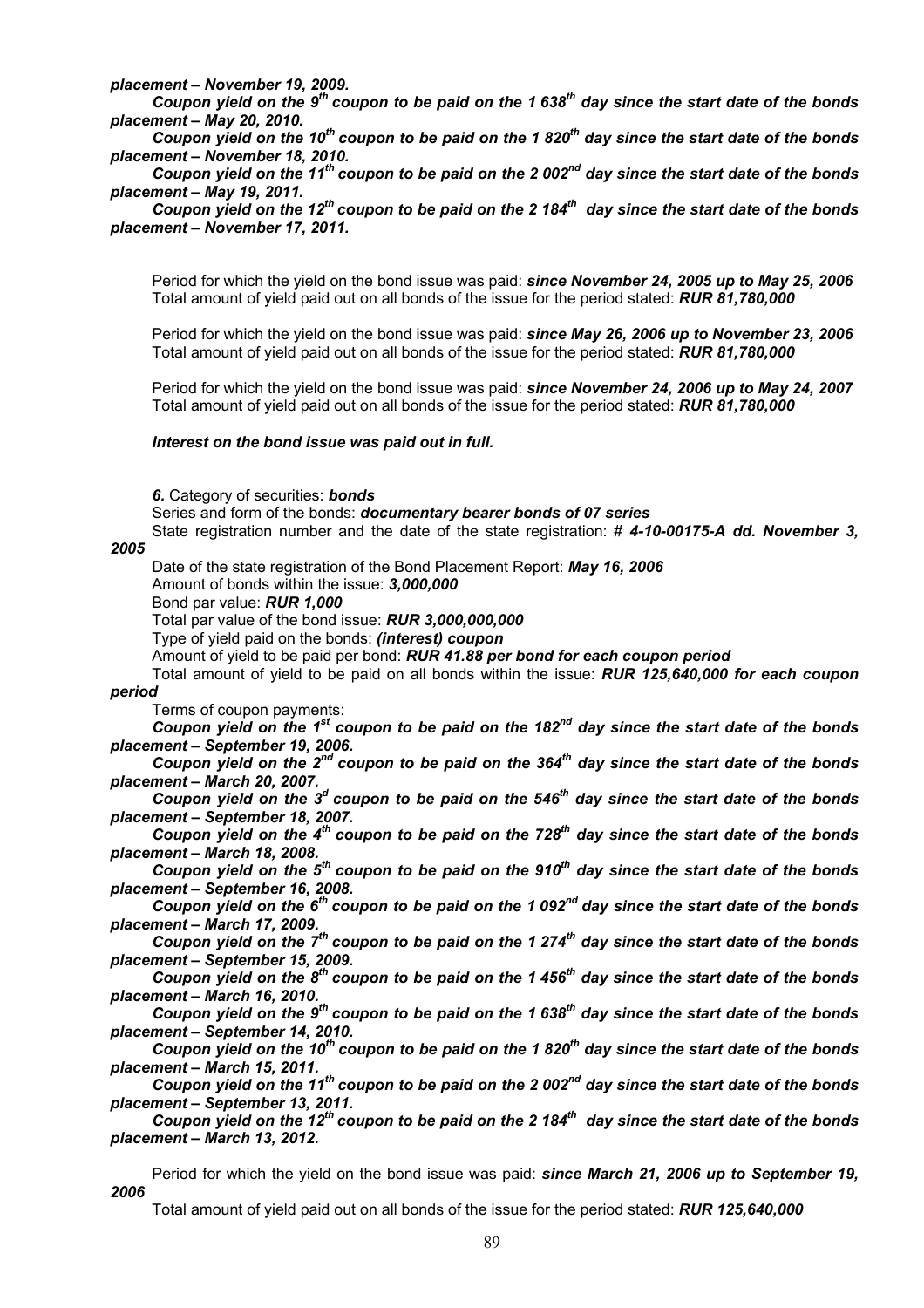Period for which the yield on the bond issue was paid: *since September 20, 2006 up to March 20,* 

*2007*

Total amount of yield paid out on all bonds of the issue for the period stated: *RUR 125,640,000* 

# *Interest on the bond issue was paid out in full.*

# **8.10. Miscellaneous**

Other information on the Issuer and its securities subject to disclosure pursuant to the provisions of the Federal Law "On Securities Market" or other Federal Laws: *there is no other information.*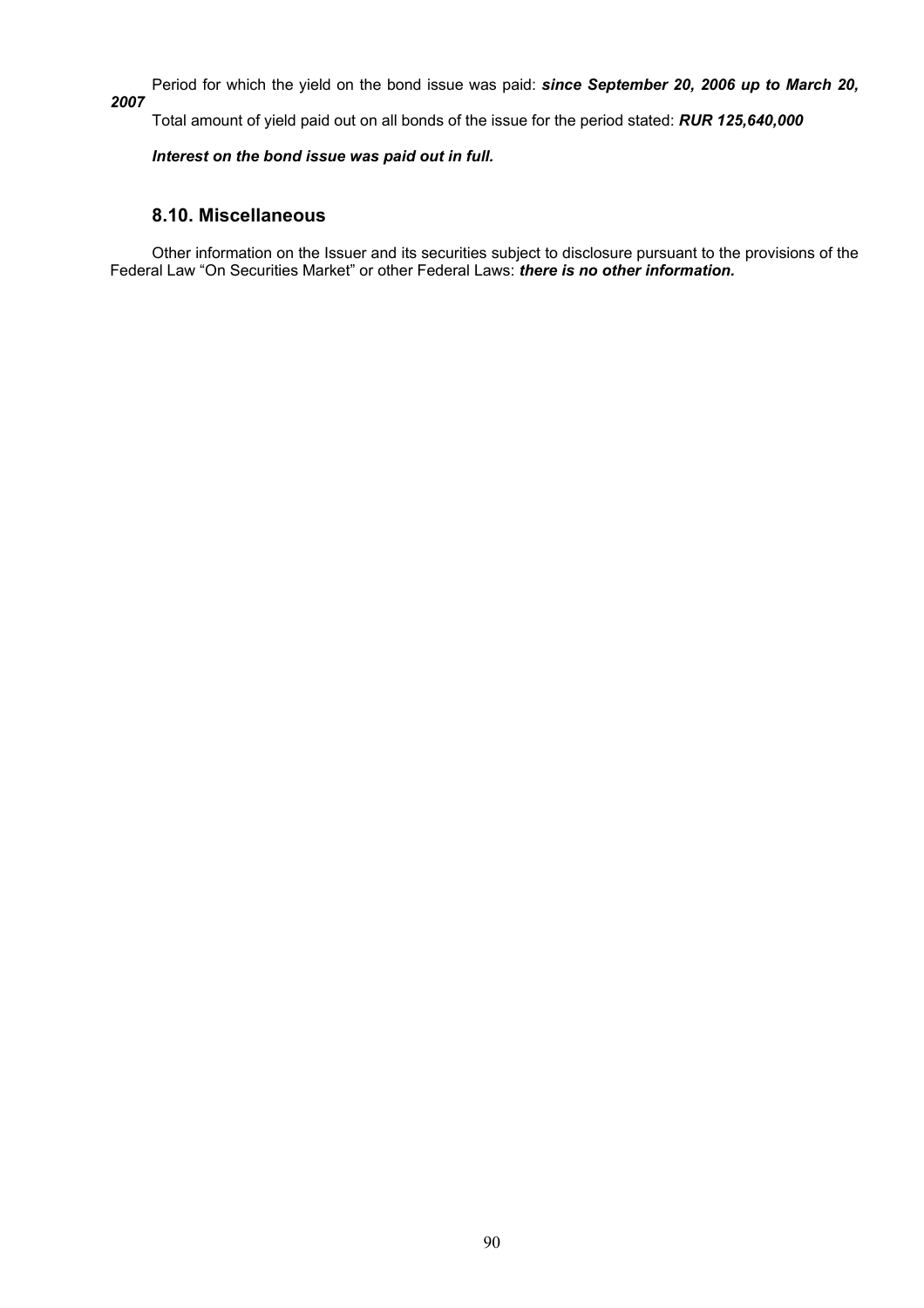# **ANNEX 1. Financial Statements of the Issuer as of the end of December 31, 2007 according to the Russian Accounting Standards** <sup>∗</sup>

Translation from Russian

# Balance Sheet as of December 31, 2007<br>Prepared in accordance with Russian

l

| <b>Accounting Standards</b> | . |  |  |  |
|-----------------------------|---|--|--|--|
|                             |   |  |  |  |

|                                                       | At the beginning of the<br>period, RUR thnd | At the end of the period, RUR<br>thnd |
|-------------------------------------------------------|---------------------------------------------|---------------------------------------|
| <b>NON-CURRENT ASSETS</b>                             |                                             |                                       |
| Intangible assets                                     | 3781                                        | 2686                                  |
| <b>Fixed assets</b>                                   | 40 546 869                                  | 42 863 085                            |
| Capital investments                                   | 544 514                                     | 419 493                               |
| Income-generating investment in<br>material valuables |                                             |                                       |
| Long-term financial investments                       | 359 699                                     | 34 146                                |
| Deferred tax asset                                    | 170 690                                     | 226 042                               |
| Other non-current assets                              | 2 571 337                                   | 2925876                               |
| <b>Total non-current assets</b>                       | 44 196 890                                  | 46 471 328                            |
| <b>CURRENT ASSETS</b>                                 |                                             |                                       |
| Inventories                                           | 955 520                                     | 636 654                               |
| VAT on goods purchased                                | 516 809                                     | 214 262                               |
| Accounts receivable, incl.                            |                                             |                                       |
| due after 12 months since the<br>reporting date       | 288721                                      | 185 321                               |
| due within 12 months since the<br>reporting date      | 3 198 198                                   | 3704084                               |
| Short-term financial investments                      | 72 056                                      | 12                                    |
| Cash and cash equivalents                             | 640 092                                     | 703 213                               |
| Other current assets                                  | 2 1 2 9                                     | 1812                                  |
| <b>Total current assets</b>                           | 5 673 525                                   | 5 445 358                             |
| <b>TOTAL ASSETS</b>                                   | 49 870 415                                  | 51 916 686                            |
|                                                       |                                             |                                       |
| <b>CAPITAL AND RESERVES</b>                           |                                             |                                       |
| Charter capital                                       | 4 816 167                                   | 4 816 167                             |
| Paid-in-excess capital                                | 4 8 14 1 19                                 | 4 262 155                             |
| Reserve capital                                       | 240 808                                     | 240 808                               |
| Retained earnings (losses) of the<br>previous years   | 8 676 011                                   | 8 489 953                             |
| Retained earnings (losses) of the<br>reporting year   | X                                           | 3 685 321                             |
| <b>Total capital and reserves</b>                     | 18 547 105                                  | 21 494 404                            |
| <b>NON-CURRENT LIABILITIES</b>                        |                                             |                                       |
| <b>Borrowings</b>                                     | 17 247 658                                  | 12 767 227                            |
| Deferred tax liabilities                              | 1961688                                     | 2 509 709                             |
| Other non-current liabilities                         | 941 085                                     | 380 961                               |
| <b>Total non-current liabilities</b>                  | 20 150 431                                  | 15 657 897                            |
| <b>CURRENT LIABILITIES</b>                            |                                             |                                       |

<sup>∗</sup> *Attached financial statements are not aimed at representation of the Company's financial state and business activities' results in accordance with the principles and methods of accounting accepted in the countries and territories other than the Russian Federation. Therefore, the attached financial statements are inappropriate for the persons unfamiliar with the principles, procedures and methods of accounting accepted in the Russian Federation and are given for general review.*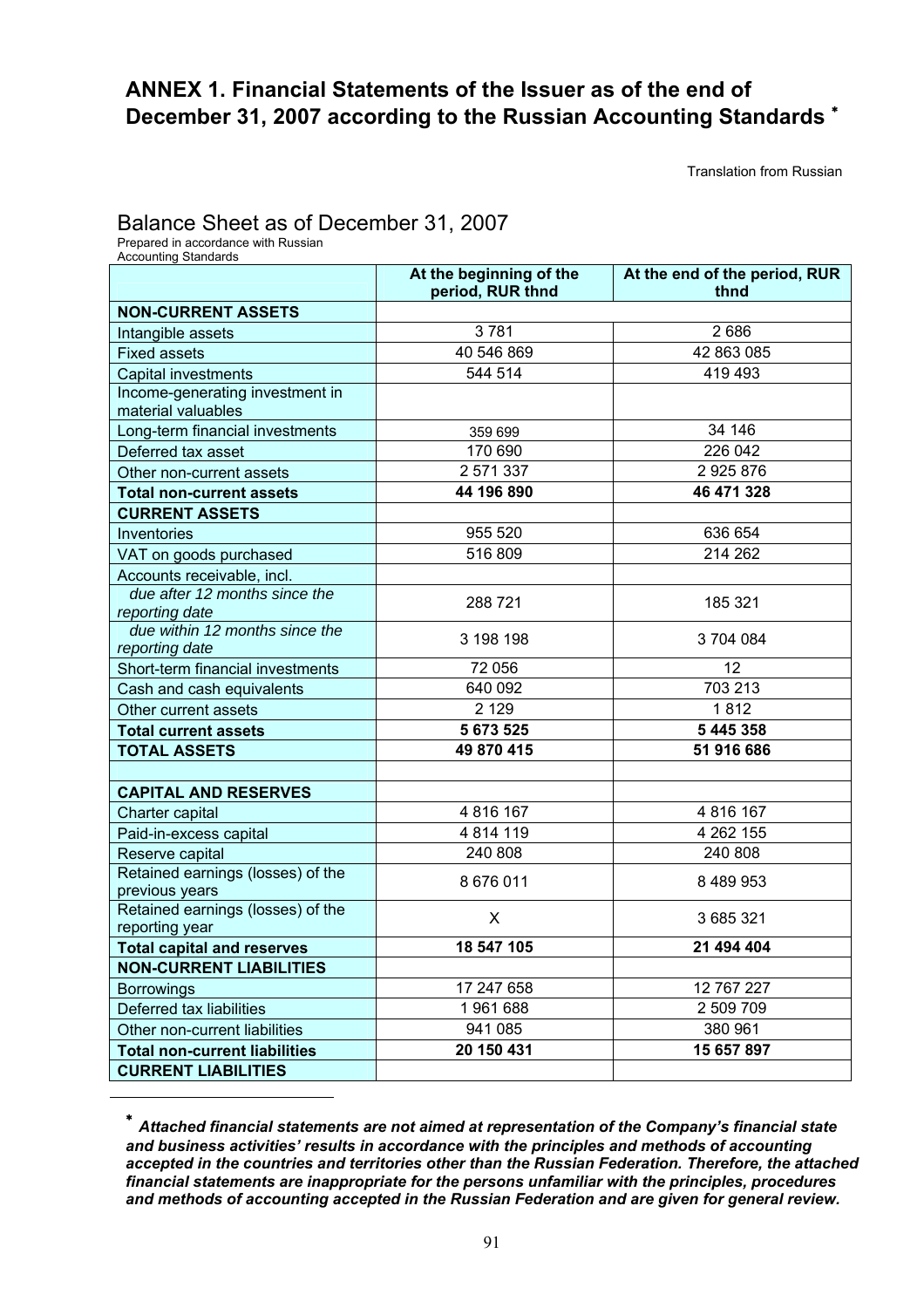| <b>Borrowings</b>                            | 5 229 221  | 8929330    |
|----------------------------------------------|------------|------------|
| Accounts payable                             | 5 097 953  | 4886639    |
| Dividends payable                            | 30 105     | 32 753     |
| Income of future periods                     | 87 174     | 66 763     |
| Reserves for future expenses and<br>payments | 669 102    | 627 944    |
| Other current liabilities                    | 59 324     | 220 956    |
| <b>Total current liabilities</b>             | 11 172 879 | 14 764 385 |
| <b>TOTAL EQUITY AND LIABILITY</b>            | 49 870 415 | 51 916 686 |

Translation from Russian

# Profit and Loss Statement as of December 31,

2007<br>Prepared in accordance with Russian Accounting Standards

|                                                               | For the reporting period, RUR<br>thnd | For the similar period of the<br>last year, RUR thnd |
|---------------------------------------------------------------|---------------------------------------|------------------------------------------------------|
| Income and expenses from main<br>activities                   |                                       |                                                      |
| Net sales of goods, products, work,<br>services               |                                       |                                                      |
| (minus VAT, excise duties and<br>similar obligatory payments) | 39 152 646                            | 33 850 988                                           |
| Including sales of<br>telecommunications services             | 37 442 131                            | 32 137 884                                           |
| Cost of goods, products, work,<br>services sold               | (30 503 380)                          | (26 217 484)                                         |
| Including costs of<br>telecommunications services             | (29 460 134)                          | (25085580)                                           |
| Profit (loss) from sales of goods<br>(work, services)         | 8 649 266                             | 7 633 504                                            |
| Interest receivable                                           | 42 066                                | 18 913                                               |
| Interest payable                                              | (1851440)                             | (2021395)                                            |
| Income from stakes in other<br>companies                      | 1966                                  | 3782                                                 |
| Other operating income                                        | 2 412 926                             | 789 984                                              |
| Other operating expenses                                      | (3 708 354)                           | (3 052 794)                                          |
| Profit (loss) for the reporting<br>period                     | 5 546 430                             | 3 371 994                                            |
| Profit tax and other deductions                               | (1861 109)                            | (1 287 304)                                          |
| <b>Net profit</b>                                             | 3 685 321                             | 2084690                                              |